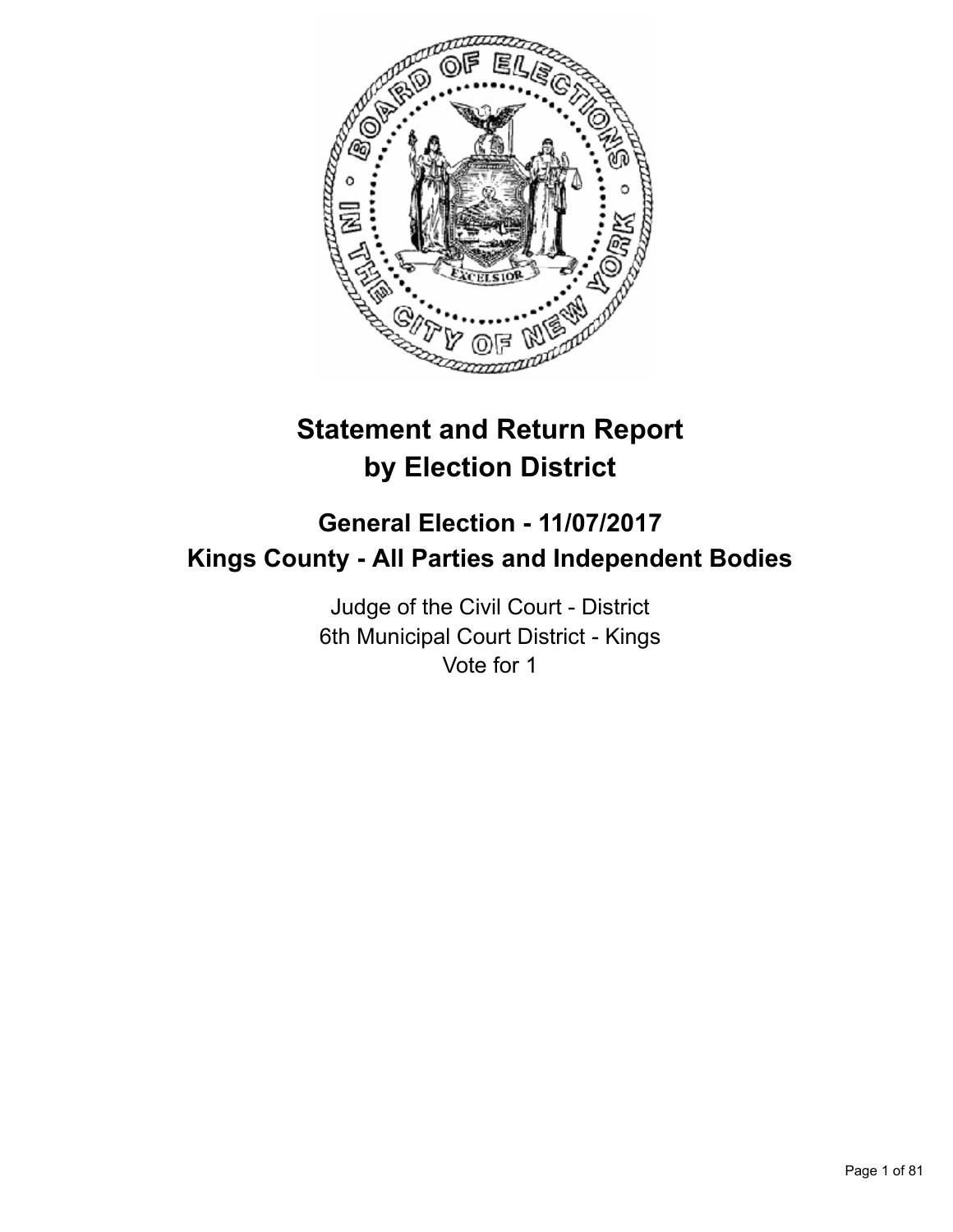

| PUBLIC COUNTER                                           | 35       |
|----------------------------------------------------------|----------|
| <b>MANUALLY COUNTED EMERGENCY</b>                        | 0        |
| <b>ABSENTEE / MILITARY</b>                               |          |
| AFFIDAVIT                                                | $\Omega$ |
| <b>Total Ballots</b>                                     | 36       |
| Less - Inapplicable Federal/Special Presidential Ballots | 0        |
| <b>Total Applicable Ballots</b>                          | 36       |
| ELENA BARON (DEMOCRATIC)                                 | 30       |
| <b>Total Votes</b>                                       | 30       |
| Unrecorded                                               | 6        |

#### **050/41**

| <b>PUBLIC COUNTER</b>                                    | 241 |
|----------------------------------------------------------|-----|
| <b>MANUALLY COUNTED EMERGENCY</b>                        | 0   |
| ABSENTEE / MILITARY                                      | 1   |
| AFFIDAVIT                                                | 0   |
| <b>Total Ballots</b>                                     | 242 |
| Less - Inapplicable Federal/Special Presidential Ballots | 0   |
| <b>Total Applicable Ballots</b>                          | 242 |
| ELENA BARON (DEMOCRATIC)                                 | 122 |
| ARIEL LEWIS (WRITE-IN)                                   |     |
| CAREY BERNSTEIN (WRITE-IN)                               | 1   |
| DONALD J. TRUMP (WRITE-IN)                               | 1   |
| LINDA LOVELACE (WRITE-IN)                                | 1   |
| UNATTRIBUTABLE WRITE-IN (WRITE-IN)                       | 1   |
| <b>Total Votes</b>                                       | 127 |
| Unrecorded                                               | 115 |
|                                                          |     |

| PUBLIC COUNTER                                           | 69 |
|----------------------------------------------------------|----|
| MANUALLY COUNTED EMERGENCY                               | 0  |
| ABSENTEE / MILITARY                                      |    |
| AFFIDAVIT                                                |    |
| <b>Total Ballots</b>                                     | 71 |
| Less - Inapplicable Federal/Special Presidential Ballots | 0  |
| <b>Total Applicable Ballots</b>                          | 71 |
| ELENA BARON (DEMOCRATIC)                                 | 52 |
| <b>Total Votes</b>                                       | 52 |
| Unrecorded                                               | 19 |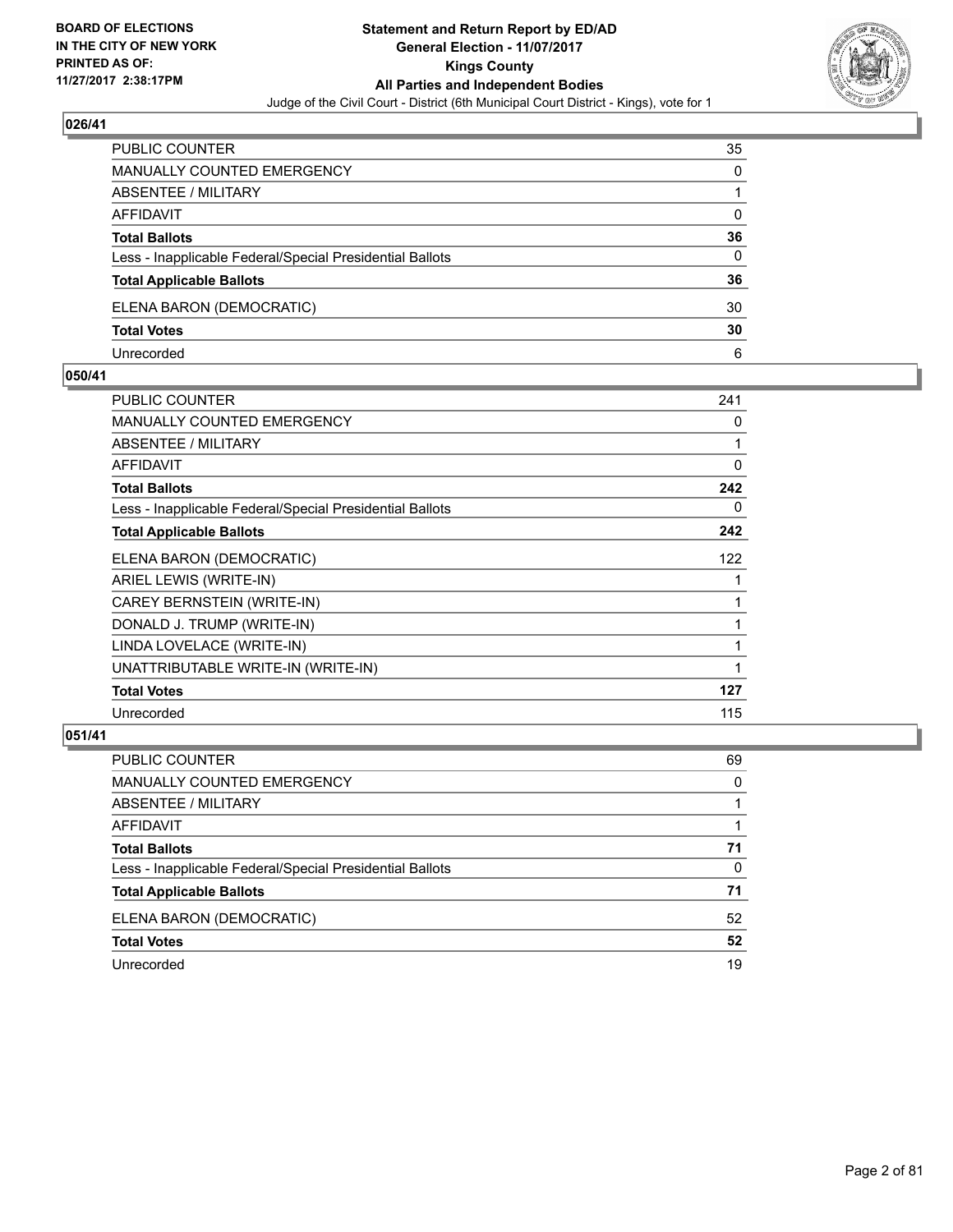

| <b>PUBLIC COUNTER</b>                                    | 72           |
|----------------------------------------------------------|--------------|
| <b>MANUALLY COUNTED EMERGENCY</b>                        | $\Omega$     |
| ABSENTEE / MILITARY                                      | 2            |
| <b>AFFIDAVIT</b>                                         | $\mathbf{0}$ |
| <b>Total Ballots</b>                                     | 74           |
| Less - Inapplicable Federal/Special Presidential Ballots | 0            |
| <b>Total Applicable Ballots</b>                          | 74           |
| ELENA BARON (DEMOCRATIC)                                 | 42           |
| ADELINE THOMPSON (WRITE-IN)                              | 2            |
| <b>Total Votes</b>                                       | 44           |
| Unrecorded                                               | 30           |

#### **053/41**

| 114 |
|-----|
| 0   |
| 4   |
|     |
| 119 |
| 0   |
| 119 |
| 98  |
| 98  |
| 21  |
|     |

# **054/41**

| PUBLIC COUNTER                                           | 175      |
|----------------------------------------------------------|----------|
| <b>MANUALLY COUNTED EMERGENCY</b>                        | 0        |
| <b>ABSENTEE / MILITARY</b>                               | $\Omega$ |
| AFFIDAVIT                                                | 0        |
| <b>Total Ballots</b>                                     | 175      |
| Less - Inapplicable Federal/Special Presidential Ballots | 0        |
| <b>Total Applicable Ballots</b>                          | 175      |
| ELENA BARON (DEMOCRATIC)                                 | 143      |
| <b>Total Votes</b>                                       | 143      |
| Unrecorded                                               | 32       |

| <b>PUBLIC COUNTER</b>                                    | 247 |
|----------------------------------------------------------|-----|
| <b>MANUALLY COUNTED EMERGENCY</b>                        | 0   |
| <b>ABSENTEE / MILITARY</b>                               | 15  |
| AFFIDAVIT                                                | 0   |
| <b>Total Ballots</b>                                     | 262 |
| Less - Inapplicable Federal/Special Presidential Ballots | 0   |
| <b>Total Applicable Ballots</b>                          | 262 |
| ELENA BARON (DEMOCRATIC)                                 | 212 |
| <b>Total Votes</b>                                       | 212 |
| Unrecorded                                               | 50  |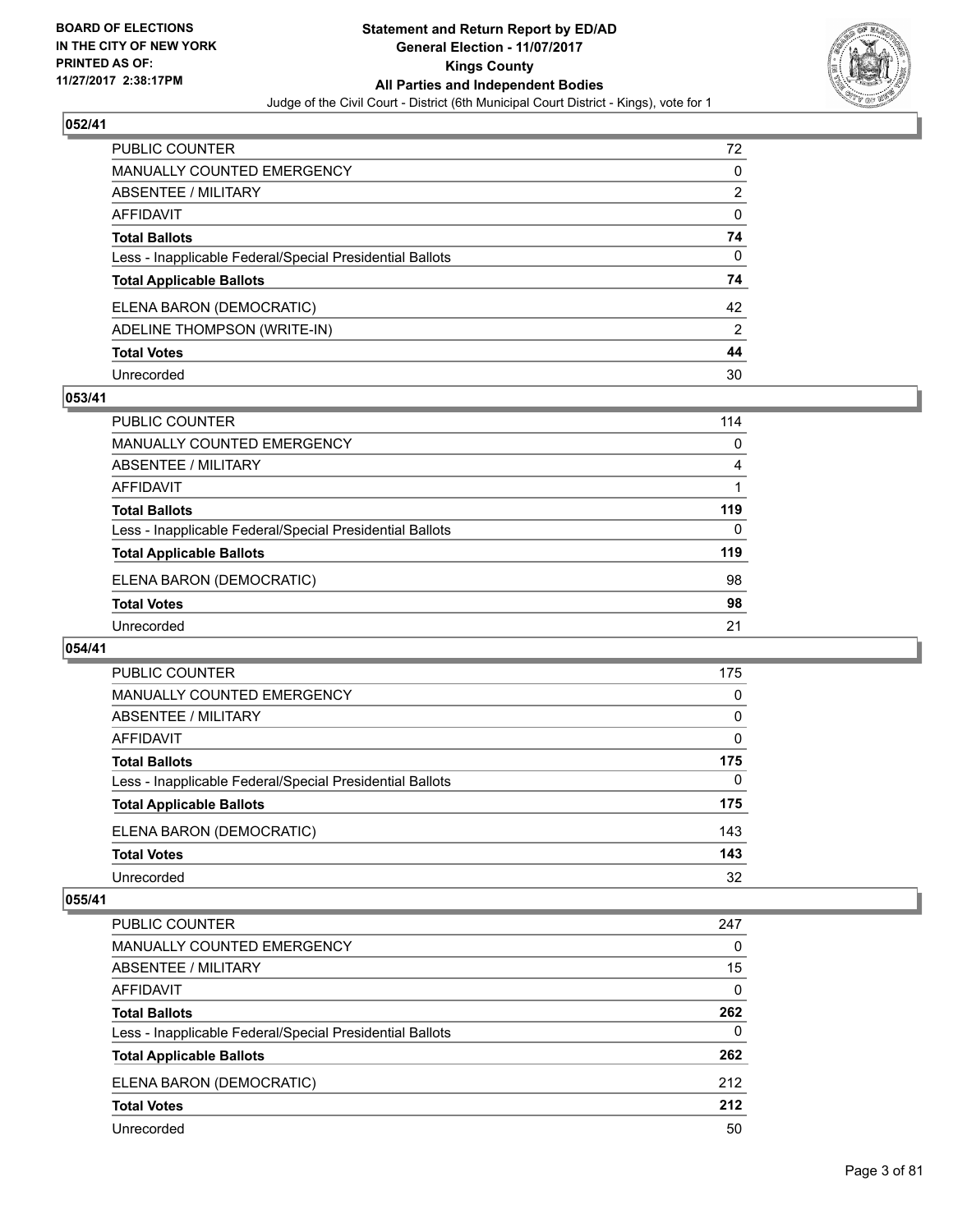

| <b>PUBLIC COUNTER</b>                                    | 109 |
|----------------------------------------------------------|-----|
| <b>MANUALLY COUNTED EMERGENCY</b>                        | 0   |
| ABSENTEE / MILITARY                                      | 0   |
| AFFIDAVIT                                                |     |
| <b>Total Ballots</b>                                     | 110 |
| Less - Inapplicable Federal/Special Presidential Ballots | 0   |
| <b>Total Applicable Ballots</b>                          | 110 |
| ELENA BARON (DEMOCRATIC)                                 | 86  |
| CHARLES FINKELSTEIN (WRITE-IN)                           |     |
| <b>Total Votes</b>                                       | 87  |
| Unrecorded                                               | 23  |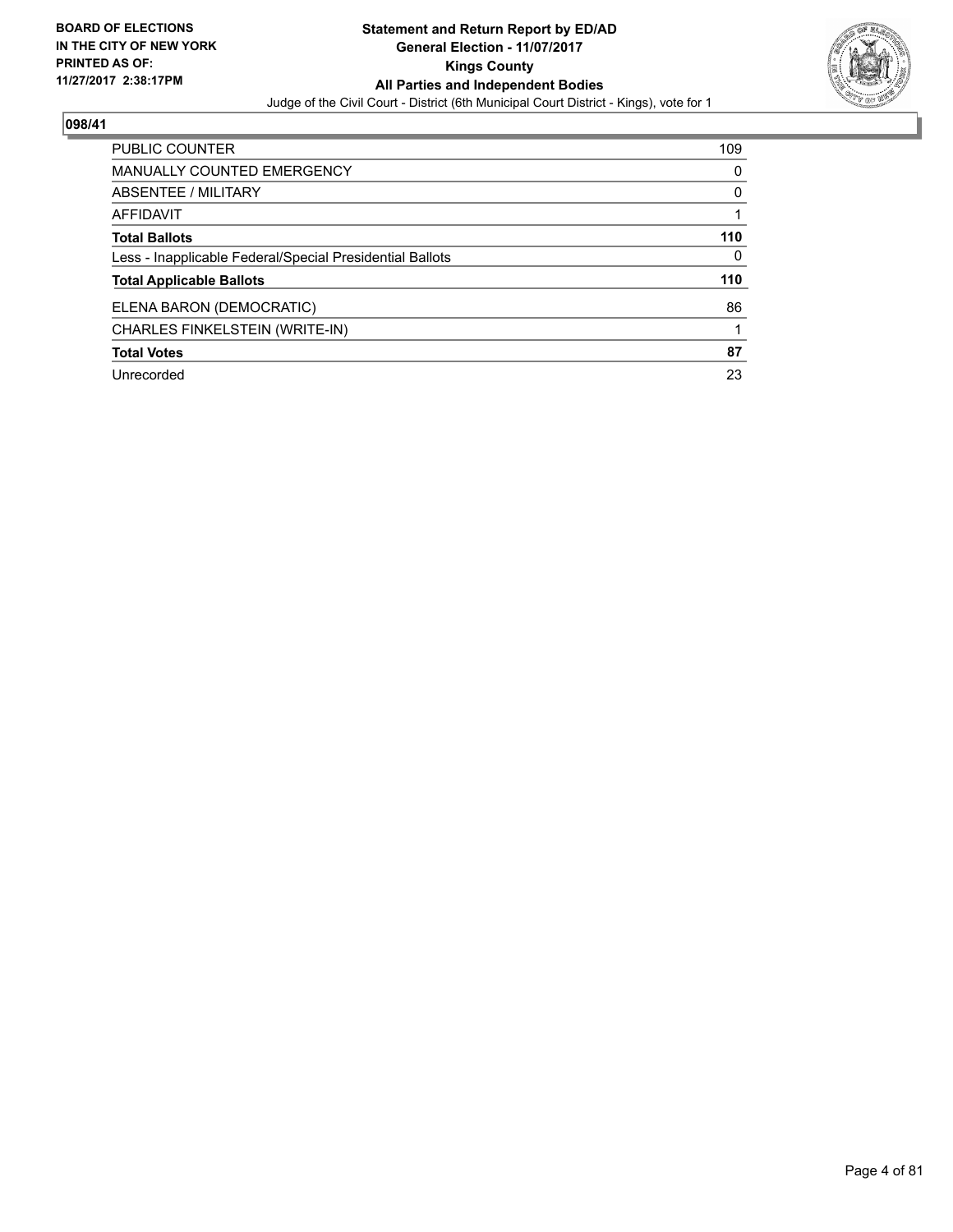

| <b>PUBLIC COUNTER</b>                                    | 17       |
|----------------------------------------------------------|----------|
| MANUALLY COUNTED EMERGENCY                               | 0        |
| <b>ABSENTEE / MILITARY</b>                               | 0        |
| AFFIDAVIT                                                | $\Omega$ |
| <b>Total Ballots</b>                                     | 17       |
| Less - Inapplicable Federal/Special Presidential Ballots | 0        |
| <b>Total Applicable Ballots</b>                          | 17       |
| ELENA BARON (DEMOCRATIC)                                 | 16       |
| <b>Total Votes</b>                                       | 16       |
| Unrecorded                                               |          |

#### **002/42**

| 216 |
|-----|
| 0   |
| 2   |
| 2   |
| 220 |
| 0   |
| 220 |
| 184 |
|     |
|     |
| 186 |
| 34  |
|     |

| PUBLIC COUNTER                                           | 227 |
|----------------------------------------------------------|-----|
| <b>MANUALLY COUNTED EMERGENCY</b>                        | 0   |
| ABSENTEE / MILITARY                                      | 4   |
| AFFIDAVIT                                                |     |
| <b>Total Ballots</b>                                     | 232 |
| Less - Inapplicable Federal/Special Presidential Ballots | 0   |
| <b>Total Applicable Ballots</b>                          | 232 |
| ELENA BARON (DEMOCRATIC)                                 | 183 |
| <b>Total Votes</b>                                       | 183 |
| Unrecorded                                               | 49  |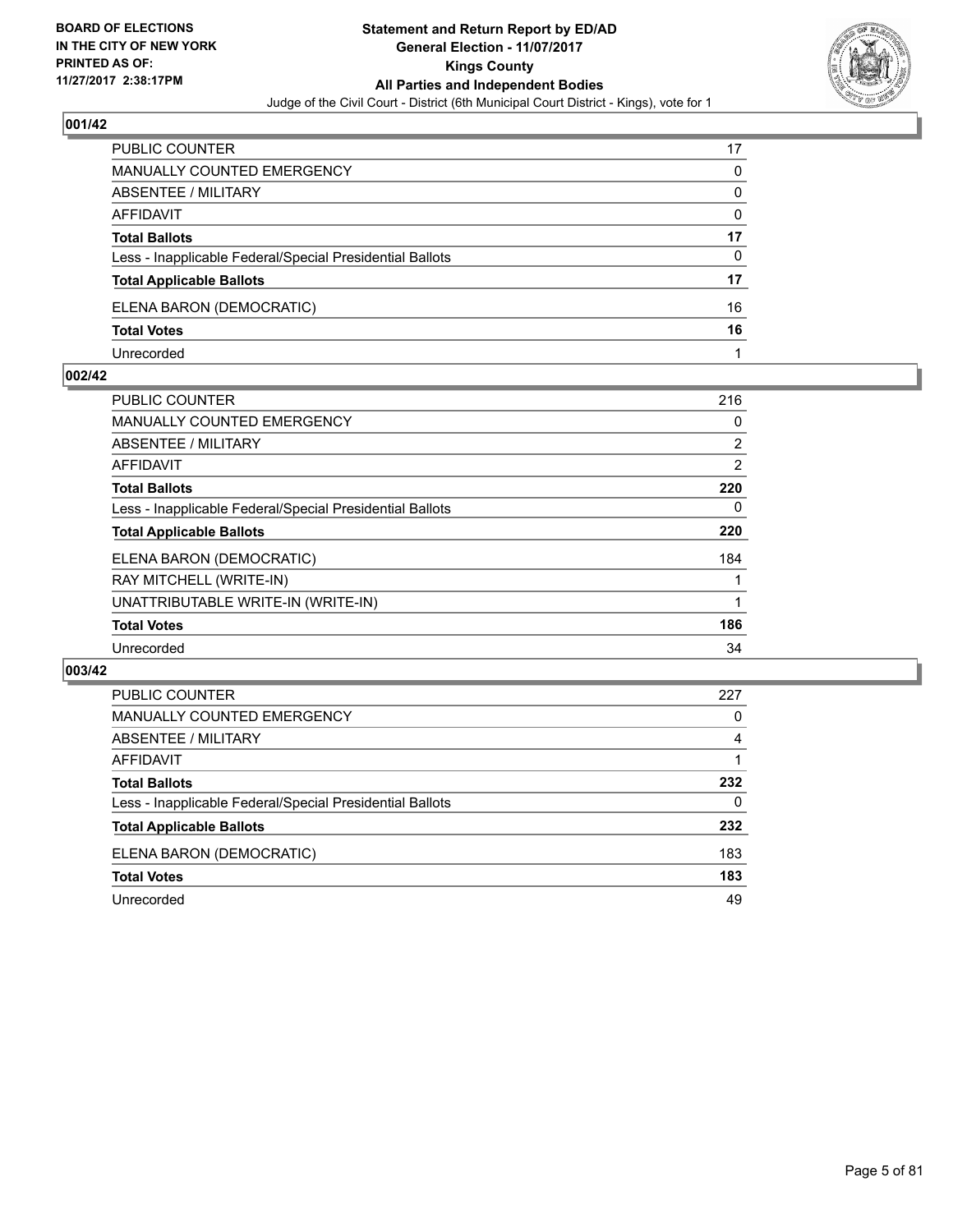

| <b>PUBLIC COUNTER</b>                                    | 247            |
|----------------------------------------------------------|----------------|
| <b>MANUALLY COUNTED EMERGENCY</b>                        | 0              |
| ABSENTEE / MILITARY                                      | $\overline{7}$ |
| <b>AFFIDAVIT</b>                                         |                |
| <b>Total Ballots</b>                                     | 255            |
| Less - Inapplicable Federal/Special Presidential Ballots | 0              |
| <b>Total Applicable Ballots</b>                          | 255            |
| ELENA BARON (DEMOCRATIC)                                 | 208            |
| DEXTER HOYTE (WRITE-IN)                                  | 2              |
| HEMALEE J. PATEL (WRITE-IN)                              | 2              |
| MOOSHI SLASH (WRITE-IN)                                  |                |
| <b>Total Votes</b>                                       | 213            |
| Unrecorded                                               | 42             |

## **005/42**

| <b>PUBLIC COUNTER</b>                                    | 211 |
|----------------------------------------------------------|-----|
| <b>MANUALLY COUNTED EMERGENCY</b>                        | 0   |
| ABSENTEE / MILITARY                                      | 2   |
| <b>AFFIDAVIT</b>                                         | 3   |
| <b>Total Ballots</b>                                     | 216 |
| Less - Inapplicable Federal/Special Presidential Ballots | 0   |
| <b>Total Applicable Ballots</b>                          | 216 |
| ELENA BARON (DEMOCRATIC)                                 | 184 |
| ALLEN MADDOX (WRITE-IN)                                  |     |
| MUMIA ABU JAMAL (WRITE-IN)                               |     |
| <b>Total Votes</b>                                       | 186 |
| Unrecorded                                               | 30  |

| PUBLIC COUNTER                                           | 293 |
|----------------------------------------------------------|-----|
| MANUALLY COUNTED EMERGENCY                               | 0   |
| ABSENTEE / MILITARY                                      | 20  |
| AFFIDAVIT                                                | 3   |
| <b>Total Ballots</b>                                     | 316 |
| Less - Inapplicable Federal/Special Presidential Ballots | 0   |
| <b>Total Applicable Ballots</b>                          | 316 |
| ELENA BARON (DEMOCRATIC)                                 | 245 |
| JALIL MUATAGIM (WRITE-IN)                                |     |
| <b>Total Votes</b>                                       | 246 |
| Unrecorded                                               | 70  |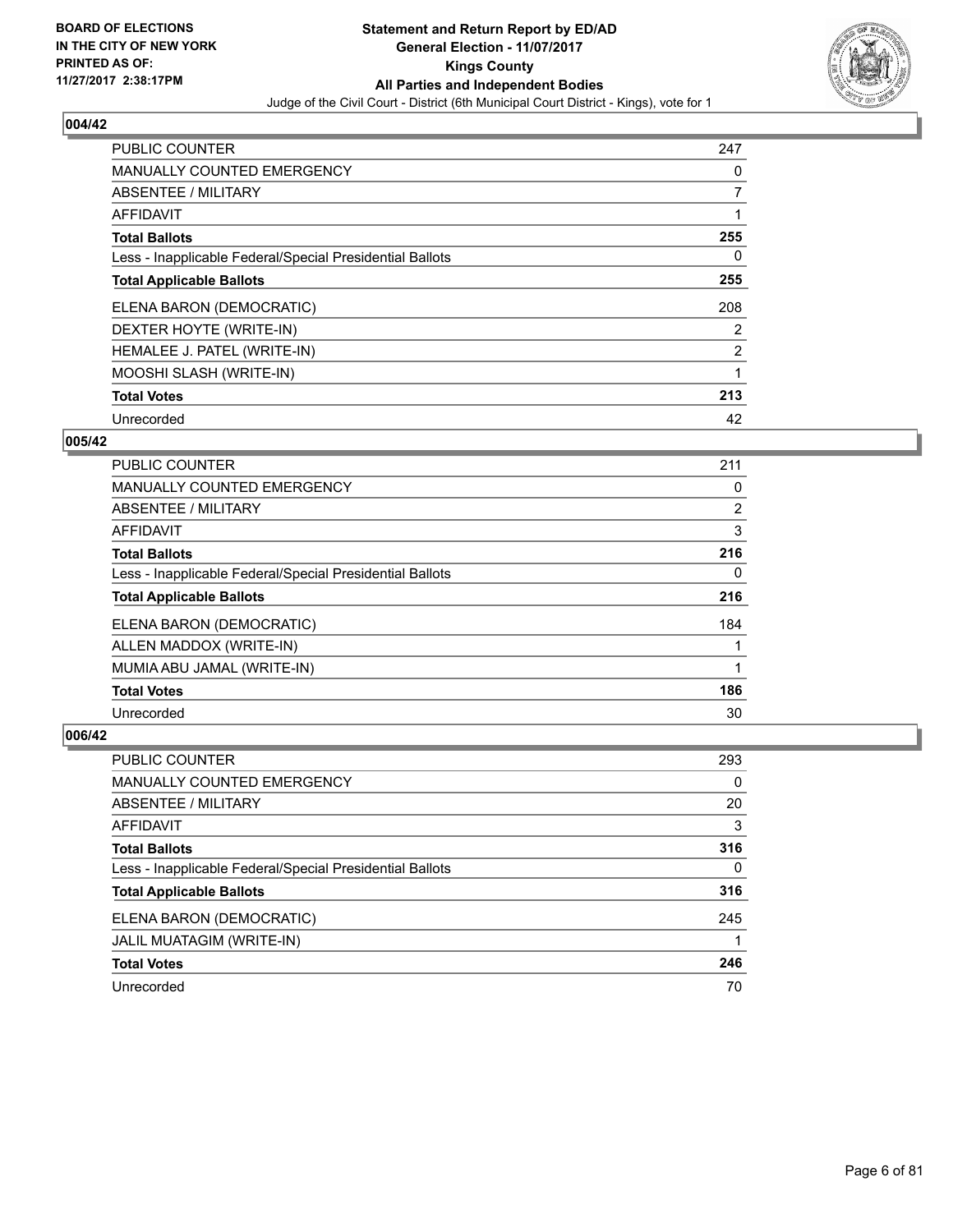

| <b>PUBLIC COUNTER</b>                                    | 354 |
|----------------------------------------------------------|-----|
| MANUALLY COUNTED EMERGENCY                               | 0   |
| <b>ABSENTEE / MILITARY</b>                               | 3   |
| AFFIDAVIT                                                |     |
| <b>Total Ballots</b>                                     | 358 |
| Less - Inapplicable Federal/Special Presidential Ballots | 0   |
| <b>Total Applicable Ballots</b>                          | 358 |
| ELENA BARON (DEMOCRATIC)                                 | 299 |
| <b>Total Votes</b>                                       | 299 |
| Unrecorded                                               | 59  |

#### **008/42**

| PUBLIC COUNTER                                           | 302          |
|----------------------------------------------------------|--------------|
| <b>MANUALLY COUNTED EMERGENCY</b>                        | $\Omega$     |
| <b>ABSENTEE / MILITARY</b>                               | 3            |
| <b>AFFIDAVIT</b>                                         | 4            |
| <b>Total Ballots</b>                                     | 309          |
| Less - Inapplicable Federal/Special Presidential Ballots | $\mathbf{0}$ |
| <b>Total Applicable Ballots</b>                          | 309          |
| ELENA BARON (DEMOCRATIC)                                 | 258          |
| <b>Total Votes</b>                                       | 258          |
| Unrecorded                                               | 51           |

## **009/42**

| <b>PUBLIC COUNTER</b>                                    | 248            |
|----------------------------------------------------------|----------------|
| <b>MANUALLY COUNTED EMERGENCY</b>                        | 0              |
| ABSENTEE / MILITARY                                      | $\overline{4}$ |
| AFFIDAVIT                                                | 2              |
| <b>Total Ballots</b>                                     | 254            |
| Less - Inapplicable Federal/Special Presidential Ballots | 0              |
| <b>Total Applicable Ballots</b>                          | 254            |
| ELENA BARON (DEMOCRATIC)                                 | 198            |
| HEMALEE J. PATEL (WRITE-IN)                              |                |
| <b>Total Votes</b>                                       | 199            |
| Unrecorded                                               | 55             |

| <b>PUBLIC COUNTER</b>                                    | 293 |
|----------------------------------------------------------|-----|
| MANUALLY COUNTED EMERGENCY                               | 0   |
| ABSENTEE / MILITARY                                      |     |
| AFFIDAVIT                                                | 4   |
| <b>Total Ballots</b>                                     | 298 |
| Less - Inapplicable Federal/Special Presidential Ballots | 0   |
| <b>Total Applicable Ballots</b>                          | 298 |
| ELENA BARON (DEMOCRATIC)                                 | 250 |
| AL SHARPTON (WRITE-IN)                                   |     |
| <b>Total Votes</b>                                       | 251 |
| Unrecorded                                               | 47  |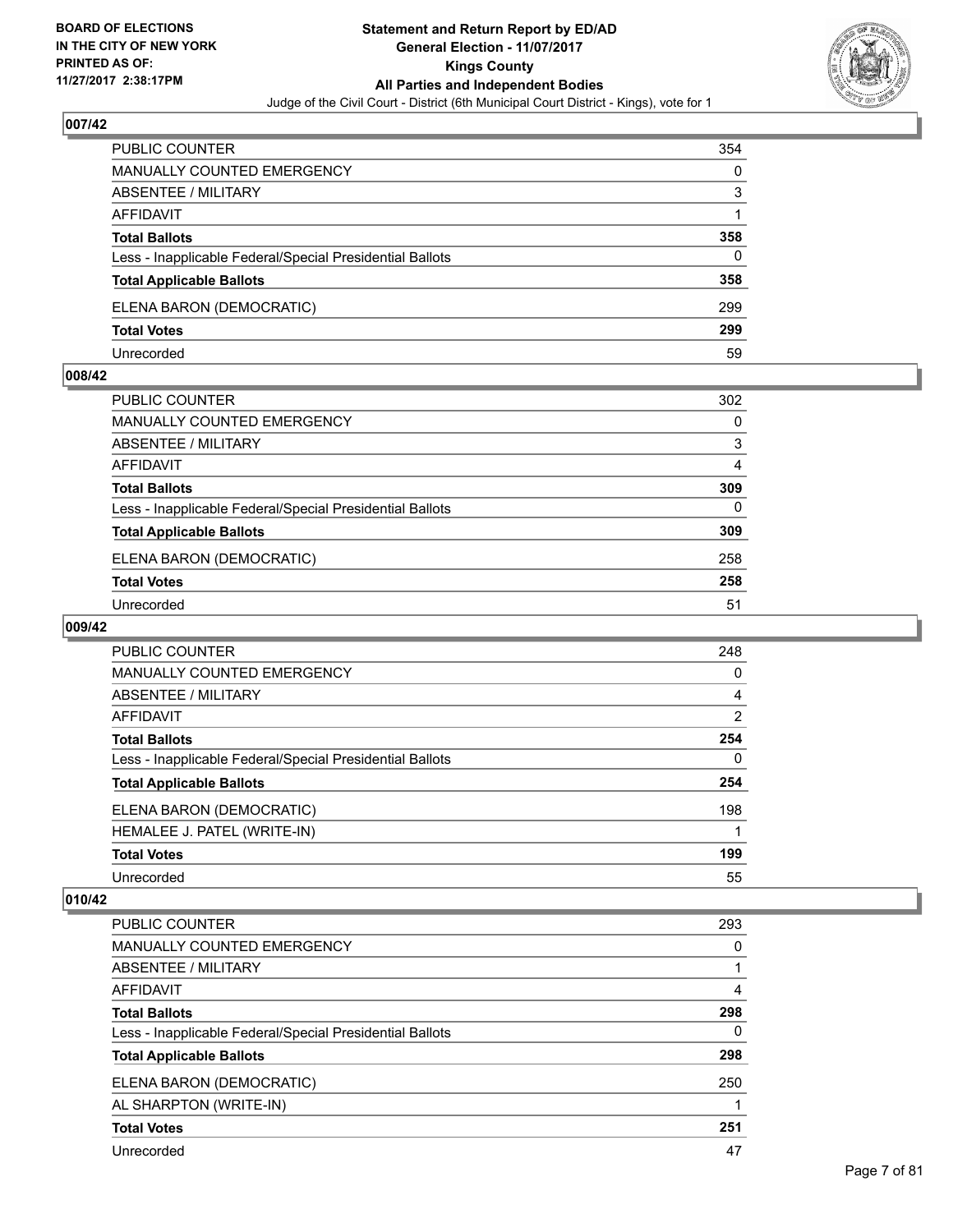

| <b>PUBLIC COUNTER</b>                                    | 247 |
|----------------------------------------------------------|-----|
| <b>MANUALLY COUNTED EMERGENCY</b>                        | 0   |
| <b>ABSENTEE / MILITARY</b>                               | 3   |
| <b>AFFIDAVIT</b>                                         | 2   |
| <b>Total Ballots</b>                                     | 252 |
| Less - Inapplicable Federal/Special Presidential Ballots | 0   |
| <b>Total Applicable Ballots</b>                          | 252 |
| ELENA BARON (DEMOCRATIC)                                 | 221 |
| MOOREVELL WILLIAMS (WRITE-IN)                            |     |
| <b>Total Votes</b>                                       | 222 |
| Unrecorded                                               | 30  |

#### **012/42**

| <b>PUBLIC COUNTER</b>                                    | 204 |
|----------------------------------------------------------|-----|
| MANUALLY COUNTED EMERGENCY                               | 0   |
| ABSENTEE / MILITARY                                      |     |
| AFFIDAVIT                                                | 2   |
| <b>Total Ballots</b>                                     | 207 |
| Less - Inapplicable Federal/Special Presidential Ballots | 0   |
| <b>Total Applicable Ballots</b>                          | 207 |
| ELENA BARON (DEMOCRATIC)                                 | 176 |
| <b>Total Votes</b>                                       | 176 |
| Unrecorded                                               | 31  |

#### **013/42**

| PUBLIC COUNTER                                           | 246 |
|----------------------------------------------------------|-----|
| <b>MANUALLY COUNTED EMERGENCY</b>                        | 0   |
| <b>ABSENTEE / MILITARY</b>                               | 4   |
| <b>AFFIDAVIT</b>                                         |     |
| <b>Total Ballots</b>                                     | 251 |
| Less - Inapplicable Federal/Special Presidential Ballots | 0   |
| <b>Total Applicable Ballots</b>                          | 251 |
| ELENA BARON (DEMOCRATIC)                                 | 207 |
| <b>Total Votes</b>                                       | 207 |
| Unrecorded                                               | 44  |

| <b>PUBLIC COUNTER</b>                                    | 195 |
|----------------------------------------------------------|-----|
| MANUALLY COUNTED EMERGENCY                               | 0   |
| ABSENTEE / MILITARY                                      | 12  |
| AFFIDAVIT                                                | 7   |
| <b>Total Ballots</b>                                     | 214 |
| Less - Inapplicable Federal/Special Presidential Ballots | 0   |
| <b>Total Applicable Ballots</b>                          | 214 |
| ELENA BARON (DEMOCRATIC)                                 | 177 |
| RUPERT V. BARRY (WRITE-IN)                               |     |
| <b>Total Votes</b>                                       | 178 |
| Unrecorded                                               | 36  |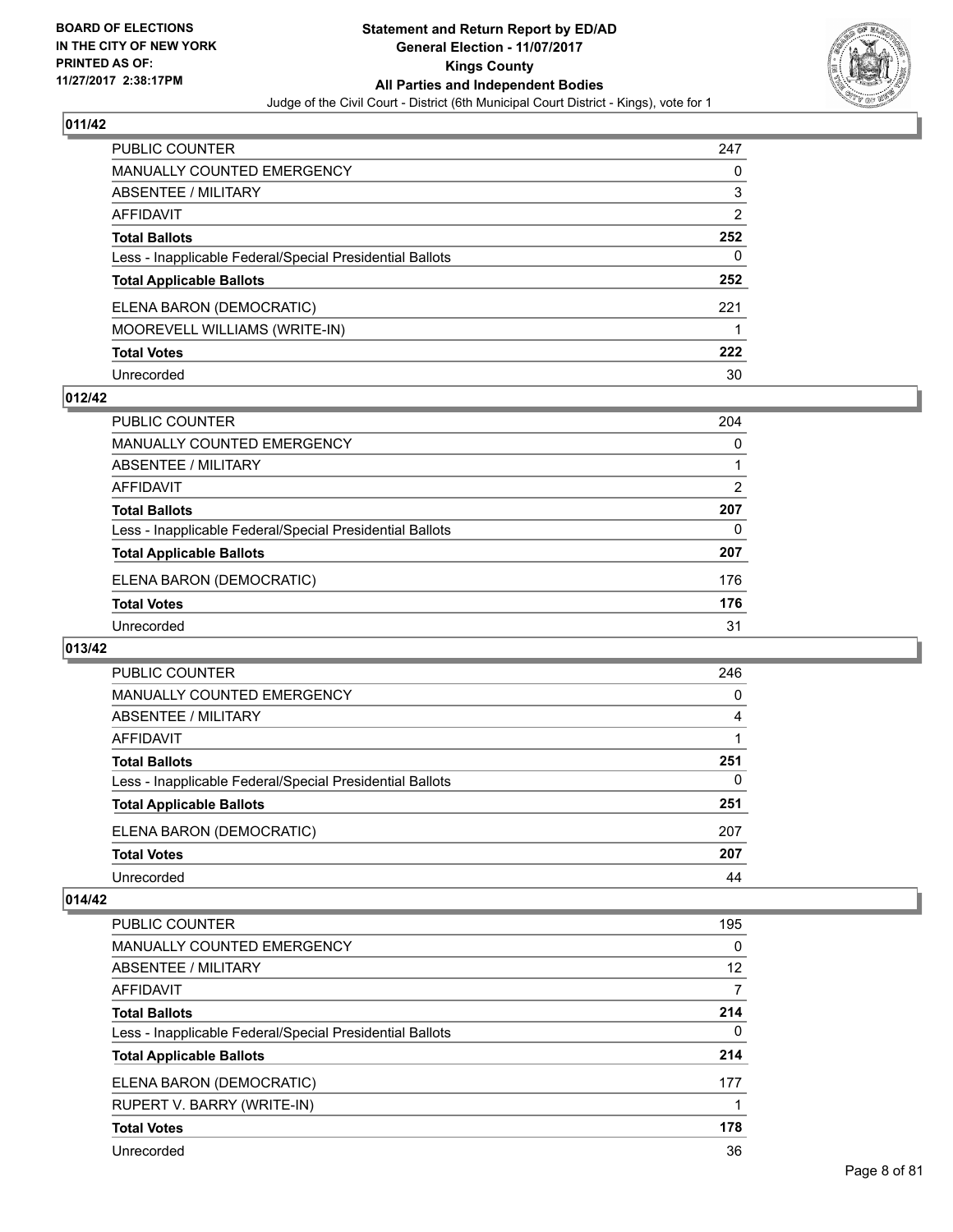

| <b>PUBLIC COUNTER</b>                                    | 269 |
|----------------------------------------------------------|-----|
| <b>MANUALLY COUNTED EMERGENCY</b>                        | 0   |
| ABSENTEE / MILITARY                                      | 6   |
| AFFIDAVIT                                                | 2   |
| <b>Total Ballots</b>                                     | 277 |
| Less - Inapplicable Federal/Special Presidential Ballots | 0   |
| <b>Total Applicable Ballots</b>                          | 277 |
| ELENA BARON (DEMOCRATIC)                                 | 241 |
| <b>Total Votes</b>                                       | 241 |
| Unrecorded                                               | 36  |

#### **016/42**

| PUBLIC COUNTER                                           | 207 |
|----------------------------------------------------------|-----|
| <b>MANUALLY COUNTED EMERGENCY</b>                        | 0   |
| ABSENTEE / MILITARY                                      | 6   |
| AFFIDAVIT                                                |     |
| <b>Total Ballots</b>                                     | 214 |
| Less - Inapplicable Federal/Special Presidential Ballots | 0   |
| <b>Total Applicable Ballots</b>                          | 214 |
| ELENA BARON (DEMOCRATIC)                                 | 176 |
| <b>Total Votes</b>                                       | 176 |
| Unrecorded                                               | 38  |
|                                                          |     |

# **017/42**

| <b>PUBLIC COUNTER</b>                                    | 149 |
|----------------------------------------------------------|-----|
| MANUALLY COUNTED EMERGENCY                               | 0   |
| ABSENTEE / MILITARY                                      |     |
| AFFIDAVIT                                                |     |
| <b>Total Ballots</b>                                     | 151 |
| Less - Inapplicable Federal/Special Presidential Ballots | 0   |
| <b>Total Applicable Ballots</b>                          | 151 |
| ELENA BARON (DEMOCRATIC)                                 | 129 |
| <b>Total Votes</b>                                       | 129 |
| Unrecorded                                               | 22  |

| <b>PUBLIC COUNTER</b>                                    | 297 |
|----------------------------------------------------------|-----|
| <b>MANUALLY COUNTED EMERGENCY</b>                        | 0   |
| <b>ABSENTEE / MILITARY</b>                               | 2   |
| AFFIDAVIT                                                | 0   |
| <b>Total Ballots</b>                                     | 299 |
| Less - Inapplicable Federal/Special Presidential Ballots | 0   |
| <b>Total Applicable Ballots</b>                          | 299 |
| ELENA BARON (DEMOCRATIC)                                 | 250 |
| <b>Total Votes</b>                                       | 250 |
| Unrecorded                                               | 49  |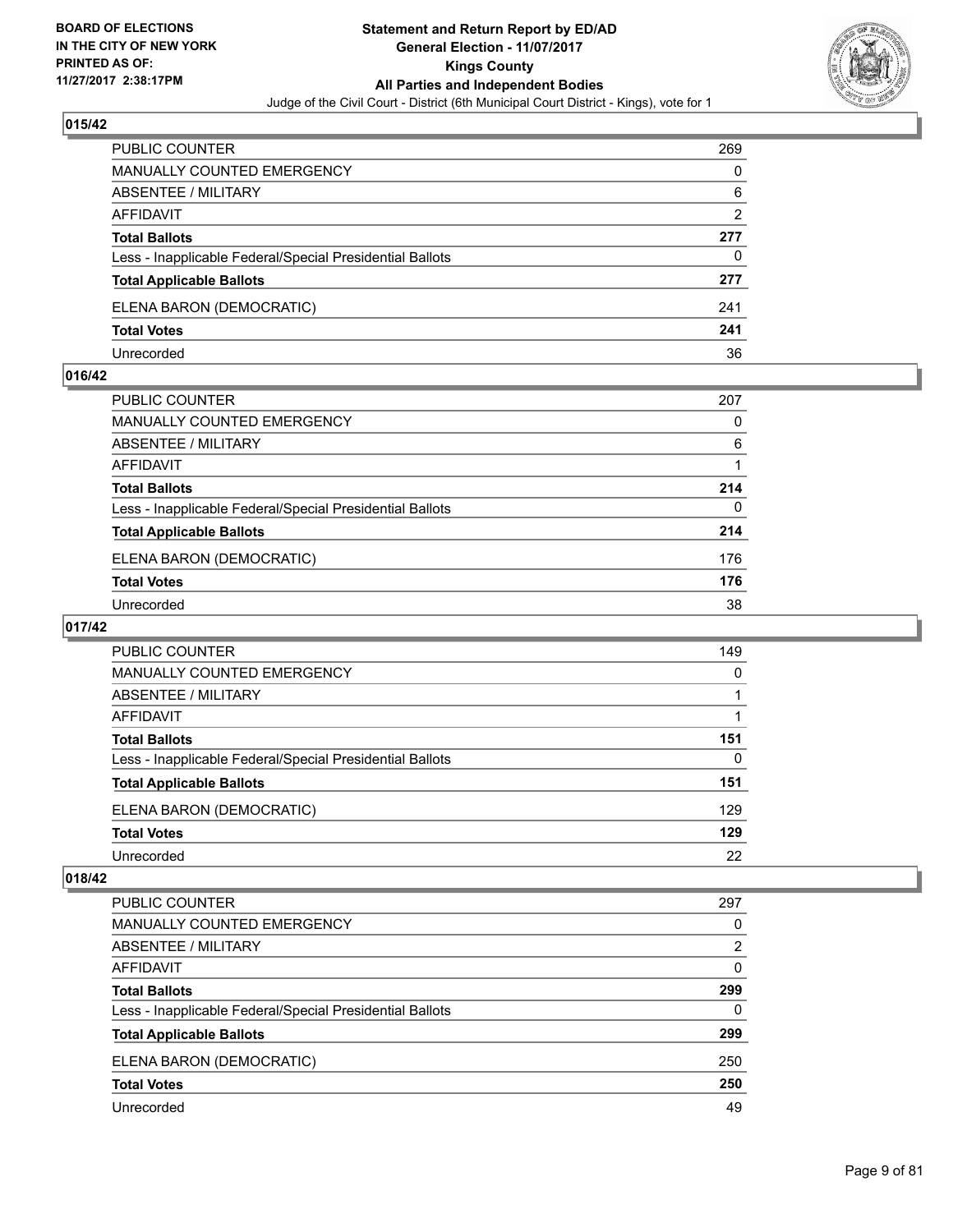

| PUBLIC COUNTER                                           | 178 |
|----------------------------------------------------------|-----|
| MANUALLY COUNTED EMERGENCY                               | 0   |
| ABSENTEE / MILITARY                                      | 2   |
| AFFIDAVIT                                                | 3   |
| <b>Total Ballots</b>                                     | 183 |
| Less - Inapplicable Federal/Special Presidential Ballots | 0   |
| <b>Total Applicable Ballots</b>                          | 183 |
| ELENA BARON (DEMOCRATIC)                                 | 152 |
| <b>Total Votes</b>                                       | 152 |
| Unrecorded                                               | 31  |

#### **020/42**

| 242            |
|----------------|
| 0              |
| $\overline{2}$ |
| 4              |
| 248            |
| 0              |
| 248            |
| 202            |
|                |
|                |
| 204            |
| 44             |
|                |

| <b>PUBLIC COUNTER</b>                                    | 251 |
|----------------------------------------------------------|-----|
| <b>MANUALLY COUNTED EMERGENCY</b>                        | 0   |
| ABSENTEE / MILITARY                                      | 6   |
| <b>AFFIDAVIT</b>                                         | 0   |
| <b>Total Ballots</b>                                     | 257 |
| Less - Inapplicable Federal/Special Presidential Ballots | 0   |
| <b>Total Applicable Ballots</b>                          | 257 |
| ELENA BARON (DEMOCRATIC)                                 | 208 |
| ROSA LUXEMBURG (WRITE-IN)                                |     |
| <b>Total Votes</b>                                       | 209 |
| Unrecorded                                               | 48  |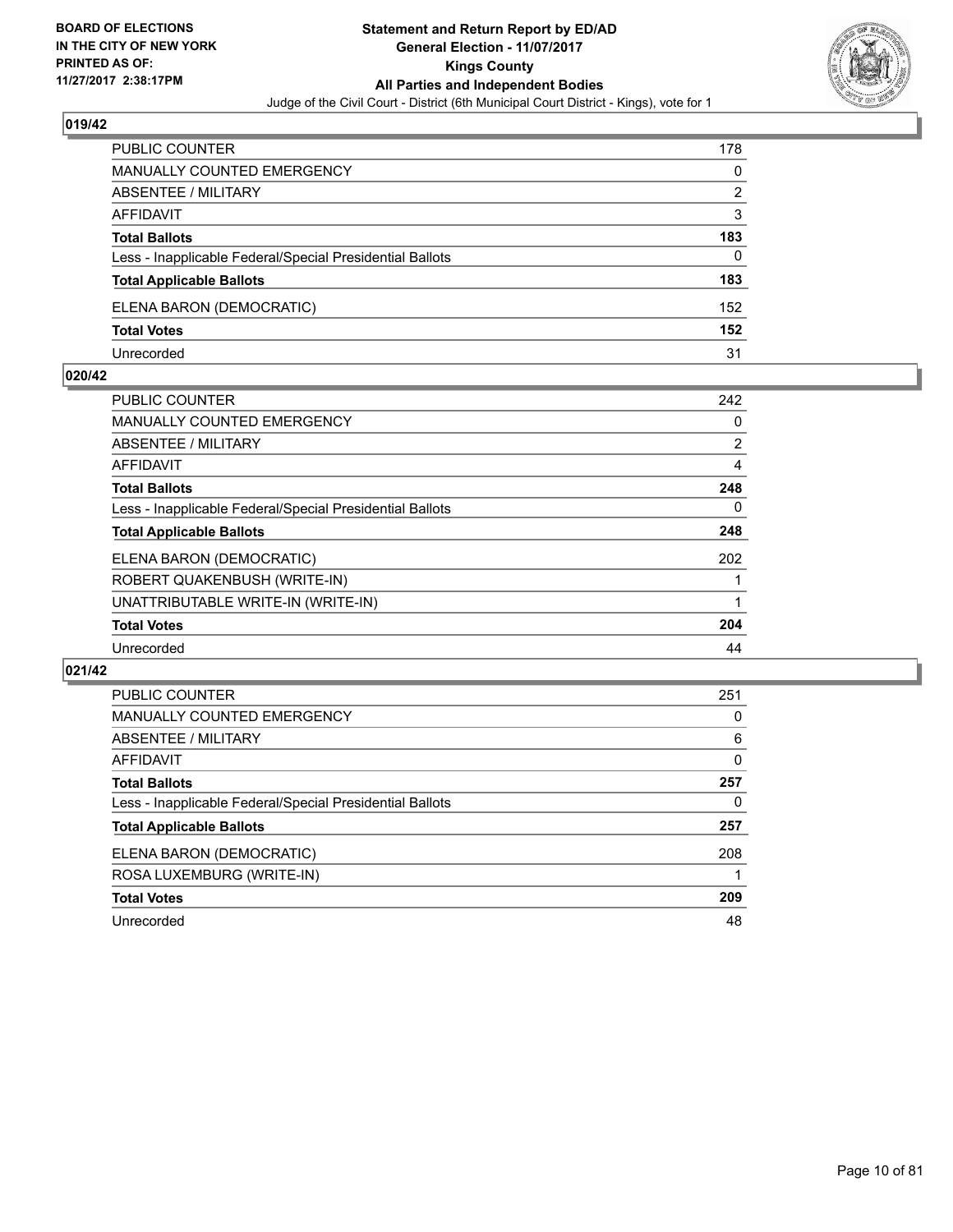

| PUBLIC COUNTER                                           | 284 |
|----------------------------------------------------------|-----|
| <b>MANUALLY COUNTED EMERGENCY</b>                        | 0   |
| ABSENTEE / MILITARY                                      | 3   |
| AFFIDAVIT                                                | 6   |
| <b>Total Ballots</b>                                     | 293 |
| Less - Inapplicable Federal/Special Presidential Ballots | 0   |
| <b>Total Applicable Ballots</b>                          | 293 |
| ELENA BARON (DEMOCRATIC)                                 | 253 |
| <b>Total Votes</b>                                       | 253 |
| Unrecorded                                               | 40  |

#### **023/42**

| <b>PUBLIC COUNTER</b>                                    | 185      |
|----------------------------------------------------------|----------|
| <b>MANUALLY COUNTED EMERGENCY</b>                        | 0        |
| <b>ABSENTEE / MILITARY</b>                               | 3        |
| AFFIDAVIT                                                | 2        |
| <b>Total Ballots</b>                                     | 190      |
| Less - Inapplicable Federal/Special Presidential Ballots | $\Omega$ |
| <b>Total Applicable Ballots</b>                          | 190      |
| ELENA BARON (DEMOCRATIC)                                 | 146      |
| PETER KINOY (WRITE-IN)                                   |          |
| <b>Total Votes</b>                                       | 147      |
| Unrecorded                                               | 43       |
|                                                          |          |

| PUBLIC COUNTER                                           | 220 |
|----------------------------------------------------------|-----|
| <b>MANUALLY COUNTED EMERGENCY</b>                        | 0   |
| ABSENTEE / MILITARY                                      | 12  |
| AFFIDAVIT                                                | 3   |
| <b>Total Ballots</b>                                     | 235 |
| Less - Inapplicable Federal/Special Presidential Ballots | 0   |
| <b>Total Applicable Ballots</b>                          | 235 |
| ELENA BARON (DEMOCRATIC)                                 | 179 |
| <b>Total Votes</b>                                       | 179 |
| Unrecorded                                               | 56  |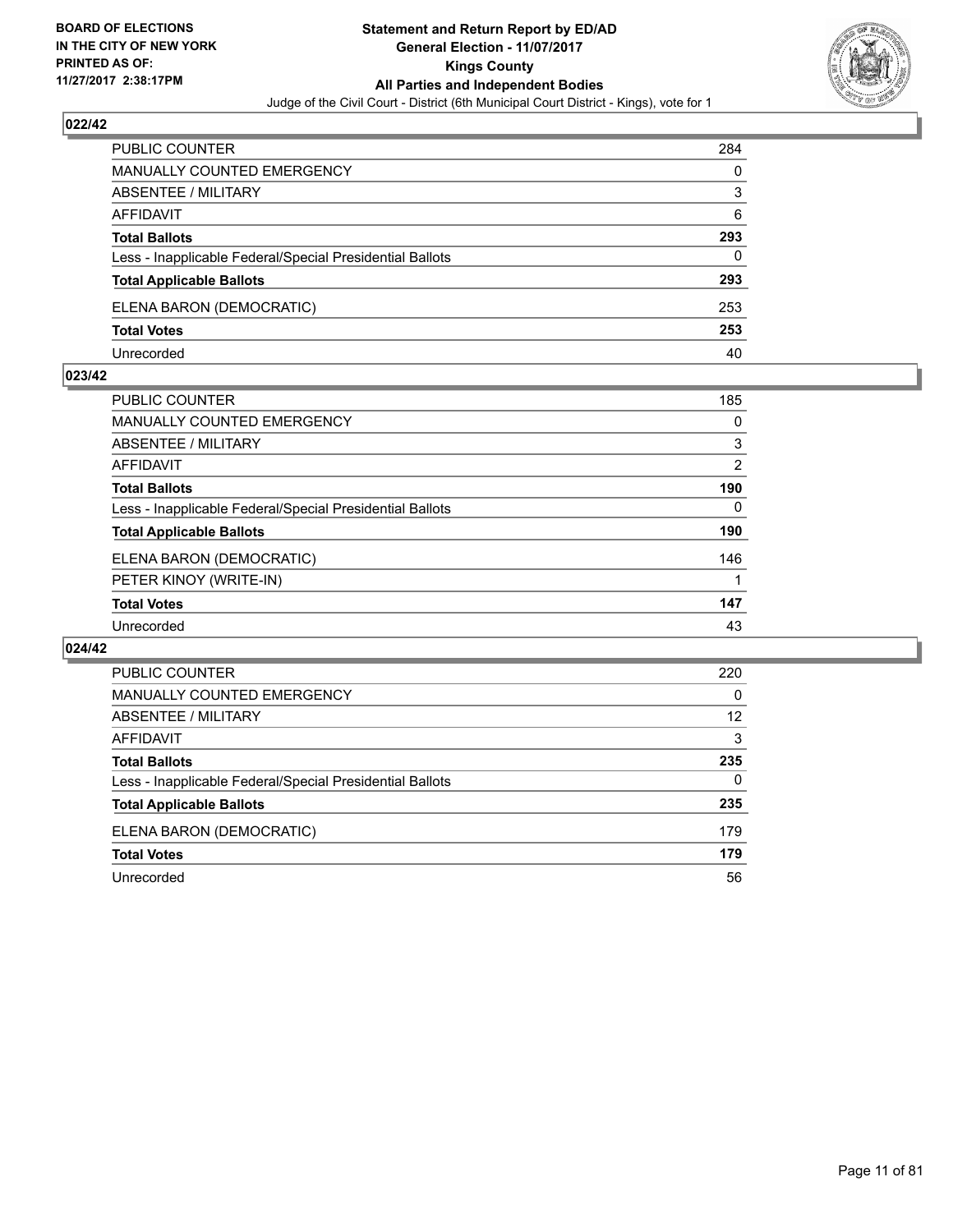

| <b>PUBLIC COUNTER</b>                                    | 247 |
|----------------------------------------------------------|-----|
| MANUALLY COUNTED EMERGENCY                               | 0   |
| ABSENTEE / MILITARY                                      | 17  |
| AFFIDAVIT                                                | 4   |
| <b>Total Ballots</b>                                     | 268 |
| Less - Inapplicable Federal/Special Presidential Ballots | 0   |
| <b>Total Applicable Ballots</b>                          | 268 |
| ELENA BARON (DEMOCRATIC)                                 | 221 |
| HEMALEE J. PATEL (WRITE-IN)                              |     |
| NELL HIRSCHMAN LEVY (WRITE-IN)                           |     |
| <b>Total Votes</b>                                       | 223 |
| Unrecorded                                               | 45  |

#### **026/42**

| <b>PUBLIC COUNTER</b>                                    | 185 |
|----------------------------------------------------------|-----|
| <b>MANUALLY COUNTED EMERGENCY</b>                        | 0   |
| ABSENTEE / MILITARY                                      | 3   |
| AFFIDAVIT                                                | 2   |
| <b>Total Ballots</b>                                     | 190 |
| Less - Inapplicable Federal/Special Presidential Ballots | 0   |
| <b>Total Applicable Ballots</b>                          | 190 |
| ELENA BARON (DEMOCRATIC)                                 | 157 |
| GILBERT TAYLOR (WRITE-IN)                                |     |
| <b>Total Votes</b>                                       | 158 |
| Unrecorded                                               | 32  |

| <b>PUBLIC COUNTER</b>                                    | 231 |
|----------------------------------------------------------|-----|
| MANUALLY COUNTED EMERGENCY                               | 0   |
| ABSENTEE / MILITARY                                      | 4   |
| AFFIDAVIT                                                | 2   |
| <b>Total Ballots</b>                                     | 237 |
| Less - Inapplicable Federal/Special Presidential Ballots | 0   |
| <b>Total Applicable Ballots</b>                          | 237 |
| ELENA BARON (DEMOCRATIC)                                 | 201 |
| MICHAEL GOLDBERGER (WRITE-IN)                            |     |
| <b>Total Votes</b>                                       | 202 |
| Unrecorded                                               | 35  |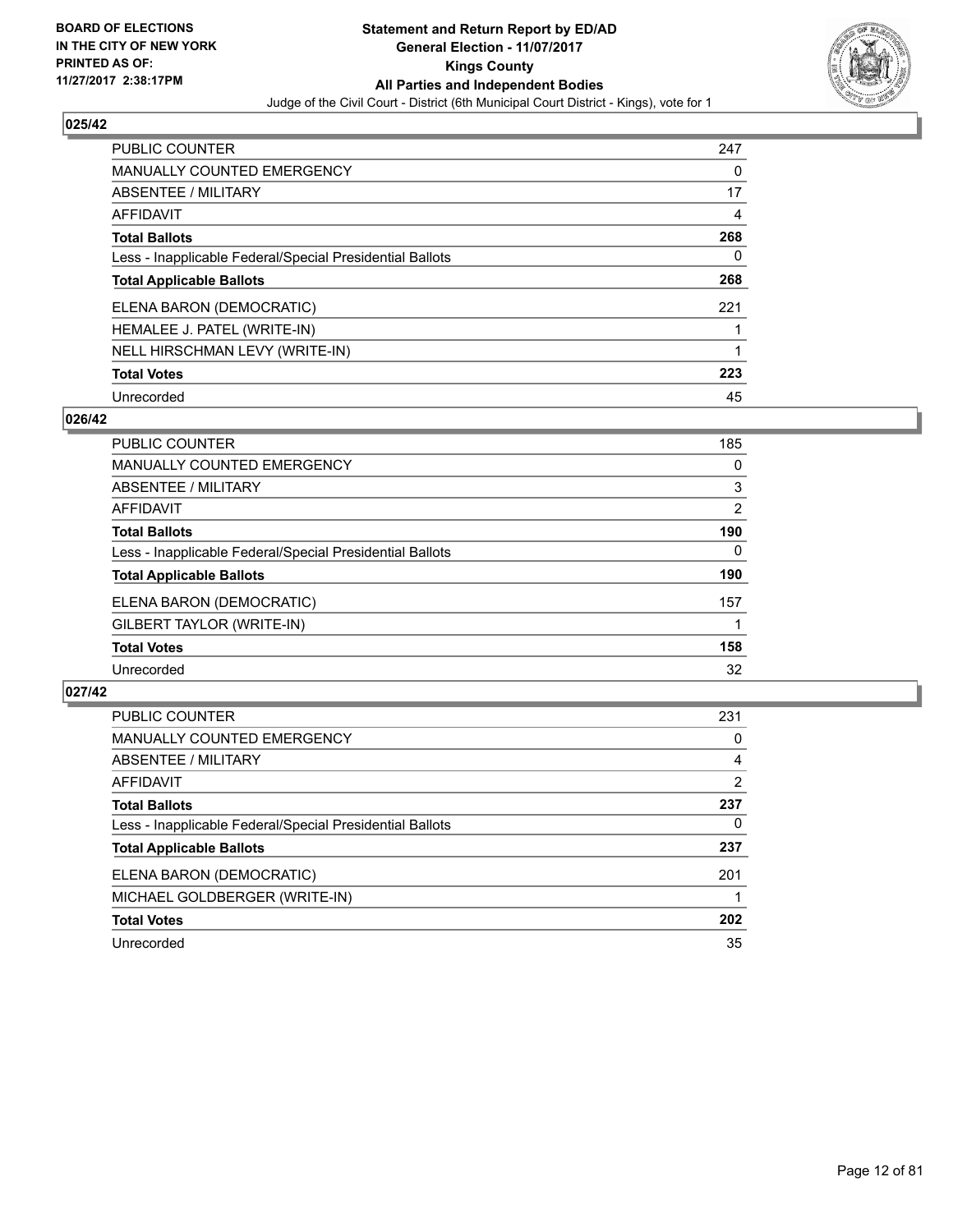

| <b>PUBLIC COUNTER</b>                                    | 272 |
|----------------------------------------------------------|-----|
| <b>MANUALLY COUNTED EMERGENCY</b>                        | 0   |
| ABSENTEE / MILITARY                                      | 4   |
| AFFIDAVIT                                                |     |
| <b>Total Ballots</b>                                     | 277 |
| Less - Inapplicable Federal/Special Presidential Ballots | 0   |
| <b>Total Applicable Ballots</b>                          | 277 |
| ELENA BARON (DEMOCRATIC)                                 | 242 |
| FRANK ZAPPA (WRITE-IN)                                   |     |
| UNATTRIBUTABLE WRITE-IN (WRITE-IN)                       |     |
| <b>Total Votes</b>                                       | 244 |
| Unrecorded                                               | 33  |

#### **029/42**

| PUBLIC COUNTER                                           | 256 |
|----------------------------------------------------------|-----|
| <b>MANUALLY COUNTED EMERGENCY</b>                        | 0   |
| ABSENTEE / MILITARY                                      | 5   |
| AFFIDAVIT                                                | 4   |
| <b>Total Ballots</b>                                     | 265 |
| Less - Inapplicable Federal/Special Presidential Ballots | 0   |
| <b>Total Applicable Ballots</b>                          | 265 |
| ELENA BARON (DEMOCRATIC)                                 | 208 |
| UNATTRIBUTABLE WRITE-IN (WRITE-IN)                       |     |
| <b>Total Votes</b>                                       | 209 |
| Unrecorded                                               | 56  |

| <b>PUBLIC COUNTER</b>                                    | 306      |
|----------------------------------------------------------|----------|
| MANUALLY COUNTED EMERGENCY                               | 0        |
| ABSENTEE / MILITARY                                      | 4        |
| AFFIDAVIT                                                | 3        |
| <b>Total Ballots</b>                                     | 313      |
| Less - Inapplicable Federal/Special Presidential Ballots | $\Omega$ |
| <b>Total Applicable Ballots</b>                          | 313      |
| ELENA BARON (DEMOCRATIC)                                 | 254      |
| JILL STEIN-GREEN PERKINS (WRITE-IN)                      |          |
| <b>Total Votes</b>                                       | 255      |
| Unrecorded                                               | 58       |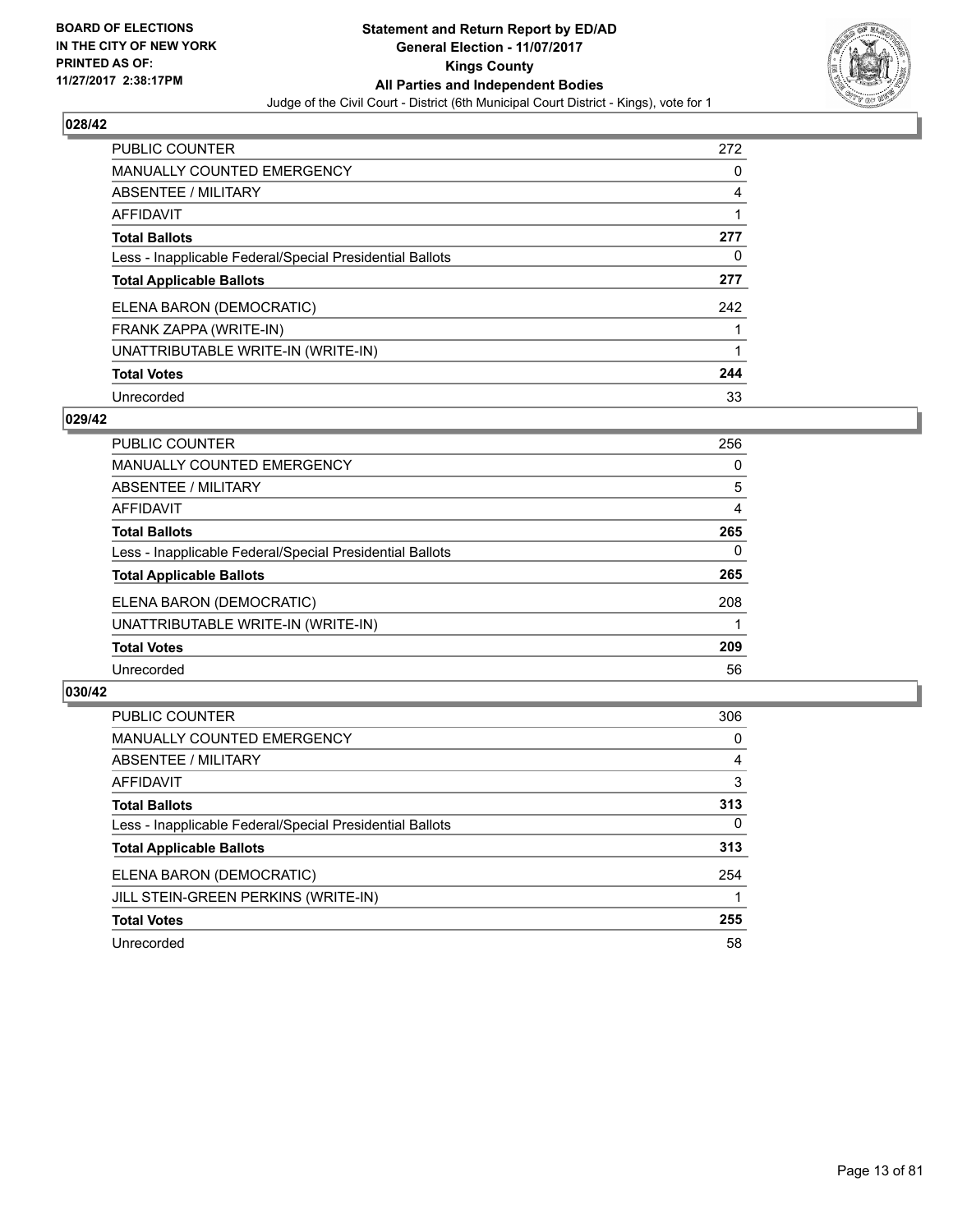

| <b>PUBLIC COUNTER</b>                                    | 223            |
|----------------------------------------------------------|----------------|
| <b>MANUALLY COUNTED EMERGENCY</b>                        | 0              |
| ABSENTEE / MILITARY                                      | 4              |
| AFFIDAVIT                                                | $\overline{2}$ |
| <b>Total Ballots</b>                                     | 229            |
| Less - Inapplicable Federal/Special Presidential Ballots | 0              |
| <b>Total Applicable Ballots</b>                          | 229            |
| ELENA BARON (DEMOCRATIC)                                 | 188            |
| LIZ THALER (WRITE-IN)                                    |                |
| <b>Total Votes</b>                                       | 189            |
| Unrecorded                                               | 40             |

#### **032/42**

| PUBLIC COUNTER                                           | 70             |
|----------------------------------------------------------|----------------|
| <b>MANUALLY COUNTED EMERGENCY</b>                        | 0              |
| ABSENTEE / MILITARY                                      | $\overline{2}$ |
| AFFIDAVIT                                                | 2              |
| <b>Total Ballots</b>                                     | 74             |
| Less - Inapplicable Federal/Special Presidential Ballots | 0              |
| <b>Total Applicable Ballots</b>                          | 74             |
| ELENA BARON (DEMOCRATIC)                                 | 64             |
| UNATTRIBUTABLE WRITE-IN (WRITE-IN)                       |                |
| <b>Total Votes</b>                                       | 65             |
| Unrecorded                                               | 9              |

| <b>PUBLIC COUNTER</b>                                    | 15 |
|----------------------------------------------------------|----|
| <b>MANUALLY COUNTED EMERGENCY</b>                        | 0  |
| <b>ABSENTEE / MILITARY</b>                               | 0  |
| AFFIDAVIT                                                | 0  |
| <b>Total Ballots</b>                                     | 15 |
| Less - Inapplicable Federal/Special Presidential Ballots | 0  |
| <b>Total Applicable Ballots</b>                          | 15 |
| ELENA BARON (DEMOCRATIC)                                 | 14 |
| PAZIA GOLDSTEIN (WRITE-IN)                               |    |
| <b>Total Votes</b>                                       | 15 |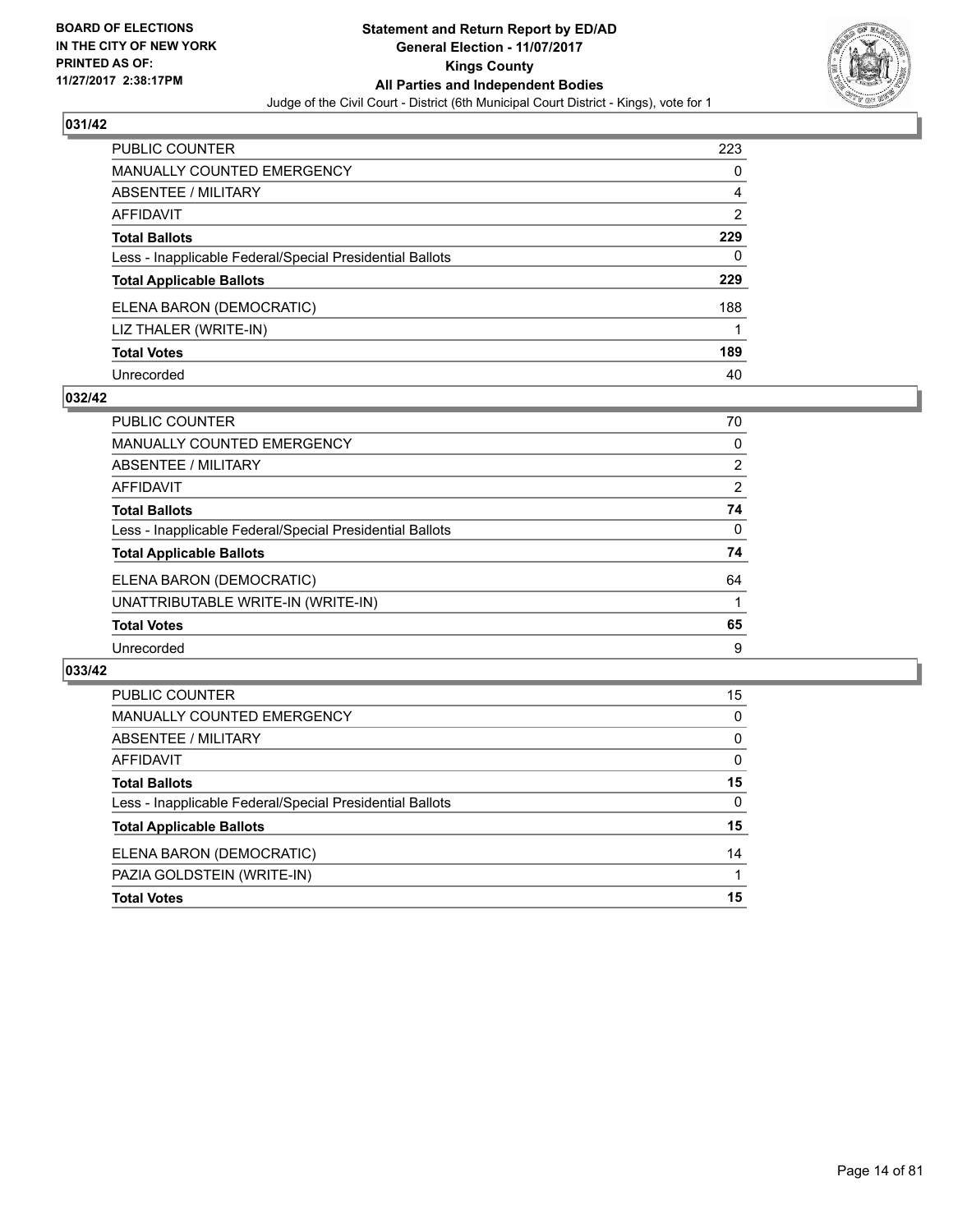

| <b>PUBLIC COUNTER</b>                                    | 234 |
|----------------------------------------------------------|-----|
| <b>MANUALLY COUNTED EMERGENCY</b>                        | 0   |
| ABSENTEE / MILITARY                                      | 3   |
| AFFIDAVIT                                                | 5   |
| <b>Total Ballots</b>                                     | 242 |
| Less - Inapplicable Federal/Special Presidential Ballots | 0   |
| <b>Total Applicable Ballots</b>                          | 242 |
| ELENA BARON (DEMOCRATIC)                                 | 184 |
| CHRIS MCCALLUM (WRITE-IN)                                |     |
| UNATTRIBUTABLE WRITE-IN (WRITE-IN)                       | 1   |
| <b>Total Votes</b>                                       | 186 |
| Unrecorded                                               | 56  |

#### **035/42**

| <b>PUBLIC COUNTER</b>                                    | 333 |
|----------------------------------------------------------|-----|
| MANUALLY COUNTED EMERGENCY                               | 0   |
| ABSENTEE / MILITARY                                      | 4   |
| AFFIDAVIT                                                | 2   |
| <b>Total Ballots</b>                                     | 339 |
| Less - Inapplicable Federal/Special Presidential Ballots | 0   |
| <b>Total Applicable Ballots</b>                          | 339 |
| ELENA BARON (DEMOCRATIC)                                 | 276 |
| <b>Total Votes</b>                                       | 276 |
| Unrecorded                                               | 63  |

| <b>PUBLIC COUNTER</b>                                    | 293 |
|----------------------------------------------------------|-----|
| <b>MANUALLY COUNTED EMERGENCY</b>                        | 0   |
| ABSENTEE / MILITARY                                      | 6   |
| AFFIDAVIT                                                | 2   |
| <b>Total Ballots</b>                                     | 301 |
| Less - Inapplicable Federal/Special Presidential Ballots | 0   |
| <b>Total Applicable Ballots</b>                          | 301 |
| ELENA BARON (DEMOCRATIC)                                 | 195 |
| JOHN K. O'HARA (WRITE-IN)                                |     |
| TONY ONORATO (WRITE-IN)                                  |     |
| <b>Total Votes</b>                                       | 197 |
| Unrecorded                                               | 104 |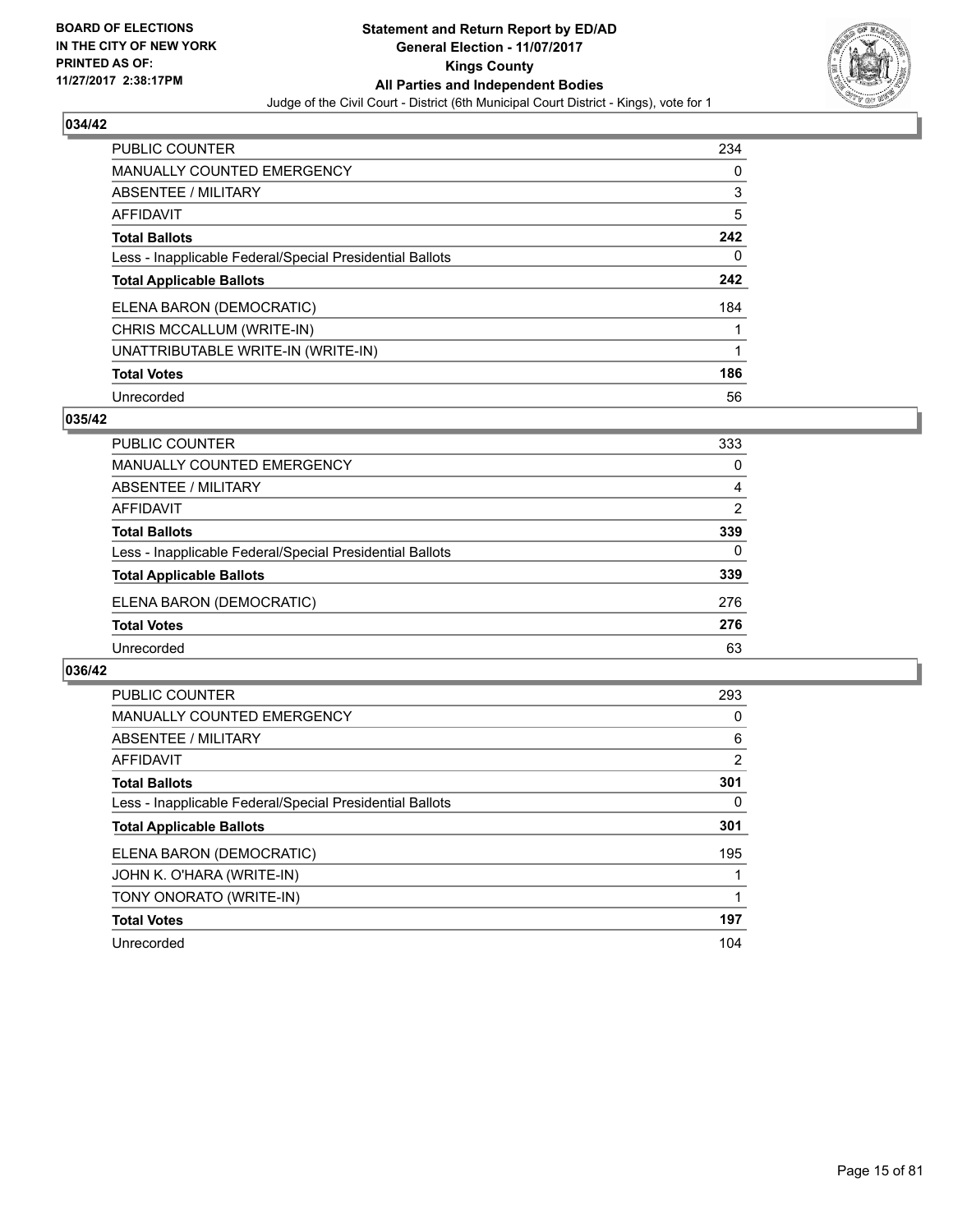

| PUBLIC COUNTER                                           | 146 |
|----------------------------------------------------------|-----|
| MANUALLY COUNTED EMERGENCY                               | 0   |
| ABSENTEE / MILITARY                                      | 4   |
| <b>AFFIDAVIT</b>                                         | 0   |
| <b>Total Ballots</b>                                     | 150 |
| Less - Inapplicable Federal/Special Presidential Ballots | 0   |
| <b>Total Applicable Ballots</b>                          | 150 |
| ELENA BARON (DEMOCRATIC)                                 | 107 |
| OLIVIA SOMMER ROSENBAUM (WRITE-IN)                       |     |
| <b>Total Votes</b>                                       | 108 |
| Unrecorded                                               | 42  |

#### **038/42**

| <b>PUBLIC COUNTER</b>                                    | 209 |
|----------------------------------------------------------|-----|
| <b>MANUALLY COUNTED EMERGENCY</b>                        | 0   |
| <b>ABSENTEE / MILITARY</b>                               | 2   |
| <b>AFFIDAVIT</b>                                         | 0   |
| <b>Total Ballots</b>                                     | 211 |
| Less - Inapplicable Federal/Special Presidential Ballots | 0   |
| <b>Total Applicable Ballots</b>                          | 211 |
| ELENA BARON (DEMOCRATIC)                                 | 95  |
| GILAD SAFANOV (WRITE-IN)                                 |     |
| <b>GUY MITCHELL (WRITE-IN)</b>                           |     |
| UNATTRIBUTABLE WRITE-IN (WRITE-IN)                       | 2   |
| <b>Total Votes</b>                                       | 99  |
| Unrecorded                                               | 112 |

| <b>PUBLIC COUNTER</b>                                    | 298 |
|----------------------------------------------------------|-----|
| MANUALLY COUNTED EMERGENCY                               | 0   |
| ABSENTEE / MILITARY                                      | 3   |
| AFFIDAVIT                                                | 2   |
| <b>Total Ballots</b>                                     | 303 |
| Less - Inapplicable Federal/Special Presidential Ballots | 0   |
| <b>Total Applicable Ballots</b>                          | 303 |
| ELENA BARON (DEMOCRATIC)                                 | 257 |
| MADONNA KNIGHT (WRITE-IN)                                |     |
| <b>Total Votes</b>                                       | 258 |
| Unrecorded                                               | 45  |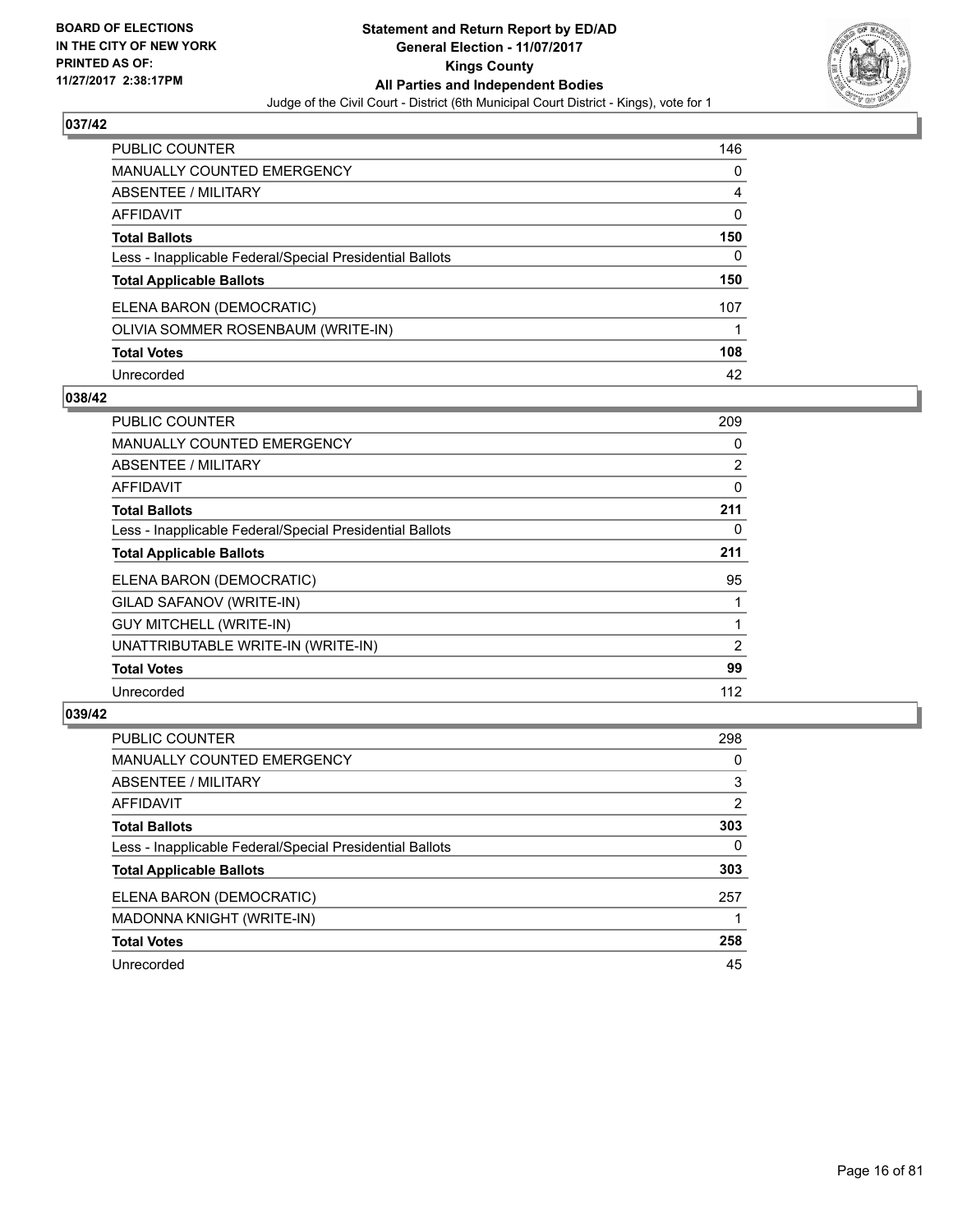

| <b>PUBLIC COUNTER</b>                                    | 297 |
|----------------------------------------------------------|-----|
| <b>MANUALLY COUNTED EMERGENCY</b>                        | 0   |
| ABSENTEE / MILITARY                                      | 4   |
| <b>AFFIDAVIT</b>                                         | 7   |
| <b>Total Ballots</b>                                     | 308 |
| Less - Inapplicable Federal/Special Presidential Ballots | 0   |
| <b>Total Applicable Ballots</b>                          | 308 |
| ELENA BARON (DEMOCRATIC)                                 | 263 |
| DESIREE HAMILTON (WRITE-IN)                              |     |
| <b>Total Votes</b>                                       | 264 |
| Unrecorded                                               | 44  |

#### **041/42**

| <b>PUBLIC COUNTER</b>                                    | 315            |
|----------------------------------------------------------|----------------|
| <b>MANUALLY COUNTED EMERGENCY</b>                        | 0              |
| ABSENTEE / MILITARY                                      | $\overline{2}$ |
| <b>AFFIDAVIT</b>                                         | 3              |
| <b>Total Ballots</b>                                     | 320            |
| Less - Inapplicable Federal/Special Presidential Ballots | 0              |
| <b>Total Applicable Ballots</b>                          | 320            |
| ELENA BARON (DEMOCRATIC)                                 | 275            |
| MARIA ARIAS (WRITE-IN)                                   |                |
| UNATTRIBUTABLE WRITE-IN (WRITE-IN)                       |                |
| <b>Total Votes</b>                                       | 277            |
| Unrecorded                                               | 43             |

| <b>PUBLIC COUNTER</b>                                    | 276 |
|----------------------------------------------------------|-----|
| <b>MANUALLY COUNTED EMERGENCY</b>                        | 0   |
| ABSENTEE / MILITARY                                      | 6   |
| AFFIDAVIT                                                | 3   |
| <b>Total Ballots</b>                                     | 285 |
| Less - Inapplicable Federal/Special Presidential Ballots | 0   |
| <b>Total Applicable Ballots</b>                          | 285 |
| ELENA BARON (DEMOCRATIC)                                 | 236 |
| UNATTRIBUTABLE WRITE-IN (WRITE-IN)                       | 2   |
| <b>Total Votes</b>                                       | 238 |
| Unrecorded                                               | 47  |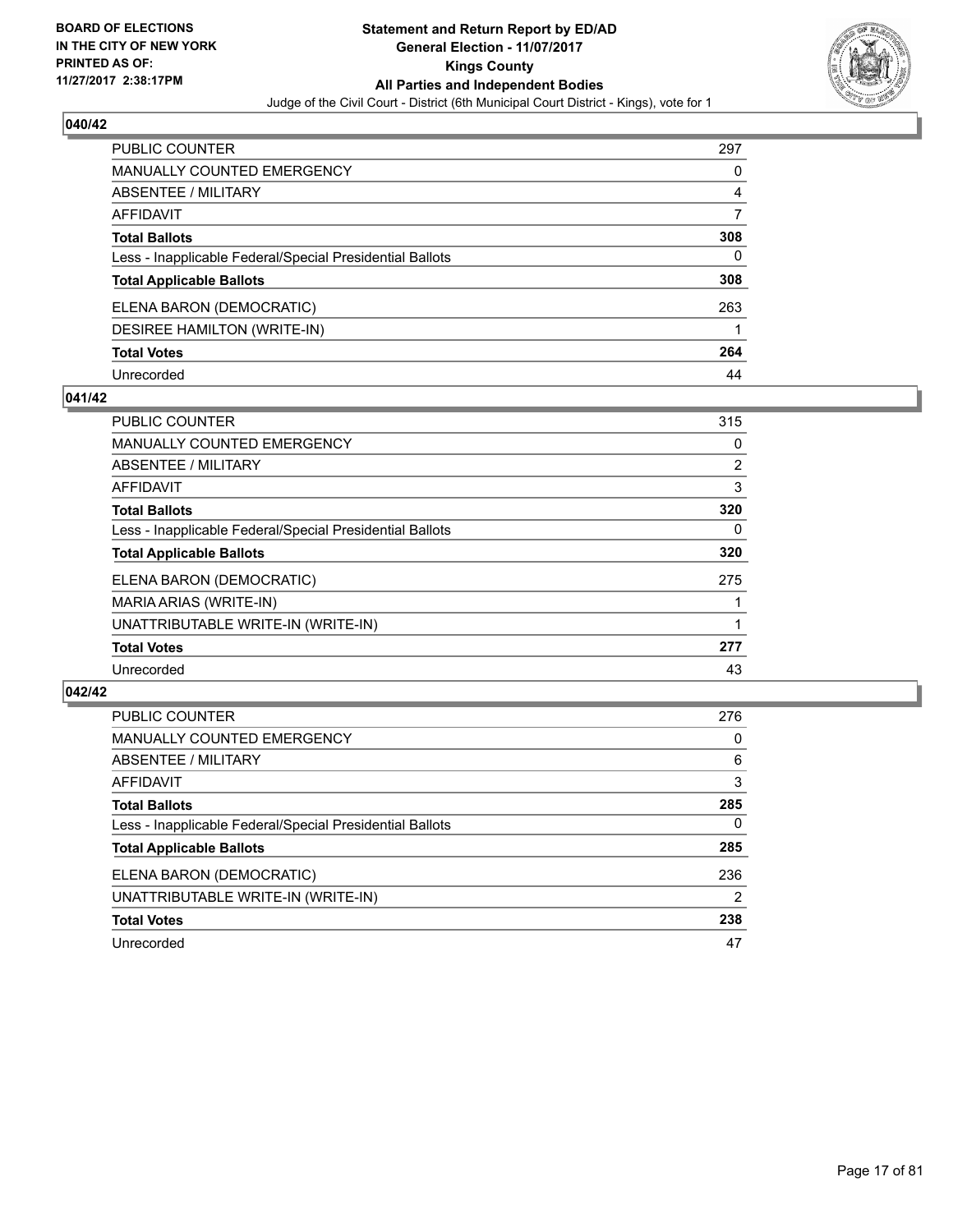

| <b>PUBLIC COUNTER</b>                                    | 210 |
|----------------------------------------------------------|-----|
| <b>MANUALLY COUNTED EMERGENCY</b>                        | 0   |
| ABSENTEE / MILITARY                                      | 5   |
| AFFIDAVIT                                                | 0   |
| <b>Total Ballots</b>                                     | 215 |
| Less - Inapplicable Federal/Special Presidential Ballots | 0   |
| <b>Total Applicable Ballots</b>                          | 215 |
| ELENA BARON (DEMOCRATIC)                                 | 186 |
| <b>Total Votes</b>                                       | 186 |
| Unrecorded                                               | 29  |

#### **044/42**

| PUBLIC COUNTER                                           | 174 |
|----------------------------------------------------------|-----|
| <b>MANUALLY COUNTED EMERGENCY</b>                        | 0   |
| ABSENTEE / MILITARY                                      | 4   |
| AFFIDAVIT                                                | 3   |
| <b>Total Ballots</b>                                     | 181 |
| Less - Inapplicable Federal/Special Presidential Ballots | 0   |
| <b>Total Applicable Ballots</b>                          | 181 |
| ELENA BARON (DEMOCRATIC)                                 | 156 |
| <b>Total Votes</b>                                       | 156 |
| Unrecorded                                               | 25  |
|                                                          |     |

# **045/42**

| <b>PUBLIC COUNTER</b>                                    | 235 |
|----------------------------------------------------------|-----|
| <b>MANUALLY COUNTED EMERGENCY</b>                        | 0   |
| ABSENTEE / MILITARY                                      | 3   |
| AFFIDAVIT                                                | 2   |
| <b>Total Ballots</b>                                     | 240 |
| Less - Inapplicable Federal/Special Presidential Ballots | 0   |
| <b>Total Applicable Ballots</b>                          | 240 |
| ELENA BARON (DEMOCRATIC)                                 | 201 |
| <b>Total Votes</b>                                       | 201 |
| Unrecorded                                               | 39  |

| <b>PUBLIC COUNTER</b>                                    | 229            |
|----------------------------------------------------------|----------------|
| <b>MANUALLY COUNTED EMERGENCY</b>                        | 0              |
| ABSENTEE / MILITARY                                      | 5              |
| AFFIDAVIT                                                | $\overline{2}$ |
| <b>Total Ballots</b>                                     | 236            |
| Less - Inapplicable Federal/Special Presidential Ballots | 0              |
| <b>Total Applicable Ballots</b>                          | 236            |
| ELENA BARON (DEMOCRATIC)                                 | 212            |
| CLARKE JERMAINE (WRITE-IN)                               |                |
| <b>Total Votes</b>                                       | 213            |
| Unrecorded                                               | 23             |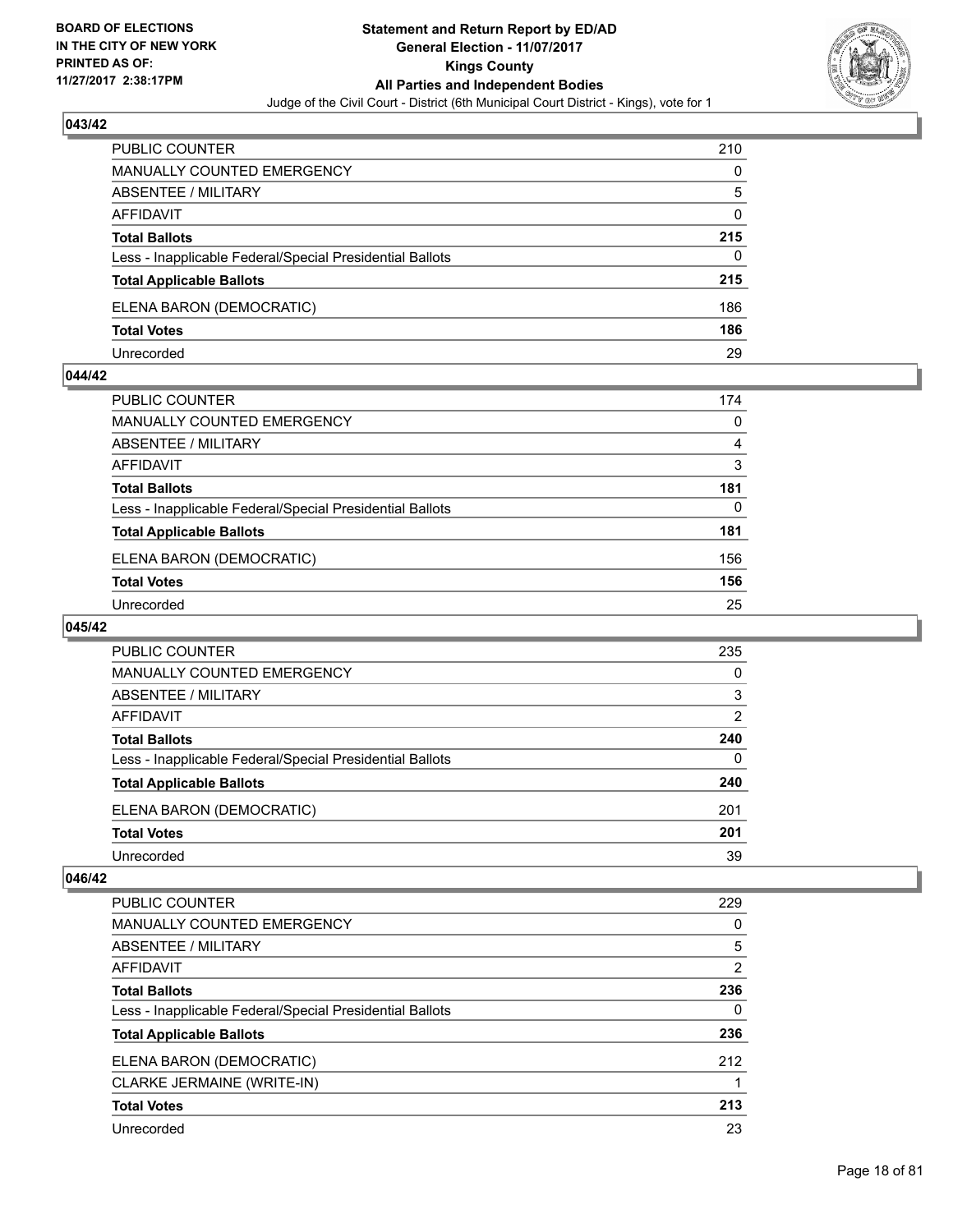

| <b>PUBLIC COUNTER</b>                                    | 214 |
|----------------------------------------------------------|-----|
| <b>MANUALLY COUNTED EMERGENCY</b>                        | 0   |
| ABSENTEE / MILITARY                                      | 2   |
| <b>AFFIDAVIT</b>                                         |     |
| <b>Total Ballots</b>                                     | 217 |
| Less - Inapplicable Federal/Special Presidential Ballots | 0   |
| <b>Total Applicable Ballots</b>                          | 217 |
| ELENA BARON (DEMOCRATIC)                                 | 177 |
| UNATTRIBUTABLE WRITE-IN (WRITE-IN)                       |     |
| <b>Total Votes</b>                                       | 178 |
| Unrecorded                                               | 39  |

#### **048/42**

| <b>PUBLIC COUNTER</b>                                    | 285 |
|----------------------------------------------------------|-----|
| MANUALLY COUNTED EMERGENCY                               | 0   |
| ABSENTEE / MILITARY                                      | 7   |
| AFFIDAVIT                                                | 0   |
| <b>Total Ballots</b>                                     | 292 |
| Less - Inapplicable Federal/Special Presidential Ballots | 0   |
| <b>Total Applicable Ballots</b>                          | 292 |
| ELENA BARON (DEMOCRATIC)                                 | 236 |
| <b>Total Votes</b>                                       | 236 |
| Unrecorded                                               | 56  |

#### **049/42**

| PUBLIC COUNTER                                           | 284 |
|----------------------------------------------------------|-----|
| <b>MANUALLY COUNTED EMERGENCY</b>                        | 0   |
| <b>ABSENTEE / MILITARY</b>                               |     |
| AFFIDAVIT                                                | 0   |
| <b>Total Ballots</b>                                     | 285 |
| Less - Inapplicable Federal/Special Presidential Ballots | 0   |
| <b>Total Applicable Ballots</b>                          | 285 |
| ELENA BARON (DEMOCRATIC)                                 | 214 |
| <b>Total Votes</b>                                       | 214 |
| Unrecorded                                               | 71  |

| PUBLIC COUNTER                                           | 229 |
|----------------------------------------------------------|-----|
| <b>MANUALLY COUNTED EMERGENCY</b>                        | 0   |
| <b>ABSENTEE / MILITARY</b>                               | 2   |
| AFFIDAVIT                                                | 6   |
| <b>Total Ballots</b>                                     | 237 |
| Less - Inapplicable Federal/Special Presidential Ballots | 0   |
| <b>Total Applicable Ballots</b>                          | 237 |
| ELENA BARON (DEMOCRATIC)                                 | 184 |
| <b>Total Votes</b>                                       | 184 |
| Unrecorded                                               | 53  |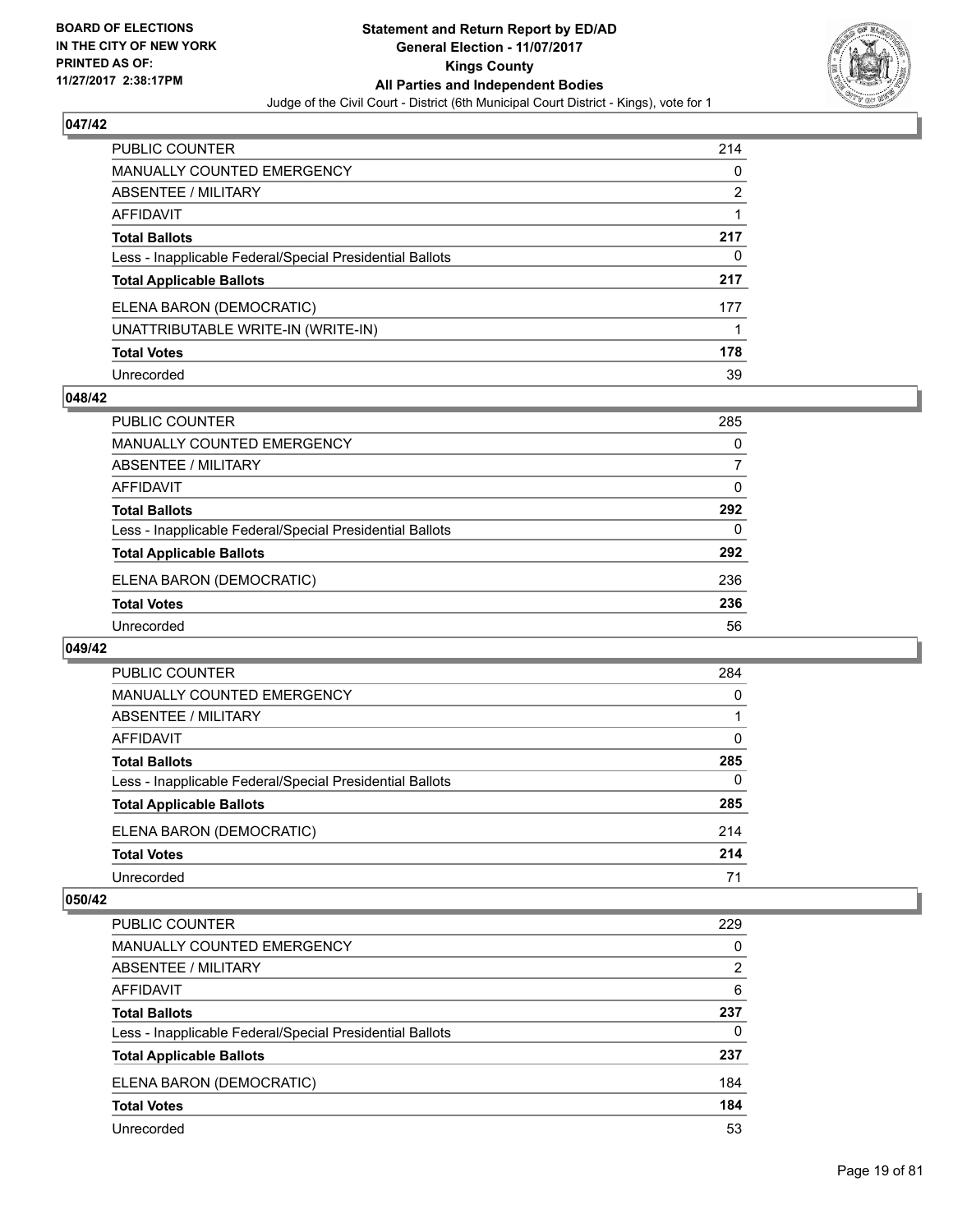

| PUBLIC COUNTER                                           | 180 |
|----------------------------------------------------------|-----|
| MANUALLY COUNTED EMERGENCY                               | 0   |
| ABSENTEE / MILITARY                                      | 4   |
| AFFIDAVIT                                                |     |
| <b>Total Ballots</b>                                     | 185 |
| Less - Inapplicable Federal/Special Presidential Ballots | 0   |
| <b>Total Applicable Ballots</b>                          | 185 |
| ELENA BARON (DEMOCRATIC)                                 | 148 |
| <b>Total Votes</b>                                       | 148 |
| Unrecorded                                               | 37  |

#### **052/42**

| PUBLIC COUNTER                                           | 217 |
|----------------------------------------------------------|-----|
| <b>MANUALLY COUNTED EMERGENCY</b>                        | 0   |
| ABSENTEE / MILITARY                                      | 7   |
| AFFIDAVIT                                                |     |
| <b>Total Ballots</b>                                     | 225 |
| Less - Inapplicable Federal/Special Presidential Ballots | 0   |
| <b>Total Applicable Ballots</b>                          | 225 |
| ELENA BARON (DEMOCRATIC)                                 | 177 |
| RABBI MOSHE SILBER (WRITE-IN)                            |     |
| RACHEL WEISS (WRITE-IN)                                  |     |
| UNATTRIBUTABLE WRITE-IN (WRITE-IN)                       |     |
| <b>Total Votes</b>                                       | 180 |
| Unrecorded                                               | 45  |
|                                                          |     |

| <b>PUBLIC COUNTER</b>                                    | 193 |
|----------------------------------------------------------|-----|
| <b>MANUALLY COUNTED EMERGENCY</b>                        | 0   |
| ABSENTEE / MILITARY                                      | 8   |
| <b>AFFIDAVIT</b>                                         | 2   |
| <b>Total Ballots</b>                                     | 203 |
| Less - Inapplicable Federal/Special Presidential Ballots | 0   |
| <b>Total Applicable Ballots</b>                          | 203 |
| ELENA BARON (DEMOCRATIC)                                 | 162 |
| HEMALEE J. PATEL (WRITE-IN)                              |     |
| SASKIA RIFNK (WRITE-IN)                                  |     |
| UNATTRIBUTABLE WRITE-IN (WRITE-IN)                       |     |
| <b>Total Votes</b>                                       | 165 |
| Unrecorded                                               | 38  |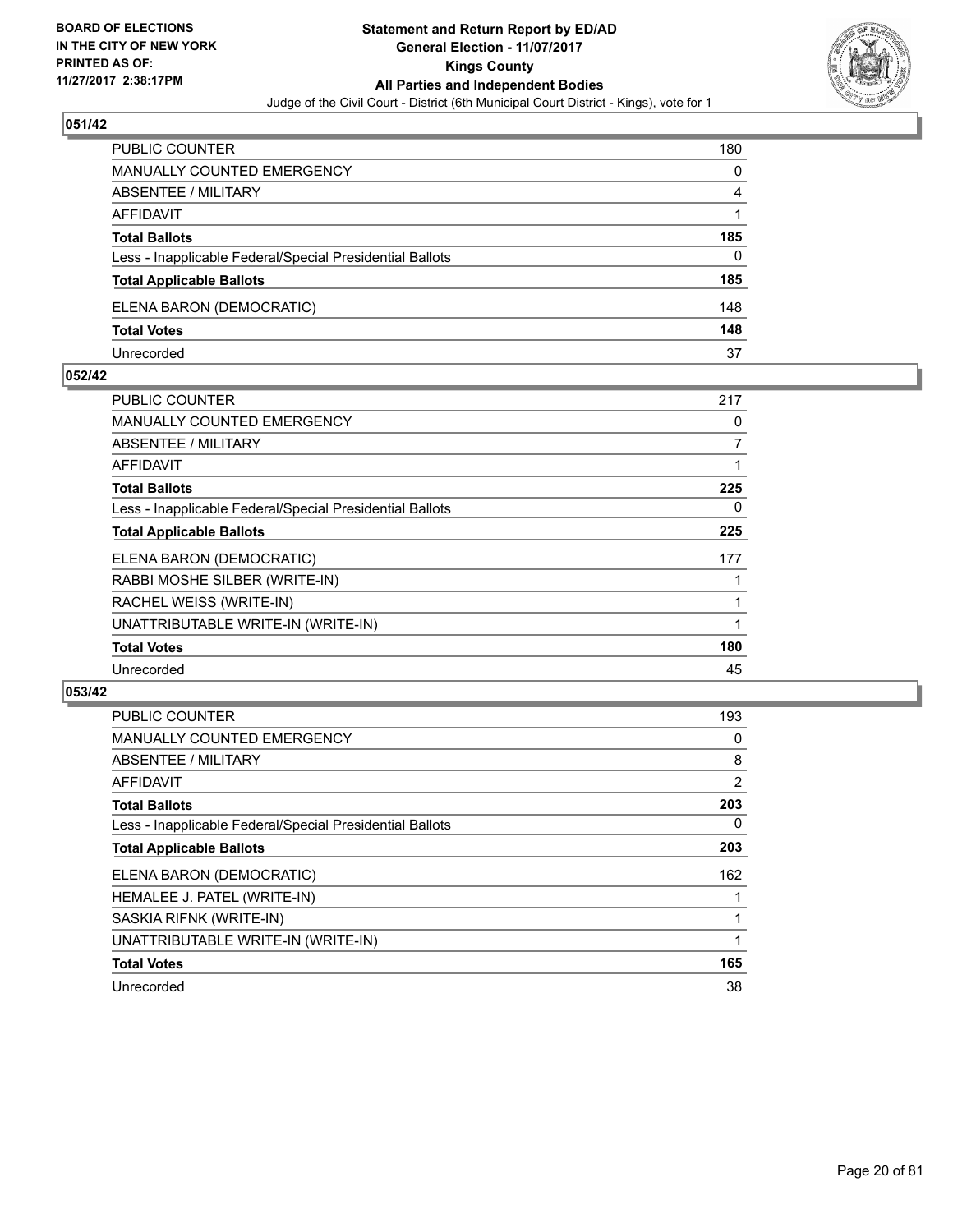

| <b>PUBLIC COUNTER</b>                                    | 252 |
|----------------------------------------------------------|-----|
| MANUALLY COUNTED EMERGENCY                               | 0   |
| ABSENTEE / MILITARY                                      | 9   |
| AFFIDAVIT                                                | 0   |
| <b>Total Ballots</b>                                     | 261 |
| Less - Inapplicable Federal/Special Presidential Ballots | 0   |
| <b>Total Applicable Ballots</b>                          | 261 |
| ELENA BARON (DEMOCRATIC)                                 | 208 |
| <b>Total Votes</b>                                       | 208 |
| Unrecorded                                               | 53  |

#### **055/42**

| PUBLIC COUNTER                                           | 220      |
|----------------------------------------------------------|----------|
| MANUALLY COUNTED EMERGENCY                               | $\Omega$ |
| <b>ABSENTEE / MILITARY</b>                               | 9        |
| <b>AFFIDAVIT</b>                                         | 4        |
| <b>Total Ballots</b>                                     | 233      |
| Less - Inapplicable Federal/Special Presidential Ballots | 0        |
| <b>Total Applicable Ballots</b>                          | 233      |
| ELENA BARON (DEMOCRATIC)                                 | 191      |
| <b>Total Votes</b>                                       | 191      |
| Unrecorded                                               | 42       |
|                                                          |          |

## **056/42**

| PUBLIC COUNTER                                           | 235 |
|----------------------------------------------------------|-----|
| <b>MANUALLY COUNTED EMERGENCY</b>                        | 0   |
| ABSENTEE / MILITARY                                      | 3   |
| AFFIDAVIT                                                | 4   |
| <b>Total Ballots</b>                                     | 242 |
| Less - Inapplicable Federal/Special Presidential Ballots | 0   |
| <b>Total Applicable Ballots</b>                          | 242 |
| ELENA BARON (DEMOCRATIC)                                 | 211 |
| <b>Total Votes</b>                                       | 211 |
| Unrecorded                                               | 31  |

| PUBLIC COUNTER                                           | 288 |
|----------------------------------------------------------|-----|
| <b>MANUALLY COUNTED EMERGENCY</b>                        | 0   |
| ABSENTEE / MILITARY                                      | 8   |
| AFFIDAVIT                                                | 3   |
| <b>Total Ballots</b>                                     | 299 |
| Less - Inapplicable Federal/Special Presidential Ballots | 0   |
| <b>Total Applicable Ballots</b>                          | 299 |
| ELENA BARON (DEMOCRATIC)                                 | 253 |
| UNCOUNTED WRITE-IN PER STATUTE (WRITE-IN)                |     |
| <b>Total Votes</b>                                       | 254 |
| Unrecorded                                               | 45  |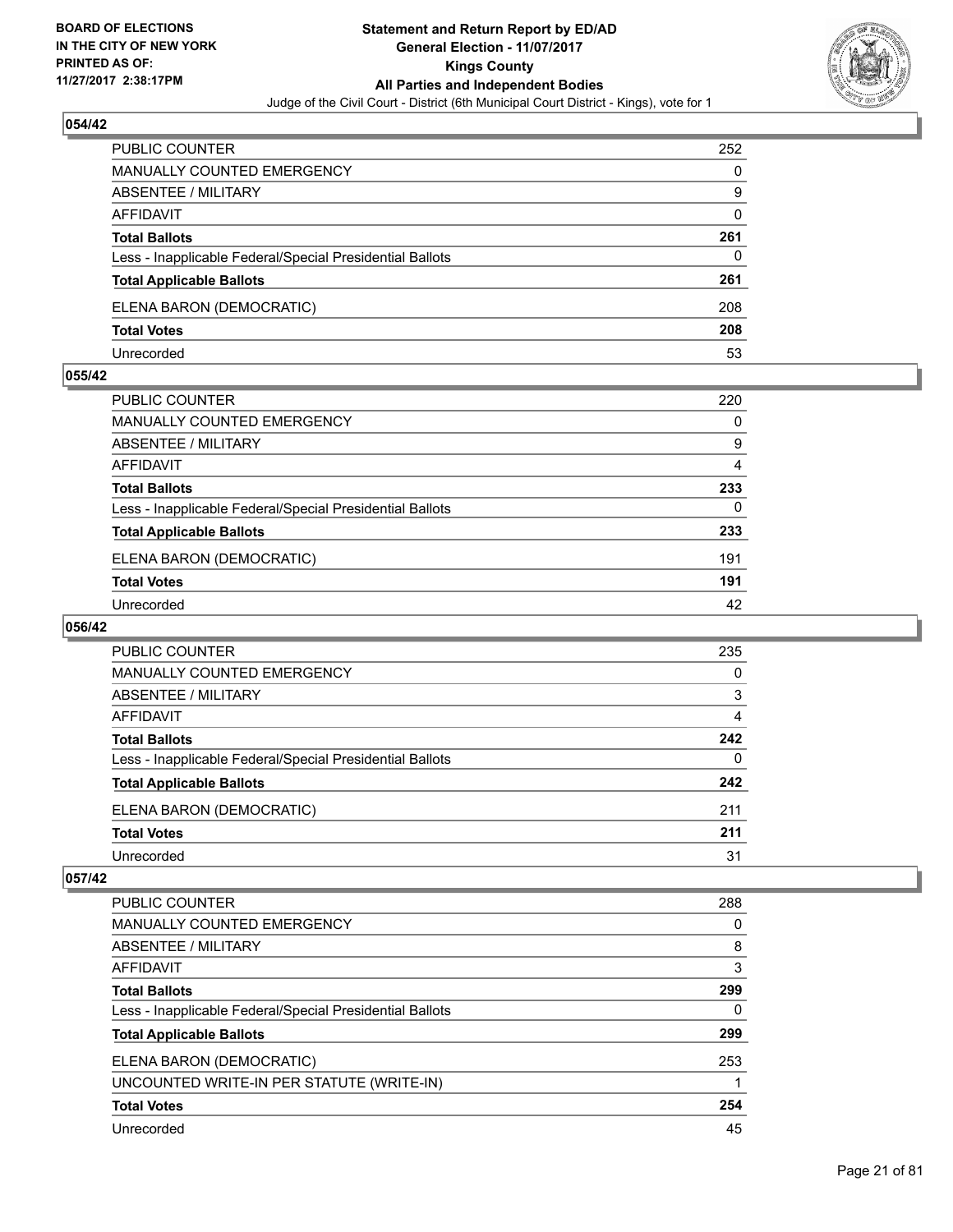

| <b>PUBLIC COUNTER</b>                                    | 180 |
|----------------------------------------------------------|-----|
| <b>MANUALLY COUNTED EMERGENCY</b>                        | 0   |
| ABSENTEE / MILITARY                                      | 2   |
| <b>AFFIDAVIT</b>                                         | 0   |
| <b>Total Ballots</b>                                     | 182 |
| Less - Inapplicable Federal/Special Presidential Ballots | 0   |
| <b>Total Applicable Ballots</b>                          | 182 |
| ELENA BARON (DEMOCRATIC)                                 | 154 |
| RODNEY SOUVENIR (WRITE-IN)                               |     |
| <b>Total Votes</b>                                       | 155 |
| Unrecorded                                               | 27  |

#### **059/42**

| <b>PUBLIC COUNTER</b>                                    | 116 |
|----------------------------------------------------------|-----|
| MANUALLY COUNTED EMERGENCY                               | 0   |
| ABSENTEE / MILITARY                                      | 5   |
| AFFIDAVIT                                                | 0   |
| <b>Total Ballots</b>                                     | 121 |
| Less - Inapplicable Federal/Special Presidential Ballots | 0   |
| <b>Total Applicable Ballots</b>                          | 121 |
| ELENA BARON (DEMOCRATIC)                                 | 67  |
| UNATTRIBUTABLE WRITE-IN (WRITE-IN)                       |     |
| <b>Total Votes</b>                                       | 68  |
| Unrecorded                                               | 53  |

| <b>PUBLIC COUNTER</b>                                    | 154 |
|----------------------------------------------------------|-----|
| <b>MANUALLY COUNTED EMERGENCY</b>                        | 0   |
| ABSENTEE / MILITARY                                      |     |
| <b>AFFIDAVIT</b>                                         | 4   |
| <b>Total Ballots</b>                                     | 159 |
| Less - Inapplicable Federal/Special Presidential Ballots | 0   |
| <b>Total Applicable Ballots</b>                          | 159 |
| ELENA BARON (DEMOCRATIC)                                 | 114 |
| UNATTRIBUTABLE WRITE-IN (WRITE-IN)                       |     |
| <b>Total Votes</b>                                       | 115 |
| Unrecorded                                               | 44  |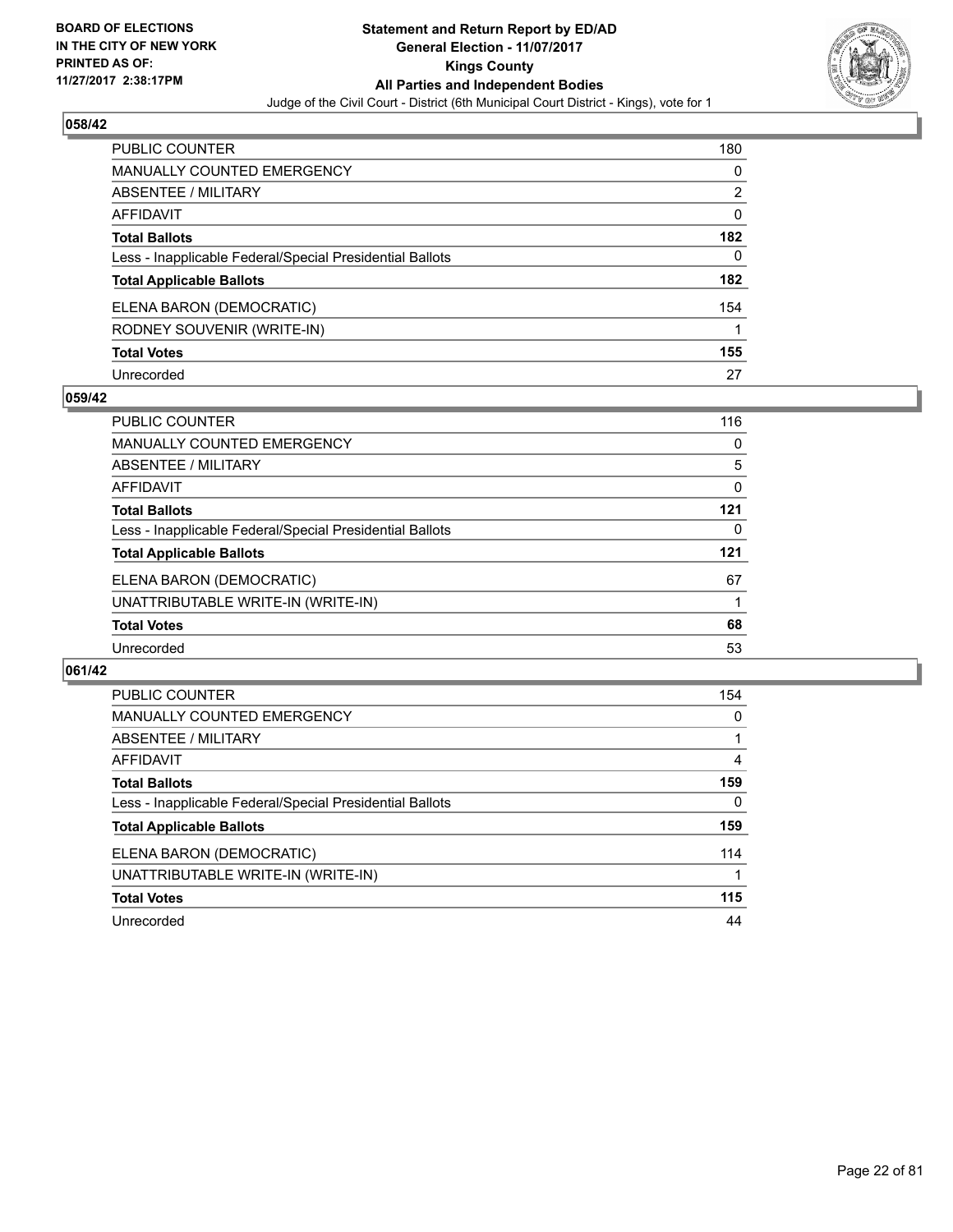

| <b>PUBLIC COUNTER</b>                                    | 124 |
|----------------------------------------------------------|-----|
| <b>MANUALLY COUNTED EMERGENCY</b>                        | 0   |
| ABSENTEE / MILITARY                                      | 0   |
| AFFIDAVIT                                                |     |
| <b>Total Ballots</b>                                     | 125 |
| Less - Inapplicable Federal/Special Presidential Ballots | 0   |
| <b>Total Applicable Ballots</b>                          | 125 |
| ELENA BARON (DEMOCRATIC)                                 | 73  |
| <b>Total Votes</b>                                       | 73  |
| Unrecorded                                               | 52  |

#### **063/42**

| PUBLIC COUNTER                                           | 224 |
|----------------------------------------------------------|-----|
| MANUALLY COUNTED EMERGENCY                               | 0   |
| ABSENTEE / MILITARY                                      | 4   |
| AFFIDAVIT                                                | 0   |
| <b>Total Ballots</b>                                     | 228 |
| Less - Inapplicable Federal/Special Presidential Ballots | 0   |
| <b>Total Applicable Ballots</b>                          | 228 |
| ELENA BARON (DEMOCRATIC)                                 | 141 |
| DAVID BONDY (WRITE-IN)                                   |     |
| JOHN VELAZOWUZ (WRITE-IN)                                | 1   |
| LAURIE MERMELSTEIN (WRITE-IN)                            | 1   |
| SIMCHA KLOR (WRITE-IN)                                   |     |
| UNATTRIBUTABLE WRITE-IN (WRITE-IN)                       | 1   |
| <b>Total Votes</b>                                       | 146 |
| Unrecorded                                               | 82  |
|                                                          |     |

| <b>PUBLIC COUNTER</b>                                    | 210 |
|----------------------------------------------------------|-----|
| <b>MANUALLY COUNTED EMERGENCY</b>                        | 0   |
| ABSENTEE / MILITARY                                      | 2   |
| AFFIDAVIT                                                |     |
| <b>Total Ballots</b>                                     | 213 |
| Less - Inapplicable Federal/Special Presidential Ballots | 0   |
| <b>Total Applicable Ballots</b>                          | 213 |
| ELENA BARON (DEMOCRATIC)                                 | 113 |
| DIANA KERN (WRITE-IN)                                    |     |
| EDWARD KOVSINSTAY (WRITE-IN)                             |     |
| LOUIS KLLEGER (WRITE-IN)                                 |     |
| <b>Total Votes</b>                                       | 116 |
| Unrecorded                                               | 97  |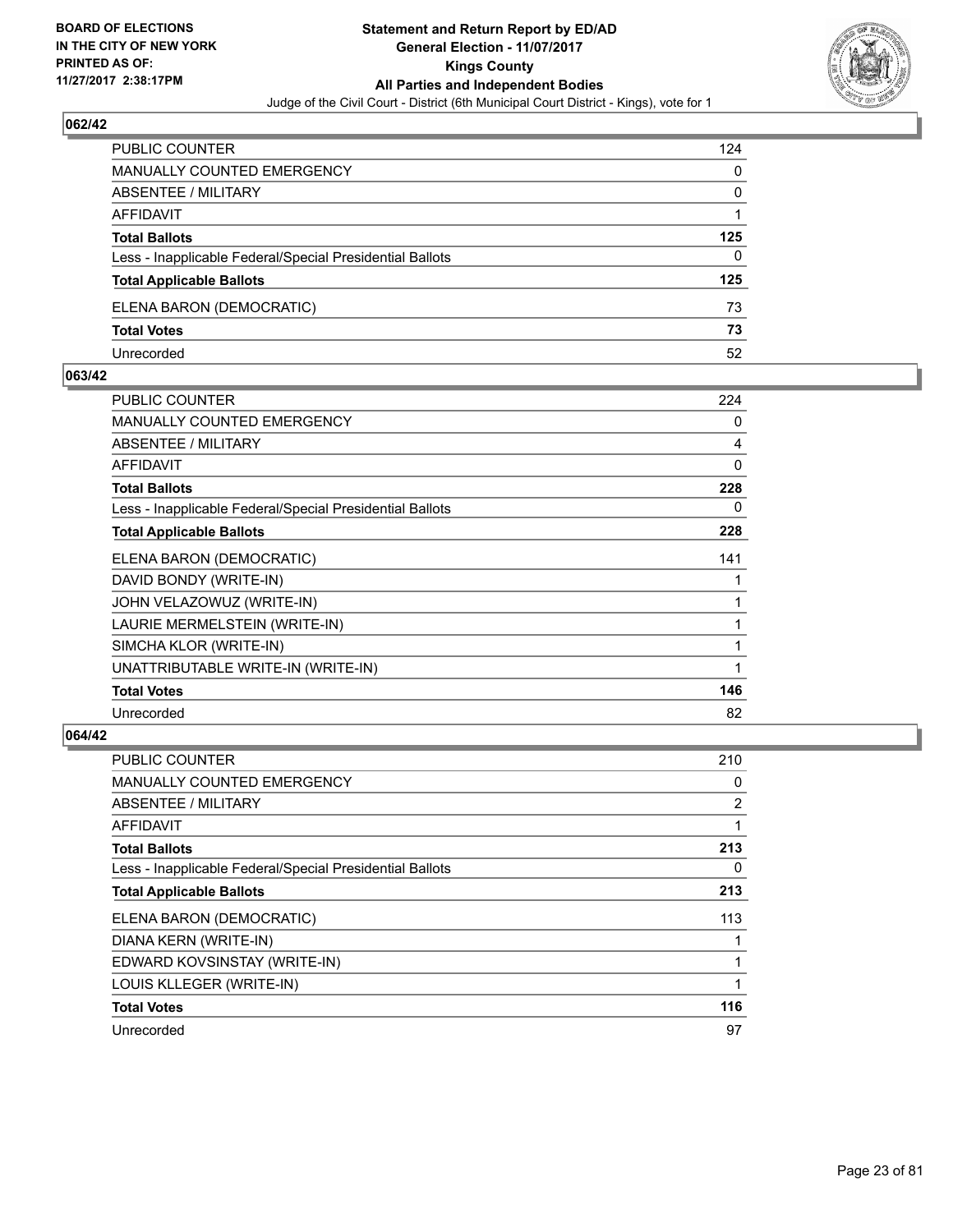

| <b>PUBLIC COUNTER</b>                                    | 136 |
|----------------------------------------------------------|-----|
| <b>MANUALLY COUNTED EMERGENCY</b>                        | 0   |
| <b>ABSENTEE / MILITARY</b>                               |     |
| <b>AFFIDAVIT</b>                                         | 0   |
| <b>Total Ballots</b>                                     | 137 |
| Less - Inapplicable Federal/Special Presidential Ballots | 0   |
| <b>Total Applicable Ballots</b>                          | 137 |
| ELENA BARON (DEMOCRATIC)                                 | 80  |
| UNATTRIBUTABLE WRITE-IN (WRITE-IN)                       |     |
| <b>Total Votes</b>                                       | 81  |
| Unrecorded                                               | 56  |

#### **068/42**

| <b>PUBLIC COUNTER</b>                                    | 166 |
|----------------------------------------------------------|-----|
| <b>MANUALLY COUNTED EMERGENCY</b>                        | 0   |
| <b>ABSENTEE / MILITARY</b>                               | 3   |
| <b>AFFIDAVIT</b>                                         | 3   |
| <b>Total Ballots</b>                                     | 172 |
| Less - Inapplicable Federal/Special Presidential Ballots | 0   |
| <b>Total Applicable Ballots</b>                          | 172 |
| ELENA BARON (DEMOCRATIC)                                 | 149 |
| UNATTRIBUTABLE WRITE-IN (WRITE-IN)                       |     |
| WILLIAM SANTAGATA (WRITE-IN)                             |     |
| <b>Total Votes</b>                                       | 151 |
| Unrecorded                                               | 21  |

| <b>PUBLIC COUNTER</b>                                    | 229 |
|----------------------------------------------------------|-----|
| <b>MANUALLY COUNTED EMERGENCY</b>                        | 0   |
| ABSENTEE / MILITARY                                      | 5   |
| AFFIDAVIT                                                |     |
| <b>Total Ballots</b>                                     | 235 |
| Less - Inapplicable Federal/Special Presidential Ballots | 0   |
| <b>Total Applicable Ballots</b>                          | 235 |
| ELENA BARON (DEMOCRATIC)                                 | 190 |
| MICHAEL MAGLOIRE (WRITE-IN)                              |     |
| UNATTRIBUTABLE WRITE-IN (WRITE-IN)                       |     |
| <b>Total Votes</b>                                       | 192 |
| Unrecorded                                               | 43  |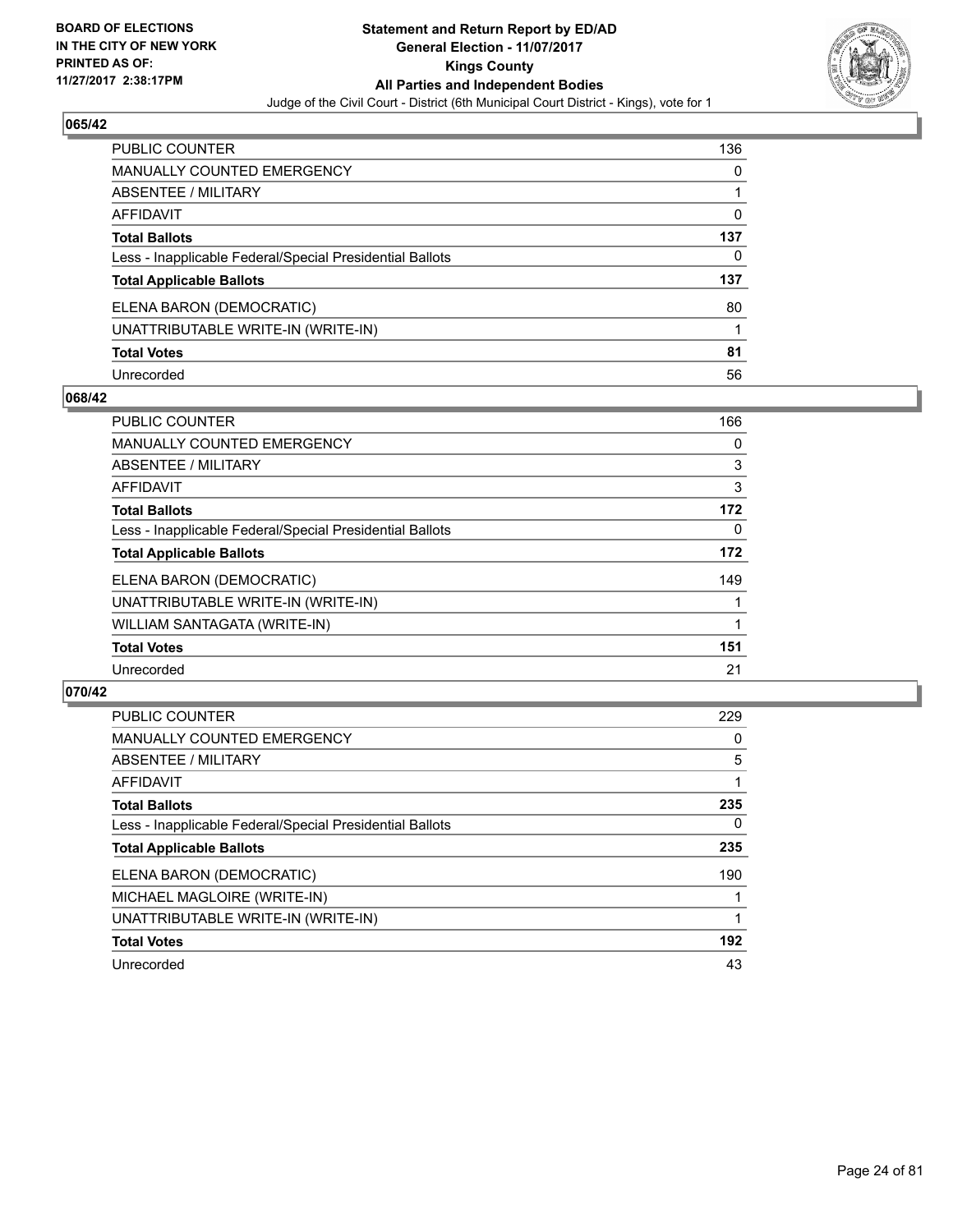

| PUBLIC COUNTER                                           | 234 |
|----------------------------------------------------------|-----|
| <b>MANUALLY COUNTED EMERGENCY</b>                        | 0   |
| <b>ABSENTEE / MILITARY</b>                               | 5   |
| <b>AFFIDAVIT</b>                                         | 4   |
| <b>Total Ballots</b>                                     | 243 |
| Less - Inapplicable Federal/Special Presidential Ballots | 0   |
| <b>Total Applicable Ballots</b>                          | 243 |
| ELENA BARON (DEMOCRATIC)                                 | 207 |
| UNATTRIBUTABLE WRITE-IN (WRITE-IN)                       |     |
| <b>Total Votes</b>                                       | 208 |
| Unrecorded                                               | 35  |

#### **072/42**

| <b>PUBLIC COUNTER</b>                                    | 287 |
|----------------------------------------------------------|-----|
| <b>MANUALLY COUNTED EMERGENCY</b>                        | 0   |
| ABSENTEE / MILITARY                                      | 8   |
| AFFIDAVIT                                                | 3   |
| <b>Total Ballots</b>                                     | 298 |
| Less - Inapplicable Federal/Special Presidential Ballots | 0   |
| <b>Total Applicable Ballots</b>                          | 298 |
| ELENA BARON (DEMOCRATIC)                                 | 257 |
| KARIN K. ORENSTEIN (WRITE-IN)                            |     |
| <b>Total Votes</b>                                       | 258 |
| Unrecorded                                               | 40  |

| <b>PUBLIC COUNTER</b>                                    | 254 |
|----------------------------------------------------------|-----|
| <b>MANUALLY COUNTED EMERGENCY</b>                        | 0   |
| <b>ABSENTEE / MILITARY</b>                               | 4   |
| AFFIDAVIT                                                |     |
| <b>Total Ballots</b>                                     | 259 |
| Less - Inapplicable Federal/Special Presidential Ballots | 0   |
| <b>Total Applicable Ballots</b>                          | 259 |
| ELENA BARON (DEMOCRATIC)                                 | 217 |
| <b>Total Votes</b>                                       | 217 |
| Unrecorded                                               | 42  |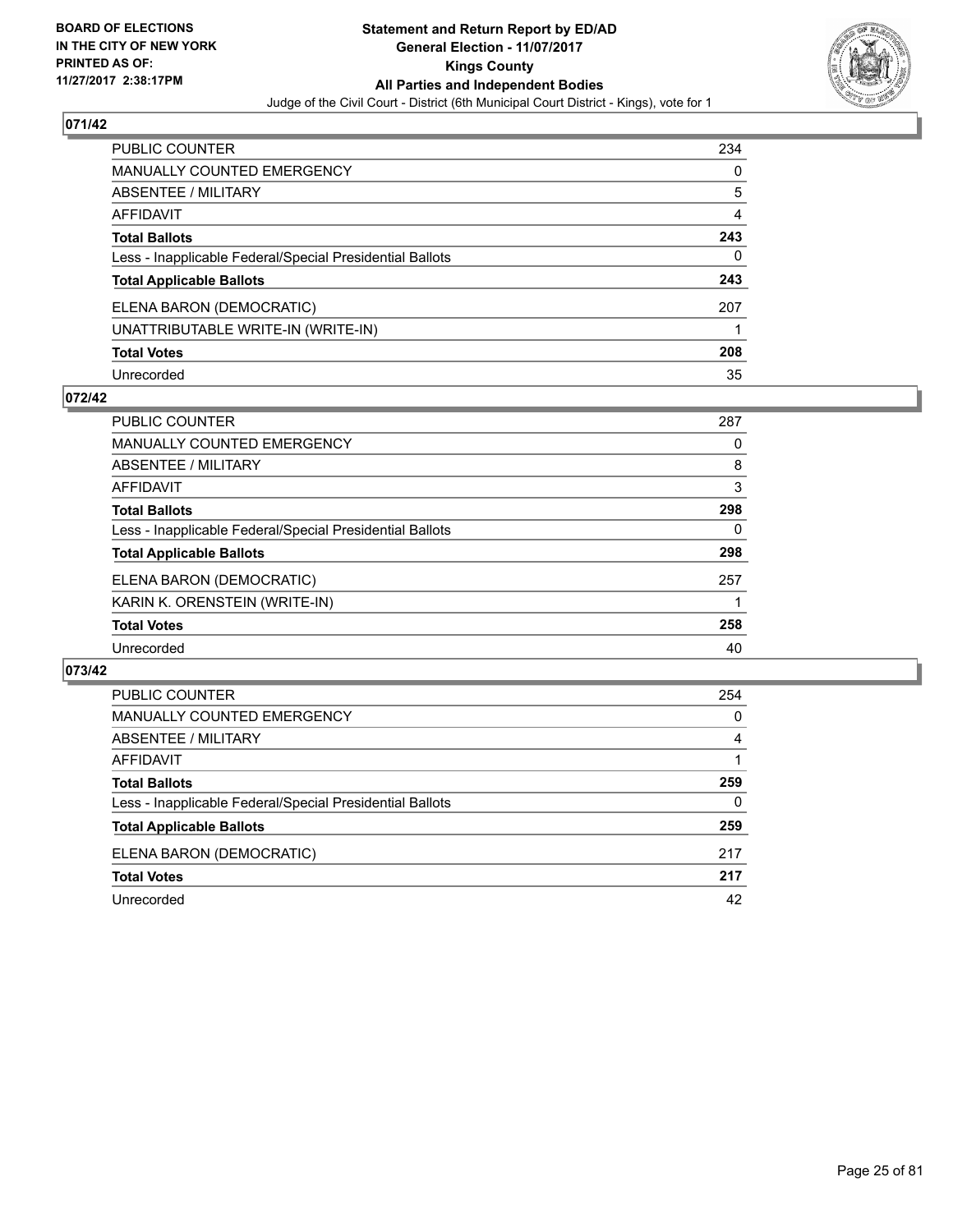

| PUBLIC COUNTER                                           | 201 |
|----------------------------------------------------------|-----|
| <b>MANUALLY COUNTED EMERGENCY</b>                        | 0   |
| ABSENTEE / MILITARY                                      | 3   |
| <b>AFFIDAVIT</b>                                         |     |
| <b>Total Ballots</b>                                     | 205 |
| Less - Inapplicable Federal/Special Presidential Ballots | 0   |
| <b>Total Applicable Ballots</b>                          | 205 |
| ELENA BARON (DEMOCRATIC)                                 | 183 |
| AMA DWIMOH (WRITE-IN)                                    |     |
| <b>Total Votes</b>                                       | 184 |
| Unrecorded                                               | 21  |

#### **075/42**

| <b>PUBLIC COUNTER</b>                                    | 227 |
|----------------------------------------------------------|-----|
| MANUALLY COUNTED EMERGENCY                               | 0   |
| ABSENTEE / MILITARY                                      | 8   |
| AFFIDAVIT                                                | 8   |
| <b>Total Ballots</b>                                     | 243 |
| Less - Inapplicable Federal/Special Presidential Ballots | 0   |
| <b>Total Applicable Ballots</b>                          | 243 |
| ELENA BARON (DEMOCRATIC)                                 | 211 |
| <b>Total Votes</b>                                       | 211 |
| Unrecorded                                               | 32  |

#### **076/42**

| PUBLIC COUNTER                                           | 163 |
|----------------------------------------------------------|-----|
| MANUALLY COUNTED EMERGENCY                               | 0   |
| <b>ABSENTEE / MILITARY</b>                               | 3   |
| AFFIDAVIT                                                | 0   |
| <b>Total Ballots</b>                                     | 166 |
| Less - Inapplicable Federal/Special Presidential Ballots | 0   |
| <b>Total Applicable Ballots</b>                          | 166 |
| ELENA BARON (DEMOCRATIC)                                 | 134 |
| <b>Total Votes</b>                                       | 134 |
| Unrecorded                                               | 32  |

| <b>PUBLIC COUNTER</b>                                    | 261 |
|----------------------------------------------------------|-----|
| MANUALLY COUNTED EMERGENCY                               | 0   |
| ABSENTEE / MILITARY                                      | 10  |
| AFFIDAVIT                                                | 4   |
| <b>Total Ballots</b>                                     | 275 |
| Less - Inapplicable Federal/Special Presidential Ballots | 0   |
| <b>Total Applicable Ballots</b>                          | 275 |
| ELENA BARON (DEMOCRATIC)                                 | 220 |
| <b>Total Votes</b>                                       | 220 |
| Unrecorded                                               | 55  |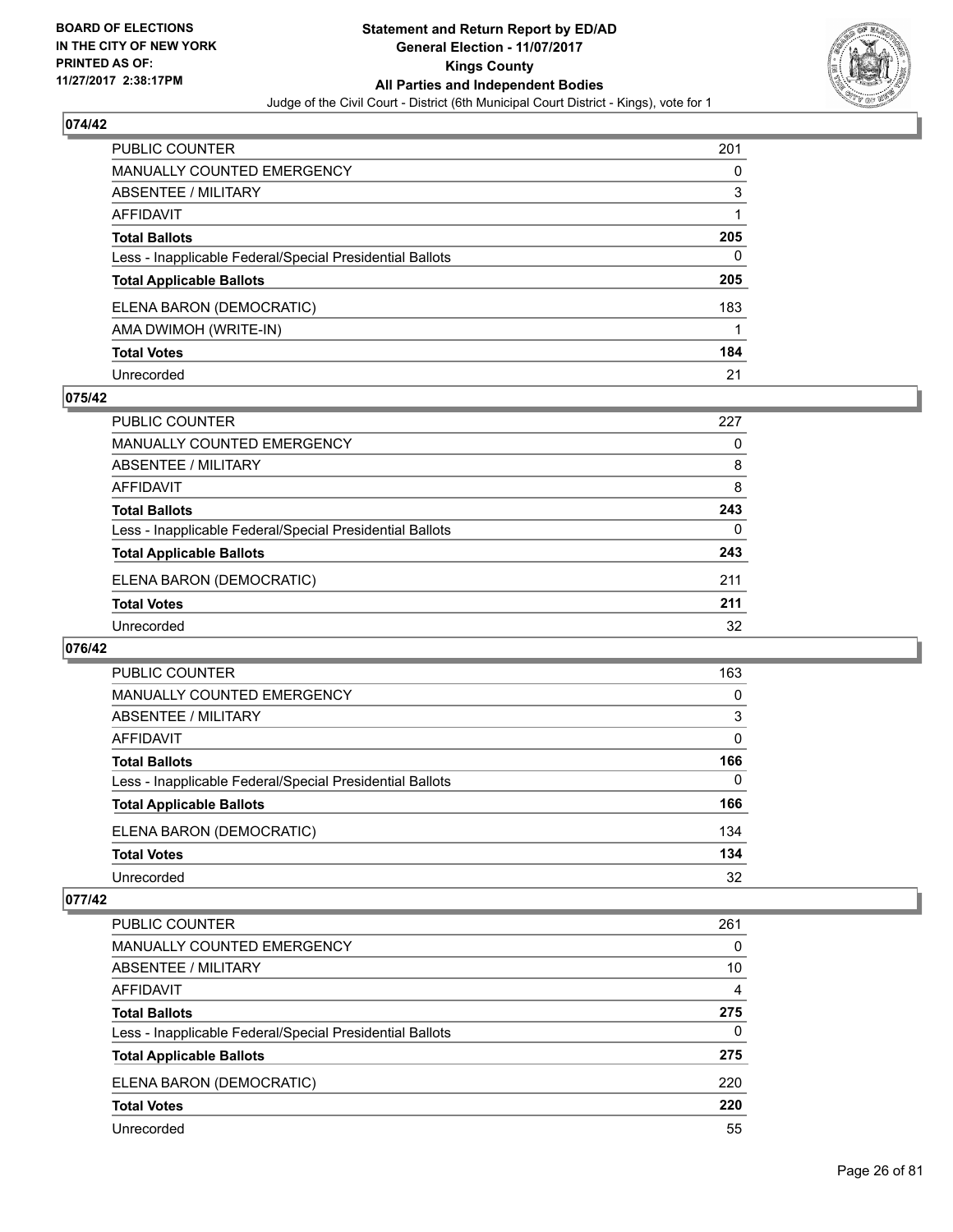

| PUBLIC COUNTER                                           | 187 |
|----------------------------------------------------------|-----|
| <b>MANUALLY COUNTED EMERGENCY</b>                        | 0   |
| ABSENTEE / MILITARY                                      | 8   |
| AFFIDAVIT                                                | 2   |
| <b>Total Ballots</b>                                     | 197 |
| Less - Inapplicable Federal/Special Presidential Ballots | 0   |
| <b>Total Applicable Ballots</b>                          | 197 |
| ELENA BARON (DEMOCRATIC)                                 | 160 |
| UNATTRIBUTABLE WRITE-IN (WRITE-IN)                       |     |
| <b>Total Votes</b>                                       | 161 |
| Unrecorded                                               | 36  |

#### **079/42**

| <b>PUBLIC COUNTER</b>                                    | 249            |
|----------------------------------------------------------|----------------|
| <b>MANUALLY COUNTED EMERGENCY</b>                        | 0              |
| ABSENTEE / MILITARY                                      | 3              |
| AFFIDAVIT                                                | $\overline{2}$ |
| <b>Total Ballots</b>                                     | 254            |
| Less - Inapplicable Federal/Special Presidential Ballots | 0              |
| <b>Total Applicable Ballots</b>                          | 254            |
| ELENA BARON (DEMOCRATIC)                                 | 219            |
| <b>Total Votes</b>                                       | 219            |
| Unrecorded                                               | 35             |

#### **080/42**

| <b>PUBLIC COUNTER</b>                                    | 234      |
|----------------------------------------------------------|----------|
| <b>MANUALLY COUNTED EMERGENCY</b>                        | $\Omega$ |
| ABSENTEE / MILITARY                                      | 3        |
| AFFIDAVIT                                                |          |
| <b>Total Ballots</b>                                     | 238      |
| Less - Inapplicable Federal/Special Presidential Ballots | 0        |
| <b>Total Applicable Ballots</b>                          | 238      |
| ELENA BARON (DEMOCRATIC)                                 | 199      |
| <b>Total Votes</b>                                       | 199      |
| Unrecorded                                               | 39       |

| <b>PUBLIC COUNTER</b>                                    | 178 |
|----------------------------------------------------------|-----|
| <b>MANUALLY COUNTED EMERGENCY</b>                        | 0   |
| ABSENTEE / MILITARY                                      | 7   |
| AFFIDAVIT                                                | 6   |
| <b>Total Ballots</b>                                     | 191 |
| Less - Inapplicable Federal/Special Presidential Ballots | 0   |
| <b>Total Applicable Ballots</b>                          | 191 |
| ELENA BARON (DEMOCRATIC)                                 | 150 |
| UNATTRIBUTABLE WRITE-IN (WRITE-IN)                       |     |
| <b>Total Votes</b>                                       | 151 |
| Unrecorded                                               | 40  |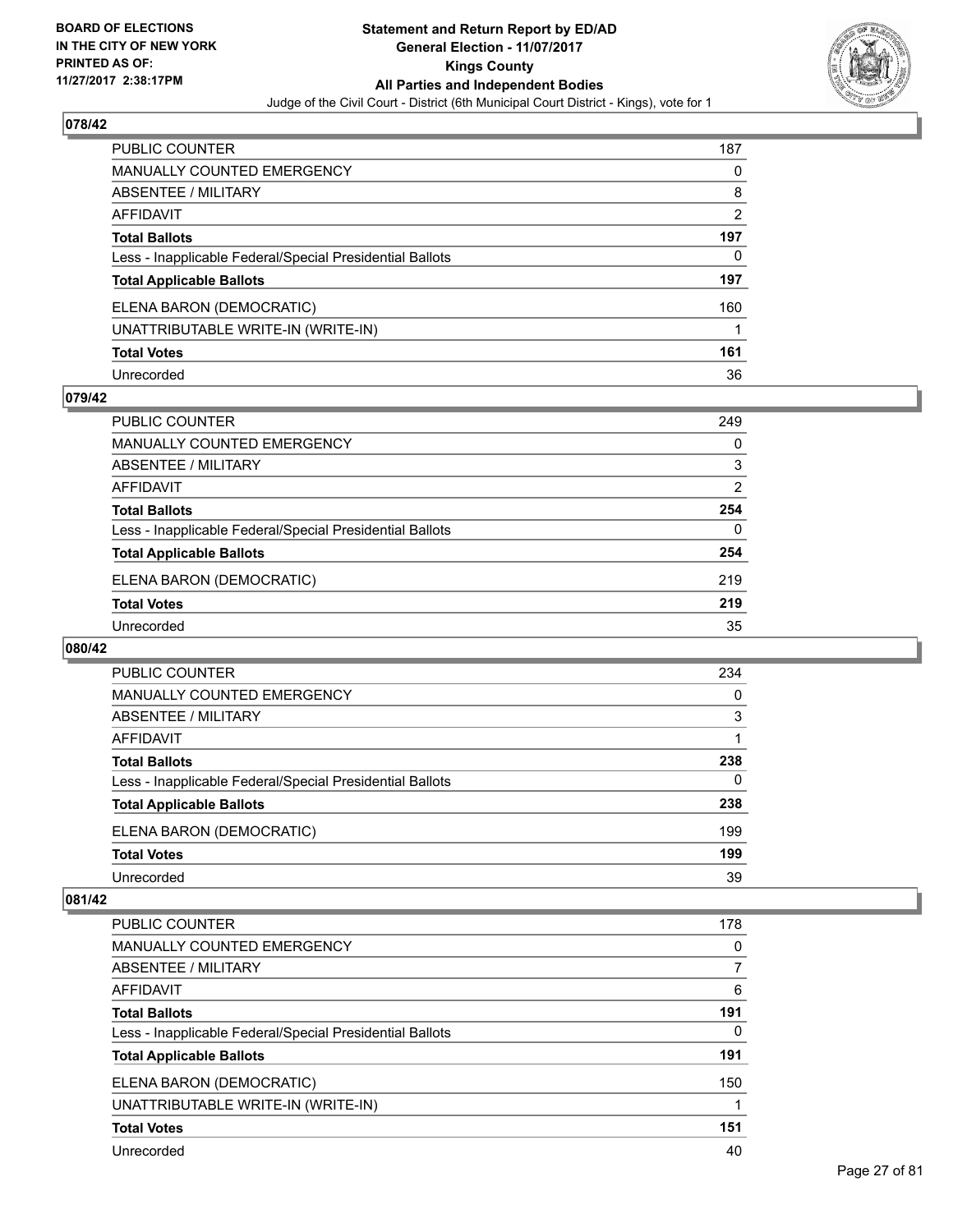

| <b>PUBLIC COUNTER</b>                                    | 118 |
|----------------------------------------------------------|-----|
| <b>MANUALLY COUNTED EMERGENCY</b>                        | 0   |
| ABSENTEE / MILITARY                                      | 0   |
| AFFIDAVIT                                                | 0   |
| <b>Total Ballots</b>                                     | 118 |
| Less - Inapplicable Federal/Special Presidential Ballots | 0   |
| <b>Total Applicable Ballots</b>                          | 118 |
| ELENA BARON (DEMOCRATIC)                                 | 86  |
| FRES WEBER (WRITE-IN)                                    |     |
| <b>Total Votes</b>                                       | 87  |
| Unrecorded                                               | 31  |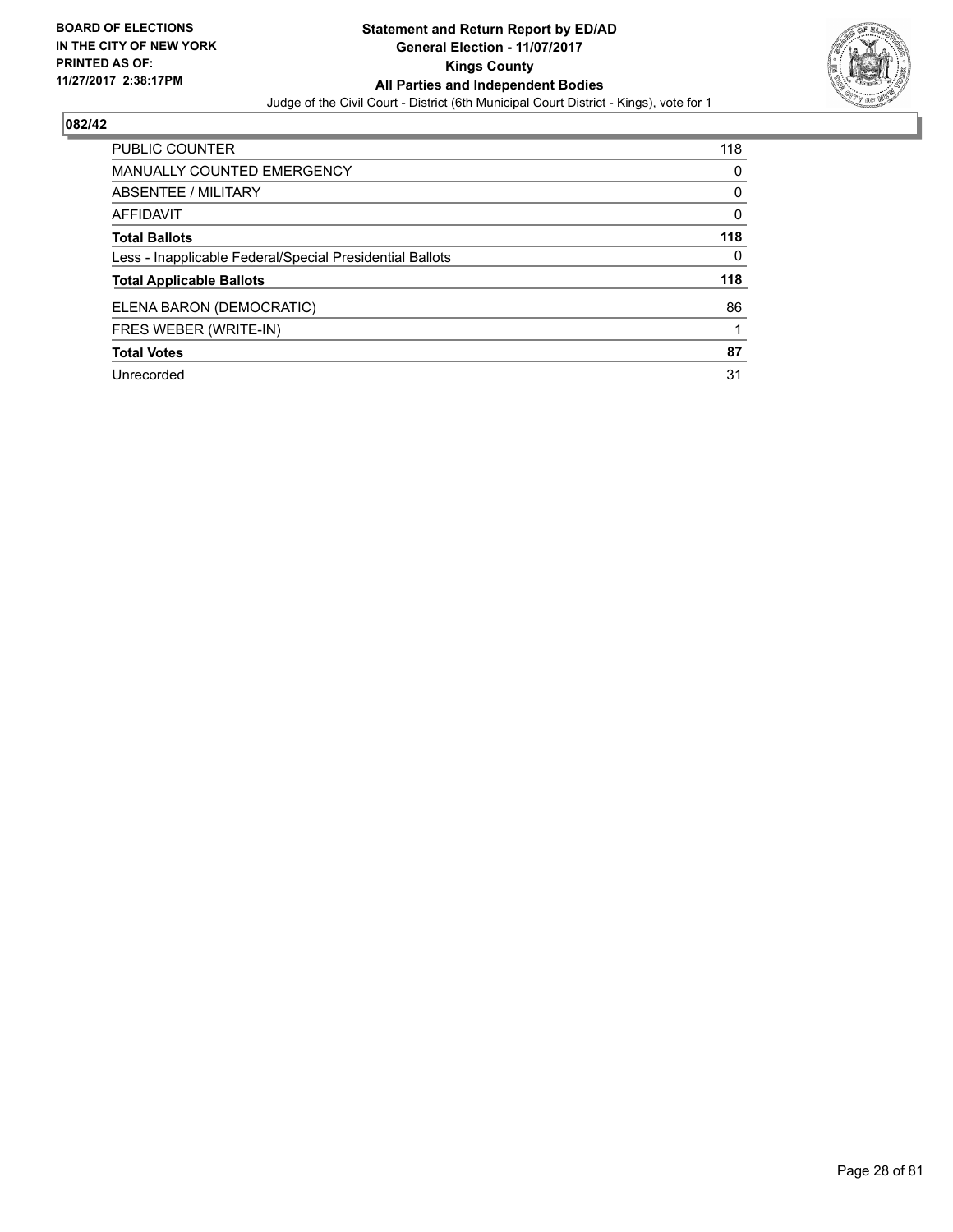

| PUBLIC COUNTER                                           | 313 |
|----------------------------------------------------------|-----|
| MANUALLY COUNTED EMERGENCY                               | 0   |
| <b>ABSENTEE / MILITARY</b>                               | 3   |
| AFFIDAVIT                                                | 8   |
| <b>Total Ballots</b>                                     | 324 |
| Less - Inapplicable Federal/Special Presidential Ballots | 0   |
| <b>Total Applicable Ballots</b>                          | 324 |
| ELENA BARON (DEMOCRATIC)                                 | 273 |
| <b>Total Votes</b>                                       | 273 |
| Unrecorded                                               | 51  |

#### **002/43**

| <b>PUBLIC COUNTER</b>                                    | 205 |
|----------------------------------------------------------|-----|
| MANUALLY COUNTED EMERGENCY                               | 0   |
| ABSENTEE / MILITARY                                      | 3   |
| AFFIDAVIT                                                | 3   |
| <b>Total Ballots</b>                                     | 211 |
| Less - Inapplicable Federal/Special Presidential Ballots | 0   |
| <b>Total Applicable Ballots</b>                          | 211 |
| ELENA BARON (DEMOCRATIC)                                 | 179 |
| <b>Total Votes</b>                                       | 179 |
| Unrecorded                                               | 32  |
|                                                          |     |

# **003/43**

| <b>PUBLIC COUNTER</b>                                    | 254 |
|----------------------------------------------------------|-----|
| <b>MANUALLY COUNTED EMERGENCY</b>                        | 0   |
| ABSENTEE / MILITARY                                      | 5   |
| <b>AFFIDAVIT</b>                                         | 8   |
| <b>Total Ballots</b>                                     | 267 |
| Less - Inapplicable Federal/Special Presidential Ballots | 0   |
| <b>Total Applicable Ballots</b>                          | 267 |
| ELENA BARON (DEMOCRATIC)                                 | 213 |
| TANEHISI COATES (WRITE-IN)                               |     |
| VINCENT MARTUSCIELLO (WRITE-IN)                          |     |
| <b>Total Votes</b>                                       | 215 |
| Unrecorded                                               | 52  |

| <b>PUBLIC COUNTER</b>                                    | 237            |
|----------------------------------------------------------|----------------|
| MANUALLY COUNTED EMERGENCY                               | 0              |
| ABSENTEE / MILITARY                                      | 2              |
| AFFIDAVIT                                                | $\overline{2}$ |
| <b>Total Ballots</b>                                     | 241            |
| Less - Inapplicable Federal/Special Presidential Ballots | 0              |
| <b>Total Applicable Ballots</b>                          | 241            |
| ELENA BARON (DEMOCRATIC)                                 | 210            |
| <b>Total Votes</b>                                       | 210            |
| Unrecorded                                               | 31             |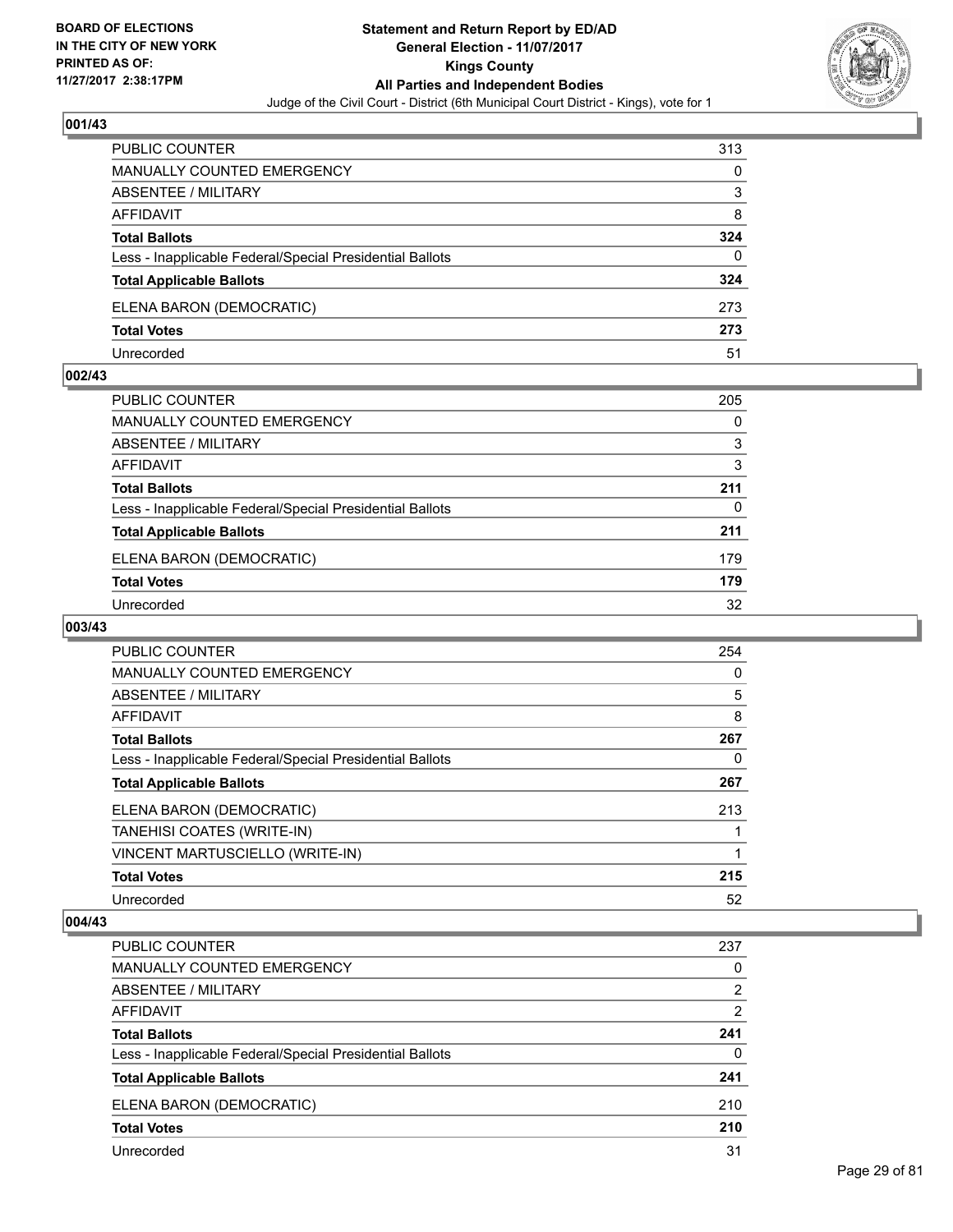

| <b>PUBLIC COUNTER</b>                                    | 209 |
|----------------------------------------------------------|-----|
| <b>MANUALLY COUNTED EMERGENCY</b>                        | 0   |
| ABSENTEE / MILITARY                                      | 5   |
| AFFIDAVIT                                                | 4   |
| <b>Total Ballots</b>                                     | 218 |
| Less - Inapplicable Federal/Special Presidential Ballots | 0   |
| <b>Total Applicable Ballots</b>                          | 218 |
| ELENA BARON (DEMOCRATIC)                                 | 187 |
| <b>Total Votes</b>                                       | 187 |
| Unrecorded                                               | 31  |

#### **006/43**

| <b>PUBLIC COUNTER</b>                                    | 318 |
|----------------------------------------------------------|-----|
| <b>MANUALLY COUNTED EMERGENCY</b>                        | 0   |
| ABSENTEE / MILITARY                                      | 6   |
| AFFIDAVIT                                                | 7   |
| <b>Total Ballots</b>                                     | 331 |
| Less - Inapplicable Federal/Special Presidential Ballots | 0   |
| <b>Total Applicable Ballots</b>                          | 331 |
| ELENA BARON (DEMOCRATIC)                                 | 260 |
| BERNIE SANDERS (WRITE-IN)                                |     |
| JACOB BEDNAR (WRITE-IN)                                  |     |
| RUPERT V. BARRY (WRITE-IN)                               |     |
| THOMAS J KENNEDY (WRITE-IN)                              |     |
| UNATTRIBUTABLE WRITE-IN (WRITE-IN)                       | 1   |
| <b>Total Votes</b>                                       | 265 |
| Unrecorded                                               | 66  |
|                                                          |     |

| PUBLIC COUNTER                                           | 282 |
|----------------------------------------------------------|-----|
| <b>MANUALLY COUNTED EMERGENCY</b>                        | 0   |
| ABSENTEE / MILITARY                                      | 5   |
| AFFIDAVIT                                                | 2   |
| <b>Total Ballots</b>                                     | 289 |
| Less - Inapplicable Federal/Special Presidential Ballots | 0   |
| <b>Total Applicable Ballots</b>                          | 289 |
| ELENA BARON (DEMOCRATIC)                                 | 240 |
| <b>Total Votes</b>                                       | 240 |
| Unrecorded                                               | 49  |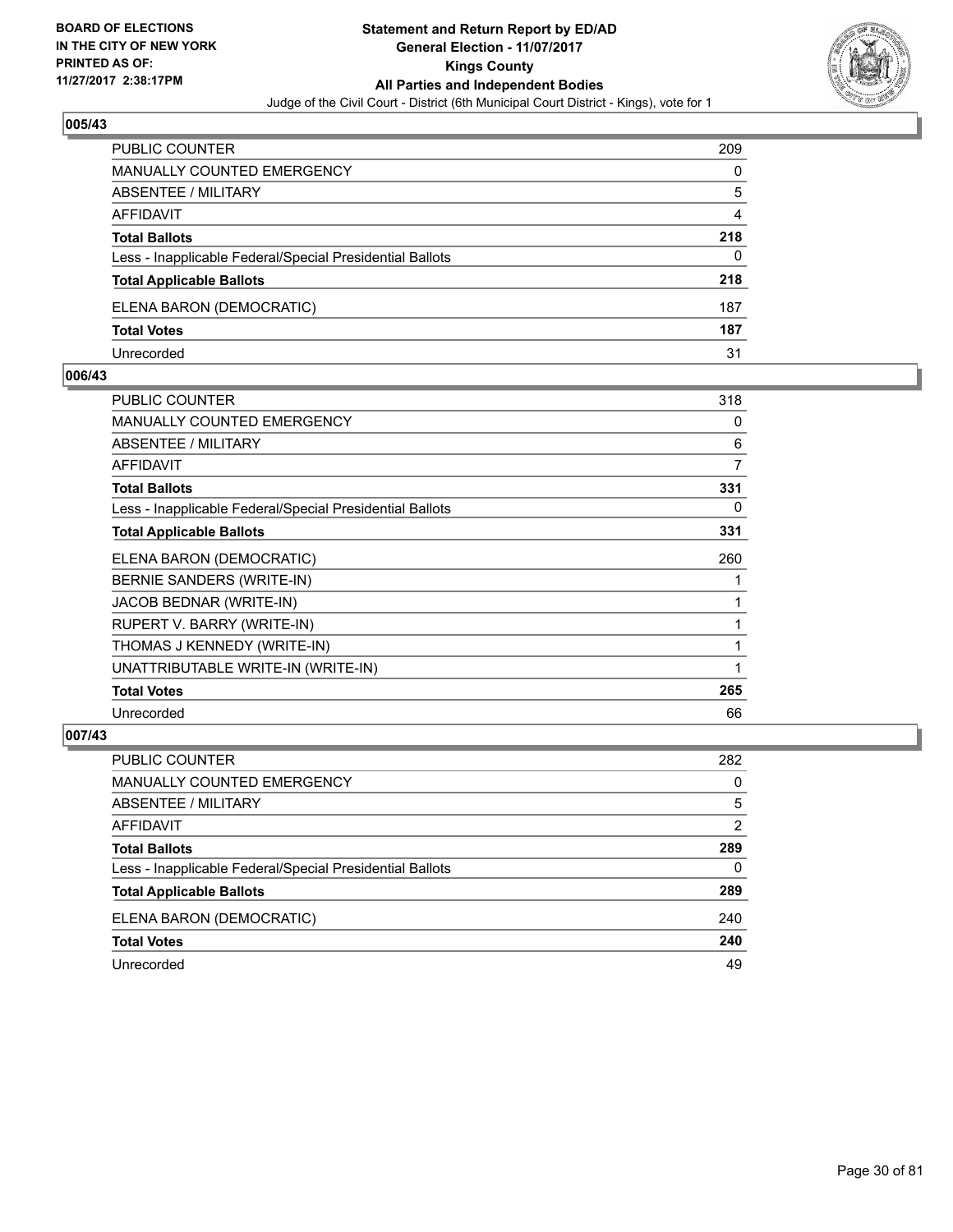

| <b>PUBLIC COUNTER</b>                                    | 237 |
|----------------------------------------------------------|-----|
| <b>MANUALLY COUNTED EMERGENCY</b>                        | 0   |
| ABSENTEE / MILITARY                                      | 3   |
| AFFIDAVIT                                                | 4   |
| <b>Total Ballots</b>                                     | 244 |
| Less - Inapplicable Federal/Special Presidential Ballots | 0   |
| <b>Total Applicable Ballots</b>                          | 244 |
| ELENA BARON (DEMOCRATIC)                                 | 203 |
| ANDREW SPINELL (WRITE-IN)                                |     |
| UNATTRIBUTABLE WRITE-IN (WRITE-IN)                       | 2   |
| <b>Total Votes</b>                                       | 206 |
| Unrecorded                                               | 38  |

#### **009/43**

| <b>PUBLIC COUNTER</b>                                    | 212 |
|----------------------------------------------------------|-----|
| MANUALLY COUNTED EMERGENCY                               | 0   |
| ABSENTEE / MILITARY                                      | 5   |
| AFFIDAVIT                                                | 6   |
| <b>Total Ballots</b>                                     | 223 |
| Less - Inapplicable Federal/Special Presidential Ballots | 0   |
| <b>Total Applicable Ballots</b>                          | 223 |
| ELENA BARON (DEMOCRATIC)                                 | 184 |
| <b>Total Votes</b>                                       | 184 |
| Unrecorded                                               | 39  |

#### **010/43**

| <b>PUBLIC COUNTER</b>                                    | 127      |
|----------------------------------------------------------|----------|
| MANUALLY COUNTED EMERGENCY                               | 0        |
| ABSENTEE / MILITARY                                      | 3        |
| AFFIDAVIT                                                | 0        |
| <b>Total Ballots</b>                                     | 130      |
| Less - Inapplicable Federal/Special Presidential Ballots | $\Omega$ |
| <b>Total Applicable Ballots</b>                          | 130      |
| ELENA BARON (DEMOCRATIC)                                 | 114      |
| <b>Total Votes</b>                                       | 114      |
| Unrecorded                                               | 16       |

| <b>PUBLIC COUNTER</b>                                    | 264 |
|----------------------------------------------------------|-----|
| <b>MANUALLY COUNTED EMERGENCY</b>                        | 0   |
| ABSENTEE / MILITARY                                      | 2   |
| AFFIDAVIT                                                | 3   |
| <b>Total Ballots</b>                                     | 269 |
| Less - Inapplicable Federal/Special Presidential Ballots | 0   |
| <b>Total Applicable Ballots</b>                          | 269 |
| ELENA BARON (DEMOCRATIC)                                 | 210 |
| <b>Total Votes</b>                                       | 210 |
| Unrecorded                                               | 59  |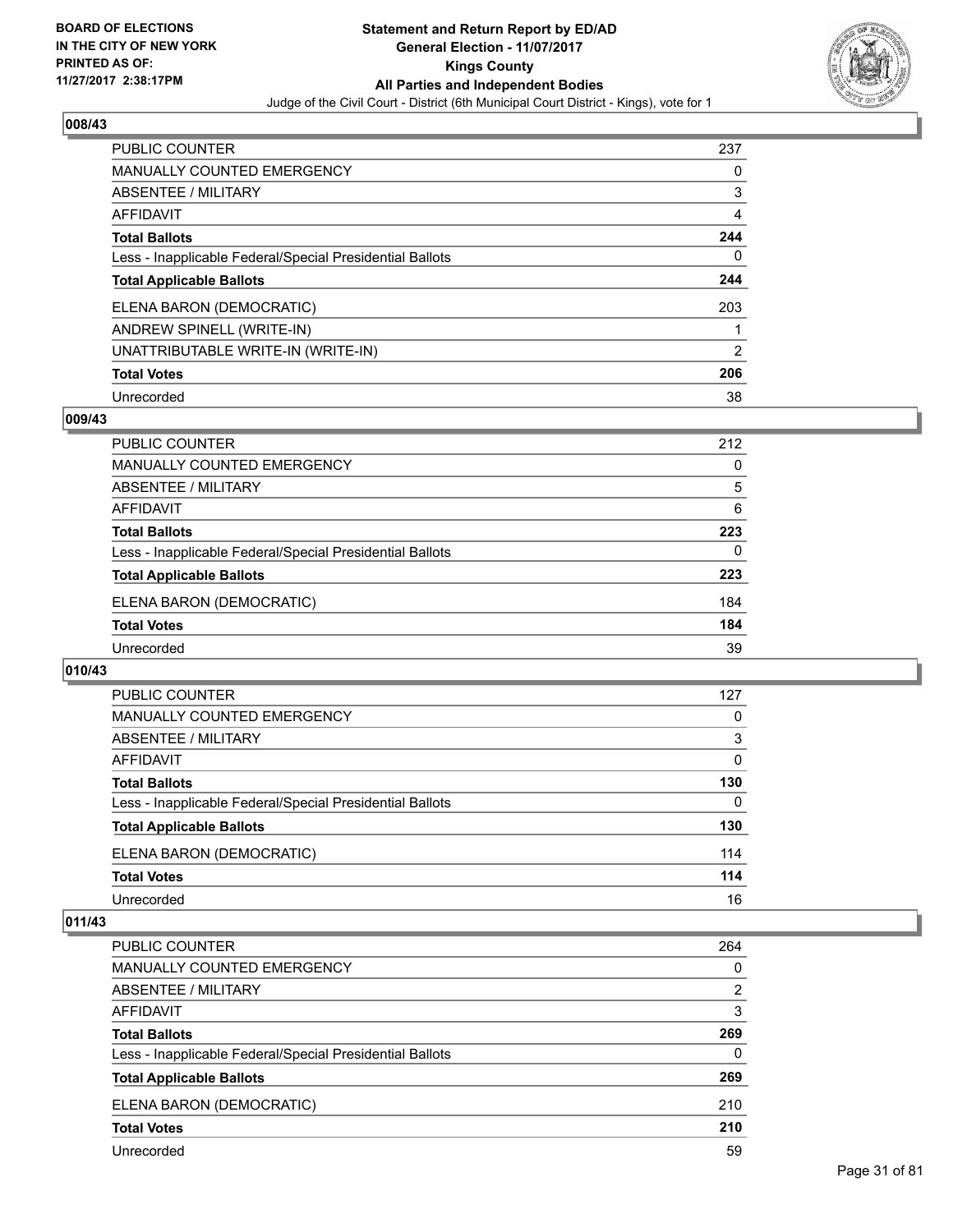

| <b>PUBLIC COUNTER</b>                                    | 311 |
|----------------------------------------------------------|-----|
| <b>MANUALLY COUNTED EMERGENCY</b>                        | 0   |
| ABSENTEE / MILITARY                                      | 4   |
| AFFIDAVIT                                                | 4   |
| <b>Total Ballots</b>                                     | 319 |
| Less - Inapplicable Federal/Special Presidential Ballots | 0   |
| <b>Total Applicable Ballots</b>                          | 319 |
| ELENA BARON (DEMOCRATIC)                                 | 259 |
| <b>Total Votes</b>                                       | 259 |
| Unrecorded                                               | 60  |

#### **015/43**

| PUBLIC COUNTER                                           | 211 |
|----------------------------------------------------------|-----|
| <b>MANUALLY COUNTED EMERGENCY</b>                        | 0   |
| ABSENTEE / MILITARY                                      |     |
| AFFIDAVIT                                                |     |
| <b>Total Ballots</b>                                     | 219 |
| Less - Inapplicable Federal/Special Presidential Ballots | 0   |
| <b>Total Applicable Ballots</b>                          | 219 |
| ELENA BARON (DEMOCRATIC)                                 | 196 |
| <b>Total Votes</b>                                       | 196 |
| Unrecorded                                               | 23  |

# **016/43**

| <b>PUBLIC COUNTER</b>                                    | 254 |
|----------------------------------------------------------|-----|
| <b>MANUALLY COUNTED EMERGENCY</b>                        | 0   |
| ABSENTEE / MILITARY                                      | 7   |
| <b>AFFIDAVIT</b>                                         | 5   |
| <b>Total Ballots</b>                                     | 266 |
| Less - Inapplicable Federal/Special Presidential Ballots | 0   |
| <b>Total Applicable Ballots</b>                          | 266 |
| ELENA BARON (DEMOCRATIC)                                 | 214 |
| BRIAN C GRADY (WRITE-IN)                                 |     |
| UNATTRIBUTABLE WRITE-IN (WRITE-IN)                       |     |
| <b>Total Votes</b>                                       | 216 |
| Unrecorded                                               | 50  |

| <b>PUBLIC COUNTER</b>                                    | 263            |
|----------------------------------------------------------|----------------|
| MANUALLY COUNTED EMERGENCY                               | 0              |
| ABSENTEE / MILITARY                                      | 5              |
| AFFIDAVIT                                                | $\overline{2}$ |
| <b>Total Ballots</b>                                     | 270            |
| Less - Inapplicable Federal/Special Presidential Ballots | 0              |
| <b>Total Applicable Ballots</b>                          | 270            |
| ELENA BARON (DEMOCRATIC)                                 | 227            |
| <b>Total Votes</b>                                       | 227            |
| Unrecorded                                               | 43             |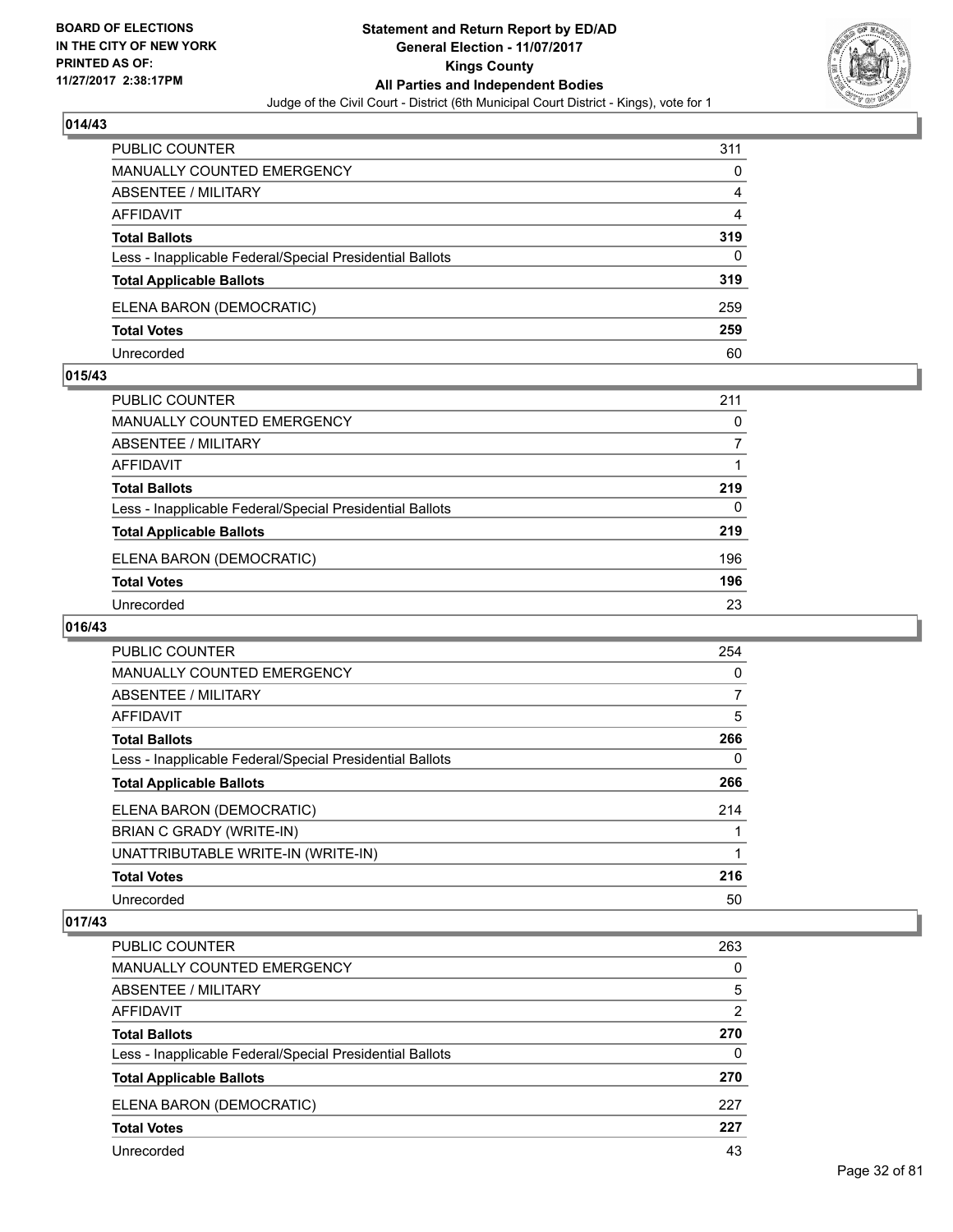

| PUBLIC COUNTER                                           | 315 |
|----------------------------------------------------------|-----|
| <b>MANUALLY COUNTED EMERGENCY</b>                        | 0   |
| <b>ABSENTEE / MILITARY</b>                               | 3   |
| <b>AFFIDAVIT</b>                                         | 9   |
| <b>Total Ballots</b>                                     | 327 |
| Less - Inapplicable Federal/Special Presidential Ballots | 0   |
| <b>Total Applicable Ballots</b>                          | 327 |
| ELENA BARON (DEMOCRATIC)                                 | 270 |
| JOE BIDEN (WRITE-IN)                                     |     |
| RUPERT V. BARRY (WRITE-IN)                               | 1   |
| UNATTRIBUTABLE WRITE-IN (WRITE-IN)                       |     |
| <b>Total Votes</b>                                       | 273 |
| Unrecorded                                               | 54  |

#### **019/43**

| <b>PUBLIC COUNTER</b>                                    | 238 |
|----------------------------------------------------------|-----|
| <b>MANUALLY COUNTED EMERGENCY</b>                        | 0   |
| ABSENTEE / MILITARY                                      | 5   |
| AFFIDAVIT                                                | 4   |
| <b>Total Ballots</b>                                     | 247 |
| Less - Inapplicable Federal/Special Presidential Ballots | 0   |
| <b>Total Applicable Ballots</b>                          | 247 |
| ELENA BARON (DEMOCRATIC)                                 | 205 |
| ALEXANDRA HEINEGG (WRITE-IN)                             |     |
| <b>Total Votes</b>                                       | 206 |
| Unrecorded                                               | 41  |

| <b>PUBLIC COUNTER</b>                                    | 307 |
|----------------------------------------------------------|-----|
| <b>MANUALLY COUNTED EMERGENCY</b>                        | 0   |
| ABSENTEE / MILITARY                                      | 12  |
| AFFIDAVIT                                                | 2   |
| <b>Total Ballots</b>                                     | 321 |
| Less - Inapplicable Federal/Special Presidential Ballots | 0   |
| <b>Total Applicable Ballots</b>                          | 321 |
| ELENA BARON (DEMOCRATIC)                                 | 262 |
| RUPERT V. BARRY (WRITE-IN)                               | 2   |
| UNATTRIBUTABLE WRITE-IN (WRITE-IN)                       |     |
| <b>Total Votes</b>                                       | 265 |
| Unrecorded                                               | 56  |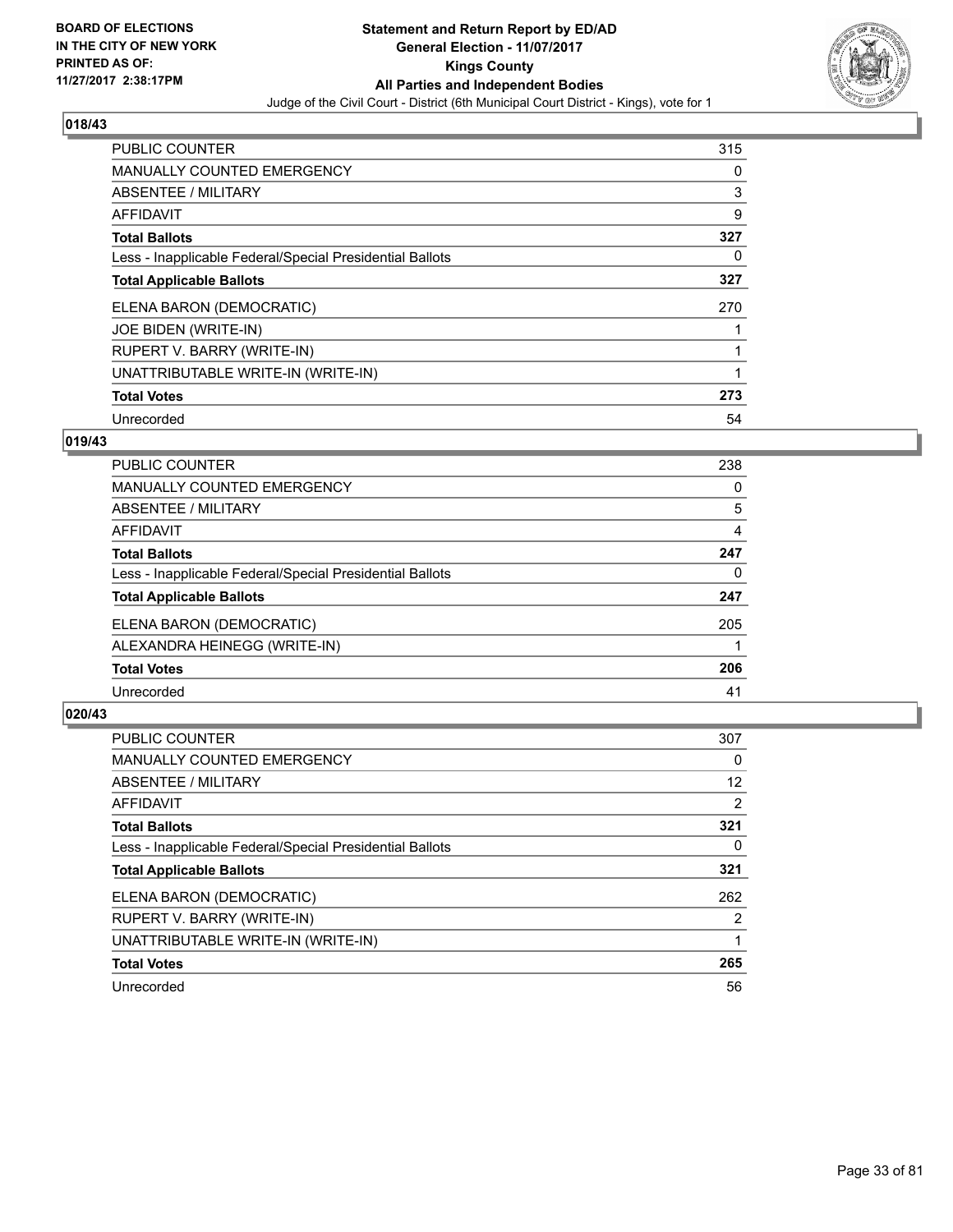

| PUBLIC COUNTER                                           | 315 |
|----------------------------------------------------------|-----|
| <b>MANUALLY COUNTED EMERGENCY</b>                        | 0   |
| <b>ABSENTEE / MILITARY</b>                               | 3   |
| AFFIDAVIT                                                | 5   |
| <b>Total Ballots</b>                                     | 323 |
| Less - Inapplicable Federal/Special Presidential Ballots | 0   |
| <b>Total Applicable Ballots</b>                          | 323 |
| ELENA BARON (DEMOCRATIC)                                 | 274 |
| <b>Total Votes</b>                                       | 274 |
| Unrecorded                                               | 49  |

#### **022/43**

| PUBLIC COUNTER                                           | 237 |
|----------------------------------------------------------|-----|
| <b>MANUALLY COUNTED EMERGENCY</b>                        | 0   |
| <b>ABSENTEE / MILITARY</b>                               |     |
| <b>AFFIDAVIT</b>                                         | 0   |
| <b>Total Ballots</b>                                     | 238 |
| Less - Inapplicable Federal/Special Presidential Ballots | 0   |
| <b>Total Applicable Ballots</b>                          | 238 |
| ELENA BARON (DEMOCRATIC)                                 | 195 |
| <b>Total Votes</b>                                       | 195 |
| Unrecorded                                               | 43  |

# **023/43**

| <b>PUBLIC COUNTER</b>                                    | 273 |
|----------------------------------------------------------|-----|
| <b>MANUALLY COUNTED EMERGENCY</b>                        | 0   |
| ABSENTEE / MILITARY                                      | 13  |
| <b>AFFIDAVIT</b>                                         | 2   |
| <b>Total Ballots</b>                                     | 288 |
| Less - Inapplicable Federal/Special Presidential Ballots | 0   |
| <b>Total Applicable Ballots</b>                          | 288 |
| ELENA BARON (DEMOCRATIC)                                 | 247 |
| JAQUELINE WOOLCOTT (WRITE-IN)                            |     |
| <b>JOHN WICK (WRITE-IN)</b>                              |     |
| <b>Total Votes</b>                                       | 249 |
| Unrecorded                                               | 39  |

| <b>PUBLIC COUNTER</b>                                    | 255 |
|----------------------------------------------------------|-----|
| MANUALLY COUNTED EMERGENCY                               | 0   |
| ABSENTEE / MILITARY                                      | 3   |
| AFFIDAVIT                                                | 5   |
| <b>Total Ballots</b>                                     | 263 |
| Less - Inapplicable Federal/Special Presidential Ballots | 0   |
| <b>Total Applicable Ballots</b>                          | 263 |
| ELENA BARON (DEMOCRATIC)                                 | 218 |
| <b>Total Votes</b>                                       | 218 |
| Unrecorded                                               | 45  |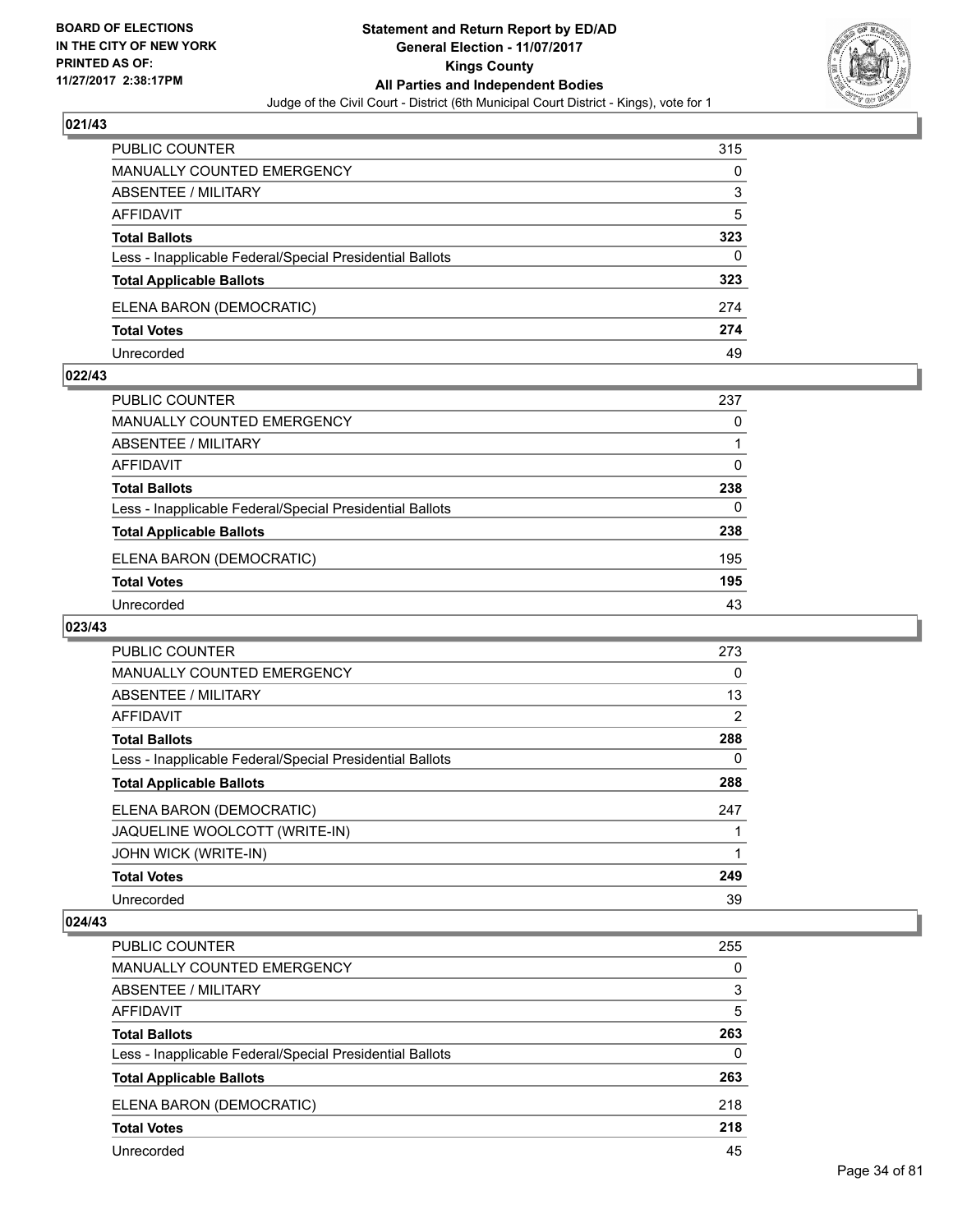

| <b>PUBLIC COUNTER</b>                                    | 222 |
|----------------------------------------------------------|-----|
| <b>MANUALLY COUNTED EMERGENCY</b>                        | 0   |
| <b>ABSENTEE / MILITARY</b>                               | 4   |
| AFFIDAVIT                                                | 4   |
| <b>Total Ballots</b>                                     | 230 |
| Less - Inapplicable Federal/Special Presidential Ballots | 0   |
| <b>Total Applicable Ballots</b>                          | 230 |
| ELENA BARON (DEMOCRATIC)                                 | 186 |
| <b>Total Votes</b>                                       | 186 |
| Unrecorded                                               | 44  |

#### **026/43**

| PUBLIC COUNTER                                           | 307      |
|----------------------------------------------------------|----------|
| <b>MANUALLY COUNTED EMERGENCY</b>                        | $\Omega$ |
| <b>ABSENTEE / MILITARY</b>                               | 10       |
| AFFIDAVIT                                                | 5        |
| <b>Total Ballots</b>                                     | 322      |
| Less - Inapplicable Federal/Special Presidential Ballots | 0        |
| <b>Total Applicable Ballots</b>                          | 322      |
| ELENA BARON (DEMOCRATIC)                                 | 258      |
| <b>Total Votes</b>                                       | 258      |
| Unrecorded                                               | 64       |
|                                                          |          |

# **027/43**

| <b>PUBLIC COUNTER</b>                                    | 334          |
|----------------------------------------------------------|--------------|
| <b>MANUALLY COUNTED EMERGENCY</b>                        | 0            |
| ABSENTEE / MILITARY                                      | 7            |
| AFFIDAVIT                                                | 5            |
| <b>Total Ballots</b>                                     | 346          |
| Less - Inapplicable Federal/Special Presidential Ballots | $\mathbf{0}$ |
| <b>Total Applicable Ballots</b>                          | 346          |
| ELENA BARON (DEMOCRATIC)                                 | 291          |
| DONALD J. TRUMP (WRITE-IN)                               |              |
| <b>Total Votes</b>                                       | 292          |
| Unrecorded                                               | 54           |

| <b>PUBLIC COUNTER</b>                                    | 321 |
|----------------------------------------------------------|-----|
| <b>MANUALLY COUNTED EMERGENCY</b>                        | 0   |
| ABSENTEE / MILITARY                                      | 3   |
| AFFIDAVIT                                                | 6   |
| <b>Total Ballots</b>                                     | 330 |
| Less - Inapplicable Federal/Special Presidential Ballots | 0   |
| <b>Total Applicable Ballots</b>                          | 330 |
| ELENA BARON (DEMOCRATIC)                                 | 284 |
| <b>Total Votes</b>                                       | 284 |
| Unrecorded                                               | 46  |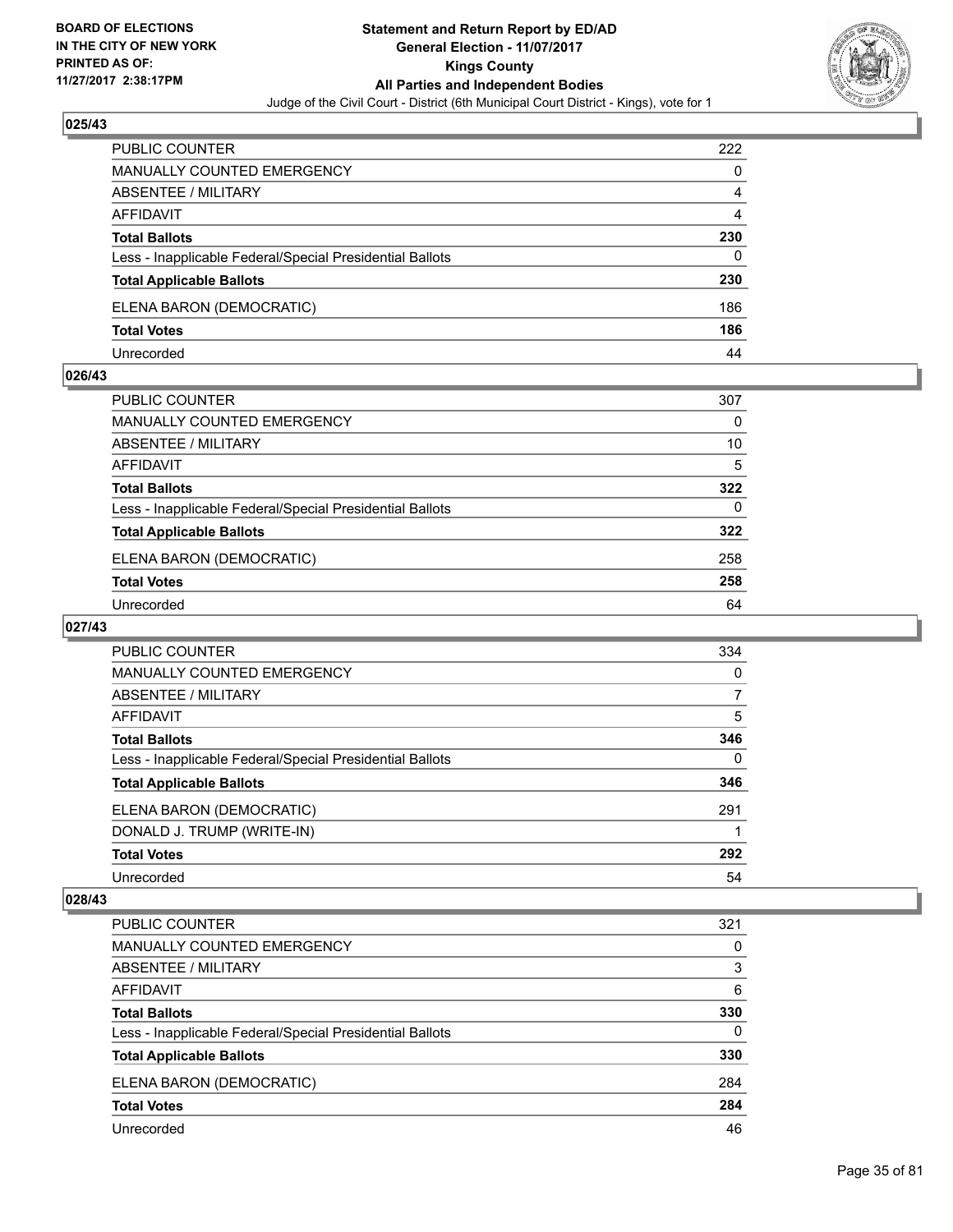

| PUBLIC COUNTER                                           | 195 |
|----------------------------------------------------------|-----|
| <b>MANUALLY COUNTED EMERGENCY</b>                        | 0   |
| <b>ABSENTEE / MILITARY</b>                               |     |
| AFFIDAVIT                                                | 4   |
| <b>Total Ballots</b>                                     | 200 |
| Less - Inapplicable Federal/Special Presidential Ballots | 0   |
| <b>Total Applicable Ballots</b>                          | 200 |
| ELENA BARON (DEMOCRATIC)                                 | 172 |
| <b>Total Votes</b>                                       | 172 |
| Unrecorded                                               | 28  |

#### **030/43**

| PUBLIC COUNTER                                           | 272 |
|----------------------------------------------------------|-----|
| <b>MANUALLY COUNTED EMERGENCY</b>                        | 0   |
| ABSENTEE / MILITARY                                      | 5   |
| AFFIDAVIT                                                | 2   |
| <b>Total Ballots</b>                                     | 279 |
| Less - Inapplicable Federal/Special Presidential Ballots | 0   |
| <b>Total Applicable Ballots</b>                          | 279 |
| ELENA BARON (DEMOCRATIC)                                 | 231 |
| <b>Total Votes</b>                                       | 231 |
| Unrecorded                                               | 48  |
|                                                          |     |

## **031/43**

| <b>PUBLIC COUNTER</b>                                    | 412 |
|----------------------------------------------------------|-----|
| <b>MANUALLY COUNTED EMERGENCY</b>                        | 0   |
| ABSENTEE / MILITARY                                      | 2   |
| AFFIDAVIT                                                | 5   |
| <b>Total Ballots</b>                                     | 419 |
| Less - Inapplicable Federal/Special Presidential Ballots | 0   |
| <b>Total Applicable Ballots</b>                          | 419 |
| ELENA BARON (DEMOCRATIC)                                 | 338 |
| <b>Total Votes</b>                                       | 338 |
| Unrecorded                                               | 81  |

| <b>PUBLIC COUNTER</b>                                    | 220 |
|----------------------------------------------------------|-----|
| <b>MANUALLY COUNTED EMERGENCY</b>                        | 0   |
| <b>ABSENTEE / MILITARY</b>                               | 0   |
| AFFIDAVIT                                                | 6   |
| <b>Total Ballots</b>                                     | 226 |
| Less - Inapplicable Federal/Special Presidential Ballots | 0   |
| <b>Total Applicable Ballots</b>                          | 226 |
| ELENA BARON (DEMOCRATIC)                                 | 191 |
| <b>Total Votes</b>                                       | 191 |
| Unrecorded                                               | 35  |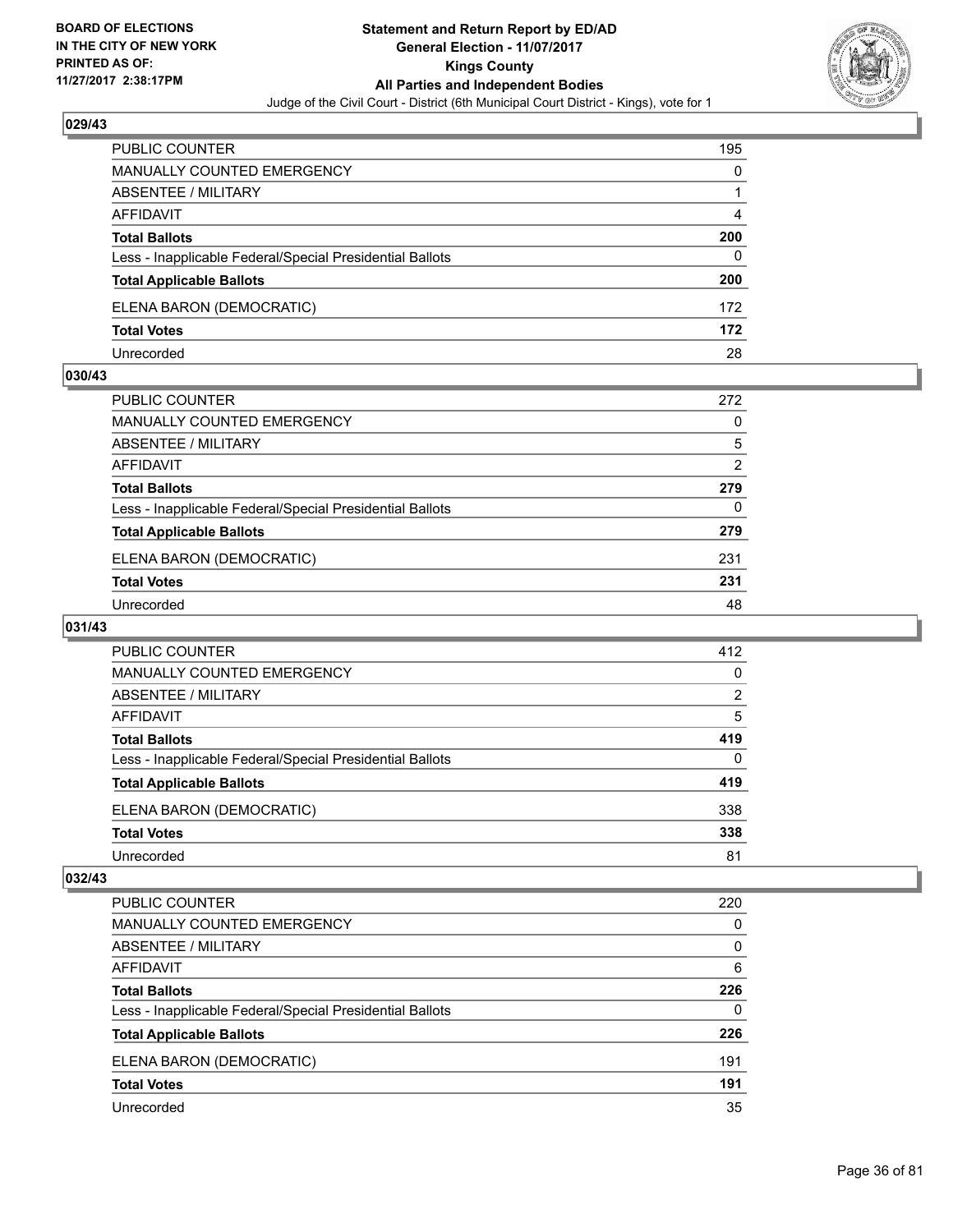

| PUBLIC COUNTER                                           | 378 |
|----------------------------------------------------------|-----|
| <b>MANUALLY COUNTED EMERGENCY</b>                        | 0   |
| ABSENTEE / MILITARY                                      | 6   |
| AFFIDAVIT                                                | 5   |
| <b>Total Ballots</b>                                     | 389 |
| Less - Inapplicable Federal/Special Presidential Ballots | 0   |
| <b>Total Applicable Ballots</b>                          | 389 |
| ELENA BARON (DEMOCRATIC)                                 | 328 |
| ANTHONY BECKLES (WRITE-IN)                               |     |
| <b>Total Votes</b>                                       | 329 |
| Unrecorded                                               | 60  |

### **034/43**

| <b>PUBLIC COUNTER</b>                                    | 158 |
|----------------------------------------------------------|-----|
| <b>MANUALLY COUNTED EMERGENCY</b>                        | 0   |
| ABSENTEE / MILITARY                                      | 3   |
| AFFIDAVIT                                                | 2   |
| <b>Total Ballots</b>                                     | 163 |
| Less - Inapplicable Federal/Special Presidential Ballots | 0   |
| <b>Total Applicable Ballots</b>                          | 163 |
| ELENA BARON (DEMOCRATIC)                                 | 145 |
| <b>Total Votes</b>                                       | 145 |
| Unrecorded                                               | 18  |

#### **035/43**

| PUBLIC COUNTER                                           | 295 |
|----------------------------------------------------------|-----|
| MANUALLY COUNTED EMERGENCY                               | 0   |
| <b>ABSENTEE / MILITARY</b>                               | 4   |
| AFFIDAVIT                                                | 3   |
| <b>Total Ballots</b>                                     | 302 |
| Less - Inapplicable Federal/Special Presidential Ballots | 0   |
| <b>Total Applicable Ballots</b>                          | 302 |
| ELENA BARON (DEMOCRATIC)                                 | 237 |
| <b>Total Votes</b>                                       | 237 |
| Unrecorded                                               | 65  |

| <b>PUBLIC COUNTER</b>                                    | 285 |
|----------------------------------------------------------|-----|
| <b>MANUALLY COUNTED EMERGENCY</b>                        | 0   |
| <b>ABSENTEE / MILITARY</b>                               | 3   |
| AFFIDAVIT                                                | 4   |
| <b>Total Ballots</b>                                     | 292 |
| Less - Inapplicable Federal/Special Presidential Ballots | 0   |
| <b>Total Applicable Ballots</b>                          | 292 |
| ELENA BARON (DEMOCRATIC)                                 | 228 |
| <b>Total Votes</b>                                       | 228 |
| Unrecorded                                               | 64  |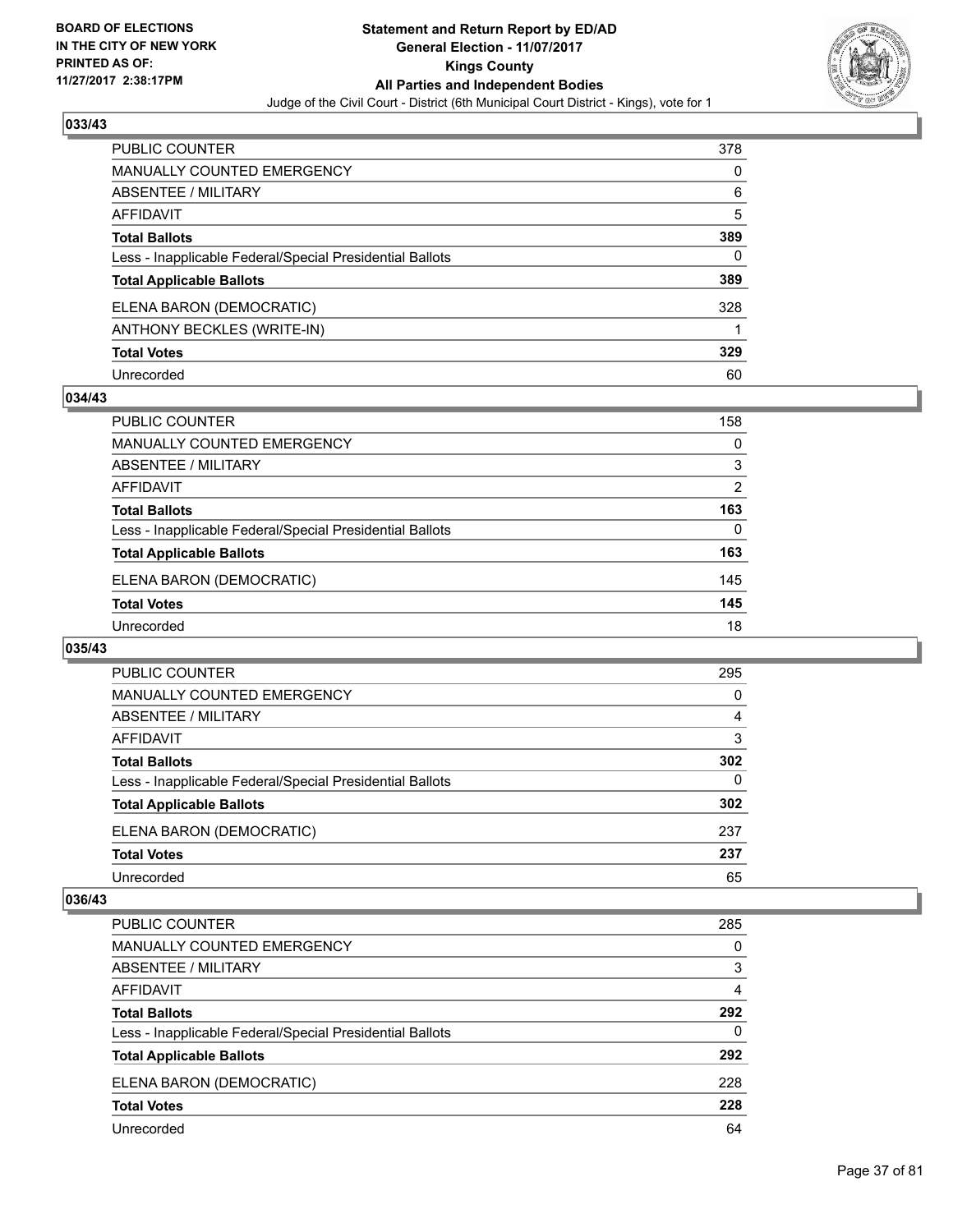

| <b>PUBLIC COUNTER</b>                                    | 267 |
|----------------------------------------------------------|-----|
| <b>MANUALLY COUNTED EMERGENCY</b>                        | 0   |
| ABSENTEE / MILITARY                                      | 0   |
| <b>AFFIDAVIT</b>                                         | 2   |
| <b>Total Ballots</b>                                     | 269 |
| Less - Inapplicable Federal/Special Presidential Ballots | 0   |
| <b>Total Applicable Ballots</b>                          | 269 |
| ELENA BARON (DEMOCRATIC)                                 | 220 |
| ISIRIS ISELA ISACC (WRITE-IN)                            |     |
| NOAH MADOFF (WRITE-IN)                                   |     |
| UNATTRIBUTABLE WRITE-IN (WRITE-IN)                       |     |
| <b>Total Votes</b>                                       | 223 |
| Unrecorded                                               | 46  |

# **038/43**

| <b>PUBLIC COUNTER</b>                                    | 372 |
|----------------------------------------------------------|-----|
| MANUALLY COUNTED EMERGENCY                               | 0   |
| ABSENTEE / MILITARY                                      | 3   |
| AFFIDAVIT                                                | 2   |
| <b>Total Ballots</b>                                     | 377 |
| Less - Inapplicable Federal/Special Presidential Ballots | 0   |
| <b>Total Applicable Ballots</b>                          | 377 |
| ELENA BARON (DEMOCRATIC)                                 | 291 |
| <b>Total Votes</b>                                       | 291 |
| Unrecorded                                               | 86  |

| <b>PUBLIC COUNTER</b>                                    | 330 |
|----------------------------------------------------------|-----|
| <b>MANUALLY COUNTED EMERGENCY</b>                        | 0   |
| ABSENTEE / MILITARY                                      | 8   |
| AFFIDAVIT                                                | 3   |
| <b>Total Ballots</b>                                     | 341 |
| Less - Inapplicable Federal/Special Presidential Ballots | 0   |
| <b>Total Applicable Ballots</b>                          | 341 |
| ELENA BARON (DEMOCRATIC)                                 | 277 |
| HEMALEE J. PATEL (WRITE-IN)                              |     |
| <b>JERRY GARCIA (WRITE-IN)</b>                           |     |
| RAY JONES (WRITE-IN)                                     |     |
| <b>Total Votes</b>                                       | 280 |
| Unrecorded                                               | 61  |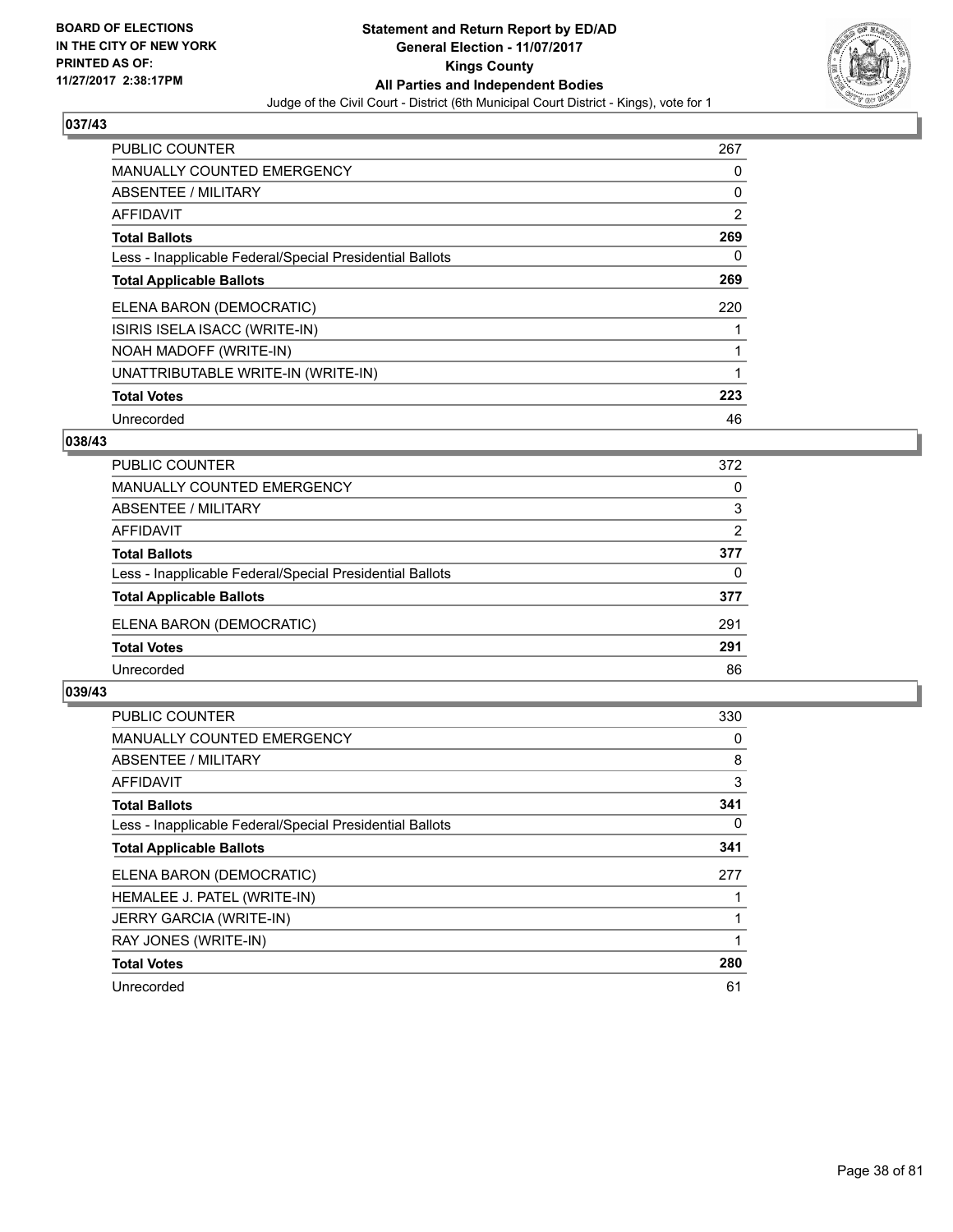

| <b>PUBLIC COUNTER</b>                                    | 123 |
|----------------------------------------------------------|-----|
| <b>MANUALLY COUNTED EMERGENCY</b>                        | 0   |
| ABSENTEE / MILITARY                                      |     |
| <b>AFFIDAVIT</b>                                         |     |
| <b>Total Ballots</b>                                     | 125 |
| Less - Inapplicable Federal/Special Presidential Ballots | 0   |
| <b>Total Applicable Ballots</b>                          | 125 |
| ELENA BARON (DEMOCRATIC)                                 | 85  |
| UNATTRIBUTABLE WRITE-IN (WRITE-IN)                       |     |
| <b>Total Votes</b>                                       | 86  |
| Unrecorded                                               | 39  |

### **073/43**

| PUBLIC COUNTER                                           | 354 |
|----------------------------------------------------------|-----|
| <b>MANUALLY COUNTED EMERGENCY</b>                        | 0   |
| ABSENTEE / MILITARY                                      | 8   |
| AFFIDAVIT                                                | 3   |
| <b>Total Ballots</b>                                     | 365 |
| Less - Inapplicable Federal/Special Presidential Ballots | 0   |
| <b>Total Applicable Ballots</b>                          | 365 |
| ELENA BARON (DEMOCRATIC)                                 | 291 |
| BENJAMIN FRISCH (WRITE-IN)                               |     |
| <b>Total Votes</b>                                       | 292 |
| Unrecorded                                               | 73  |

| <b>PUBLIC COUNTER</b>                                    | 241 |
|----------------------------------------------------------|-----|
| <b>MANUALLY COUNTED EMERGENCY</b>                        | 0   |
| <b>ABSENTEE / MILITARY</b>                               | 3   |
| AFFIDAVIT                                                | 8   |
| <b>Total Ballots</b>                                     | 252 |
| Less - Inapplicable Federal/Special Presidential Ballots | 0   |
| <b>Total Applicable Ballots</b>                          | 252 |
| ELENA BARON (DEMOCRATIC)                                 | 209 |
| <b>Total Votes</b>                                       | 209 |
| Unrecorded                                               | 43  |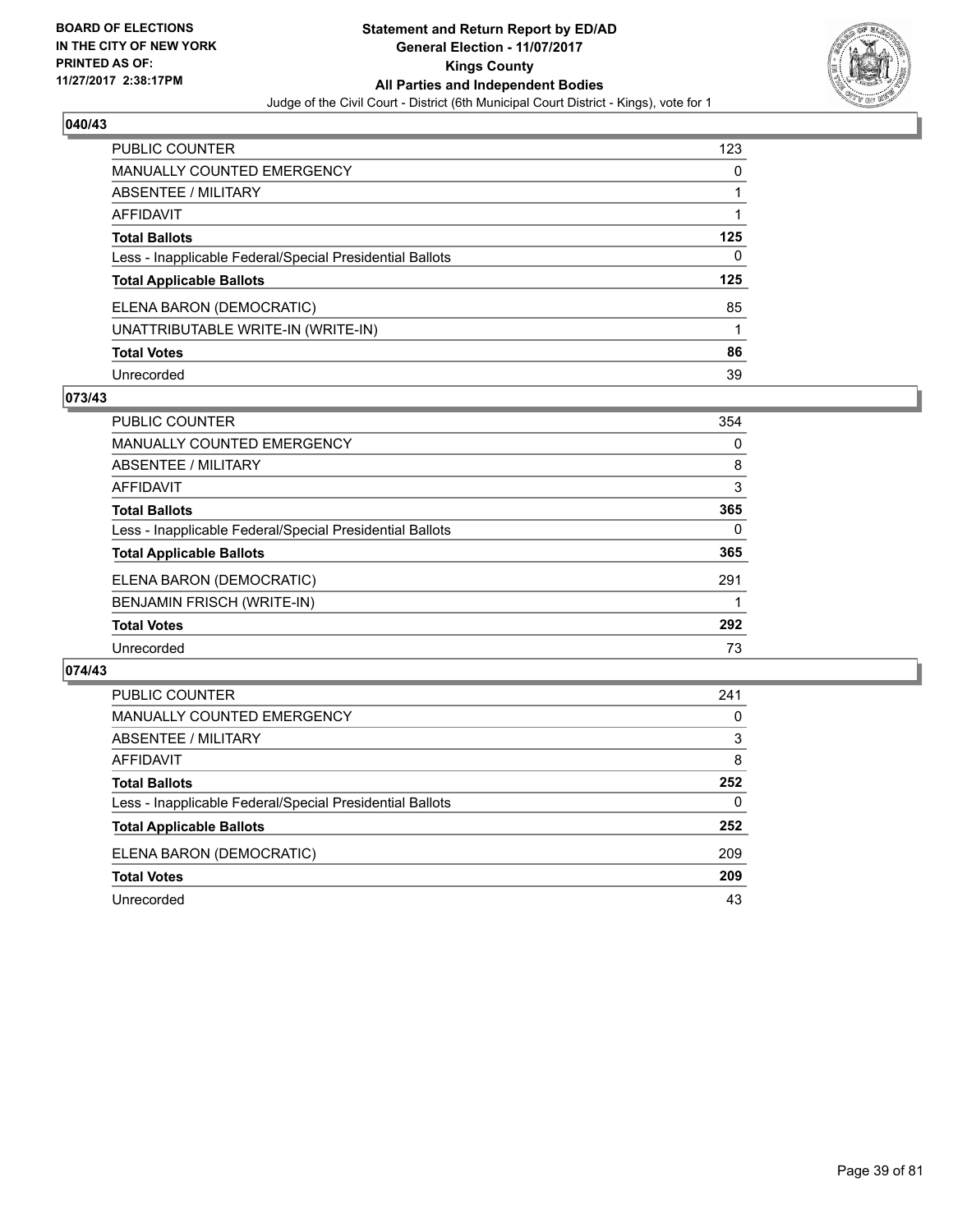

| <b>PUBLIC COUNTER</b>                                    | 374 |
|----------------------------------------------------------|-----|
| <b>MANUALLY COUNTED EMERGENCY</b>                        | 0   |
| ABSENTEE / MILITARY                                      | 6   |
| AFFIDAVIT                                                | 4   |
| <b>Total Ballots</b>                                     | 384 |
| Less - Inapplicable Federal/Special Presidential Ballots | 0   |
| <b>Total Applicable Ballots</b>                          | 384 |
| ELENA BARON (DEMOCRATIC)                                 | 315 |
| PIA RAYMOND (WRITE-IN)                                   |     |
| RUPERT V. BARRY (WRITE-IN)                               | 3   |
| <b>Total Votes</b>                                       | 319 |
| Unrecorded                                               | 65  |

### **077/43**

| <b>PUBLIC COUNTER</b>                                    | 139 |
|----------------------------------------------------------|-----|
| MANUALLY COUNTED EMERGENCY                               | 0   |
| ABSENTEE / MILITARY                                      |     |
| AFFIDAVIT                                                | 0   |
| <b>Total Ballots</b>                                     | 140 |
| Less - Inapplicable Federal/Special Presidential Ballots | 0   |
| <b>Total Applicable Ballots</b>                          | 140 |
| ELENA BARON (DEMOCRATIC)                                 | 108 |
| <b>Total Votes</b>                                       | 108 |
| Unrecorded                                               | 32  |

| <b>PUBLIC COUNTER</b>                                    | 201 |
|----------------------------------------------------------|-----|
| <b>MANUALLY COUNTED EMERGENCY</b>                        | 0   |
| <b>ABSENTEE / MILITARY</b>                               | 20  |
| <b>AFFIDAVIT</b>                                         | 5   |
| <b>Total Ballots</b>                                     | 226 |
| Less - Inapplicable Federal/Special Presidential Ballots | 0   |
| <b>Total Applicable Ballots</b>                          | 226 |
| ELENA BARON (DEMOCRATIC)                                 | 185 |
| RUPERT V. BARRY (WRITE-IN)                               |     |
| <b>Total Votes</b>                                       | 186 |
| Unrecorded                                               | 40  |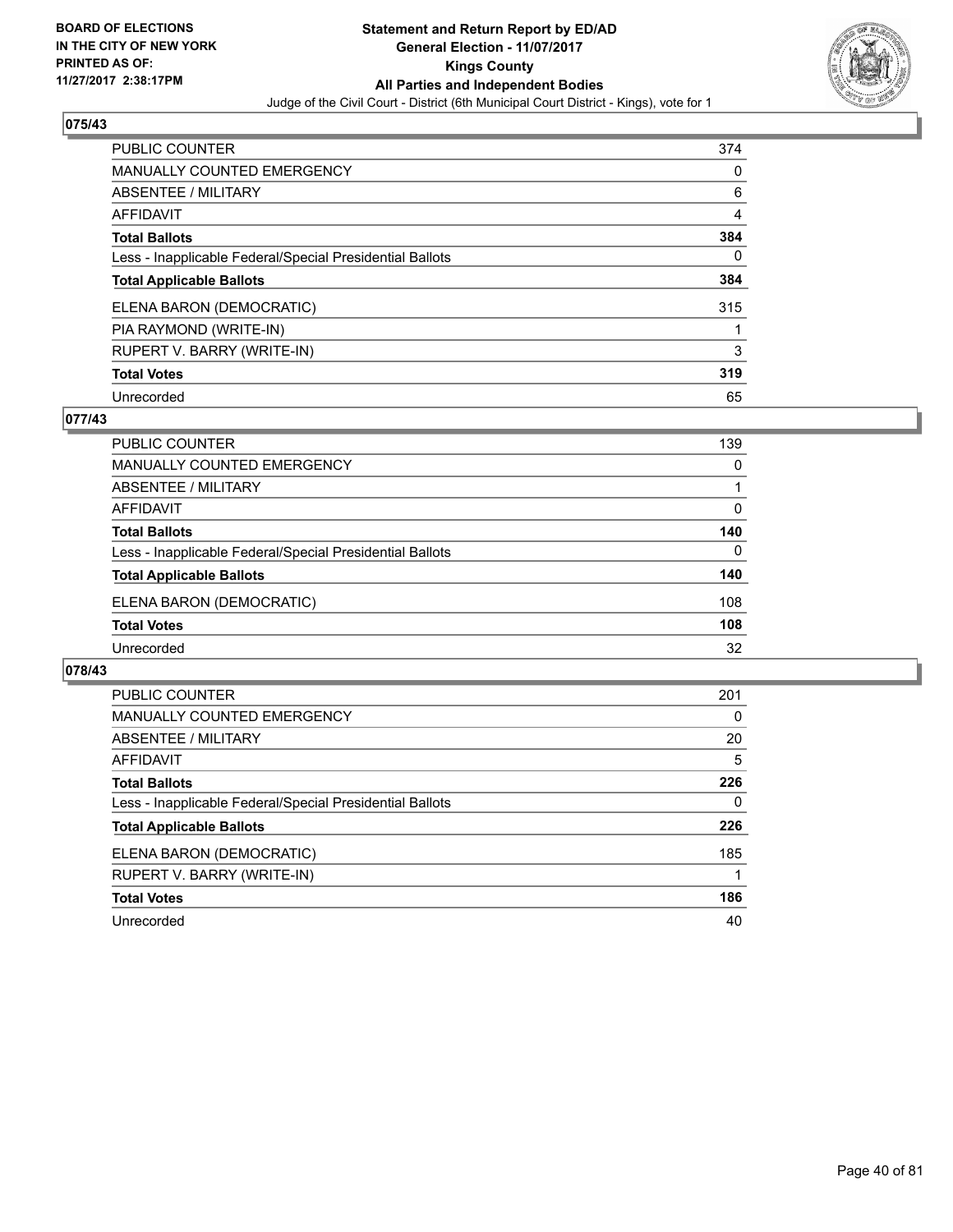

| <b>PUBLIC COUNTER</b>                                    | 208 |
|----------------------------------------------------------|-----|
| <b>MANUALLY COUNTED EMERGENCY</b>                        | 0   |
| ABSENTEE / MILITARY                                      | 3   |
| AFFIDAVIT                                                |     |
| <b>Total Ballots</b>                                     | 212 |
| Less - Inapplicable Federal/Special Presidential Ballots | 0   |
| <b>Total Applicable Ballots</b>                          | 212 |
| ELENA BARON (DEMOCRATIC)                                 | 178 |
| UNATTRIBUTABLE WRITE-IN (WRITE-IN)                       |     |
| <b>Total Votes</b>                                       | 179 |
| Unrecorded                                               | 33  |

### **081/43**

| <b>PUBLIC COUNTER</b>                                    | 197 |
|----------------------------------------------------------|-----|
| MANUALLY COUNTED EMERGENCY                               | 0   |
| ABSENTEE / MILITARY                                      | 4   |
| AFFIDAVIT                                                | 5   |
| <b>Total Ballots</b>                                     | 206 |
| Less - Inapplicable Federal/Special Presidential Ballots | 0   |
| <b>Total Applicable Ballots</b>                          | 206 |
| ELENA BARON (DEMOCRATIC)                                 | 177 |
| <b>Total Votes</b>                                       | 177 |
| Unrecorded                                               | 29  |

# **082/43**

| <b>PUBLIC COUNTER</b>                                    | 260 |
|----------------------------------------------------------|-----|
| MANUALLY COUNTED EMERGENCY                               | 0   |
| ABSENTEE / MILITARY                                      | 6   |
| AFFIDAVIT                                                | 7   |
| <b>Total Ballots</b>                                     | 273 |
| Less - Inapplicable Federal/Special Presidential Ballots | 0   |
| <b>Total Applicable Ballots</b>                          | 273 |
| ELENA BARON (DEMOCRATIC)                                 | 225 |
| UNATTRIBUTABLE WRITE-IN (WRITE-IN)                       |     |
| <b>Total Votes</b>                                       | 226 |
| Unrecorded                                               | 47  |

| PUBLIC COUNTER                                           | 172            |
|----------------------------------------------------------|----------------|
| <b>MANUALLY COUNTED EMERGENCY</b>                        | 0              |
| ABSENTEE / MILITARY                                      | 2              |
| AFFIDAVIT                                                | $\overline{2}$ |
| <b>Total Ballots</b>                                     | 176            |
| Less - Inapplicable Federal/Special Presidential Ballots | 0              |
| <b>Total Applicable Ballots</b>                          | 176            |
| ELENA BARON (DEMOCRATIC)                                 | 156            |
| <b>Total Votes</b>                                       | 156            |
| Unrecorded                                               | 20             |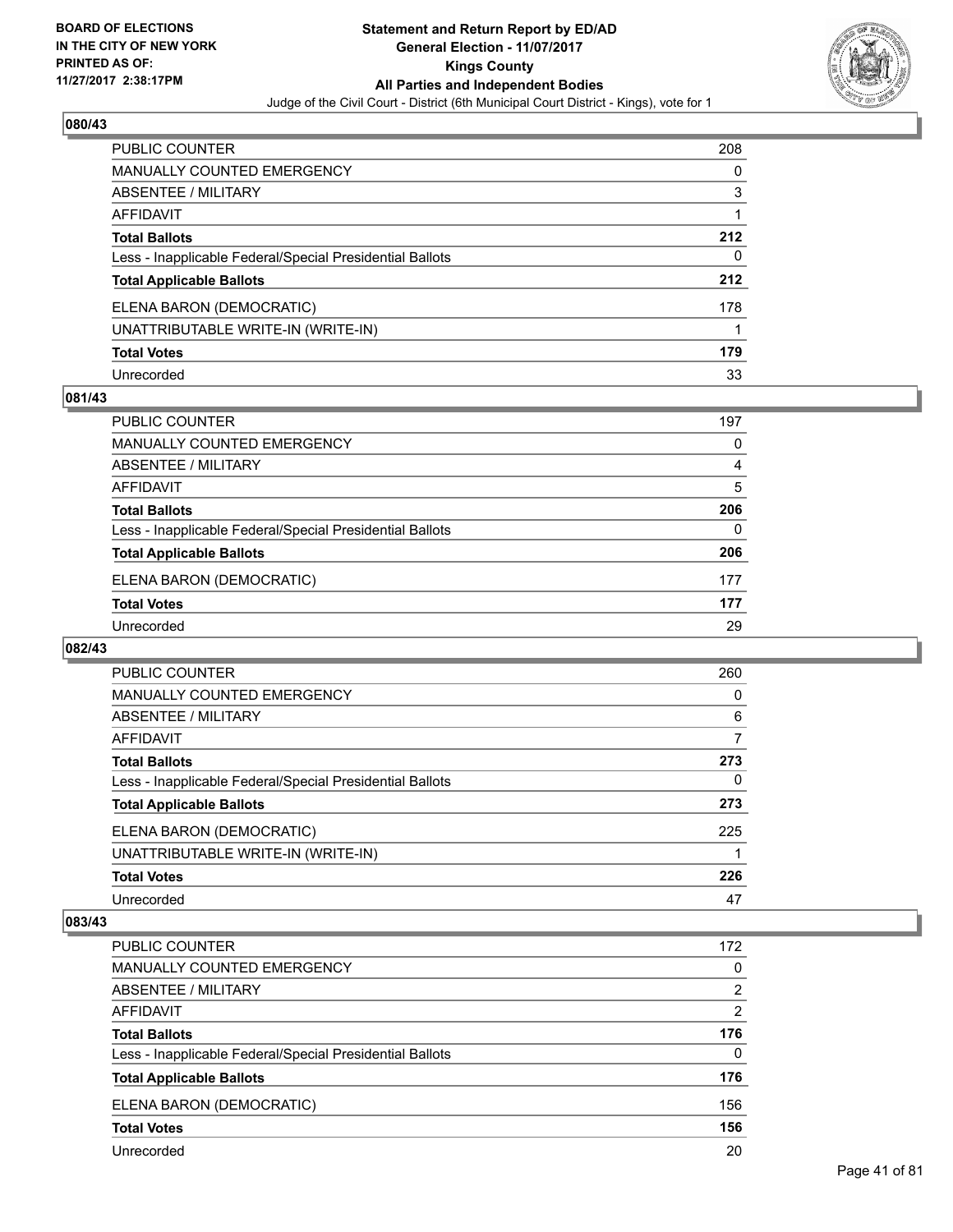

| <b>PUBLIC COUNTER</b>                                    | 147 |
|----------------------------------------------------------|-----|
| <b>MANUALLY COUNTED EMERGENCY</b>                        | 0   |
| <b>ABSENTEE / MILITARY</b>                               | 3   |
| AFFIDAVIT                                                | 3   |
| <b>Total Ballots</b>                                     | 153 |
| Less - Inapplicable Federal/Special Presidential Ballots | 0   |
| <b>Total Applicable Ballots</b>                          | 153 |
|                                                          |     |
| ELENA BARON (DEMOCRATIC)                                 | 95  |
| SUSANNA PROUGH (WRITE-IN)                                |     |
| UNATTRIBUTABLE WRITE-IN (WRITE-IN)                       |     |
| <b>Total Votes</b>                                       | 97  |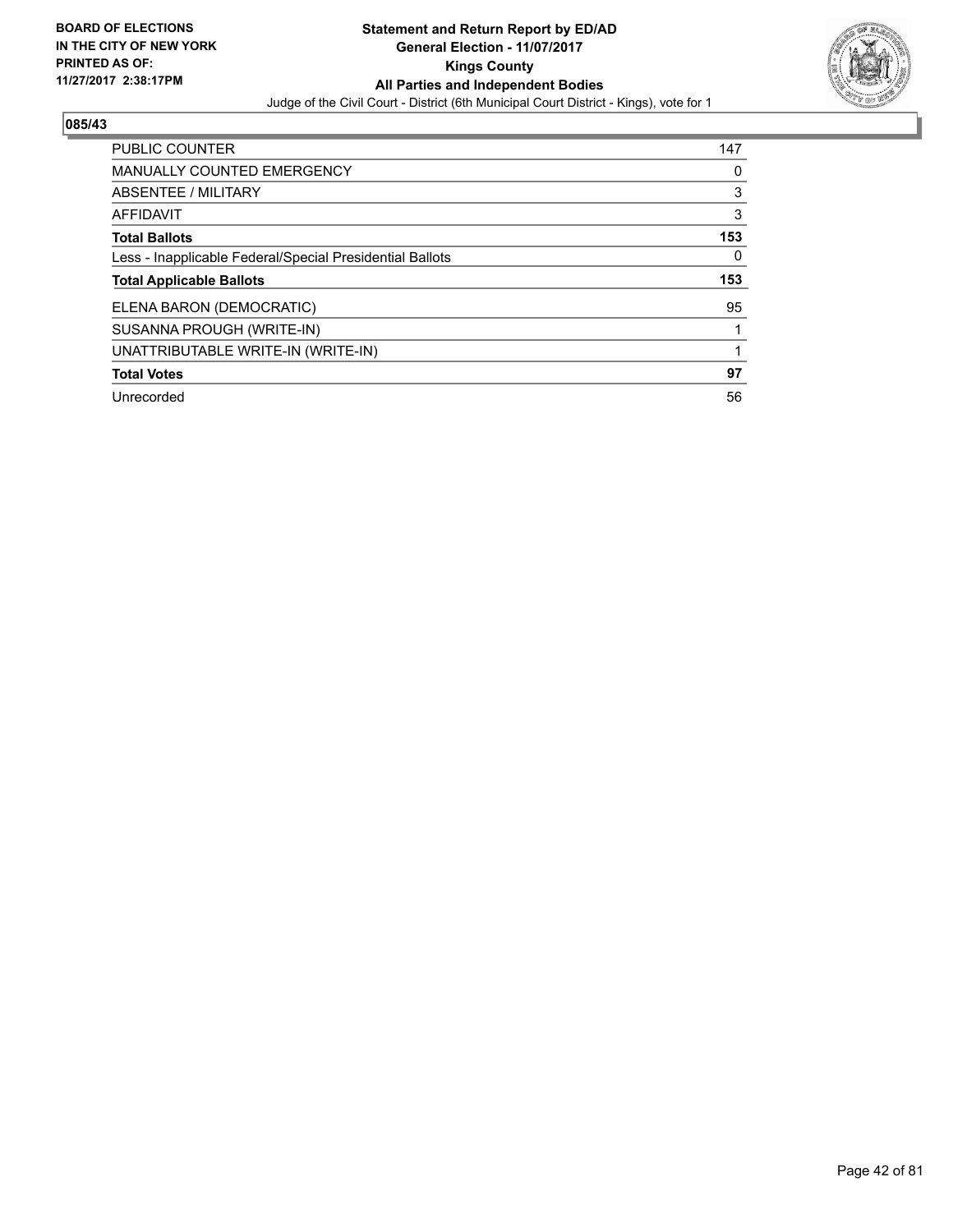

| <b>PUBLIC COUNTER</b>                                    | 289 |
|----------------------------------------------------------|-----|
| <b>MANUALLY COUNTED EMERGENCY</b>                        | 0   |
| ABSENTEE / MILITARY                                      | 6   |
| AFFIDAVIT                                                | 4   |
| <b>Total Ballots</b>                                     | 299 |
| Less - Inapplicable Federal/Special Presidential Ballots | 0   |
| <b>Total Applicable Ballots</b>                          | 299 |
| ELENA BARON (DEMOCRATIC)                                 | 237 |
| <b>Total Votes</b>                                       | 237 |
| Unrecorded                                               | 62  |

#### **026/44**

| <b>PUBLIC COUNTER</b>                                    | 266 |
|----------------------------------------------------------|-----|
| MANUALLY COUNTED EMERGENCY                               | 0   |
| ABSENTEE / MILITARY                                      | 6   |
| AFFIDAVIT                                                |     |
| <b>Total Ballots</b>                                     | 273 |
| Less - Inapplicable Federal/Special Presidential Ballots | 0   |
| <b>Total Applicable Ballots</b>                          | 273 |
| ELENA BARON (DEMOCRATIC)                                 | 162 |
| <b>GERSHON FULK (WRITE-IN)</b>                           |     |
| UNATTRIBUTABLE WRITE-IN (WRITE-IN)                       |     |
| <b>Total Votes</b>                                       | 164 |
| Unrecorded                                               | 109 |
|                                                          |     |

| <b>PUBLIC COUNTER</b>                                    | 207 |
|----------------------------------------------------------|-----|
| <b>MANUALLY COUNTED EMERGENCY</b>                        | 0   |
| ABSENTEE / MILITARY                                      | 2   |
| AFFIDAVIT                                                | 6   |
| <b>Total Ballots</b>                                     | 215 |
| Less - Inapplicable Federal/Special Presidential Ballots | 0   |
| <b>Total Applicable Ballots</b>                          | 215 |
| ELENA BARON (DEMOCRATIC)                                 | 149 |
| SOLOMAN SCHLESINGER (WRITE-IN)                           |     |
| <b>Total Votes</b>                                       | 150 |
| Unrecorded                                               | 65  |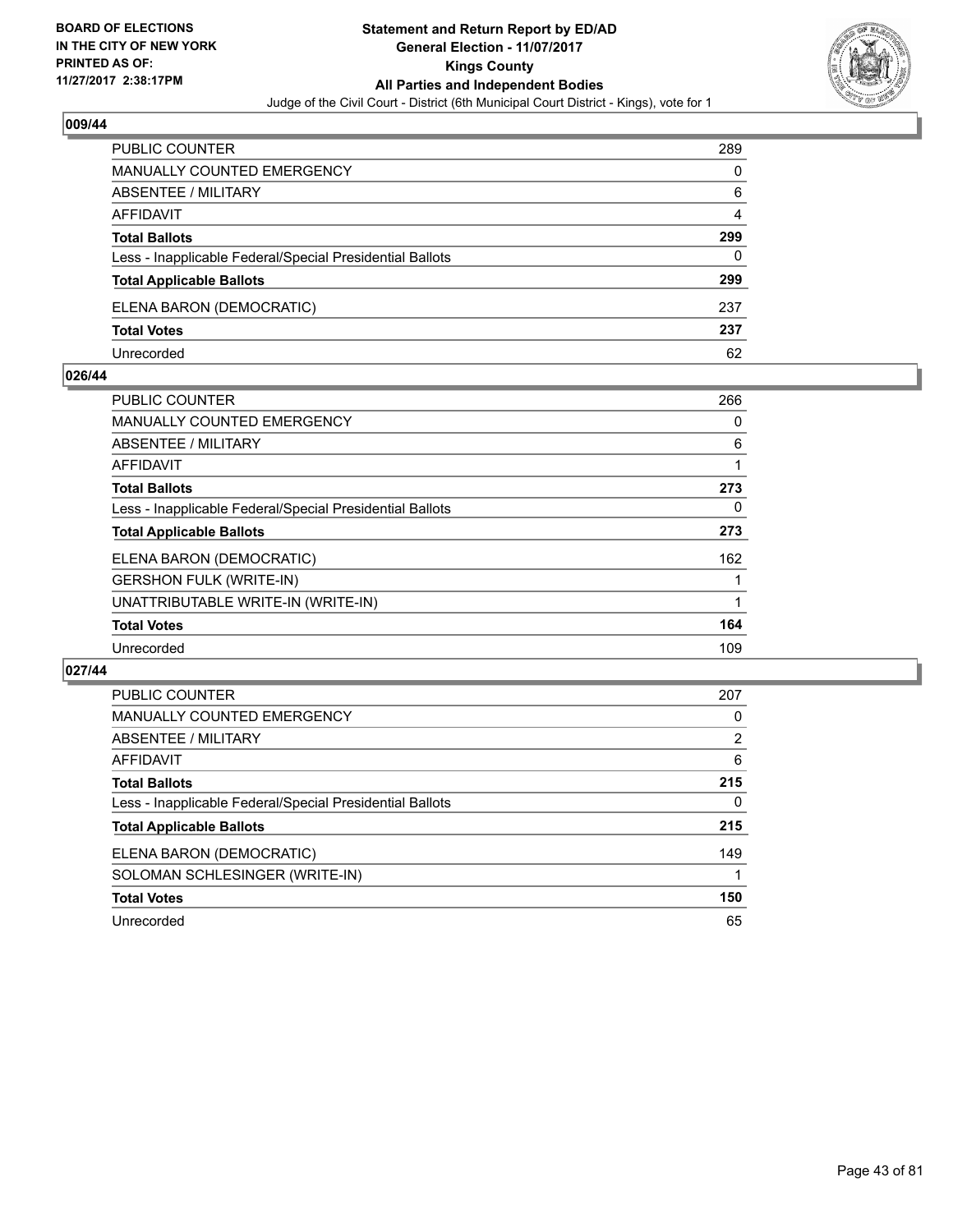

| PUBLIC COUNTER                                           | 152 |
|----------------------------------------------------------|-----|
| <b>MANUALLY COUNTED EMERGENCY</b>                        | 0   |
| <b>ABSENTEE / MILITARY</b>                               |     |
| <b>AFFIDAVIT</b>                                         | 4   |
| <b>Total Ballots</b>                                     | 157 |
| Less - Inapplicable Federal/Special Presidential Ballots | 0   |
| <b>Total Applicable Ballots</b>                          | 157 |
| ELENA BARON (DEMOCRATIC)                                 | 118 |
| MARTIN GARFINKAL (WRITE-IN)                              |     |
| <b>Total Votes</b>                                       | 119 |
| Unrecorded                                               | 38  |

#### **029/44**

| <b>PUBLIC COUNTER</b>                                    | 173      |
|----------------------------------------------------------|----------|
| MANUALLY COUNTED EMERGENCY                               | 0        |
| ABSENTEE / MILITARY                                      | 18       |
| AFFIDAVIT                                                |          |
| <b>Total Ballots</b>                                     | 192      |
| Less - Inapplicable Federal/Special Presidential Ballots | $\Omega$ |
| <b>Total Applicable Ballots</b>                          | 192      |
| ELENA BARON (DEMOCRATIC)                                 | 131      |
| <b>Total Votes</b>                                       | 131      |
| Unrecorded                                               | 61       |
|                                                          |          |

| <b>PUBLIC COUNTER</b>                                    | 188            |
|----------------------------------------------------------|----------------|
| <b>MANUALLY COUNTED EMERGENCY</b>                        | 0              |
| ABSENTEE / MILITARY                                      |                |
| <b>AFFIDAVIT</b>                                         | 2              |
| <b>Total Ballots</b>                                     | 191            |
| Less - Inapplicable Federal/Special Presidential Ballots | 0              |
| <b>Total Applicable Ballots</b>                          | 191            |
| ELENA BARON (DEMOCRATIC)                                 | 139            |
| UNATTRIBUTABLE WRITE-IN (WRITE-IN)                       | $\overline{2}$ |
| <b>Total Votes</b>                                       | 141            |
| Unrecorded                                               | 50             |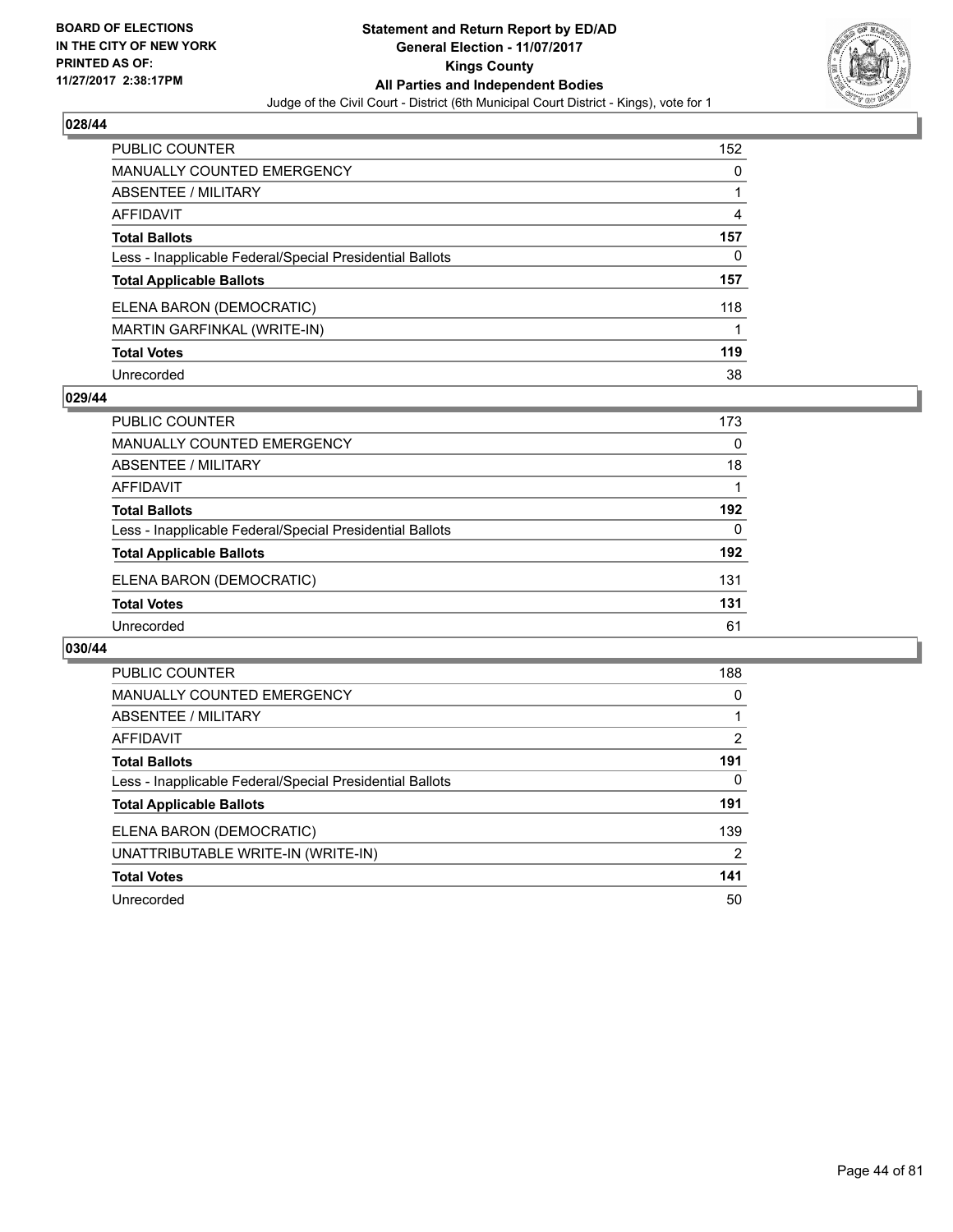

| <b>PUBLIC COUNTER</b>                                    | 300 |
|----------------------------------------------------------|-----|
| <b>MANUALLY COUNTED EMERGENCY</b>                        | 0   |
| ABSENTEE / MILITARY                                      |     |
| AFFIDAVIT                                                |     |
| <b>Total Ballots</b>                                     | 302 |
| Less - Inapplicable Federal/Special Presidential Ballots | 0   |
| <b>Total Applicable Ballots</b>                          | 302 |
| ELENA BARON (DEMOCRATIC)                                 | 247 |
| EARL WARREN (WRITE-IN)                                   |     |
| UNATTRIBUTABLE WRITE-IN (WRITE-IN)                       |     |
| <b>Total Votes</b>                                       | 249 |
| Unrecorded                                               | 53  |

#### **032/44**

| <b>PUBLIC COUNTER</b>                                    | 47 |
|----------------------------------------------------------|----|
| <b>MANUALLY COUNTED EMERGENCY</b>                        | 0  |
| ABSENTEE / MILITARY                                      | 3  |
| AFFIDAVIT                                                | 0  |
| <b>Total Ballots</b>                                     | 50 |
| Less - Inapplicable Federal/Special Presidential Ballots | 0  |
| <b>Total Applicable Ballots</b>                          | 50 |
| ELENA BARON (DEMOCRATIC)                                 | 39 |
| <b>Total Votes</b>                                       | 39 |
| Unrecorded                                               | 11 |

| <b>PUBLIC COUNTER</b>                                    | 336 |
|----------------------------------------------------------|-----|
| <b>MANUALLY COUNTED EMERGENCY</b>                        | 0   |
| ABSENTEE / MILITARY                                      | 3   |
| <b>AFFIDAVIT</b>                                         | 5   |
| <b>Total Ballots</b>                                     | 344 |
| Less - Inapplicable Federal/Special Presidential Ballots | 0   |
| <b>Total Applicable Ballots</b>                          | 344 |
| ELENA BARON (DEMOCRATIC)                                 | 279 |
| ATHENA GULICK (WRITE-IN)                                 |     |
| UNATTRIBUTABLE WRITE-IN (WRITE-IN)                       |     |
| VINCENT MARTUSCIELLO (WRITE-IN)                          | 1   |
| <b>Total Votes</b>                                       | 282 |
| Unrecorded                                               | 62  |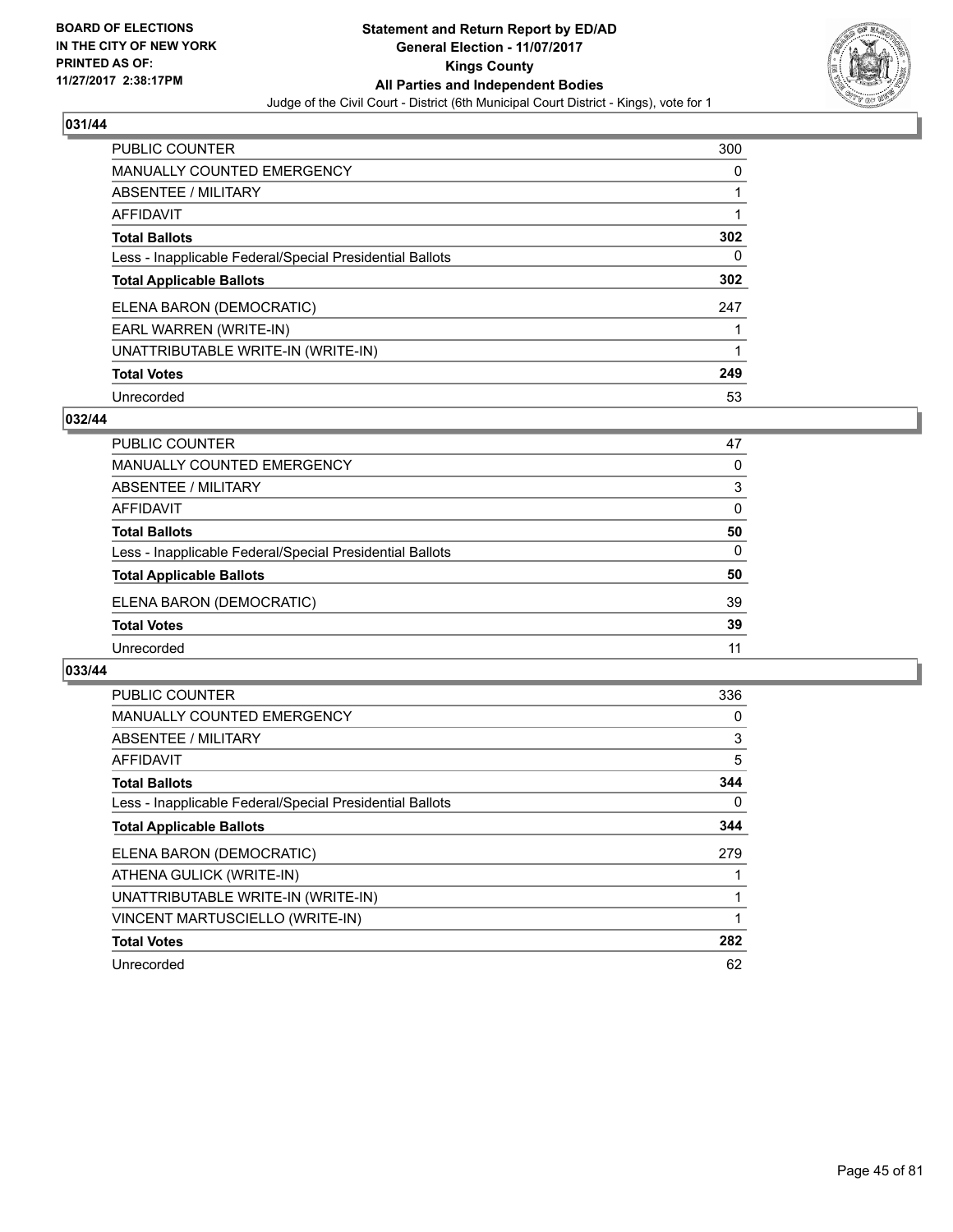

| <b>PUBLIC COUNTER</b>                                    | 200 |
|----------------------------------------------------------|-----|
| <b>MANUALLY COUNTED EMERGENCY</b>                        | 0   |
| <b>ABSENTEE / MILITARY</b>                               | 2   |
| AFFIDAVIT                                                | 4   |
| <b>Total Ballots</b>                                     | 206 |
| Less - Inapplicable Federal/Special Presidential Ballots | 0   |
| <b>Total Applicable Ballots</b>                          | 206 |
| ELENA BARON (DEMOCRATIC)                                 | 163 |
| <b>Total Votes</b>                                       | 163 |
| Unrecorded                                               | 43  |

#### **035/44**

| PUBLIC COUNTER                                           | 279 |
|----------------------------------------------------------|-----|
| <b>MANUALLY COUNTED EMERGENCY</b>                        | 0   |
| ABSENTEE / MILITARY                                      | 2   |
| AFFIDAVIT                                                | 3   |
| <b>Total Ballots</b>                                     | 284 |
| Less - Inapplicable Federal/Special Presidential Ballots | 0   |
| <b>Total Applicable Ballots</b>                          | 284 |
| ELENA BARON (DEMOCRATIC)                                 | 237 |
| <b>Total Votes</b>                                       | 237 |
| Unrecorded                                               | 47  |

# **036/44**

| <b>PUBLIC COUNTER</b>                                    | 319 |
|----------------------------------------------------------|-----|
| <b>MANUALLY COUNTED EMERGENCY</b>                        | 0   |
| ABSENTEE / MILITARY                                      | 6   |
| AFFIDAVIT                                                | 3   |
| <b>Total Ballots</b>                                     | 328 |
| Less - Inapplicable Federal/Special Presidential Ballots | 0   |
| <b>Total Applicable Ballots</b>                          | 328 |
| ELENA BARON (DEMOCRATIC)                                 | 276 |
| <b>Total Votes</b>                                       | 276 |
| Unrecorded                                               | 52  |

| <b>PUBLIC COUNTER</b>                                    | 121 |
|----------------------------------------------------------|-----|
| <b>MANUALLY COUNTED EMERGENCY</b>                        | 0   |
| <b>ABSENTEE / MILITARY</b>                               | 0   |
| AFFIDAVIT                                                |     |
| <b>Total Ballots</b>                                     | 122 |
| Less - Inapplicable Federal/Special Presidential Ballots | 0   |
| <b>Total Applicable Ballots</b>                          | 122 |
| ELENA BARON (DEMOCRATIC)                                 | 101 |
| <b>Total Votes</b>                                       | 101 |
| Unrecorded                                               | 21  |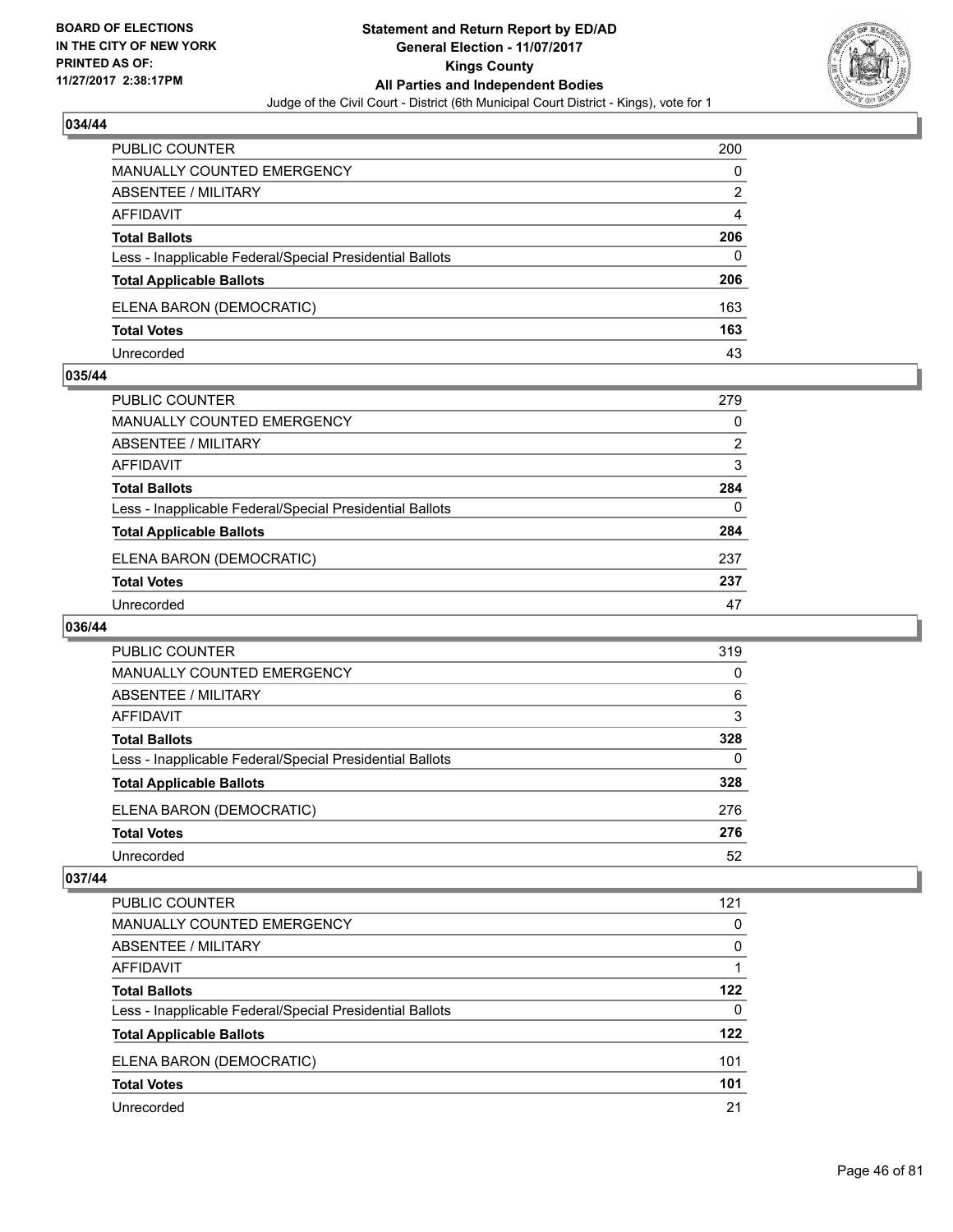

| <b>PUBLIC COUNTER</b>                                    | 360 |
|----------------------------------------------------------|-----|
| <b>MANUALLY COUNTED EMERGENCY</b>                        | 0   |
| ABSENTEE / MILITARY                                      | 3   |
| AFFIDAVIT                                                | 5   |
| <b>Total Ballots</b>                                     | 368 |
| Less - Inapplicable Federal/Special Presidential Ballots | 0   |
| <b>Total Applicable Ballots</b>                          | 368 |
| ELENA BARON (DEMOCRATIC)                                 | 290 |
| <b>GLEN HARDY (WRITE-IN)</b>                             |     |
| LARRY DAVID (WRITE-IN)                                   |     |
| <b>Total Votes</b>                                       | 292 |
| Unrecorded                                               | 76  |

#### **039/44**

| <b>PUBLIC COUNTER</b>                                    | 170 |
|----------------------------------------------------------|-----|
| <b>MANUALLY COUNTED EMERGENCY</b>                        | 0   |
| ABSENTEE / MILITARY                                      |     |
| AFFIDAVIT                                                | 2   |
| <b>Total Ballots</b>                                     | 173 |
| Less - Inapplicable Federal/Special Presidential Ballots | 0   |
| <b>Total Applicable Ballots</b>                          | 173 |
| ELENA BARON (DEMOCRATIC)                                 | 133 |
| <b>Total Votes</b>                                       | 133 |
| Unrecorded                                               | 40  |

| <b>PUBLIC COUNTER</b>                                    | 55 |
|----------------------------------------------------------|----|
| <b>MANUALLY COUNTED EMERGENCY</b>                        | 0  |
| <b>ABSENTEE / MILITARY</b>                               | 0  |
| <b>AFFIDAVIT</b>                                         | 0  |
| <b>Total Ballots</b>                                     | 55 |
| Less - Inapplicable Federal/Special Presidential Ballots | 0  |
| <b>Total Applicable Ballots</b>                          | 55 |
| ELENA BARON (DEMOCRATIC)                                 | 48 |
| UNATTRIBUTABLE WRITE-IN (WRITE-IN)                       | 2  |
| <b>Total Votes</b>                                       | 50 |
| Unrecorded                                               | 5  |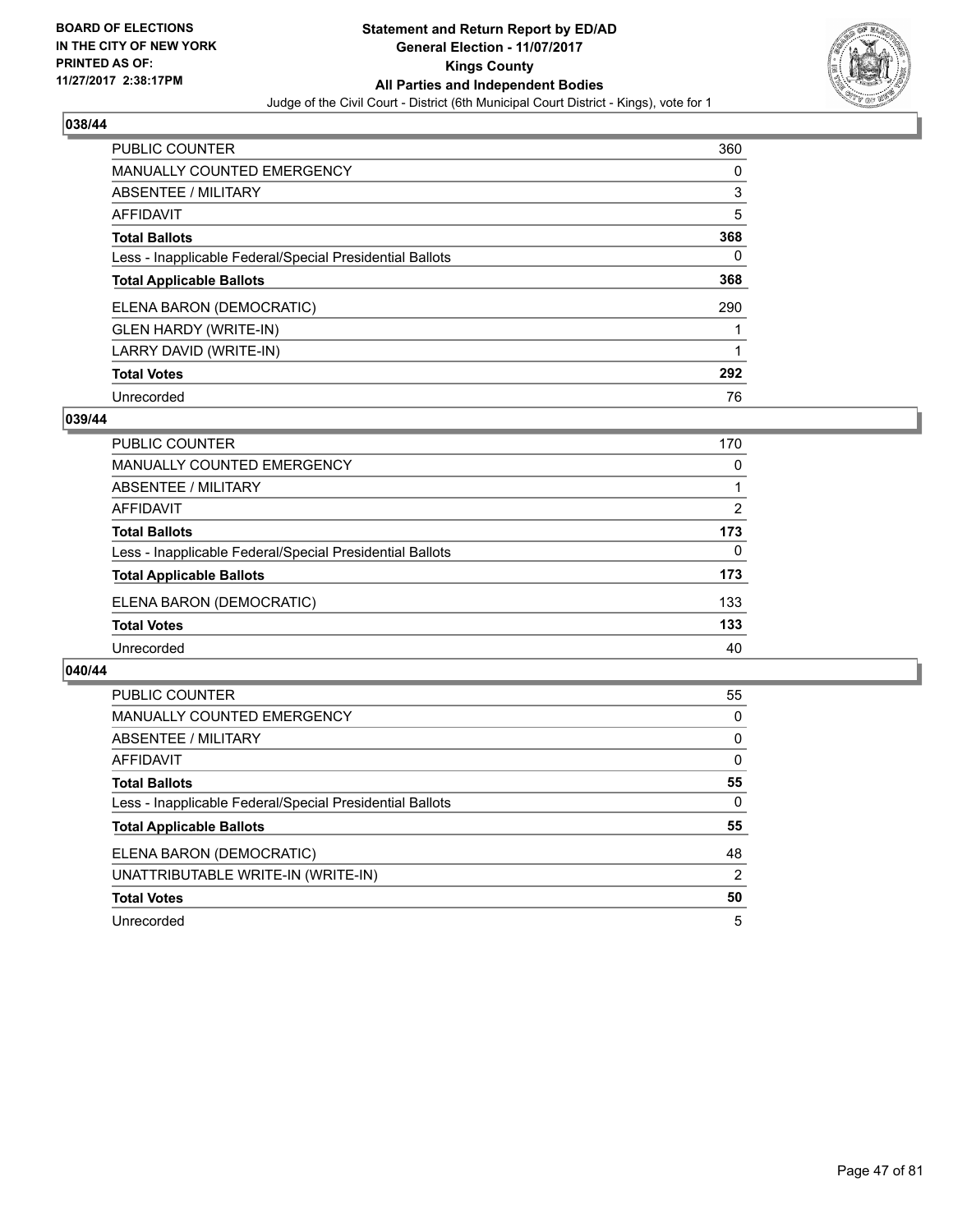

| PUBLIC COUNTER                                           | 89 |
|----------------------------------------------------------|----|
| <b>MANUALLY COUNTED EMERGENCY</b>                        | 0  |
| <b>ABSENTEE / MILITARY</b>                               | 0  |
| <b>AFFIDAVIT</b>                                         | 0  |
| <b>Total Ballots</b>                                     | 89 |
| Less - Inapplicable Federal/Special Presidential Ballots | 0  |
| <b>Total Applicable Ballots</b>                          | 89 |
| ELENA BARON (DEMOCRATIC)                                 | 55 |
| <b>BARRY BINIK (WRITE-IN)</b>                            |    |
| <b>Total Votes</b>                                       | 56 |
| Unrecorded                                               | 33 |

### **042/44**

| 0   |
|-----|
| 4   |
|     |
| 229 |
| 0   |
| 229 |
| 171 |
| 171 |
| 58  |
|     |

| PUBLIC COUNTER                                           | 274 |
|----------------------------------------------------------|-----|
| MANUALLY COUNTED EMERGENCY                               | 0   |
| ABSENTEE / MILITARY                                      |     |
| AFFIDAVIT                                                | 2   |
| <b>Total Ballots</b>                                     | 277 |
| Less - Inapplicable Federal/Special Presidential Ballots | 0   |
| <b>Total Applicable Ballots</b>                          | 277 |
| ELENA BARON (DEMOCRATIC)                                 | 189 |
| UNATTRIBUTABLE WRITE-IN (WRITE-IN)                       |     |
| <b>Total Votes</b>                                       | 190 |
| Unrecorded                                               | 87  |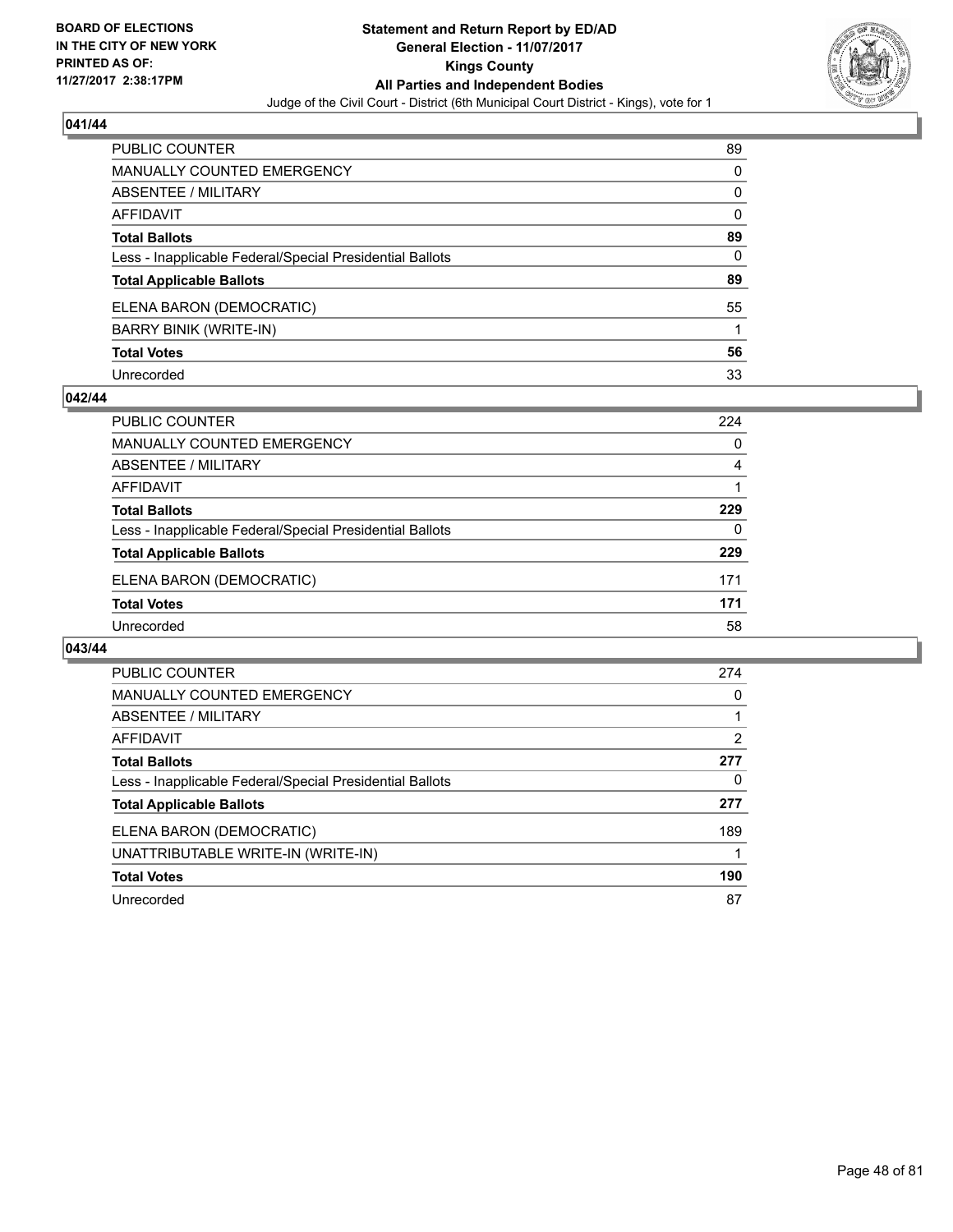

| PUBLIC COUNTER                                           | 151 |
|----------------------------------------------------------|-----|
| <b>MANUALLY COUNTED EMERGENCY</b>                        | 0   |
| ABSENTEE / MILITARY                                      | 2   |
| <b>AFFIDAVIT</b>                                         |     |
| <b>Total Ballots</b>                                     | 154 |
| Less - Inapplicable Federal/Special Presidential Ballots | 0   |
| <b>Total Applicable Ballots</b>                          | 154 |
| ELENA BARON (DEMOCRATIC)                                 | 108 |
| UNATTRIBUTABLE WRITE-IN (WRITE-IN)                       |     |
| <b>Total Votes</b>                                       | 109 |
| Unrecorded                                               | 45  |

### **045/44**

| <b>PUBLIC COUNTER</b>                                    | 197 |
|----------------------------------------------------------|-----|
| MANUALLY COUNTED EMERGENCY                               | 0   |
| ABSENTEE / MILITARY                                      | 5   |
| AFFIDAVIT                                                | 2   |
| <b>Total Ballots</b>                                     | 204 |
| Less - Inapplicable Federal/Special Presidential Ballots | 0   |
| <b>Total Applicable Ballots</b>                          | 204 |
| ELENA BARON (DEMOCRATIC)                                 | 159 |
| <b>Total Votes</b>                                       | 159 |
| Unrecorded                                               | 45  |

#### **046/44**

| <b>PUBLIC COUNTER</b>                                    | 153 |
|----------------------------------------------------------|-----|
| <b>MANUALLY COUNTED EMERGENCY</b>                        | 0   |
| ABSENTEE / MILITARY                                      |     |
| AFFIDAVIT                                                | 3   |
| <b>Total Ballots</b>                                     | 157 |
| Less - Inapplicable Federal/Special Presidential Ballots | 0   |
| <b>Total Applicable Ballots</b>                          | 157 |
| ELENA BARON (DEMOCRATIC)                                 | 130 |
| <b>Total Votes</b>                                       | 130 |
| Unrecorded                                               | 27  |

| <b>PUBLIC COUNTER</b>                                    | 43 |
|----------------------------------------------------------|----|
| <b>MANUALLY COUNTED EMERGENCY</b>                        | 0  |
| ABSENTEE / MILITARY                                      |    |
| AFFIDAVIT                                                | 0  |
| <b>Total Ballots</b>                                     | 44 |
| Less - Inapplicable Federal/Special Presidential Ballots | 0  |
| <b>Total Applicable Ballots</b>                          | 44 |
| ELENA BARON (DEMOCRATIC)                                 | 31 |
| <b>Total Votes</b>                                       | 31 |
| Unrecorded                                               | 13 |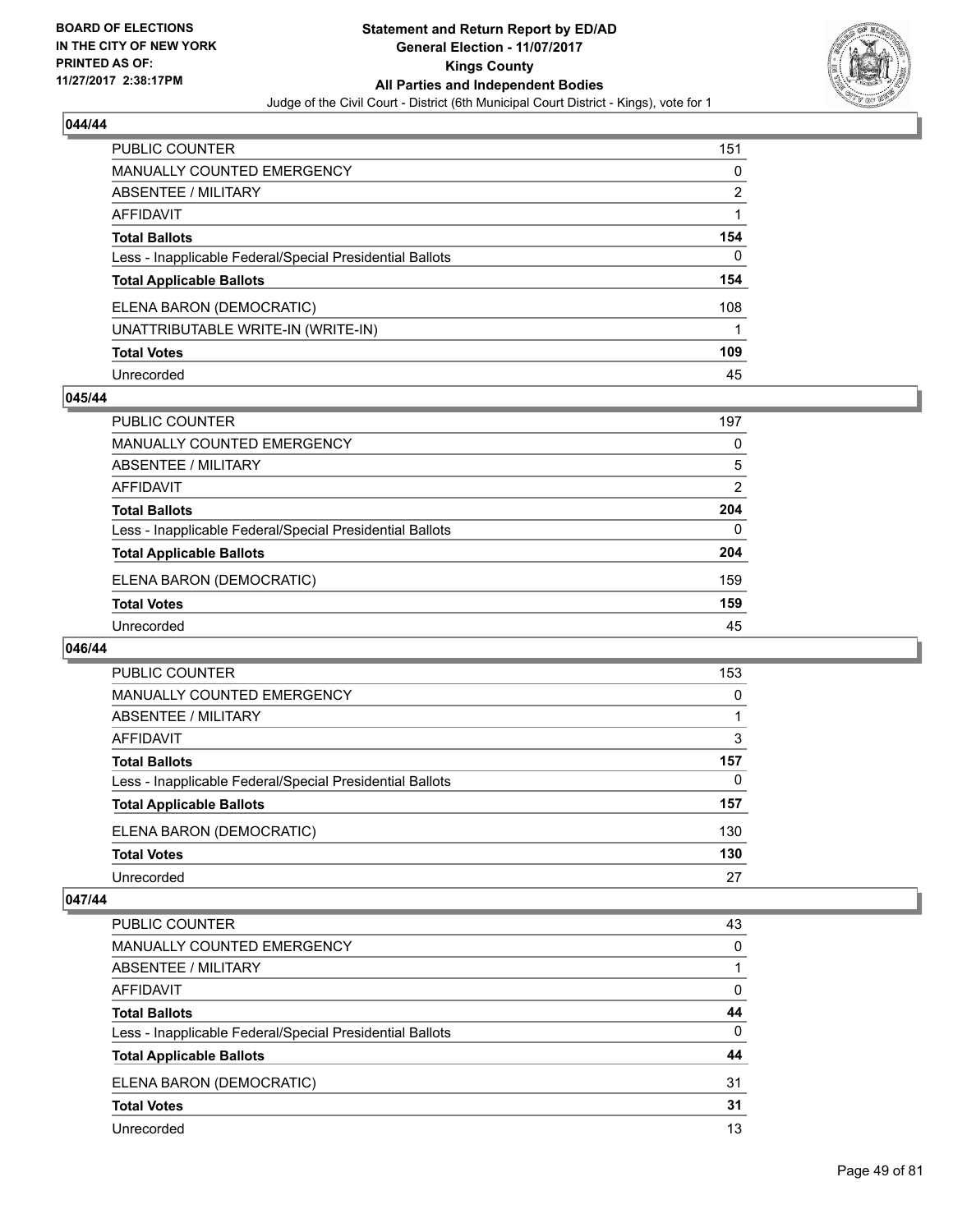

| <b>PUBLIC COUNTER</b>                                    | 199 |
|----------------------------------------------------------|-----|
| <b>MANUALLY COUNTED EMERGENCY</b>                        | 0   |
| ABSENTEE / MILITARY                                      | 5   |
| <b>AFFIDAVIT</b>                                         |     |
| <b>Total Ballots</b>                                     | 205 |
| Less - Inapplicable Federal/Special Presidential Ballots | 0   |
| <b>Total Applicable Ballots</b>                          | 205 |
| ELENA BARON (DEMOCRATIC)                                 | 159 |
| CONSTANCETINE ANGELOPOLOUS (WRITE-IN)                    |     |
| HARRY RUBEN-FALCONE (WRITE-IN)                           |     |
| SAM LEWIS (WRITE-IN)                                     |     |
| <b>Total Votes</b>                                       | 162 |
| Unrecorded                                               | 43  |

### **049/44**

| <b>PUBLIC COUNTER</b>                                    | 269      |
|----------------------------------------------------------|----------|
| MANUALLY COUNTED EMERGENCY                               | 0        |
| ABSENTEE / MILITARY                                      | 9        |
| AFFIDAVIT                                                | 2        |
| <b>Total Ballots</b>                                     | 280      |
| Less - Inapplicable Federal/Special Presidential Ballots | $\Omega$ |
| <b>Total Applicable Ballots</b>                          | 280      |
| ELENA BARON (DEMOCRATIC)                                 | 223      |
| <b>Total Votes</b>                                       | 223      |
| Unrecorded                                               | 57       |

| <b>PUBLIC COUNTER</b>                                    | 335 |
|----------------------------------------------------------|-----|
| <b>MANUALLY COUNTED EMERGENCY</b>                        | 0   |
| ABSENTEE / MILITARY                                      | 4   |
| AFFIDAVIT                                                | 6   |
| <b>Total Ballots</b>                                     | 345 |
| Less - Inapplicable Federal/Special Presidential Ballots | 0   |
| <b>Total Applicable Ballots</b>                          | 345 |
| ELENA BARON (DEMOCRATIC)                                 | 284 |
| ADAM LAWRENCE (WRITE-IN)                                 |     |
| <b>JERRY SPRINGER (WRITE-IN)</b>                         |     |
| MARK GRIFFITH (WRITE-IN)                                 |     |
| <b>Total Votes</b>                                       | 287 |
| Unrecorded                                               | 58  |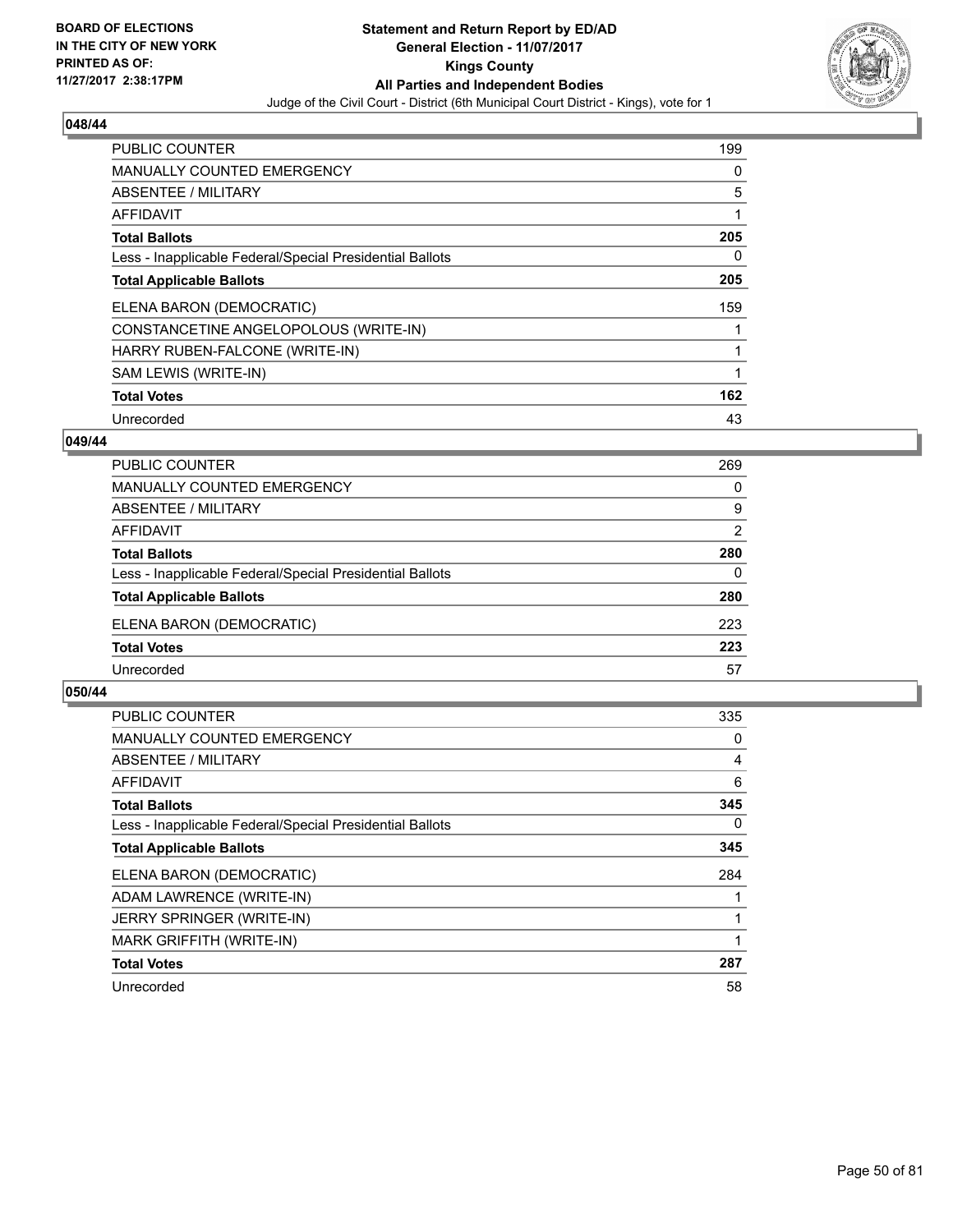

| <b>PUBLIC COUNTER</b>                                    | 377 |
|----------------------------------------------------------|-----|
| <b>MANUALLY COUNTED EMERGENCY</b>                        | 0   |
| ABSENTEE / MILITARY                                      | 2   |
| <b>AFFIDAVIT</b>                                         | 5   |
| <b>Total Ballots</b>                                     | 384 |
| Less - Inapplicable Federal/Special Presidential Ballots | 0   |
| <b>Total Applicable Ballots</b>                          | 384 |
| ELENA BARON (DEMOCRATIC)                                 | 320 |
| MICHAEL R. BLOOMBERG (WRITE-IN)                          |     |
| REBECCA CASAS (WRITE-IN)                                 |     |
| UNATTRIBUTABLE WRITE-IN (WRITE-IN)                       | 1   |
| <b>Total Votes</b>                                       | 323 |
| Unrecorded                                               | 61  |

### **069/44**

| 262 |
|-----|
| 0   |
| 9   |
| 7   |
| 278 |
| 0   |
| 278 |
| 222 |
|     |
| 223 |
| 55  |
|     |

| PUBLIC COUNTER                                           | 272 |
|----------------------------------------------------------|-----|
| MANUALLY COUNTED EMERGENCY                               | 0   |
| ABSENTEE / MILITARY                                      | 6   |
| AFFIDAVIT                                                | 4   |
| <b>Total Ballots</b>                                     | 282 |
| Less - Inapplicable Federal/Special Presidential Ballots | 0   |
| <b>Total Applicable Ballots</b>                          | 282 |
| ELENA BARON (DEMOCRATIC)                                 | 220 |
| ANGELIEQUE MORENO (WRITE-IN)                             |     |
| BERNADETTE SAVON (WRITE-IN)                              |     |
| UNATTRIBUTABLE WRITE-IN (WRITE-IN)                       |     |
| <b>Total Votes</b>                                       | 223 |
| Unrecorded                                               | 59  |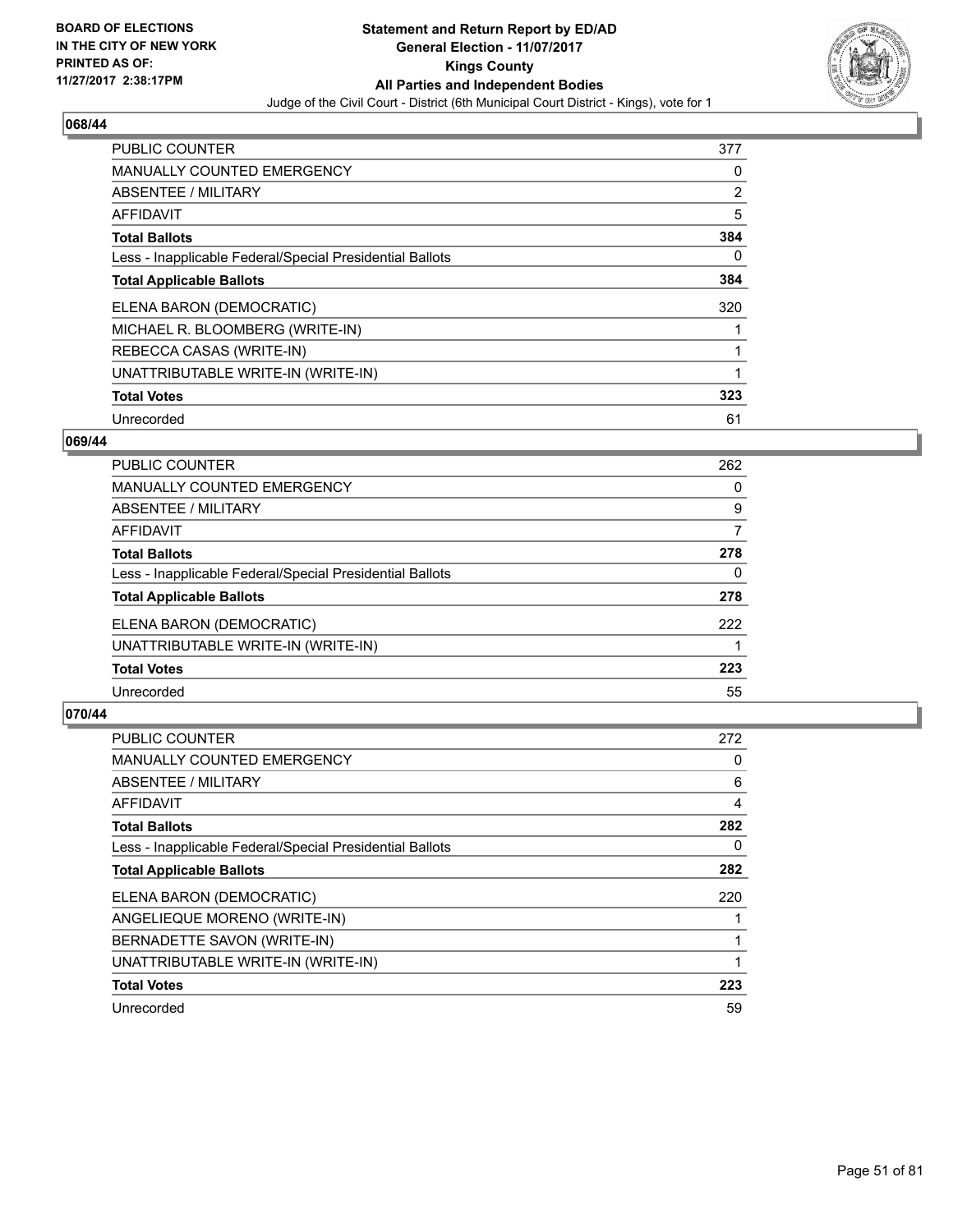

| <b>PUBLIC COUNTER</b>                                    | 328 |
|----------------------------------------------------------|-----|
| <b>MANUALLY COUNTED EMERGENCY</b>                        | 0   |
| ABSENTEE / MILITARY                                      | 4   |
| AFFIDAVIT                                                |     |
| <b>Total Ballots</b>                                     | 333 |
| Less - Inapplicable Federal/Special Presidential Ballots | 0   |
| <b>Total Applicable Ballots</b>                          | 333 |
| ELENA BARON (DEMOCRATIC)                                 | 260 |
| SEAN WILSON (WRITE-IN)                                   |     |
| <b>Total Votes</b>                                       | 261 |
| Unrecorded                                               | 72  |

### **072/44**

| <b>PUBLIC COUNTER</b>                                    | 374 |
|----------------------------------------------------------|-----|
| MANUALLY COUNTED EMERGENCY                               | 0   |
| ABSENTEE / MILITARY                                      | 4   |
| AFFIDAVIT                                                | 4   |
| <b>Total Ballots</b>                                     | 382 |
| Less - Inapplicable Federal/Special Presidential Ballots | 0   |
| <b>Total Applicable Ballots</b>                          | 382 |
| ELENA BARON (DEMOCRATIC)                                 | 322 |
| UNATTRIBUTABLE WRITE-IN (WRITE-IN)                       |     |
| <b>Total Votes</b>                                       | 323 |
| Unrecorded                                               | 59  |

| <b>PUBLIC COUNTER</b>                                    | 399            |
|----------------------------------------------------------|----------------|
| <b>MANUALLY COUNTED EMERGENCY</b>                        | 0              |
| <b>ABSENTEE / MILITARY</b>                               | $\overline{2}$ |
| AFFIDAVIT                                                | 5              |
| <b>Total Ballots</b>                                     | 406            |
| Less - Inapplicable Federal/Special Presidential Ballots | 0              |
| <b>Total Applicable Ballots</b>                          | 406            |
| ELENA BARON (DEMOCRATIC)                                 | 346            |
| EMMANUEL RIVER JUTHENHDTZ (WRITE-IN)                     |                |
| FREDERICK ARRIAGON (WRITE-IN)                            |                |
| UNATTRIBUTABLE WRITE-IN (WRITE-IN)                       |                |
| <b>Total Votes</b>                                       | 349            |
| Unrecorded                                               | 57             |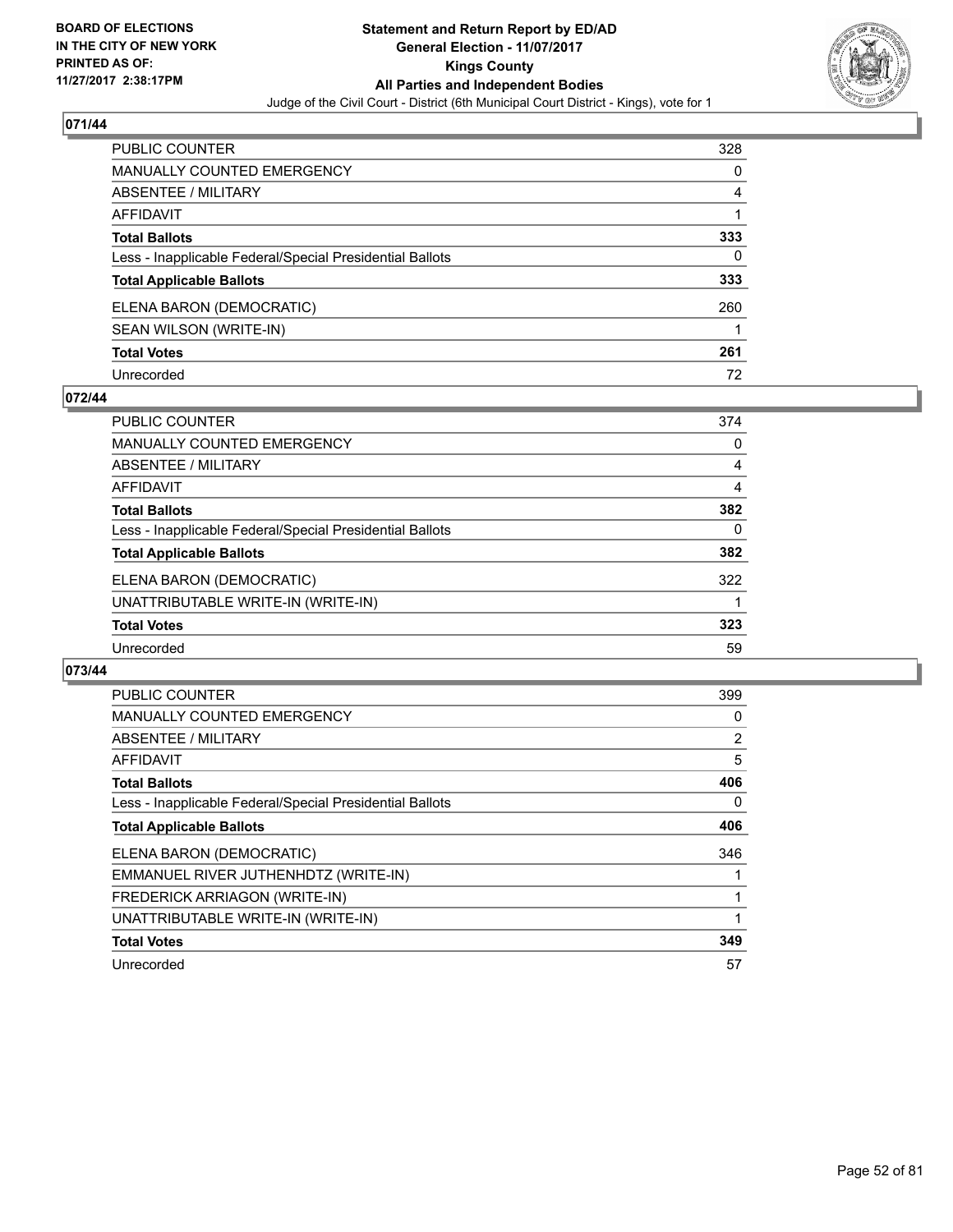

| PUBLIC COUNTER                                           | 367 |
|----------------------------------------------------------|-----|
| <b>MANUALLY COUNTED EMERGENCY</b>                        | 0   |
| ABSENTEE / MILITARY                                      |     |
| AFFIDAVIT                                                | 2   |
| <b>Total Ballots</b>                                     | 376 |
| Less - Inapplicable Federal/Special Presidential Ballots | 0   |
| <b>Total Applicable Ballots</b>                          | 376 |
| ELENA BARON (DEMOCRATIC)                                 | 316 |
| <b>BEN GOLDBERG (WRITE-IN)</b>                           |     |
| <b>Total Votes</b>                                       | 317 |
| Unrecorded                                               | 59  |

### **075/44**

| <b>PUBLIC COUNTER</b>                                    | 340 |
|----------------------------------------------------------|-----|
| <b>MANUALLY COUNTED EMERGENCY</b>                        | 0   |
| <b>ABSENTEE / MILITARY</b>                               | 11  |
| AFFIDAVIT                                                | 4   |
| <b>Total Ballots</b>                                     | 355 |
| Less - Inapplicable Federal/Special Presidential Ballots | 0   |
| <b>Total Applicable Ballots</b>                          | 355 |
| ELENA BARON (DEMOCRATIC)                                 | 283 |
| UNATTRIBUTABLE WRITE-IN (WRITE-IN)                       | 2   |
| <b>Total Votes</b>                                       | 285 |
| Unrecorded                                               | 70  |

| <b>PUBLIC COUNTER</b>                                    | 348 |
|----------------------------------------------------------|-----|
| <b>MANUALLY COUNTED EMERGENCY</b>                        | 0   |
| ABSENTEE / MILITARY                                      | 4   |
| <b>AFFIDAVIT</b>                                         | 3   |
| <b>Total Ballots</b>                                     | 355 |
| Less - Inapplicable Federal/Special Presidential Ballots | 0   |
| <b>Total Applicable Ballots</b>                          | 355 |
| ELENA BARON (DEMOCRATIC)                                 | 303 |
| JOHN K. O'HARA (WRITE-IN)                                |     |
| <b>Total Votes</b>                                       | 304 |
| Unrecorded                                               | 51  |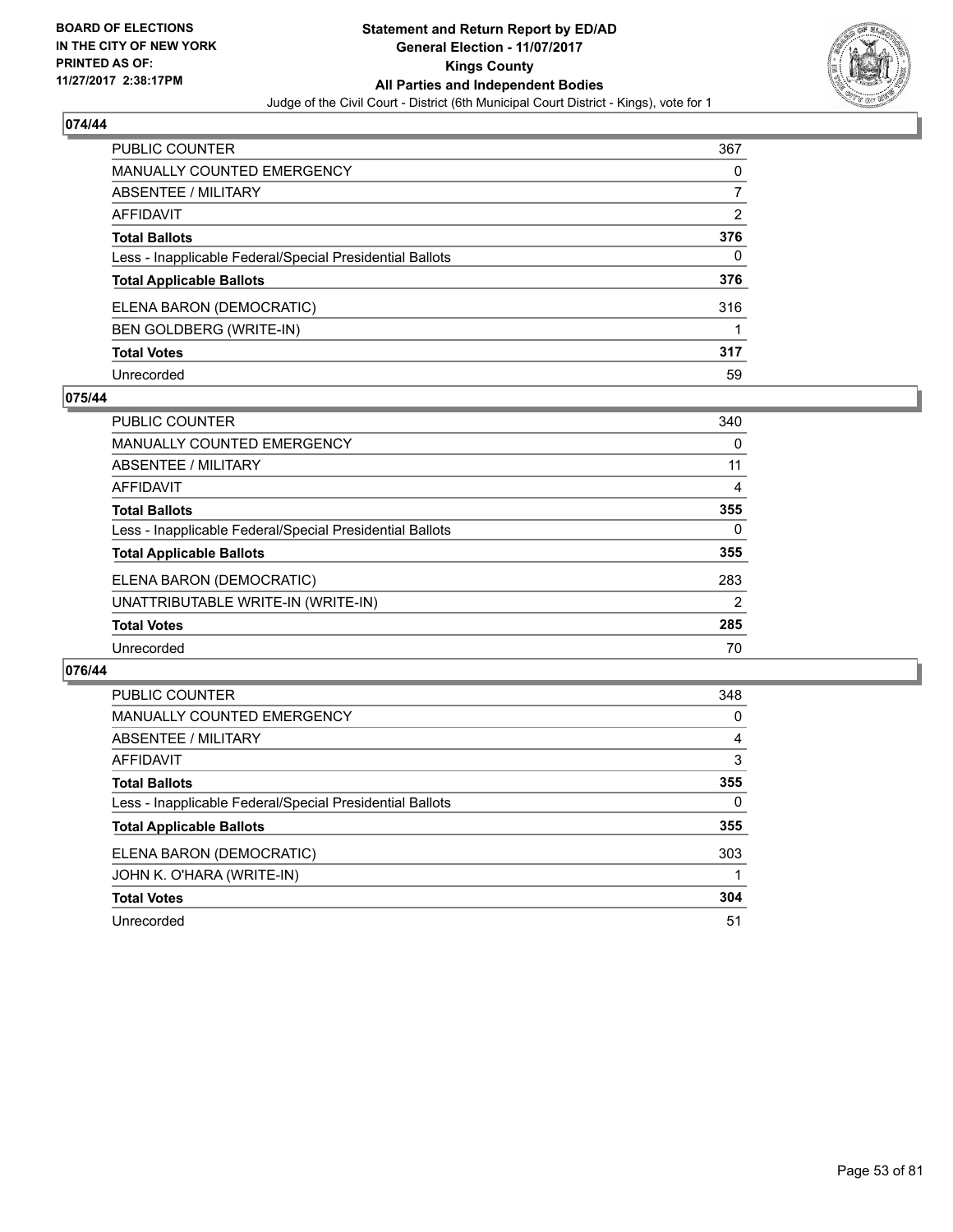

| <b>PUBLIC COUNTER</b>                                    | 386 |
|----------------------------------------------------------|-----|
| <b>MANUALLY COUNTED EMERGENCY</b>                        | 0   |
| ABSENTEE / MILITARY                                      | 0   |
| AFFIDAVIT                                                |     |
| <b>Total Ballots</b>                                     | 387 |
| Less - Inapplicable Federal/Special Presidential Ballots | 0   |
| <b>Total Applicable Ballots</b>                          | 387 |
| ELENA BARON (DEMOCRATIC)                                 | 306 |
| SARAH GREEN (WRITE-IN)                                   |     |
| UNATTRIBUTABLE WRITE-IN (WRITE-IN)                       | 2   |
| <b>Total Votes</b>                                       | 309 |
| Unrecorded                                               | 78  |

#### **078/44**

| <b>PUBLIC COUNTER</b>                                    | 470 |
|----------------------------------------------------------|-----|
| <b>MANUALLY COUNTED EMERGENCY</b>                        | 0   |
| ABSENTEE / MILITARY                                      | 8   |
| AFFIDAVIT                                                | 3   |
| <b>Total Ballots</b>                                     | 481 |
| Less - Inapplicable Federal/Special Presidential Ballots | 0   |
| <b>Total Applicable Ballots</b>                          | 481 |
| ELENA BARON (DEMOCRATIC)                                 | 382 |
| BILL O REILLY (WRITE-IN)                                 | 1   |
| ERIC MC CLURE (WRITE-IN)                                 |     |
| JULIE KAY (WRITE-IN)                                     | 1   |
| <b>Total Votes</b>                                       | 385 |
| Unrecorded                                               | 96  |

| <b>PUBLIC COUNTER</b>                                    | 354 |
|----------------------------------------------------------|-----|
| <b>MANUALLY COUNTED EMERGENCY</b>                        | 0   |
| ABSENTEE / MILITARY                                      | 7   |
| AFFIDAVIT                                                | 2   |
| <b>Total Ballots</b>                                     | 363 |
| Less - Inapplicable Federal/Special Presidential Ballots | 0   |
| <b>Total Applicable Ballots</b>                          | 363 |
| ELENA BARON (DEMOCRATIC)                                 | 291 |
| HEMALEE J. PATEL (WRITE-IN)                              |     |
| MATT FLEISCHER BLACK (WRITE-IN)                          | 1   |
| SOPHIA PERRY (WRITE-IN)                                  | 2   |
| UNATTRIBUTABLE WRITE-IN (WRITE-IN)                       | 2   |
| WENDELL BERRY (WRITE-IN)                                 | 1   |
| <b>Total Votes</b>                                       | 298 |
| Unrecorded                                               | 65  |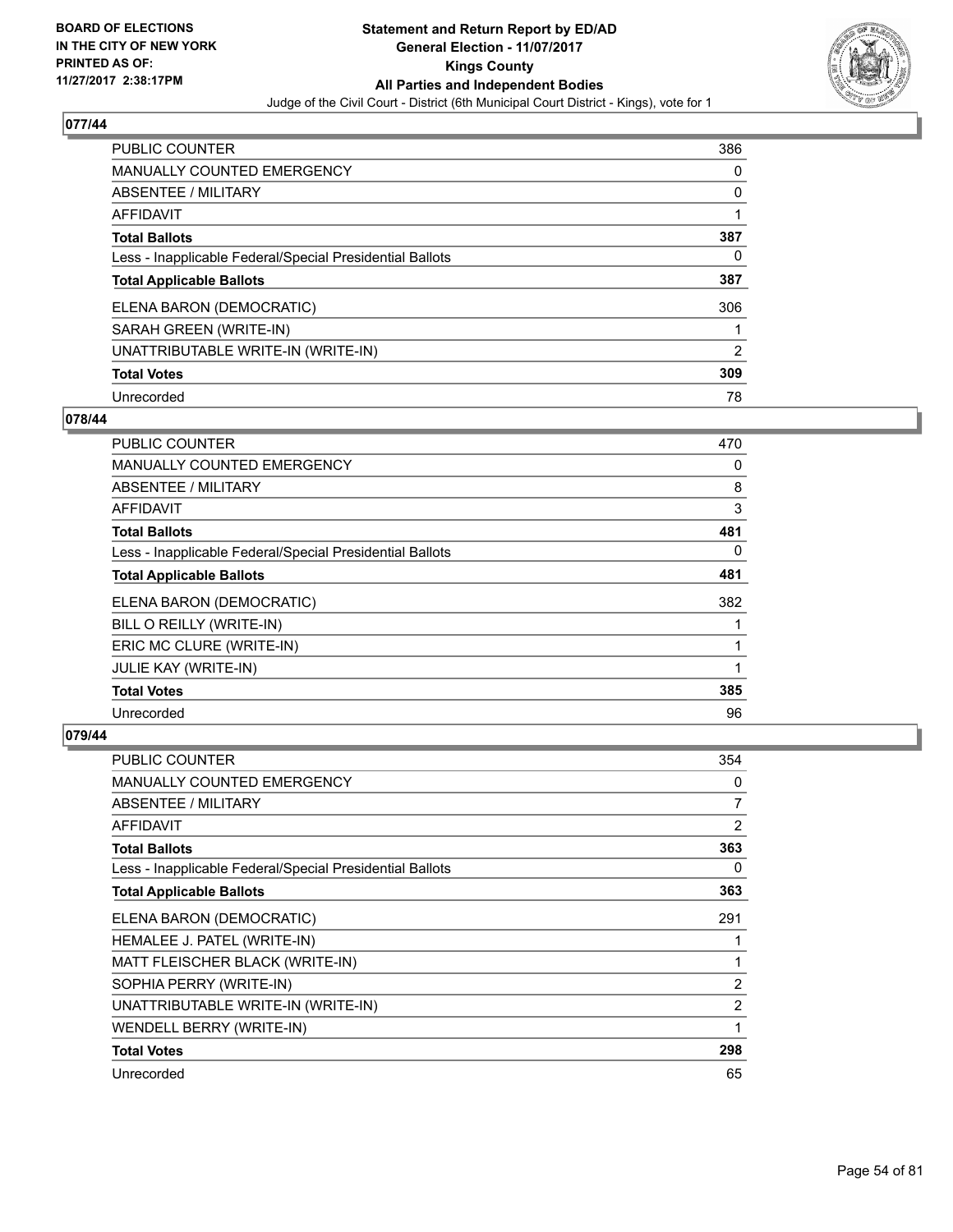

| <b>PUBLIC COUNTER</b>                                    | 300 |
|----------------------------------------------------------|-----|
| <b>MANUALLY COUNTED EMERGENCY</b>                        | 0   |
| <b>ABSENTEE / MILITARY</b>                               | 3   |
| <b>AFFIDAVIT</b>                                         | 3   |
| <b>Total Ballots</b>                                     | 306 |
| Less - Inapplicable Federal/Special Presidential Ballots | 0   |
| <b>Total Applicable Ballots</b>                          | 306 |
| ELENA BARON (DEMOCRATIC)                                 | 246 |
| UNATTRIBUTABLE WRITE-IN (WRITE-IN)                       |     |
| <b>Total Votes</b>                                       | 247 |
| Unrecorded                                               | 59  |

### **082/44**

| <b>PUBLIC COUNTER</b>                                    | 191            |
|----------------------------------------------------------|----------------|
| <b>MANUALLY COUNTED EMERGENCY</b>                        | 0              |
| ABSENTEE / MILITARY                                      | $\overline{2}$ |
| AFFIDAVIT                                                | 4              |
| <b>Total Ballots</b>                                     | 197            |
| Less - Inapplicable Federal/Special Presidential Ballots | 0              |
| <b>Total Applicable Ballots</b>                          | 197            |
| ELENA BARON (DEMOCRATIC)                                 | 160            |
| UNATTRIBUTABLE WRITE-IN (WRITE-IN)                       |                |
| <b>Total Votes</b>                                       | 161            |
| Unrecorded                                               | 36             |

| PUBLIC COUNTER                                           | 209 |
|----------------------------------------------------------|-----|
| <b>MANUALLY COUNTED EMERGENCY</b>                        | 0   |
| ABSENTEE / MILITARY                                      |     |
| <b>AFFIDAVIT</b>                                         |     |
| <b>Total Ballots</b>                                     | 211 |
| Less - Inapplicable Federal/Special Presidential Ballots | 0   |
| <b>Total Applicable Ballots</b>                          | 211 |
| ELENA BARON (DEMOCRATIC)                                 | 167 |
| UNATTRIBUTABLE WRITE-IN (WRITE-IN)                       |     |
| <b>Total Votes</b>                                       | 168 |
| Unrecorded                                               | 43  |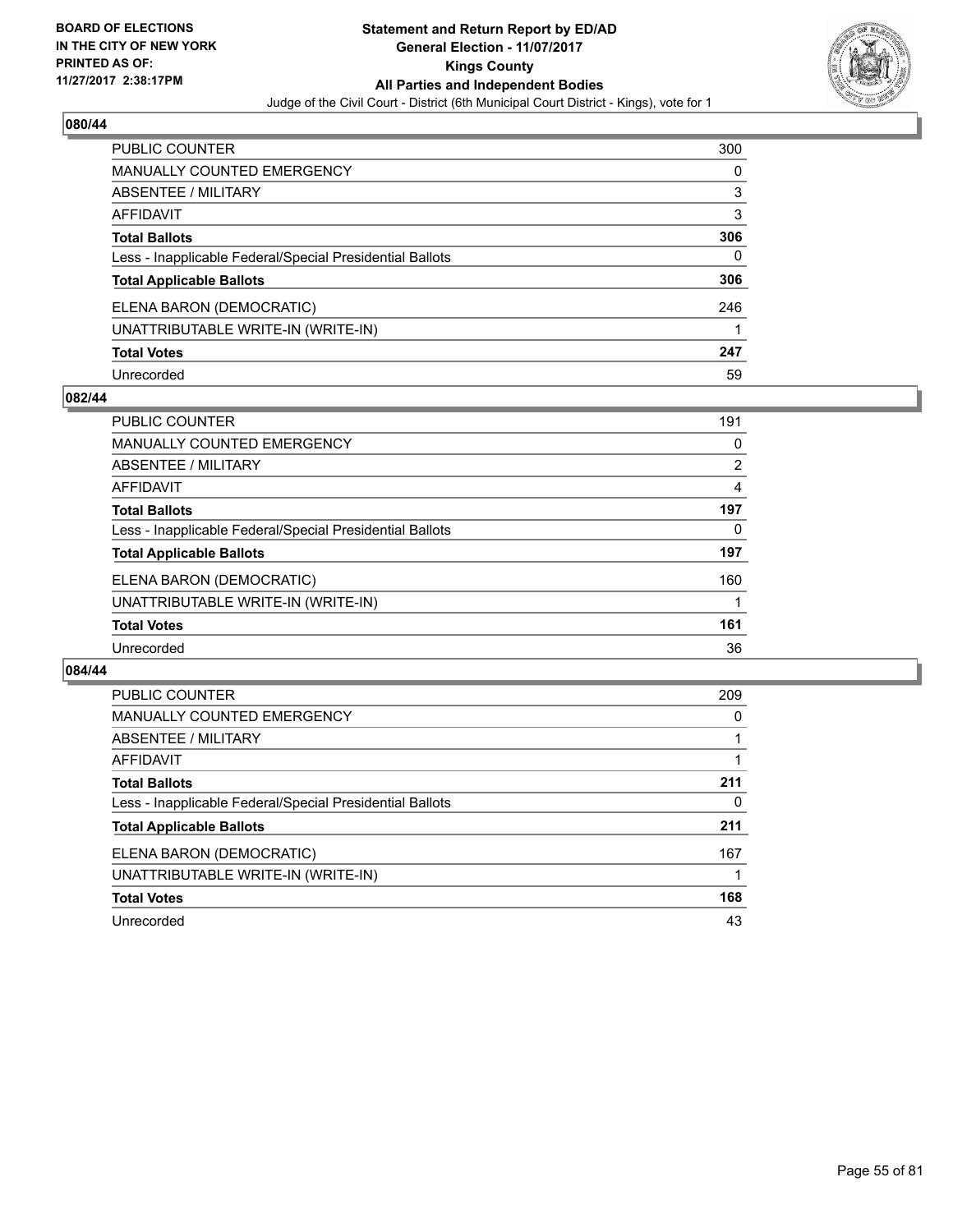

| <b>PUBLIC COUNTER</b>                                    | 234 |
|----------------------------------------------------------|-----|
| <b>MANUALLY COUNTED EMERGENCY</b>                        | 0   |
| ABSENTEE / MILITARY                                      |     |
| AFFIDAVIT                                                | 3   |
| <b>Total Ballots</b>                                     | 244 |
| Less - Inapplicable Federal/Special Presidential Ballots | 0   |
| <b>Total Applicable Ballots</b>                          | 244 |
| ELENA BARON (DEMOCRATIC)                                 | 184 |
| PATRICK HAYES (WRITE-IN)                                 |     |
| UNATTRIBUTABLE WRITE-IN (WRITE-IN)                       | 2   |
| <b>Total Votes</b>                                       | 187 |
| Unrecorded                                               | 57  |

#### **090/44**

| <b>PUBLIC COUNTER</b>                                    | 188 |
|----------------------------------------------------------|-----|
| <b>MANUALLY COUNTED EMERGENCY</b>                        | 0   |
| ABSENTEE / MILITARY                                      |     |
| AFFIDAVIT                                                | 0   |
| <b>Total Ballots</b>                                     | 189 |
| Less - Inapplicable Federal/Special Presidential Ballots | 0   |
| <b>Total Applicable Ballots</b>                          | 189 |
| ELENA BARON (DEMOCRATIC)                                 | 161 |
| <b>Total Votes</b>                                       | 161 |
| Unrecorded                                               | 28  |

#### **092/44**

| <b>Total Votes</b>                                       | 0            |
|----------------------------------------------------------|--------------|
| ELENA BARON (DEMOCRATIC)                                 | <sup>0</sup> |
| <b>Total Applicable Ballots</b>                          | 0            |
| Less - Inapplicable Federal/Special Presidential Ballots | 0            |
| <b>Total Ballots</b>                                     | 0            |
| AFFIDAVIT                                                | $\Omega$     |
| ABSENTEE / MILITARY                                      | 0            |
| MANUALLY COUNTED EMERGENCY                               | 0            |
| PUBLIC COUNTER                                           | 0            |

| <b>Total Votes</b>                                       | 0        |
|----------------------------------------------------------|----------|
| ELENA BARON (DEMOCRATIC)                                 | 0        |
| <b>Total Applicable Ballots</b>                          | 0        |
| Less - Inapplicable Federal/Special Presidential Ballots | $\Omega$ |
| <b>Total Ballots</b>                                     | 0        |
| AFFIDAVIT                                                | 0        |
| ABSENTEE / MILITARY                                      | 0        |
| MANUALLY COUNTED EMERGENCY                               | $\Omega$ |
| <b>PUBLIC COUNTER</b>                                    | 0        |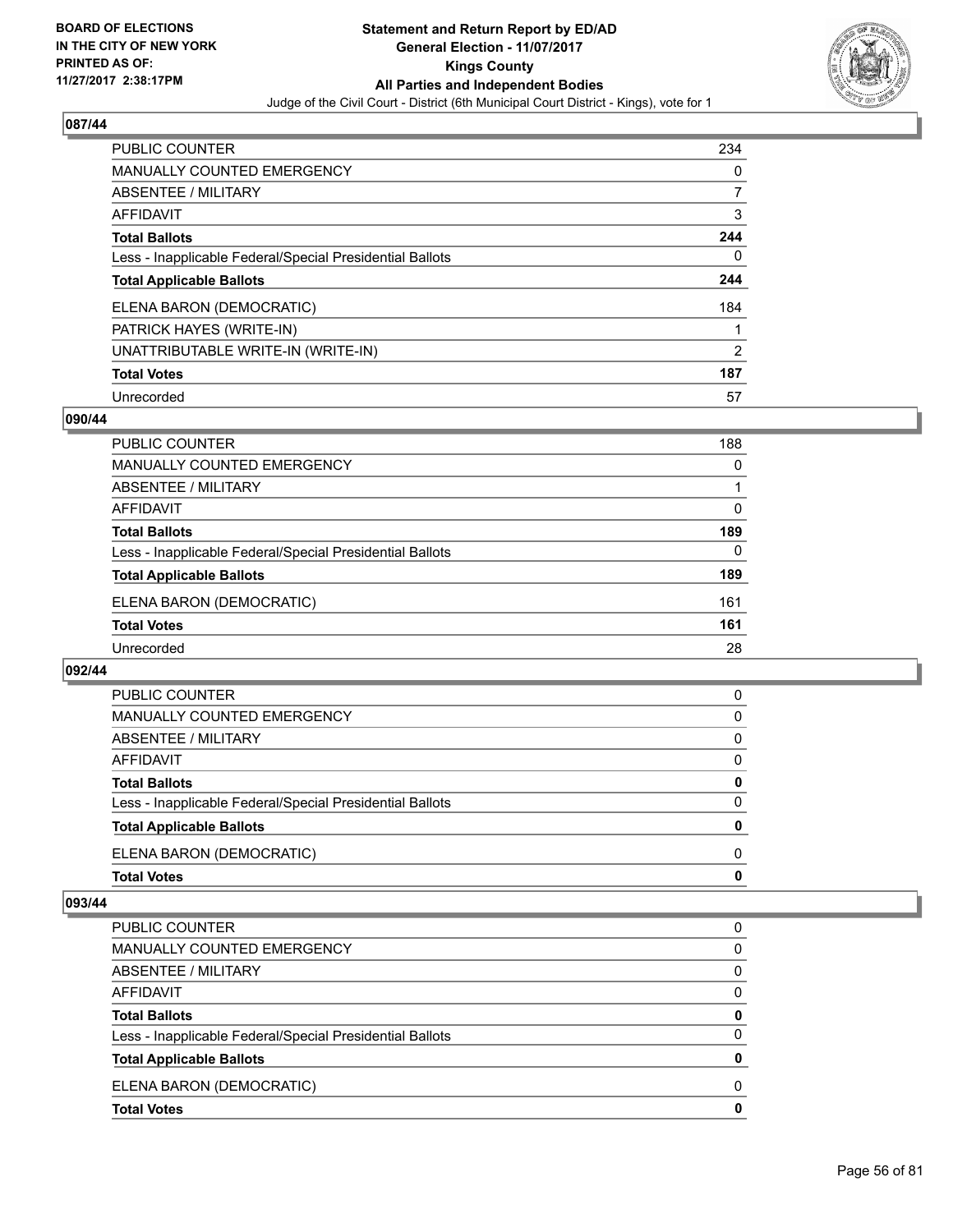

| <b>PUBLIC COUNTER</b>                                    | 203 |
|----------------------------------------------------------|-----|
| <b>MANUALLY COUNTED EMERGENCY</b>                        | 0   |
| ABSENTEE / MILITARY                                      |     |
| AFFIDAVIT                                                |     |
| <b>Total Ballots</b>                                     | 211 |
| Less - Inapplicable Federal/Special Presidential Ballots | 0   |
| <b>Total Applicable Ballots</b>                          | 211 |
| ELENA BARON (DEMOCRATIC)                                 | 125 |
| MORTON AVIGDOR (WRITE-IN)                                |     |
| UNATTRIBUTABLE WRITE-IN (WRITE-IN)                       | 1   |
| <b>Total Votes</b>                                       | 127 |
| Unrecorded                                               | 84  |

#### **055/48**

| <b>PUBLIC COUNTER</b>                                    | 230 |
|----------------------------------------------------------|-----|
| <b>MANUALLY COUNTED EMERGENCY</b>                        | 0   |
| <b>ABSENTEE / MILITARY</b>                               | 3   |
| AFFIDAVIT                                                | 1   |
| <b>Total Ballots</b>                                     | 234 |
| Less - Inapplicable Federal/Special Presidential Ballots | 0   |
| <b>Total Applicable Ballots</b>                          | 234 |
| ELENA BARON (DEMOCRATIC)                                 | 134 |
| AARON ROSENFELD (WRITE-IN)                               | 2   |
| DAVID STOROBIN (WRITE-IN)                                | 1   |
| ELEANOR ADELSTEIN (WRITE-IN)                             | 1   |
| JANE SMITH (WRITE-IN)                                    | 1   |
| UNATTRIBUTABLE WRITE-IN (WRITE-IN)                       | 1   |
| <b>Total Votes</b>                                       | 140 |
| Unrecorded                                               | 94  |

| <b>PUBLIC COUNTER</b>                                    | 178 |
|----------------------------------------------------------|-----|
| <b>MANUALLY COUNTED EMERGENCY</b>                        | 0   |
| <b>ABSENTEE / MILITARY</b>                               | 0   |
| AFFIDAVIT                                                |     |
| <b>Total Ballots</b>                                     | 179 |
| Less - Inapplicable Federal/Special Presidential Ballots | 0   |
| <b>Total Applicable Ballots</b>                          | 179 |
| ELENA BARON (DEMOCRATIC)                                 | 98  |
| BERNIE SANDERS (WRITE-IN)                                |     |
| UNATTRIBUTABLE WRITE-IN (WRITE-IN)                       | 2   |
| <b>Total Votes</b>                                       | 101 |
| Unrecorded                                               | 78  |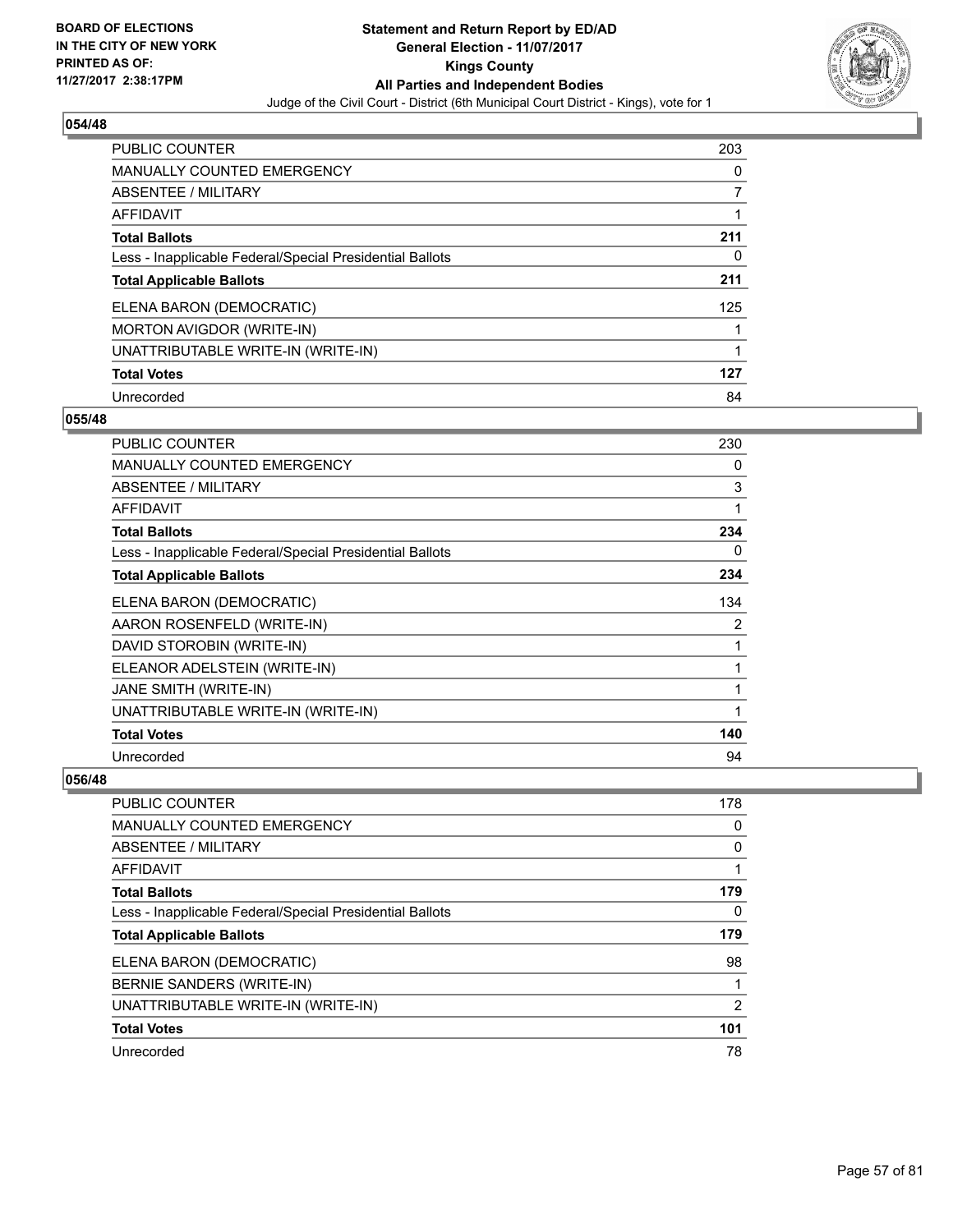

| PUBLIC COUNTER                                           | 66 |
|----------------------------------------------------------|----|
| <b>MANUALLY COUNTED EMERGENCY</b>                        | 0  |
| <b>ABSENTEE / MILITARY</b>                               | 0  |
| AFFIDAVIT                                                |    |
| <b>Total Ballots</b>                                     | 67 |
| Less - Inapplicable Federal/Special Presidential Ballots | 0  |
| <b>Total Applicable Ballots</b>                          | 67 |
| ELENA BARON (DEMOCRATIC)                                 | 50 |
| LIAM MCCABE (WRITE-IN)                                   |    |
| <b>Total Votes</b>                                       | 51 |
| Unrecorded                                               | 16 |

### **058/48**

| <b>PUBLIC COUNTER</b>                                    | 133      |
|----------------------------------------------------------|----------|
| MANUALLY COUNTED EMERGENCY                               | 0        |
| ABSENTEE / MILITARY                                      | 5        |
| <b>AFFIDAVIT</b>                                         | 0        |
| <b>Total Ballots</b>                                     | 138      |
| Less - Inapplicable Federal/Special Presidential Ballots | $\Omega$ |
| <b>Total Applicable Ballots</b>                          | 138      |
| ELENA BARON (DEMOCRATIC)                                 | 74       |
| UNATTRIBUTABLE WRITE-IN (WRITE-IN)                       |          |
| YONI HIKIND (WRITE-IN)                                   |          |
| <b>Total Votes</b>                                       | 76       |
| Unrecorded                                               | 62       |

| <b>PUBLIC COUNTER</b>                                    | 256            |
|----------------------------------------------------------|----------------|
| <b>MANUALLY COUNTED EMERGENCY</b>                        | 0              |
| <b>ABSENTEE / MILITARY</b>                               | $\overline{2}$ |
| <b>AFFIDAVIT</b>                                         | 2              |
| <b>Total Ballots</b>                                     | 260            |
| Less - Inapplicable Federal/Special Presidential Ballots | 0              |
| <b>Total Applicable Ballots</b>                          | 260            |
| ELENA BARON (DEMOCRATIC)                                 | 139            |
| PATRICK HAYES (WRITE-IN)                                 |                |
| SIMCHA FELDER (WRITE-IN)                                 |                |
| <b>Total Votes</b>                                       | 141            |
| Unrecorded                                               | 119            |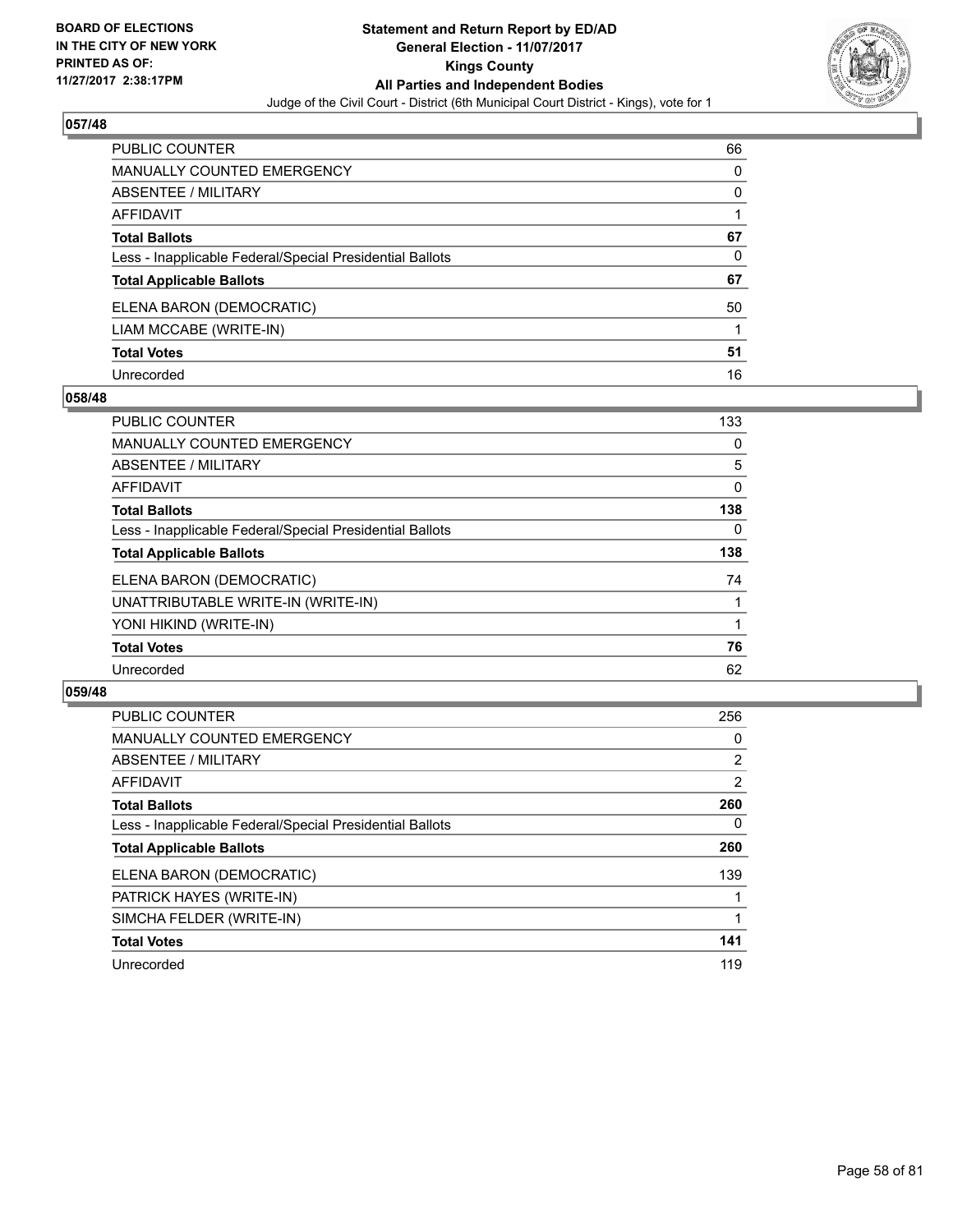

| <b>PUBLIC COUNTER</b>                                    | 295 |
|----------------------------------------------------------|-----|
| <b>MANUALLY COUNTED EMERGENCY</b>                        | 0   |
| ABSENTEE / MILITARY                                      | 2   |
| AFFIDAVIT                                                | 2   |
| <b>Total Ballots</b>                                     | 299 |
| Less - Inapplicable Federal/Special Presidential Ballots | 0   |
| <b>Total Applicable Ballots</b>                          | 299 |
| ELENA BARON (DEMOCRATIC)                                 | 158 |
| UNATTRIBUTABLE WRITE-IN (WRITE-IN)                       | 2   |
| YAAKOV KAPLAN (WRITE-IN)                                 | 1   |
| <b>Total Votes</b>                                       | 161 |
| Unrecorded                                               | 138 |

#### **061/48**

| <b>PUBLIC COUNTER</b>                                    | 223 |
|----------------------------------------------------------|-----|
| <b>MANUALLY COUNTED EMERGENCY</b>                        | 0   |
| ABSENTEE / MILITARY                                      |     |
| <b>AFFIDAVIT</b>                                         | 0   |
| <b>Total Ballots</b>                                     | 224 |
| Less - Inapplicable Federal/Special Presidential Ballots | 0   |
| <b>Total Applicable Ballots</b>                          | 224 |
| ELENA BARON (DEMOCRATIC)                                 | 120 |
| JOSEPH J. AIZER (WRITE-IN)                               |     |
| UNATTRIBUTABLE WRITE-IN (WRITE-IN)                       |     |
| <b>Total Votes</b>                                       | 122 |
| Unrecorded                                               | 102 |

| <b>PUBLIC COUNTER</b>                                    | 240            |
|----------------------------------------------------------|----------------|
| <b>MANUALLY COUNTED EMERGENCY</b>                        | 0              |
| ABSENTEE / MILITARY                                      | 5              |
| <b>AFFIDAVIT</b>                                         | $\overline{2}$ |
| <b>Total Ballots</b>                                     | 247            |
| Less - Inapplicable Federal/Special Presidential Ballots | 0              |
| <b>Total Applicable Ballots</b>                          | 247            |
| ELENA BARON (DEMOCRATIC)                                 | 157            |
| RIVKY LASKER (WRITE-IN)                                  |                |
| UNATTRIBUTABLE WRITE-IN (WRITE-IN)                       | 3              |
| <b>Total Votes</b>                                       | 161            |
| Unrecorded                                               | 86             |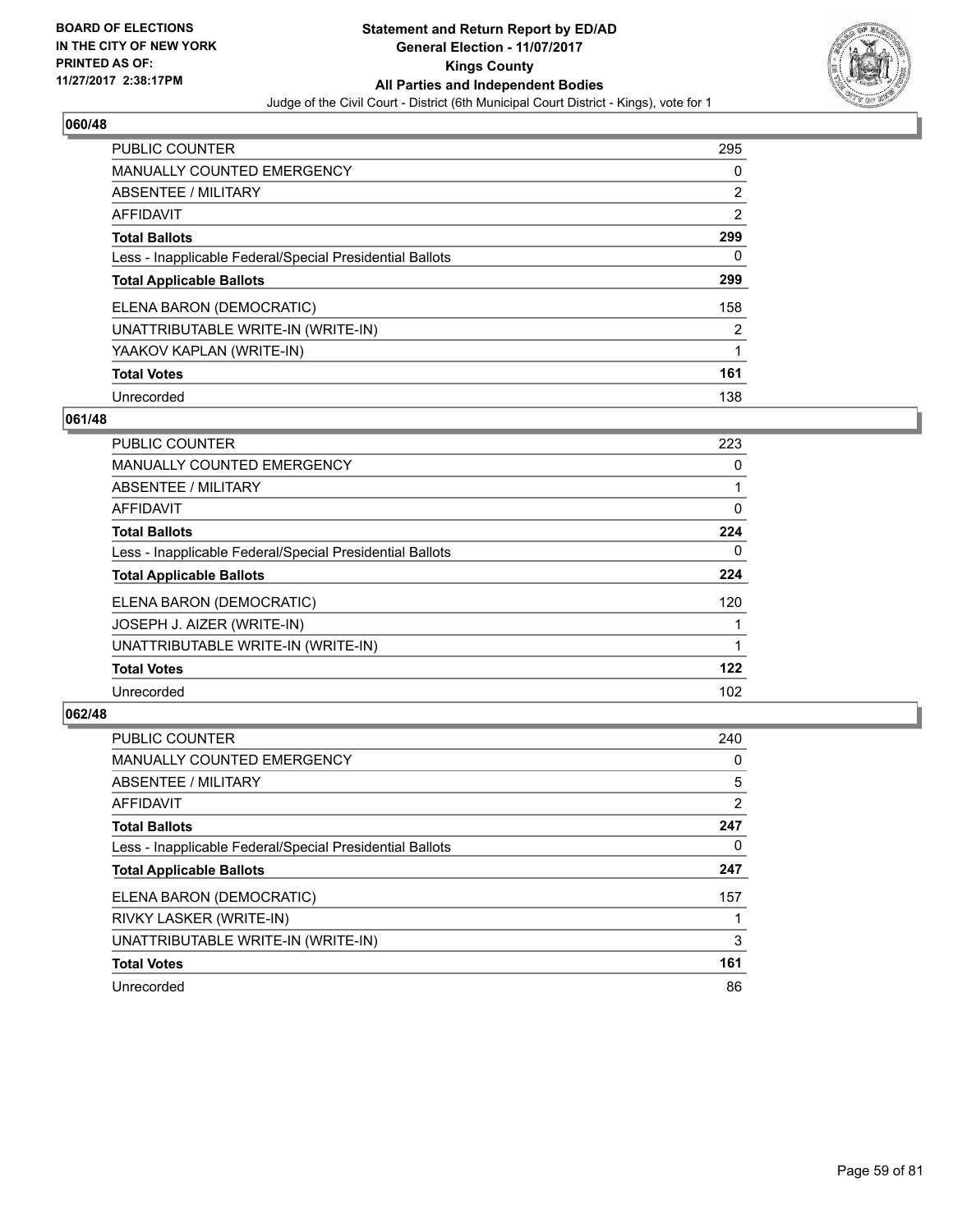

| <b>PUBLIC COUNTER</b>                                    | 191 |
|----------------------------------------------------------|-----|
| MANUALLY COUNTED EMERGENCY                               | 0   |
| ABSENTEE / MILITARY                                      | 9   |
| <b>AFFIDAVIT</b>                                         | 2   |
| <b>Total Ballots</b>                                     | 202 |
| Less - Inapplicable Federal/Special Presidential Ballots | 0   |
| <b>Total Applicable Ballots</b>                          | 202 |
| ELENA BARON (DEMOCRATIC)                                 | 139 |
| ARTHUR KATZ (WRITE-IN)                                   | 1   |
| CHRIS THOMASION (WRITE-IN)                               | 1   |
| MEMMY ZIEGLER (WRITE-IN)                                 | 1   |
| RON PAUL (WRITE-IN)                                      | 1   |
| UNATTRIBUTABLE WRITE-IN (WRITE-IN)                       | 1   |
| YISROEL ZIEGLER (WRITE-IN)                               | 1   |
| <b>Total Votes</b>                                       | 145 |
| Unrecorded                                               | 57  |

### **064/48**

| PUBLIC COUNTER                                           | 114 |
|----------------------------------------------------------|-----|
| <b>MANUALLY COUNTED EMERGENCY</b>                        | 0   |
| ABSENTEE / MILITARY                                      | 1   |
| <b>AFFIDAVIT</b>                                         | 0   |
| <b>Total Ballots</b>                                     | 115 |
| Less - Inapplicable Federal/Special Presidential Ballots | 0   |
| <b>Total Applicable Ballots</b>                          | 115 |
| ELENA BARON (DEMOCRATIC)                                 | 66  |
| IAN D. GIRSHEK (WRITE-IN)                                | 1   |
| JOEL FINBERG (WRITE-IN)                                  | 1   |
| TIMMY BURCH (WRITE-IN)                                   | 1   |
| UNATTRIBUTABLE WRITE-IN (WRITE-IN)                       | 2   |
| YITZCHOK WEINBERG (WRITE-IN)                             | 1   |
| <b>Total Votes</b>                                       | 72  |
| Unrecorded                                               | 43  |

| <b>PUBLIC COUNTER</b>                                    | 165 |
|----------------------------------------------------------|-----|
| <b>MANUALLY COUNTED EMERGENCY</b>                        | 0   |
| <b>ABSENTEE / MILITARY</b>                               | 2   |
| AFFIDAVIT                                                | 3   |
| <b>Total Ballots</b>                                     | 170 |
| Less - Inapplicable Federal/Special Presidential Ballots | 0   |
| <b>Total Applicable Ballots</b>                          | 170 |
| ELENA BARON (DEMOCRATIC)                                 | 107 |
| JOE ARPAIO (WRITE-IN)                                    |     |
| <b>Total Votes</b>                                       | 108 |
| Unrecorded                                               | 62  |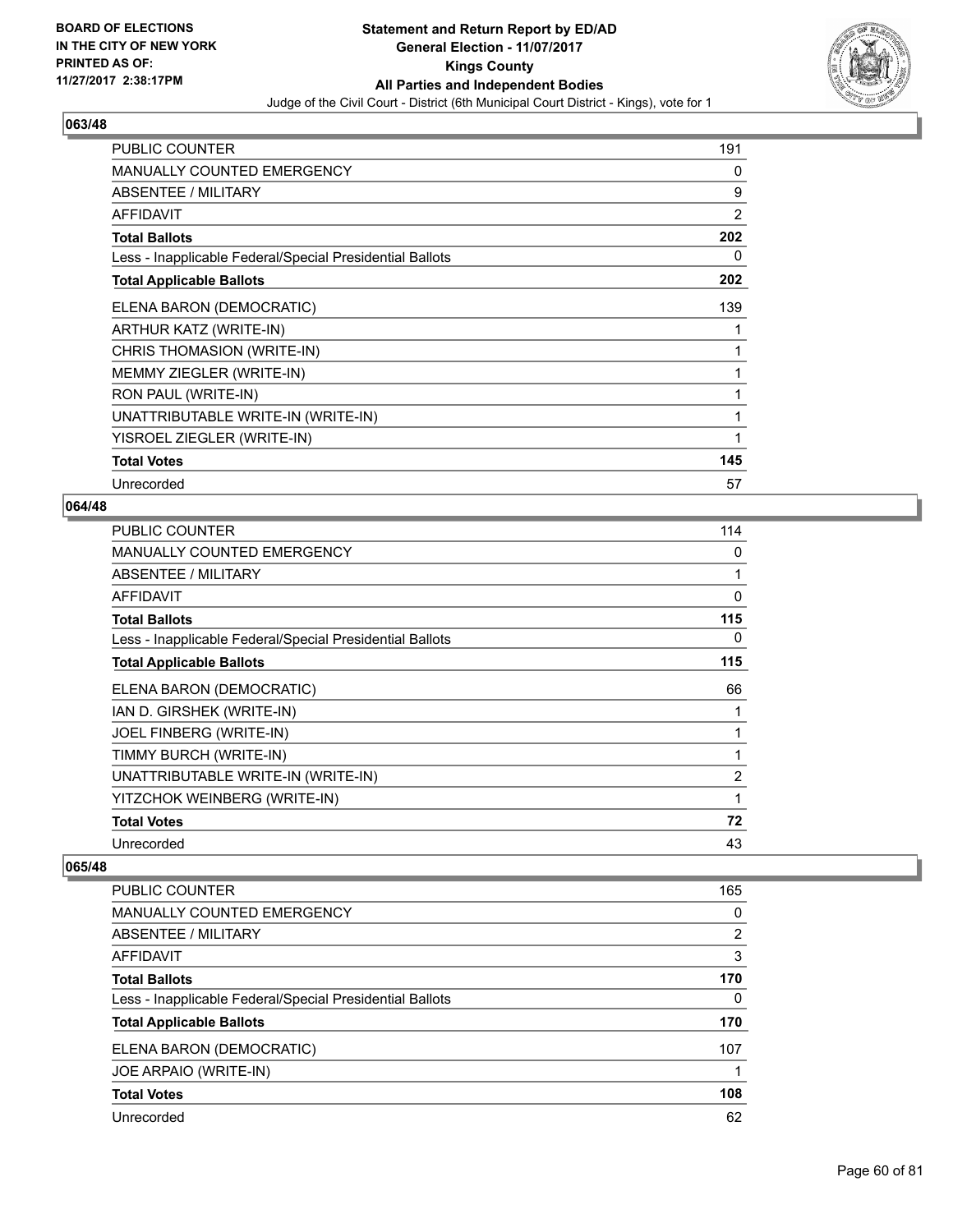

| <b>PUBLIC COUNTER</b>                                    | 197 |
|----------------------------------------------------------|-----|
| MANUALLY COUNTED EMERGENCY                               | 0   |
| ABSENTEE / MILITARY                                      | 2   |
| AFFIDAVIT                                                |     |
| <b>Total Ballots</b>                                     | 200 |
| Less - Inapplicable Federal/Special Presidential Ballots | 0   |
| <b>Total Applicable Ballots</b>                          | 200 |
| ELENA BARON (DEMOCRATIC)                                 | 104 |
| <b>Total Votes</b>                                       | 104 |
| Unrecorded                                               | 96  |

| <b>PUBLIC COUNTER</b>                                    | 235 |
|----------------------------------------------------------|-----|
| <b>MANUALLY COUNTED EMERGENCY</b>                        | 0   |
| ABSENTEE / MILITARY                                      | 6   |
| AFFIDAVIT                                                | 1   |
| <b>Total Ballots</b>                                     | 242 |
| Less - Inapplicable Federal/Special Presidential Ballots | 0   |
| <b>Total Applicable Ballots</b>                          | 242 |
| ELENA BARON (DEMOCRATIC)                                 | 134 |
| CARY NOSOWITZ (WRITE-IN)                                 |     |
| KINARD SYLVIA (WRITE-IN)                                 |     |
| <b>Total Votes</b>                                       | 136 |
| Unrecorded                                               | 106 |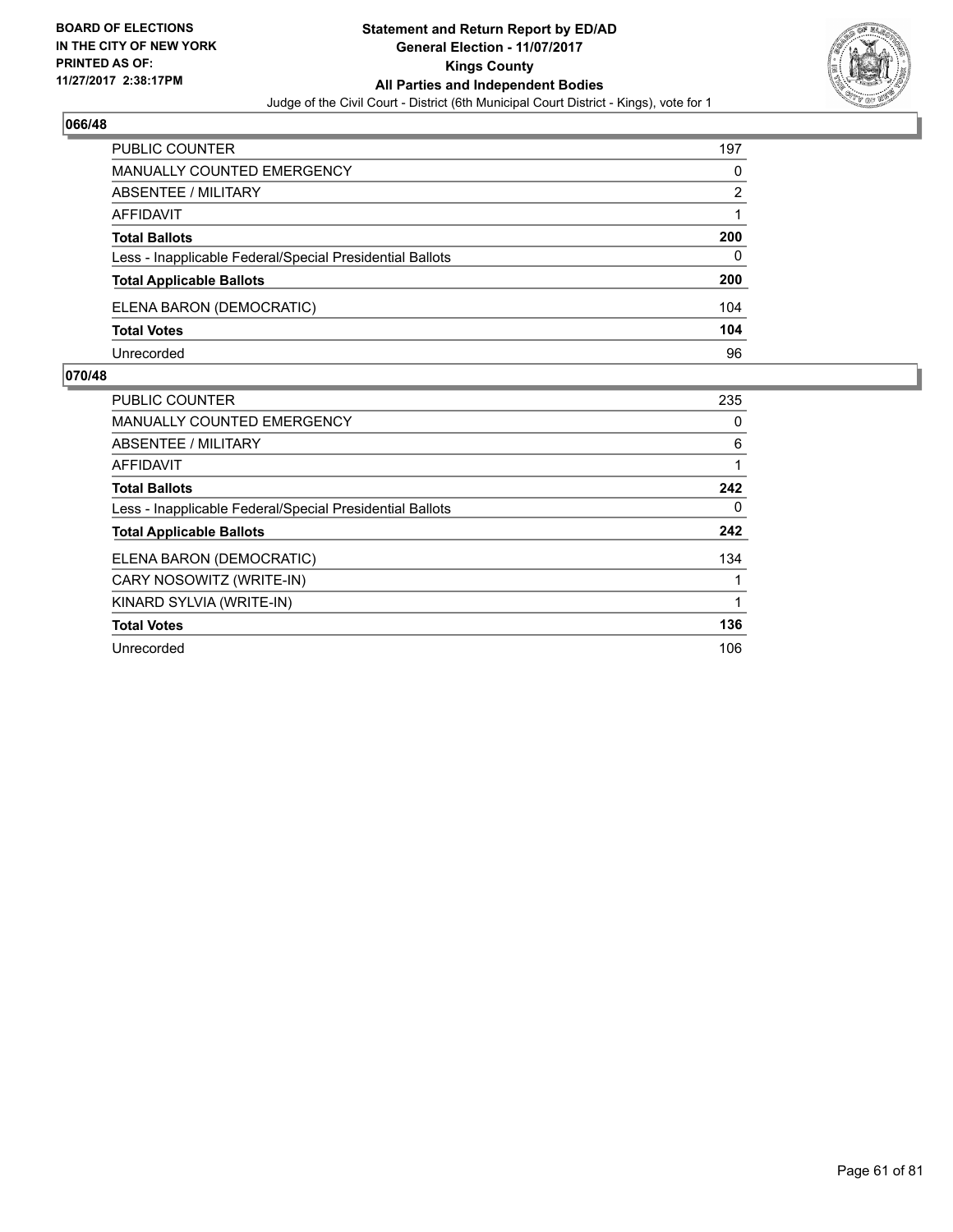

| <b>PUBLIC COUNTER</b>                                    | 213 |
|----------------------------------------------------------|-----|
| MANUALLY COUNTED EMERGENCY                               | 0   |
| <b>ABSENTEE / MILITARY</b>                               | 5   |
| AFFIDAVIT                                                | 3   |
| <b>Total Ballots</b>                                     | 221 |
| Less - Inapplicable Federal/Special Presidential Ballots | 0   |
| <b>Total Applicable Ballots</b>                          | 221 |
| ELENA BARON (DEMOCRATIC)                                 | 189 |
| <b>Total Votes</b>                                       | 189 |
| Unrecorded                                               | 32  |

#### **064/52**

| <b>PUBLIC COUNTER</b>                                    | 269 |
|----------------------------------------------------------|-----|
| MANUALLY COUNTED EMERGENCY                               | 0   |
| ABSENTEE / MILITARY                                      | 2   |
| <b>AFFIDAVIT</b>                                         | 0   |
| <b>Total Ballots</b>                                     | 271 |
| Less - Inapplicable Federal/Special Presidential Ballots | 0   |
| <b>Total Applicable Ballots</b>                          | 271 |
| ELENA BARON (DEMOCRATIC)                                 | 227 |
| DAVID BALKIND (WRITE-IN)                                 |     |
| FUSE MILLER (WRITE-IN)                                   |     |
| UNATTRIBUTABLE WRITE-IN (WRITE-IN)                       |     |
| <b>Total Votes</b>                                       | 230 |
| Unrecorded                                               | 41  |
|                                                          |     |

| <b>PUBLIC COUNTER</b>                                    | 289 |
|----------------------------------------------------------|-----|
| <b>MANUALLY COUNTED EMERGENCY</b>                        | 0   |
| ABSENTEE / MILITARY                                      | 3   |
| <b>AFFIDAVIT</b>                                         |     |
| <b>Total Ballots</b>                                     | 293 |
| Less - Inapplicable Federal/Special Presidential Ballots | 0   |
| <b>Total Applicable Ballots</b>                          | 293 |
| ELENA BARON (DEMOCRATIC)                                 | 252 |
| <b>JOE FRANKLYN (WRITE-IN)</b>                           |     |
| <b>JONATHAN STEWART (WRITE-IN)</b>                       |     |
| UNATTRIBUTABLE WRITE-IN (WRITE-IN)                       |     |
| <b>Total Votes</b>                                       | 255 |
| Unrecorded                                               | 38  |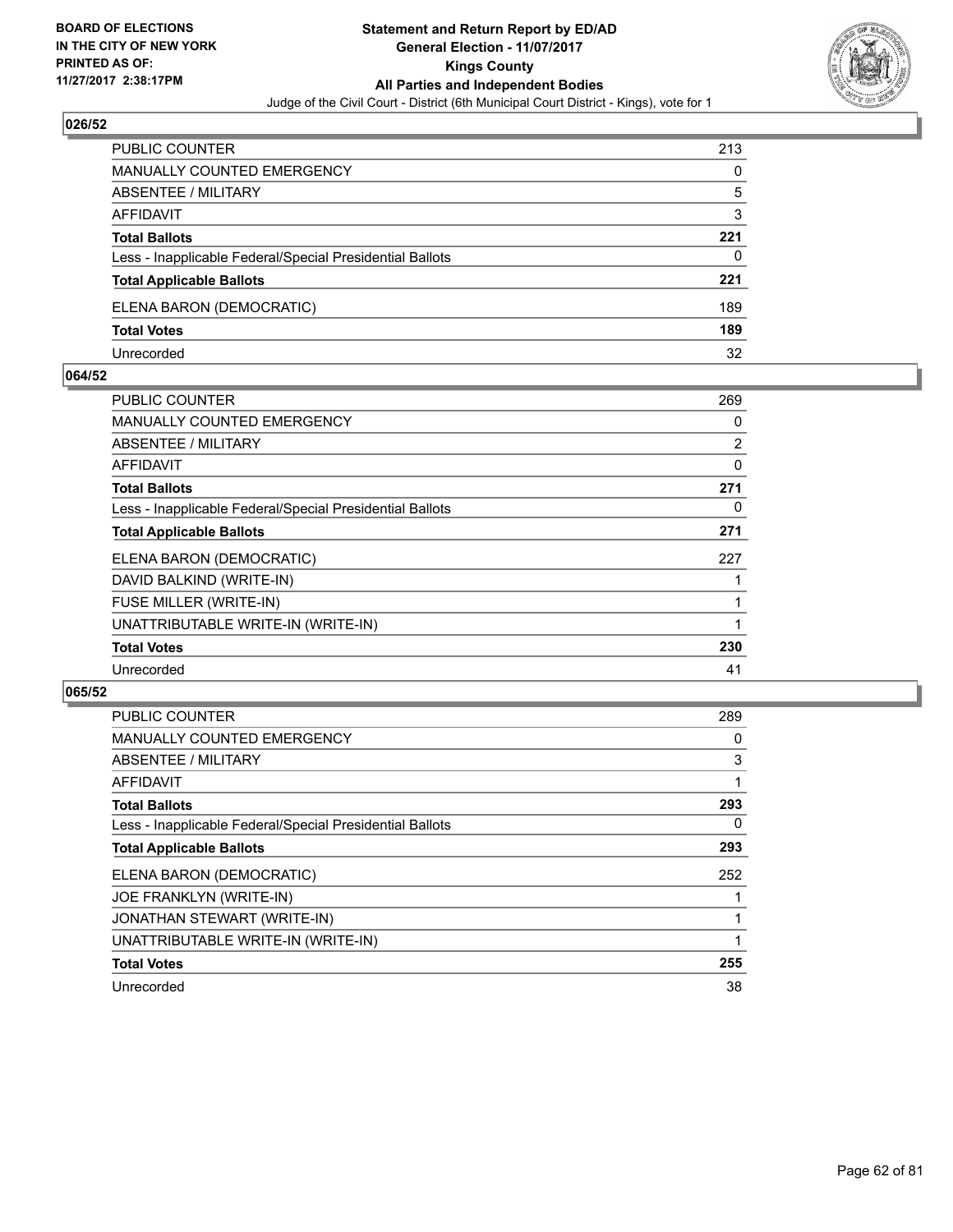

| <b>PUBLIC COUNTER</b>                                    | 393 |
|----------------------------------------------------------|-----|
| <b>MANUALLY COUNTED EMERGENCY</b>                        | 0   |
| <b>ABSENTEE / MILITARY</b>                               | 5   |
| AFFIDAVIT                                                | 4   |
| <b>Total Ballots</b>                                     | 402 |
| Less - Inapplicable Federal/Special Presidential Ballots | 0   |
| <b>Total Applicable Ballots</b>                          | 402 |
| ELENA BARON (DEMOCRATIC)                                 | 352 |
| ABIGAIL GOLDENBERG (WRITE-IN)                            |     |
| EMMET KATZ (WRITE-IN)                                    |     |
| MIKE MIRANDA (WRITE-IN)                                  | 1   |
| UNATTRIBUTABLE WRITE-IN (WRITE-IN)                       |     |
| <b>Total Votes</b>                                       | 356 |
|                                                          |     |

## **067/52**

| <b>PUBLIC COUNTER</b>                                    | 267 |
|----------------------------------------------------------|-----|
| <b>MANUALLY COUNTED EMERGENCY</b>                        | 0   |
| ABSENTEE / MILITARY                                      | 0   |
| <b>AFFIDAVIT</b>                                         | 4   |
| <b>Total Ballots</b>                                     | 271 |
| Less - Inapplicable Federal/Special Presidential Ballots | 0   |
| <b>Total Applicable Ballots</b>                          | 271 |
| ELENA BARON (DEMOCRATIC)                                 | 221 |
| <b>GREGORY MARINO (WRITE-IN)</b>                         |     |
| UNATTRIBUTABLE WRITE-IN (WRITE-IN)                       |     |
| <b>Total Votes</b>                                       | 223 |
| Unrecorded                                               | 48  |

| <b>PUBLIC COUNTER</b>                                    | 329 |
|----------------------------------------------------------|-----|
| <b>MANUALLY COUNTED EMERGENCY</b>                        | 0   |
| <b>ABSENTEE / MILITARY</b>                               | 4   |
| AFFIDAVIT                                                | 3   |
| <b>Total Ballots</b>                                     | 336 |
| Less - Inapplicable Federal/Special Presidential Ballots | 0   |
| <b>Total Applicable Ballots</b>                          | 336 |
| ELENA BARON (DEMOCRATIC)                                 | 266 |
| ALBERT DELEON (WRITE-IN)                                 |     |
| JOANNE SIMON (WRITE-IN)                                  | 2   |
| JOSEPH ALTIERI III (WRITE-IN)                            | 1   |
| SAL F. ALBANESE (WRITE-IN)                               | 1   |
| UNATTRIBUTABLE WRITE-IN (WRITE-IN)                       | 2   |
| <b>Total Votes</b>                                       | 273 |
| Unrecorded                                               | 63  |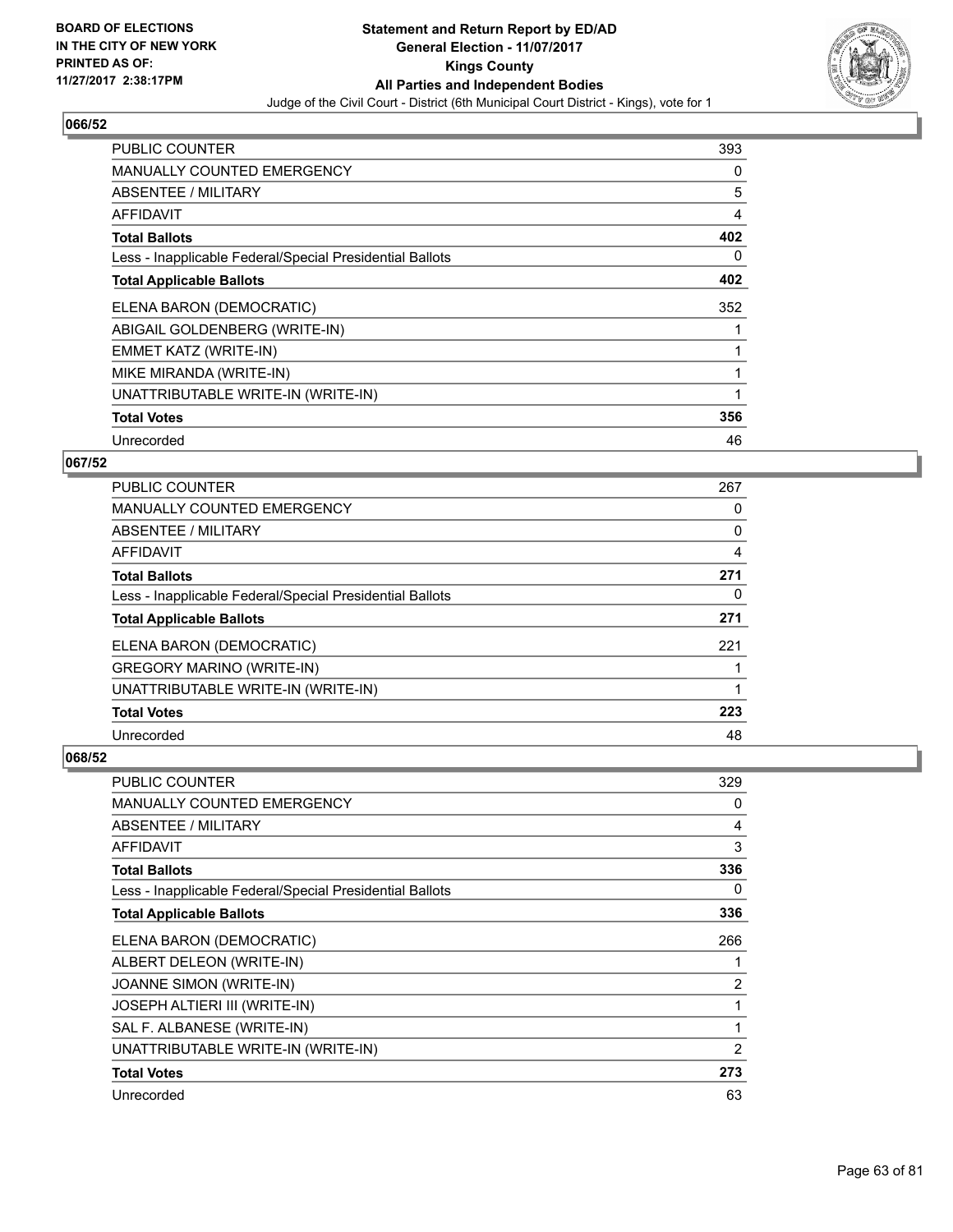

| <b>PUBLIC COUNTER</b>                                    | 353 |
|----------------------------------------------------------|-----|
| <b>MANUALLY COUNTED EMERGENCY</b>                        | 0   |
| ABSENTEE / MILITARY                                      | 5   |
| AFFIDAVIT                                                | 2   |
| <b>Total Ballots</b>                                     | 360 |
| Less - Inapplicable Federal/Special Presidential Ballots | 0   |
| <b>Total Applicable Ballots</b>                          | 360 |
| ELENA BARON (DEMOCRATIC)                                 | 303 |
| LAURA JACOBSON (WRITE-IN)                                |     |
| UNATTRIBUTABLE WRITE-IN (WRITE-IN)                       | 2   |
| <b>Total Votes</b>                                       | 306 |
| Unrecorded                                               | 54  |

### **070/52**

| <b>PUBLIC COUNTER</b>                                    | 437 |
|----------------------------------------------------------|-----|
| <b>MANUALLY COUNTED EMERGENCY</b>                        | 0   |
| <b>ABSENTEE / MILITARY</b>                               | 9   |
| <b>AFFIDAVIT</b>                                         | 5   |
| <b>Total Ballots</b>                                     | 451 |
| Less - Inapplicable Federal/Special Presidential Ballots | 0   |
| <b>Total Applicable Ballots</b>                          | 451 |
| ELENA BARON (DEMOCRATIC)                                 | 369 |
| CAROL ADAMS (WRITE-IN)                                   | 1   |
| DAN TURBON (WRITE-IN)                                    | 1   |
| DEREFIM B. NECKLES (WRITE-IN)                            | 1   |
| HEMALEE J. PATEL (WRITE-IN)                              | 1   |
| IAN MINER (WRITE-IN)                                     | 1   |
| MAC WELLMAN (WRITE-IN)                                   | 1   |
| UNATTRIBUTABLE WRITE-IN (WRITE-IN)                       | 1   |
| <b>Total Votes</b>                                       | 376 |
| Unrecorded                                               | 75  |

| <b>PUBLIC COUNTER</b>                                    | 372 |
|----------------------------------------------------------|-----|
| <b>MANUALLY COUNTED EMERGENCY</b>                        | 0   |
| ABSENTEE / MILITARY                                      | 11  |
| AFFIDAVIT                                                | 6   |
| <b>Total Ballots</b>                                     | 389 |
| Less - Inapplicable Federal/Special Presidential Ballots | 0   |
| <b>Total Applicable Ballots</b>                          | 389 |
| ELENA BARON (DEMOCRATIC)                                 | 318 |
| UNATTRIBUTABLE WRITE-IN (WRITE-IN)                       |     |
| <b>Total Votes</b>                                       | 319 |
| Unrecorded                                               | 70  |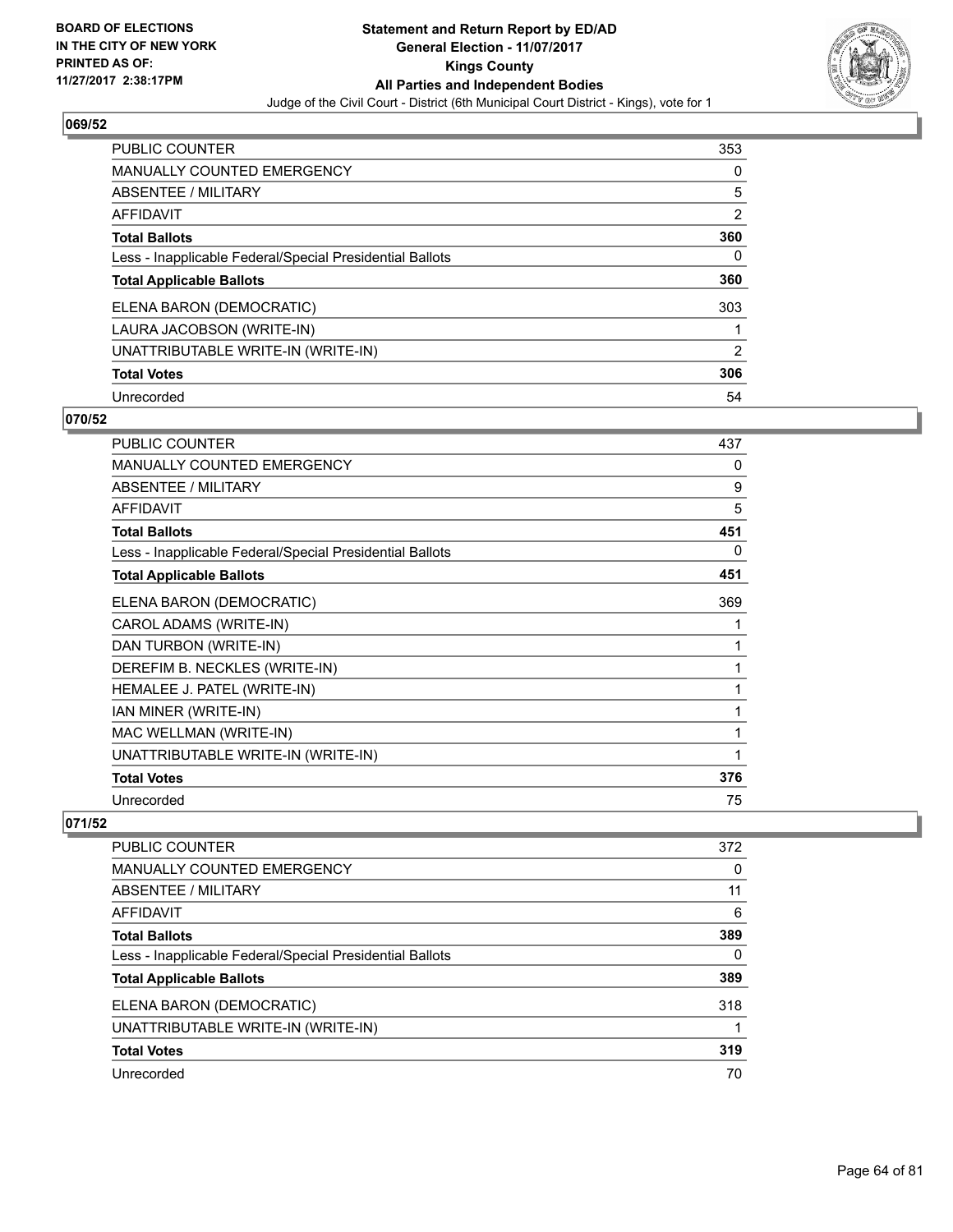

| PUBLIC COUNTER                                           | 201 |
|----------------------------------------------------------|-----|
| MANUALLY COUNTED EMERGENCY                               | 0   |
| ABSENTEE / MILITARY                                      | 9   |
| AFFIDAVIT                                                |     |
| <b>Total Ballots</b>                                     | 211 |
| Less - Inapplicable Federal/Special Presidential Ballots | 0   |
| <b>Total Applicable Ballots</b>                          | 211 |
| ELENA BARON (DEMOCRATIC)                                 | 169 |
| <b>Total Votes</b>                                       | 169 |
| Unrecorded                                               | 42  |

#### **073/52**

| <b>PUBLIC COUNTER</b>                                    | 332      |
|----------------------------------------------------------|----------|
| <b>MANUALLY COUNTED EMERGENCY</b>                        | 0        |
| ABSENTEE / MILITARY                                      |          |
| AFFIDAVIT                                                |          |
| <b>Total Ballots</b>                                     | 340      |
| Less - Inapplicable Federal/Special Presidential Ballots | $\Omega$ |
| <b>Total Applicable Ballots</b>                          | 340      |
| ELENA BARON (DEMOCRATIC)                                 | 267      |
| HEMALEE J. PATEL (WRITE-IN)                              |          |
| <b>Total Votes</b>                                       | 268      |
| Unrecorded                                               | 72       |
|                                                          |          |

| <b>PUBLIC COUNTER</b>                                    | 272 |
|----------------------------------------------------------|-----|
| <b>MANUALLY COUNTED EMERGENCY</b>                        | 0   |
| ABSENTEE / MILITARY                                      | 7   |
| <b>AFFIDAVIT</b>                                         | 4   |
| <b>Total Ballots</b>                                     | 283 |
| Less - Inapplicable Federal/Special Presidential Ballots | 0   |
| <b>Total Applicable Ballots</b>                          | 283 |
| ELENA BARON (DEMOCRATIC)                                 | 236 |
| JENNIFER LEVY (WRITE-IN)                                 |     |
| <b>Total Votes</b>                                       | 237 |
| Unrecorded                                               | 46  |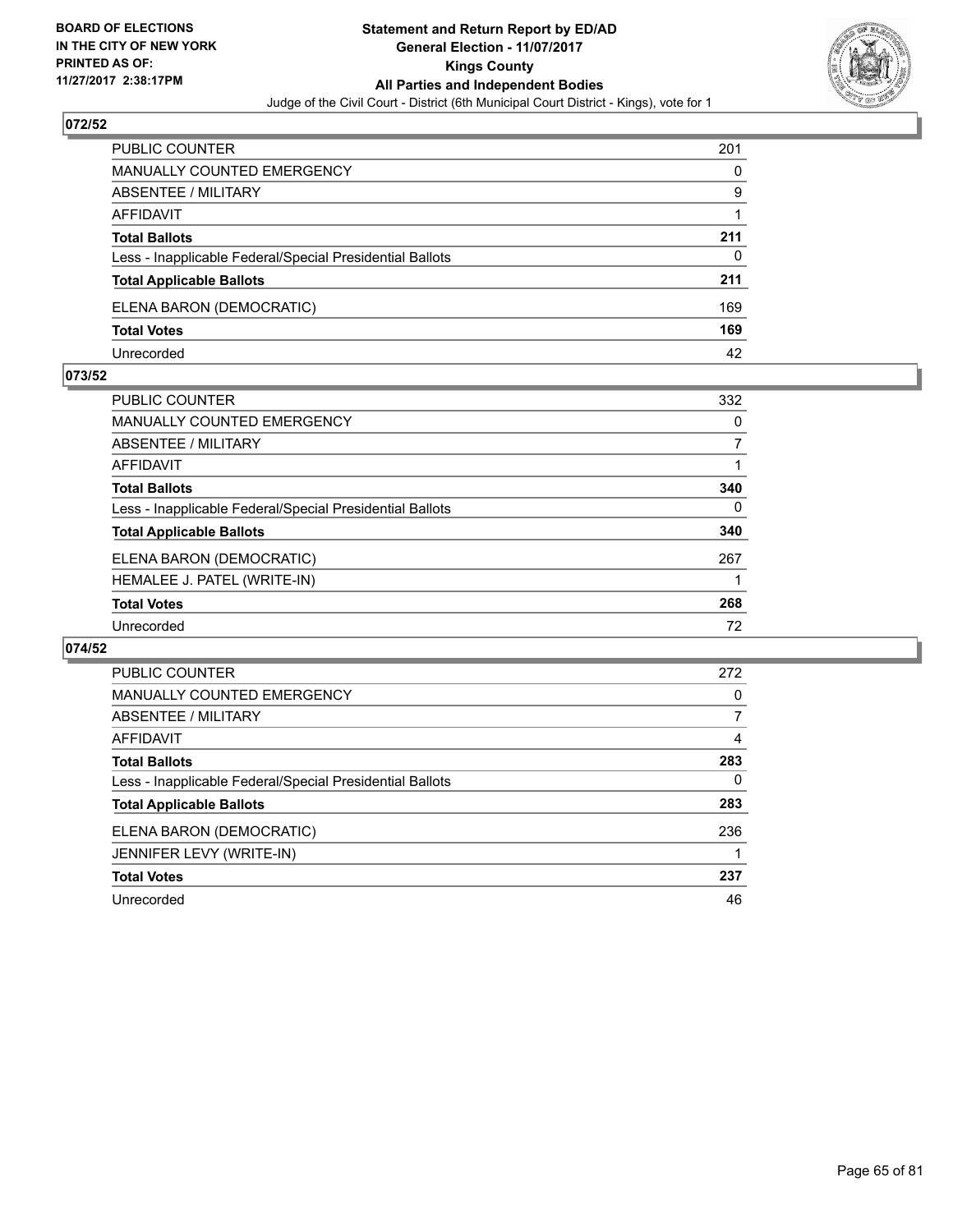

| PUBLIC COUNTER                                           | 372 |
|----------------------------------------------------------|-----|
| <b>MANUALLY COUNTED EMERGENCY</b>                        | 0   |
| ABSENTEE / MILITARY                                      | 3   |
| <b>AFFIDAVIT</b>                                         | 8   |
| <b>Total Ballots</b>                                     | 383 |
| Less - Inapplicable Federal/Special Presidential Ballots | 0   |
| <b>Total Applicable Ballots</b>                          | 383 |
| ELENA BARON (DEMOCRATIC)                                 | 295 |
| MICHAEL R. BLOOMBERG (WRITE-IN)                          |     |
| <b>Total Votes</b>                                       | 296 |
| Unrecorded                                               | 87  |

### **076/52**

| <b>PUBLIC COUNTER</b>                                    | 122 |
|----------------------------------------------------------|-----|
| <b>MANUALLY COUNTED EMERGENCY</b>                        | 0   |
| ABSENTEE / MILITARY                                      | 0   |
| <b>AFFIDAVIT</b>                                         |     |
| <b>Total Ballots</b>                                     | 123 |
| Less - Inapplicable Federal/Special Presidential Ballots | 0   |
| <b>Total Applicable Ballots</b>                          | 123 |
| ELENA BARON (DEMOCRATIC)                                 | 100 |
| BRIAN ZIMMERMAN (WRITE-IN)                               |     |
| UNATTRIBUTABLE WRITE-IN (WRITE-IN)                       |     |
| <b>Total Votes</b>                                       | 102 |
| Unrecorded                                               | 21  |

| <b>PUBLIC COUNTER</b>                                    | 311            |
|----------------------------------------------------------|----------------|
| <b>MANUALLY COUNTED EMERGENCY</b>                        | 0              |
| ABSENTEE / MILITARY                                      |                |
| <b>AFFIDAVIT</b>                                         | 4              |
| <b>Total Ballots</b>                                     | 316            |
| Less - Inapplicable Federal/Special Presidential Ballots | $\Omega$       |
| <b>Total Applicable Ballots</b>                          | 316            |
| ELENA BARON (DEMOCRATIC)                                 | 248            |
| HEMALEE J. PATEL (WRITE-IN)                              | $\overline{2}$ |
| JOANNE SIMON (WRITE-IN)                                  |                |
| <b>Total Votes</b>                                       | 251            |
| Unrecorded                                               | 65             |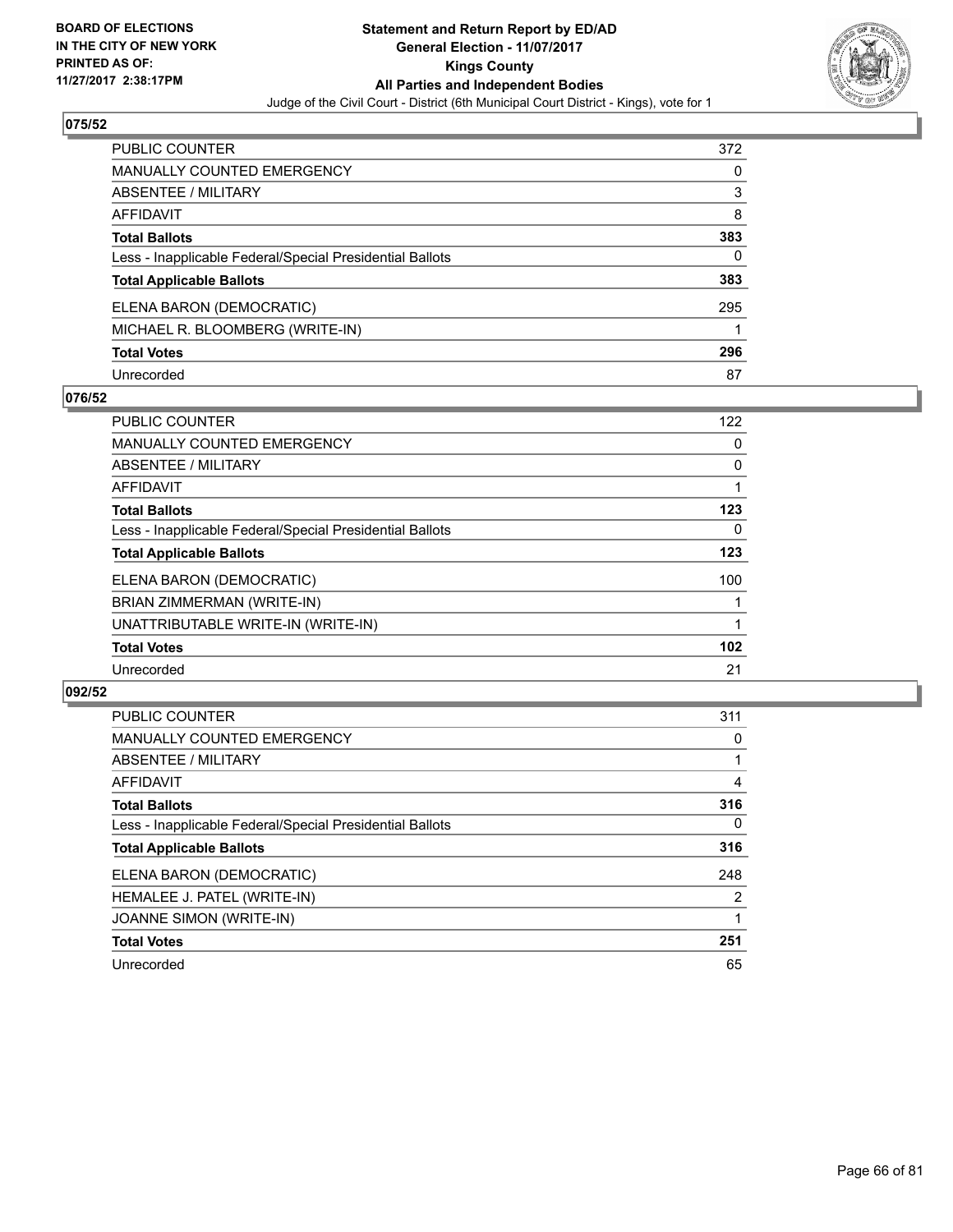

| <b>PUBLIC COUNTER</b>                                    | 278            |
|----------------------------------------------------------|----------------|
| <b>MANUALLY COUNTED EMERGENCY</b>                        | 0              |
| ABSENTEE / MILITARY                                      | 9              |
| <b>AFFIDAVIT</b>                                         | $\overline{2}$ |
| <b>Total Ballots</b>                                     | 289            |
| Less - Inapplicable Federal/Special Presidential Ballots | 0              |
| <b>Total Applicable Ballots</b>                          | 289            |
| ELENA BARON (DEMOCRATIC)                                 | 243            |
| UNATTRIBUTABLE WRITE-IN (WRITE-IN)                       |                |
| <b>Total Votes</b>                                       | 244            |
| Unrecorded                                               | 45             |

### **103/52**

| <b>PUBLIC COUNTER</b>                                    | 352 |
|----------------------------------------------------------|-----|
| <b>MANUALLY COUNTED EMERGENCY</b>                        | 0   |
| ABSENTEE / MILITARY                                      | 10  |
| AFFIDAVIT                                                | 3   |
| <b>Total Ballots</b>                                     | 365 |
| Less - Inapplicable Federal/Special Presidential Ballots | 0   |
| <b>Total Applicable Ballots</b>                          | 365 |
| ELENA BARON (DEMOCRATIC)                                 | 305 |
| THERESA TRZASKOMA (WRITE-IN)                             |     |
| <b>Total Votes</b>                                       | 306 |
| Unrecorded                                               | 59  |

| PUBLIC COUNTER                                           | 403 |
|----------------------------------------------------------|-----|
| <b>MANUALLY COUNTED EMERGENCY</b>                        | 0   |
| ABSENTEE / MILITARY                                      | 6   |
| AFFIDAVIT                                                | 4   |
| <b>Total Ballots</b>                                     | 413 |
| Less - Inapplicable Federal/Special Presidential Ballots | 0   |
| <b>Total Applicable Ballots</b>                          | 413 |
| ELENA BARON (DEMOCRATIC)                                 | 345 |
| PETER A. THOMAS (WRITE-IN)                               |     |
| UNATTRIBUTABLE WRITE-IN (WRITE-IN)                       | 2   |
| <b>Total Votes</b>                                       | 348 |
| Unrecorded                                               | 65  |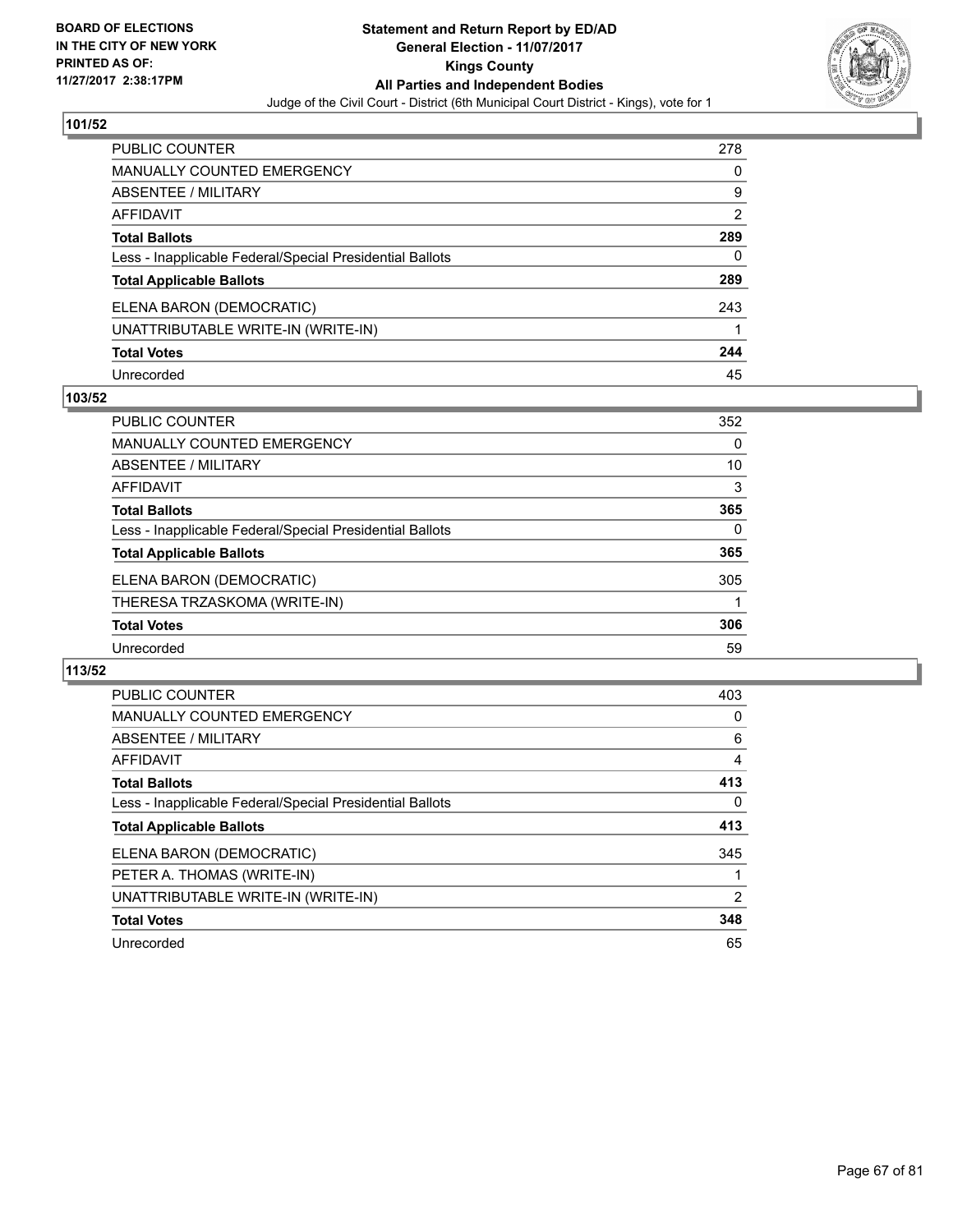

| PUBLIC COUNTER                                           | 219 |
|----------------------------------------------------------|-----|
| <b>MANUALLY COUNTED EMERGENCY</b>                        | 0   |
| <b>ABSENTEE / MILITARY</b>                               | 2   |
| AFFIDAVIT                                                |     |
| <b>Total Ballots</b>                                     | 222 |
| Less - Inapplicable Federal/Special Presidential Ballots | 0   |
| <b>Total Applicable Ballots</b>                          | 222 |
| ELENA BARON (DEMOCRATIC)                                 | 188 |
| <b>Total Votes</b>                                       | 188 |
| Unrecorded                                               | 34  |

#### **060/57**

| <b>PUBLIC COUNTER</b>                                    | 291 |
|----------------------------------------------------------|-----|
| MANUALLY COUNTED EMERGENCY                               | 0   |
| ABSENTEE / MILITARY                                      | 5   |
| AFFIDAVIT                                                |     |
| <b>Total Ballots</b>                                     | 297 |
| Less - Inapplicable Federal/Special Presidential Ballots | 0   |
| <b>Total Applicable Ballots</b>                          | 297 |
| ELENA BARON (DEMOCRATIC)                                 | 246 |
| AVERY HALFON (WRITE-IN)                                  |     |
| EARLINE MENSAH (WRITE-IN)                                |     |
| <b>Total Votes</b>                                       | 248 |
| Unrecorded                                               | 49  |
|                                                          |     |

| <b>PUBLIC COUNTER</b>                                    | 315 |
|----------------------------------------------------------|-----|
| <b>MANUALLY COUNTED EMERGENCY</b>                        | 0   |
| ABSENTEE / MILITARY                                      | 3   |
| AFFIDAVIT                                                | 10  |
| <b>Total Ballots</b>                                     | 328 |
| Less - Inapplicable Federal/Special Presidential Ballots | 0   |
| <b>Total Applicable Ballots</b>                          | 328 |
| ELENA BARON (DEMOCRATIC)                                 | 274 |
| RICHARD SAWYER (WRITE-IN)                                |     |
| UNATTRIBUTABLE WRITE-IN (WRITE-IN)                       |     |
| <b>Total Votes</b>                                       | 276 |
| Unrecorded                                               | 52  |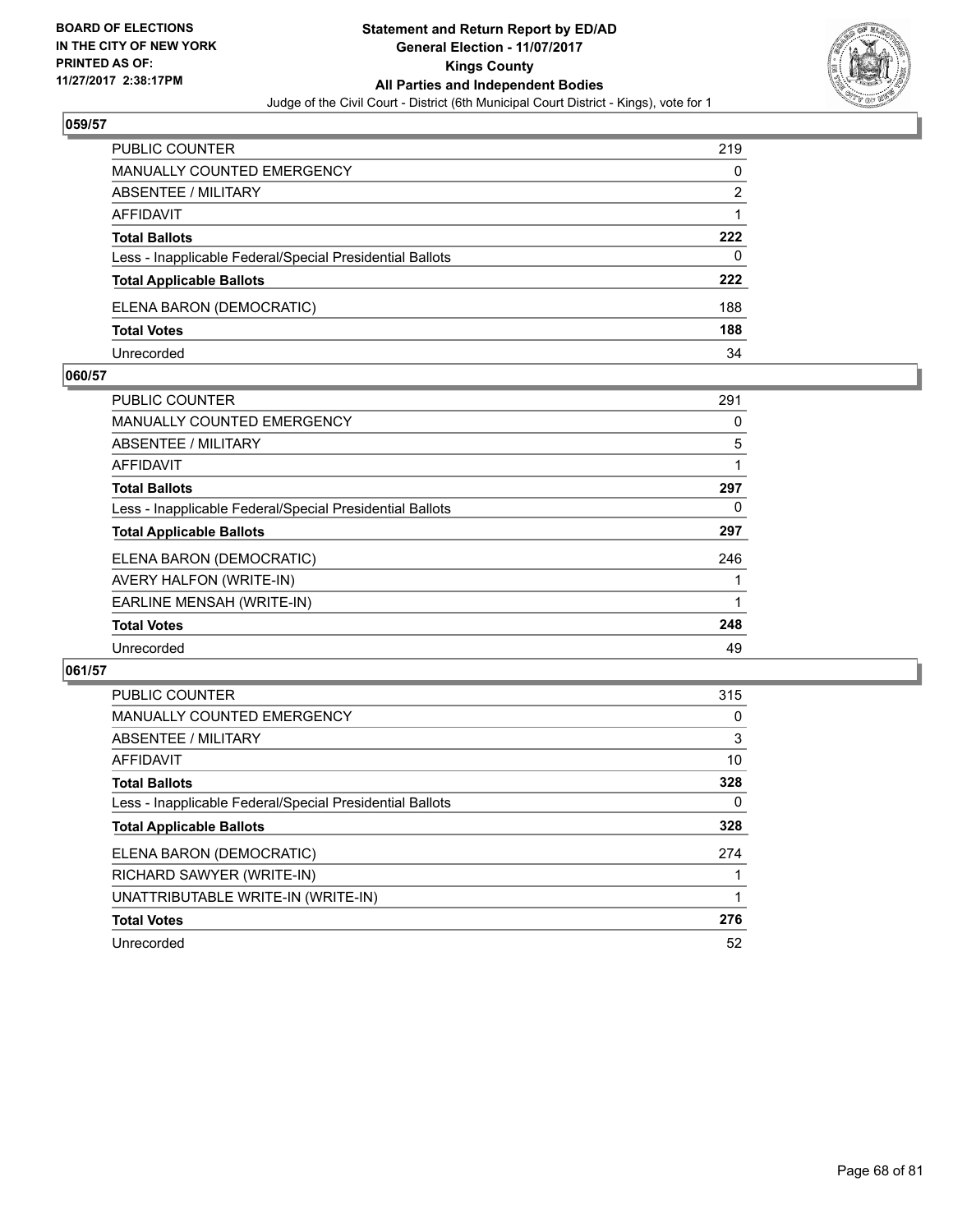

| <b>PUBLIC COUNTER</b>                                    | 255 |
|----------------------------------------------------------|-----|
| <b>MANUALLY COUNTED EMERGENCY</b>                        | 0   |
| <b>ABSENTEE / MILITARY</b>                               |     |
| <b>AFFIDAVIT</b>                                         | 4   |
| <b>Total Ballots</b>                                     | 266 |
| Less - Inapplicable Federal/Special Presidential Ballots | 0   |
| <b>Total Applicable Ballots</b>                          | 266 |
| ELENA BARON (DEMOCRATIC)                                 | 226 |
| ENCA B MASON (WRITE-IN)                                  |     |
| <b>Total Votes</b>                                       | 227 |
| Unrecorded                                               | 39  |

### **064/57**

| <b>PUBLIC COUNTER</b>                                    | 404 |
|----------------------------------------------------------|-----|
| MANUALLY COUNTED EMERGENCY                               | 0   |
| ABSENTEE / MILITARY                                      | 5   |
| AFFIDAVIT                                                | 3   |
| <b>Total Ballots</b>                                     | 412 |
| Less - Inapplicable Federal/Special Presidential Ballots | 0   |
| <b>Total Applicable Ballots</b>                          | 412 |
| ELENA BARON (DEMOCRATIC)                                 | 345 |
| <b>Total Votes</b>                                       | 345 |
| Unrecorded                                               | 67  |

| PUBLIC COUNTER                                           | 300 |
|----------------------------------------------------------|-----|
| <b>MANUALLY COUNTED EMERGENCY</b>                        | 0   |
| ABSENTEE / MILITARY                                      | 0   |
| AFFIDAVIT                                                | 7   |
| <b>Total Ballots</b>                                     | 307 |
| Less - Inapplicable Federal/Special Presidential Ballots | 0   |
| <b>Total Applicable Ballots</b>                          | 307 |
| ELENA BARON (DEMOCRATIC)                                 | 265 |
| <b>Total Votes</b>                                       | 265 |
| Unrecorded                                               | 42  |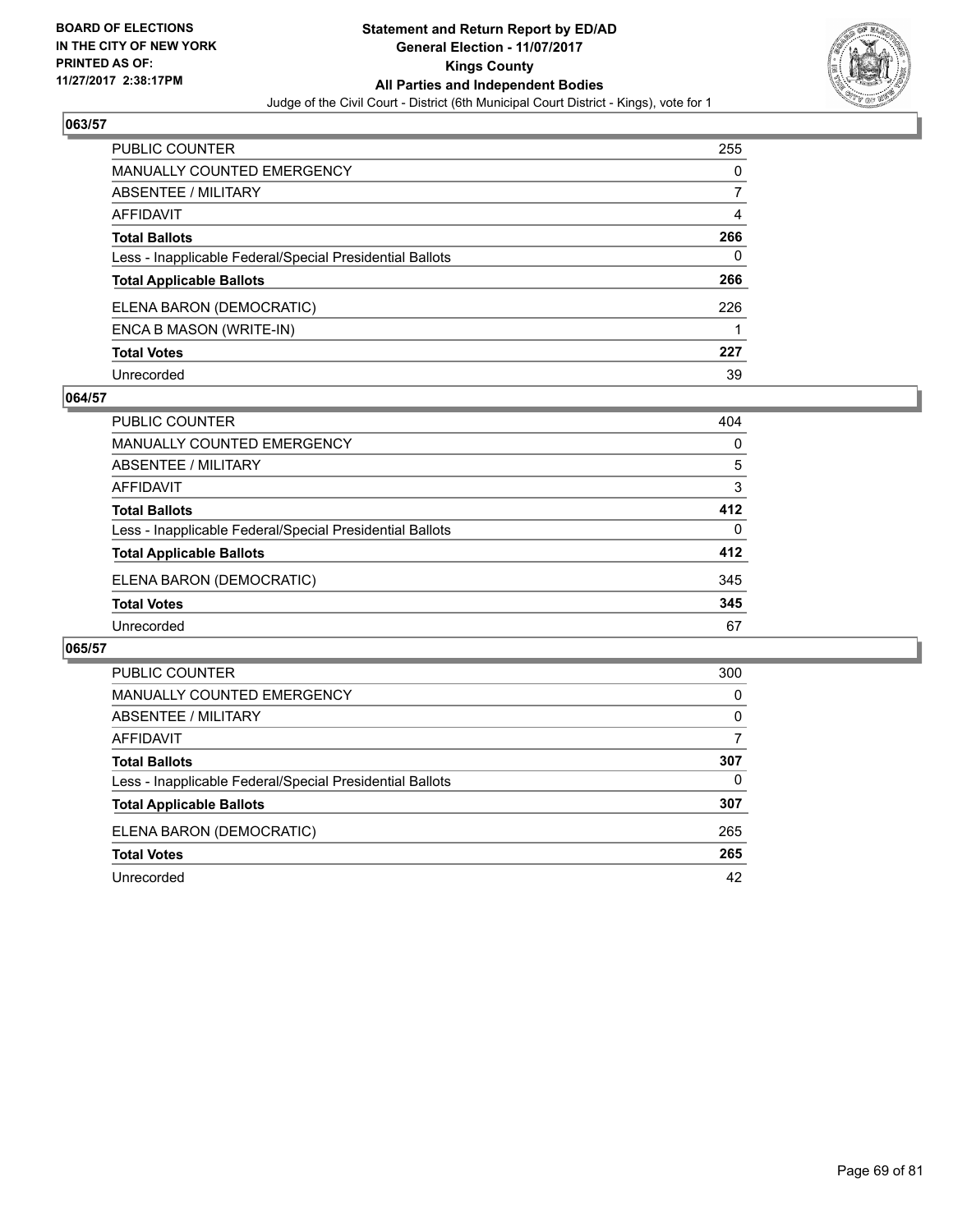

| <b>PUBLIC COUNTER</b>                                    | 296            |
|----------------------------------------------------------|----------------|
| <b>MANUALLY COUNTED EMERGENCY</b>                        | 0              |
| ABSENTEE / MILITARY                                      | $\overline{2}$ |
| <b>AFFIDAVIT</b>                                         | 0              |
| <b>Total Ballots</b>                                     | 298            |
| Less - Inapplicable Federal/Special Presidential Ballots | 0              |
| <b>Total Applicable Ballots</b>                          | 298            |
| ELENA BARON (DEMOCRATIC)                                 | 250            |
| DEREFIM B. NECKLES (WRITE-IN)                            |                |
| NORMA ANDERSON (WRITE-IN)                                |                |
| OZZY MAN (WRITE-IN)                                      |                |
| <b>Total Votes</b>                                       | 253            |
| Unrecorded                                               | 45             |

## **067/57**

| <b>PUBLIC COUNTER</b>                                    | 328 |
|----------------------------------------------------------|-----|
| <b>MANUALLY COUNTED EMERGENCY</b>                        | 0   |
| ABSENTEE / MILITARY                                      | 4   |
| <b>AFFIDAVIT</b>                                         | 6   |
| <b>Total Ballots</b>                                     | 338 |
| Less - Inapplicable Federal/Special Presidential Ballots | 0   |
| <b>Total Applicable Ballots</b>                          | 338 |
| ELENA BARON (DEMOCRATIC)                                 | 290 |
| BENSAMIN JALTHALL (WRITE-IN)                             |     |
| <b>ISREAL DAVID (WRITE-IN)</b>                           |     |
| JOANNA LAU (WRITE-IN)                                    |     |
| <b>Total Votes</b>                                       | 293 |
| Unrecorded                                               | 45  |

| <b>PUBLIC COUNTER</b>                                    | 333 |
|----------------------------------------------------------|-----|
| <b>MANUALLY COUNTED EMERGENCY</b>                        | 0   |
| ABSENTEE / MILITARY                                      | 4   |
| AFFIDAVIT                                                | 8   |
| <b>Total Ballots</b>                                     | 345 |
| Less - Inapplicable Federal/Special Presidential Ballots | 0   |
| <b>Total Applicable Ballots</b>                          | 345 |
| ELENA BARON (DEMOCRATIC)                                 | 287 |
| <b>Total Votes</b>                                       | 287 |
| Unrecorded                                               | 58  |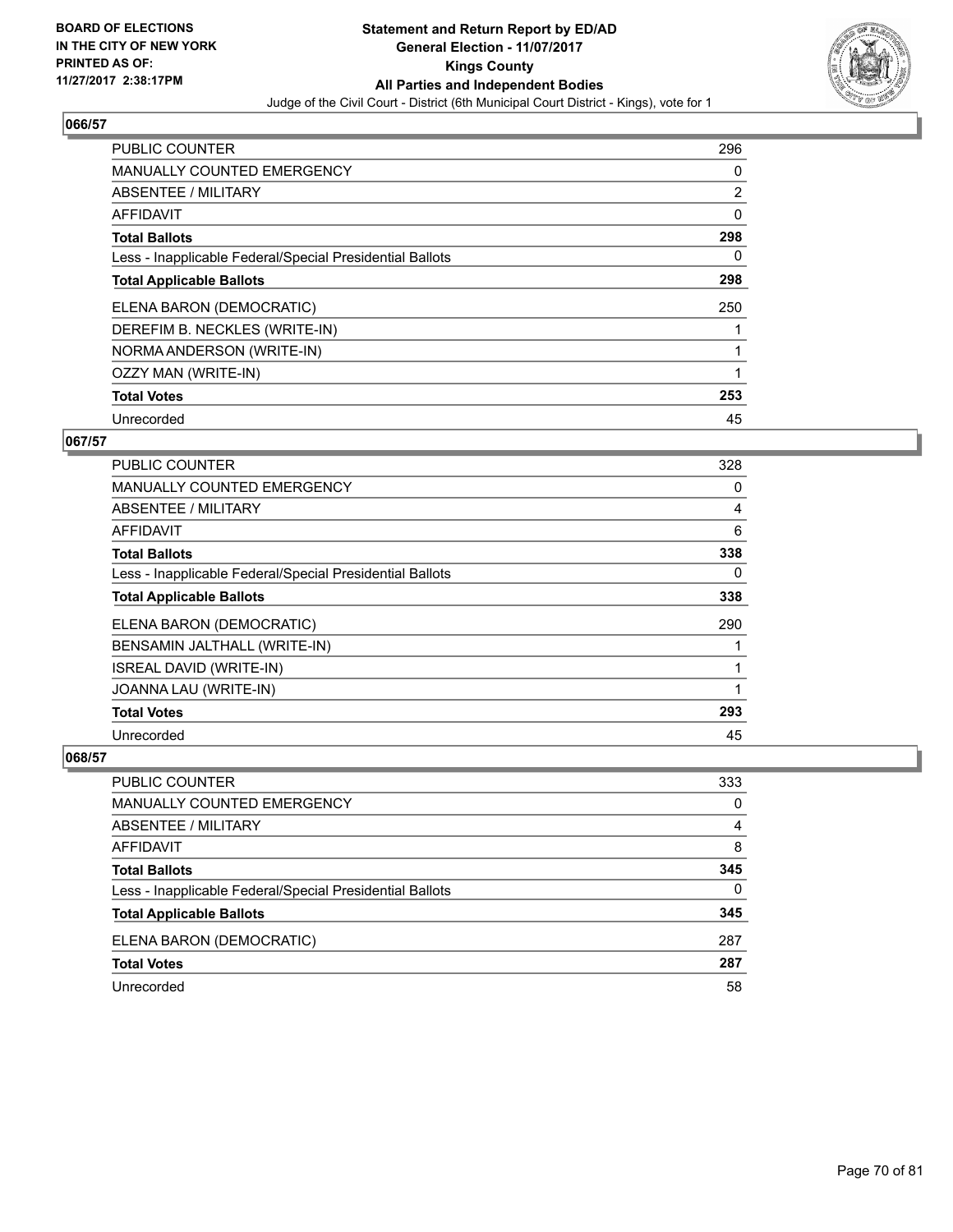

| PUBLIC COUNTER                                           | 406 |
|----------------------------------------------------------|-----|
| <b>MANUALLY COUNTED EMERGENCY</b>                        | 0   |
| ABSENTEE / MILITARY                                      | 0   |
| AFFIDAVIT                                                | 4   |
| <b>Total Ballots</b>                                     | 410 |
| Less - Inapplicable Federal/Special Presidential Ballots | 0   |
| <b>Total Applicable Ballots</b>                          | 410 |
| ELENA BARON (DEMOCRATIC)                                 | 336 |
| DEREFIM B. NECKLES (WRITE-IN)                            |     |
| <b>Total Votes</b>                                       | 337 |
| Unrecorded                                               | 73  |

### **070/57**

| <b>PUBLIC COUNTER</b>                                    | 373            |
|----------------------------------------------------------|----------------|
| <b>MANUALLY COUNTED EMERGENCY</b>                        | 0              |
| ABSENTEE / MILITARY                                      | $\overline{2}$ |
| AFFIDAVIT                                                | 3              |
| <b>Total Ballots</b>                                     | 378            |
| Less - Inapplicable Federal/Special Presidential Ballots | 0              |
| <b>Total Applicable Ballots</b>                          | 378            |
| ELENA BARON (DEMOCRATIC)                                 | 320            |
| <b>GARY DELLABATE (WRITE-IN)</b>                         |                |
| UNATTRIBUTABLE WRITE-IN (WRITE-IN)                       | $\overline{2}$ |
| YU LI (WRITE-IN)                                         |                |
| <b>Total Votes</b>                                       | 324            |
| Unrecorded                                               | 54             |

| <b>PUBLIC COUNTER</b>                                    | 242 |
|----------------------------------------------------------|-----|
| <b>MANUALLY COUNTED EMERGENCY</b>                        | 0   |
| ABSENTEE / MILITARY                                      | 3   |
| AFFIDAVIT                                                | 0   |
| <b>Total Ballots</b>                                     | 245 |
| Less - Inapplicable Federal/Special Presidential Ballots | 0   |
| <b>Total Applicable Ballots</b>                          | 245 |
| ELENA BARON (DEMOCRATIC)                                 | 205 |
| ALBERT FEVER (WRITE-IN)                                  |     |
| LIBERTY ALDRICH (WRITE-IN)                               |     |
| SWENAR NECUMMINGS (WRITE-IN)                             |     |
| <b>Total Votes</b>                                       | 208 |
| Unrecorded                                               | 37  |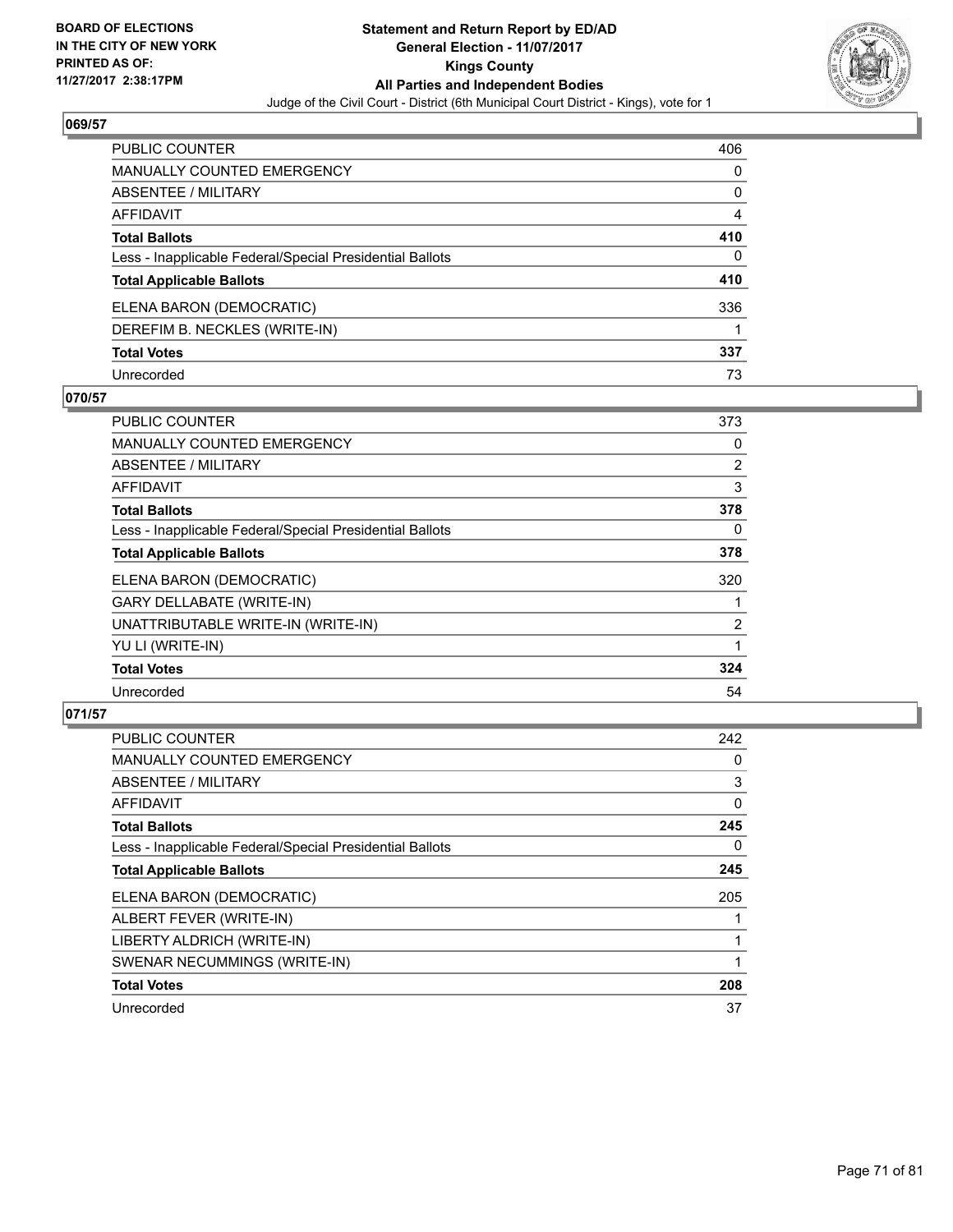

| <b>PUBLIC COUNTER</b>                                    | 313 |
|----------------------------------------------------------|-----|
| <b>MANUALLY COUNTED EMERGENCY</b>                        | 0   |
| ABSENTEE / MILITARY                                      | 40  |
| AFFIDAVIT                                                | 9   |
| <b>Total Ballots</b>                                     | 362 |
| Less - Inapplicable Federal/Special Presidential Ballots | 0   |
| <b>Total Applicable Ballots</b>                          | 362 |
| ELENA BARON (DEMOCRATIC)                                 | 305 |
| JACOB ROLLS (WRITE-IN)                                   |     |
| PATRICK BAILEY (WRITE-IN)                                |     |
| <b>Total Votes</b>                                       | 307 |
| Unrecorded                                               | 55  |

### **073/57**

| <b>PUBLIC COUNTER</b>                                    | 261            |
|----------------------------------------------------------|----------------|
| MANUALLY COUNTED EMERGENCY                               | 0              |
| ABSENTEE / MILITARY                                      | 4              |
| AFFIDAVIT                                                | $\overline{2}$ |
| <b>Total Ballots</b>                                     | 267            |
| Less - Inapplicable Federal/Special Presidential Ballots | 0              |
| <b>Total Applicable Ballots</b>                          | 267            |
| ELENA BARON (DEMOCRATIC)                                 | 218            |
| <b>Total Votes</b>                                       | 218            |
| Unrecorded                                               | 49             |

| <b>PUBLIC COUNTER</b>                                    | 376 |
|----------------------------------------------------------|-----|
| <b>MANUALLY COUNTED EMERGENCY</b>                        | 0   |
| ABSENTEE / MILITARY                                      | 7   |
| <b>AFFIDAVIT</b>                                         | 3   |
| <b>Total Ballots</b>                                     | 386 |
| Less - Inapplicable Federal/Special Presidential Ballots | 0   |
| <b>Total Applicable Ballots</b>                          | 386 |
| ELENA BARON (DEMOCRATIC)                                 | 320 |
| RALPH NADER (WRITE-IN)                                   |     |
| <b>Total Votes</b>                                       | 321 |
| Unrecorded                                               | 65  |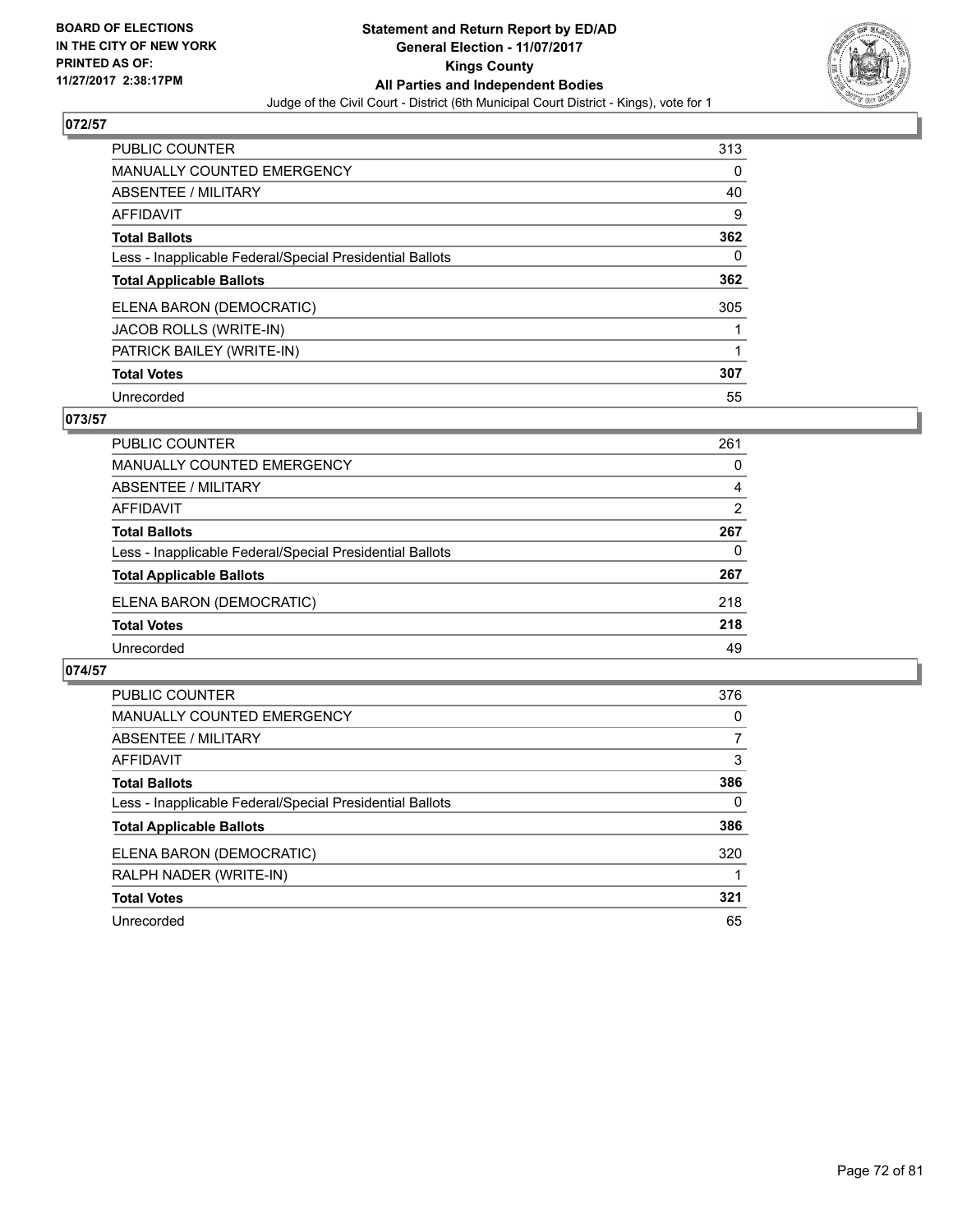

| PUBLIC COUNTER                                           | 432 |
|----------------------------------------------------------|-----|
| <b>MANUALLY COUNTED EMERGENCY</b>                        | 0   |
| <b>ABSENTEE / MILITARY</b>                               | 2   |
| <b>AFFIDAVIT</b>                                         | 2   |
| <b>Total Ballots</b>                                     | 436 |
| Less - Inapplicable Federal/Special Presidential Ballots | 0   |
| <b>Total Applicable Ballots</b>                          | 436 |
| ELENA BARON (DEMOCRATIC)                                 | 350 |
| DAVI BRUNO (WRITE-IN)                                    |     |
| <b>Total Votes</b>                                       | 351 |
| Unrecorded                                               | 85  |

### **076/57**

| <b>PUBLIC COUNTER</b>                                    | 385 |
|----------------------------------------------------------|-----|
| <b>MANUALLY COUNTED EMERGENCY</b>                        | 0   |
| ABSENTEE / MILITARY                                      | 0   |
| AFFIDAVIT                                                | 6   |
| <b>Total Ballots</b>                                     | 391 |
| Less - Inapplicable Federal/Special Presidential Ballots | 0   |
| <b>Total Applicable Ballots</b>                          | 391 |
| ELENA BARON (DEMOCRATIC)                                 | 323 |
| <b>Total Votes</b>                                       | 323 |
| Unrecorded                                               | 68  |

| <b>PUBLIC COUNTER</b>                                    | 173 |
|----------------------------------------------------------|-----|
| <b>MANUALLY COUNTED EMERGENCY</b>                        | 0   |
| ABSENTEE / MILITARY                                      | 2   |
| AFFIDAVIT                                                | 5   |
| <b>Total Ballots</b>                                     | 180 |
| Less - Inapplicable Federal/Special Presidential Ballots | 0   |
| <b>Total Applicable Ballots</b>                          | 180 |
| ELENA BARON (DEMOCRATIC)                                 | 145 |
| UNATTRIBUTABLE WRITE-IN (WRITE-IN)                       |     |
| <b>Total Votes</b>                                       | 146 |
| Unrecorded                                               | 34  |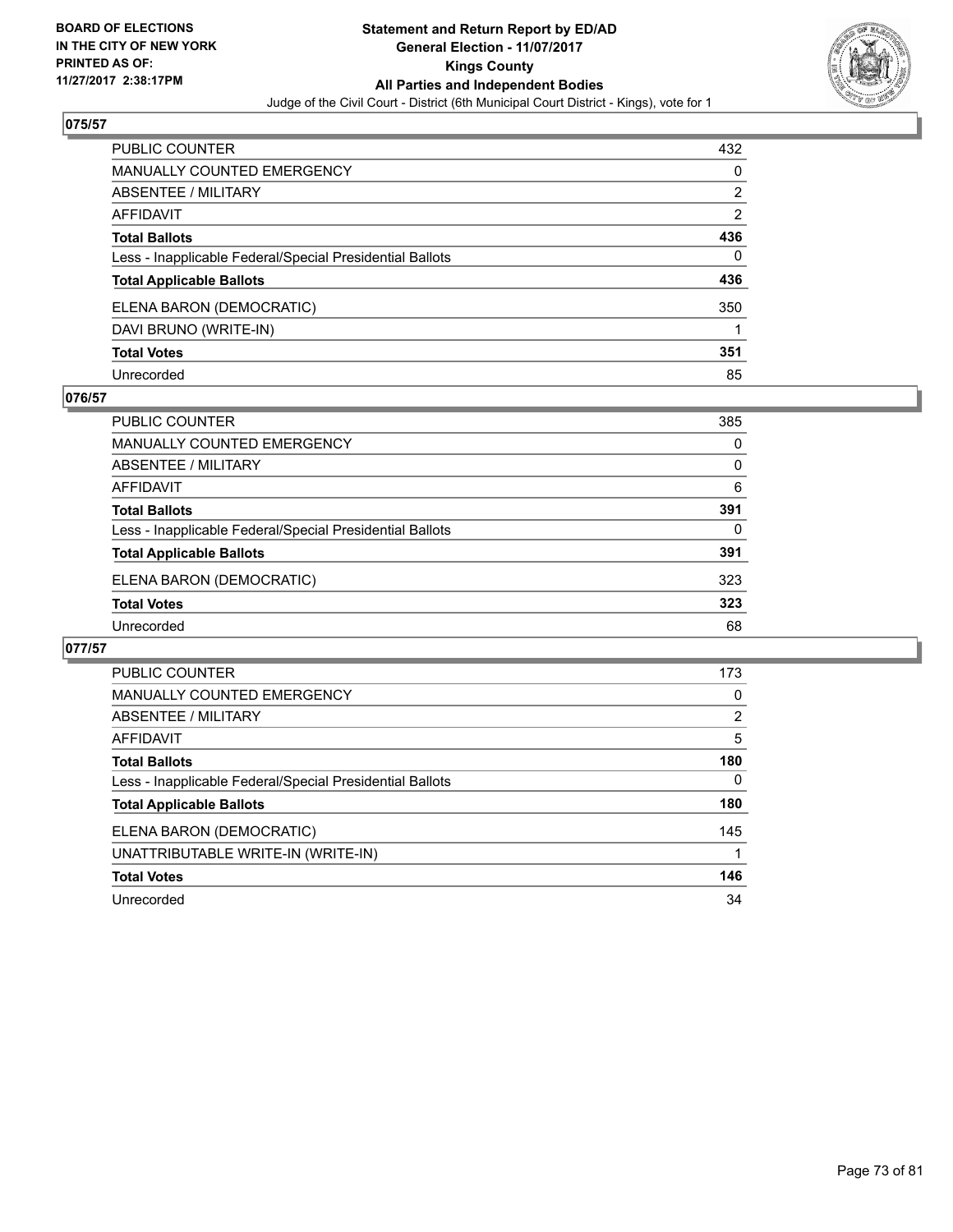

| PUBLIC COUNTER                                           | 346 |
|----------------------------------------------------------|-----|
| <b>MANUALLY COUNTED EMERGENCY</b>                        | 0   |
| ABSENTEE / MILITARY                                      | 4   |
| AFFIDAVIT                                                | 4   |
| <b>Total Ballots</b>                                     | 354 |
| Less - Inapplicable Federal/Special Presidential Ballots | 0   |
| <b>Total Applicable Ballots</b>                          | 354 |
| ELENA BARON (DEMOCRATIC)                                 | 272 |
| UNATTRIBUTABLE WRITE-IN (WRITE-IN)                       |     |
| <b>Total Votes</b>                                       | 273 |
| Unrecorded                                               | 81  |

### **079/57**

| <b>PUBLIC COUNTER</b>                                    | 252 |
|----------------------------------------------------------|-----|
| MANUALLY COUNTED EMERGENCY                               | 0   |
| ABSENTEE / MILITARY                                      |     |
| AFFIDAVIT                                                | 6   |
| <b>Total Ballots</b>                                     | 259 |
| Less - Inapplicable Federal/Special Presidential Ballots | 0   |
| <b>Total Applicable Ballots</b>                          | 259 |
| ELENA BARON (DEMOCRATIC)                                 | 213 |
| UNATTRIBUTABLE WRITE-IN (WRITE-IN)                       |     |
| <b>Total Votes</b>                                       | 214 |
| Unrecorded                                               | 45  |

### **080/57**

| PUBLIC COUNTER                                           | 368            |
|----------------------------------------------------------|----------------|
| <b>MANUALLY COUNTED EMERGENCY</b>                        | 0              |
| ABSENTEE / MILITARY                                      | $\overline{2}$ |
| AFFIDAVIT                                                | 5              |
| <b>Total Ballots</b>                                     | 375            |
| Less - Inapplicable Federal/Special Presidential Ballots | 0              |
| <b>Total Applicable Ballots</b>                          | 375            |
| ELENA BARON (DEMOCRATIC)                                 | 288            |
| <b>Total Votes</b>                                       | 288            |
| Unrecorded                                               | 87             |

| <b>PUBLIC COUNTER</b>                                    | 264 |
|----------------------------------------------------------|-----|
| <b>MANUALLY COUNTED EMERGENCY</b>                        | 0   |
| ABSENTEE / MILITARY                                      | 3   |
| AFFIDAVIT                                                | 7   |
| <b>Total Ballots</b>                                     | 274 |
| Less - Inapplicable Federal/Special Presidential Ballots | 0   |
| <b>Total Applicable Ballots</b>                          | 274 |
| ELENA BARON (DEMOCRATIC)                                 | 229 |
| <b>Total Votes</b>                                       | 229 |
| Unrecorded                                               | 45  |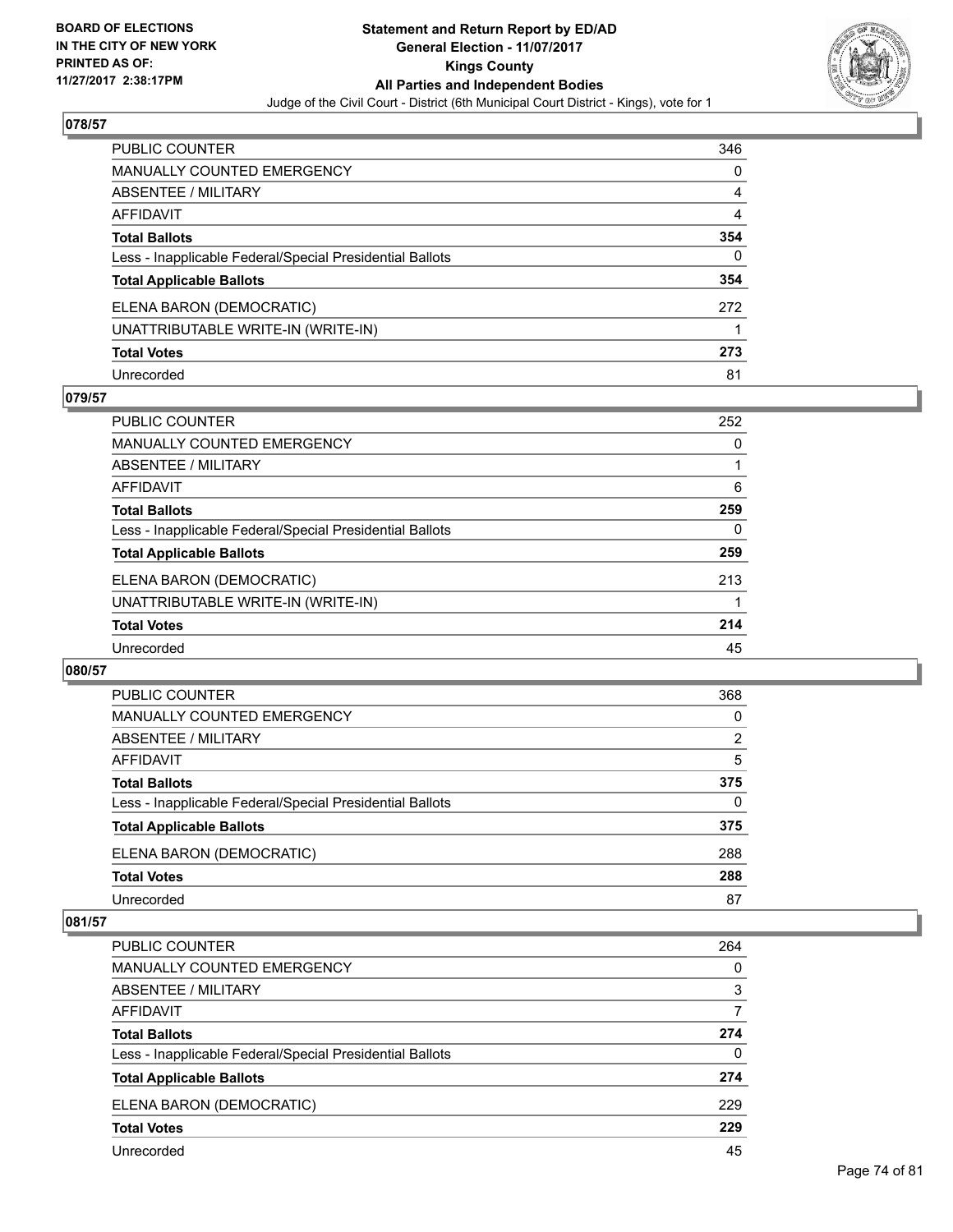

| PUBLIC COUNTER                                           | 270 |
|----------------------------------------------------------|-----|
| <b>MANUALLY COUNTED EMERGENCY</b>                        | 0   |
| ABSENTEE / MILITARY                                      | 5   |
| AFFIDAVIT                                                | 7   |
| <b>Total Ballots</b>                                     | 282 |
| Less - Inapplicable Federal/Special Presidential Ballots | 0   |
| <b>Total Applicable Ballots</b>                          | 282 |
| ELENA BARON (DEMOCRATIC)                                 | 234 |
| <b>Total Votes</b>                                       | 234 |
| Unrecorded                                               | 48  |

### **084/57**

| <b>PUBLIC COUNTER</b>                                    | 276      |
|----------------------------------------------------------|----------|
| MANUALLY COUNTED EMERGENCY                               | 0        |
| ABSENTEE / MILITARY                                      | 7        |
| AFFIDAVIT                                                | 2        |
| <b>Total Ballots</b>                                     | 285      |
| Less - Inapplicable Federal/Special Presidential Ballots | $\Omega$ |
| <b>Total Applicable Ballots</b>                          | 285      |
| ELENA BARON (DEMOCRATIC)                                 | 232      |
| <b>Total Votes</b>                                       | 232      |
| Unrecorded                                               | 53       |
|                                                          |          |

# **085/57**

| <b>PUBLIC COUNTER</b>                                    | 267 |
|----------------------------------------------------------|-----|
| <b>MANUALLY COUNTED EMERGENCY</b>                        | 0   |
| ABSENTEE / MILITARY                                      | 4   |
| AFFIDAVIT                                                | 4   |
| <b>Total Ballots</b>                                     | 275 |
| Less - Inapplicable Federal/Special Presidential Ballots | 0   |
| <b>Total Applicable Ballots</b>                          | 275 |
| ELENA BARON (DEMOCRATIC)                                 | 210 |
| UNATTRIBUTABLE WRITE-IN (WRITE-IN)                       |     |
| <b>Total Votes</b>                                       | 211 |
| Unrecorded                                               | 64  |

| PUBLIC COUNTER                                           | 174 |
|----------------------------------------------------------|-----|
| <b>MANUALLY COUNTED EMERGENCY</b>                        | 0   |
| <b>ABSENTEE / MILITARY</b>                               | 2   |
| AFFIDAVIT                                                |     |
| <b>Total Ballots</b>                                     | 177 |
| Less - Inapplicable Federal/Special Presidential Ballots | 0   |
| <b>Total Applicable Ballots</b>                          | 177 |
| ELENA BARON (DEMOCRATIC)                                 | 132 |
| <b>Total Votes</b>                                       | 132 |
| Unrecorded                                               | 45  |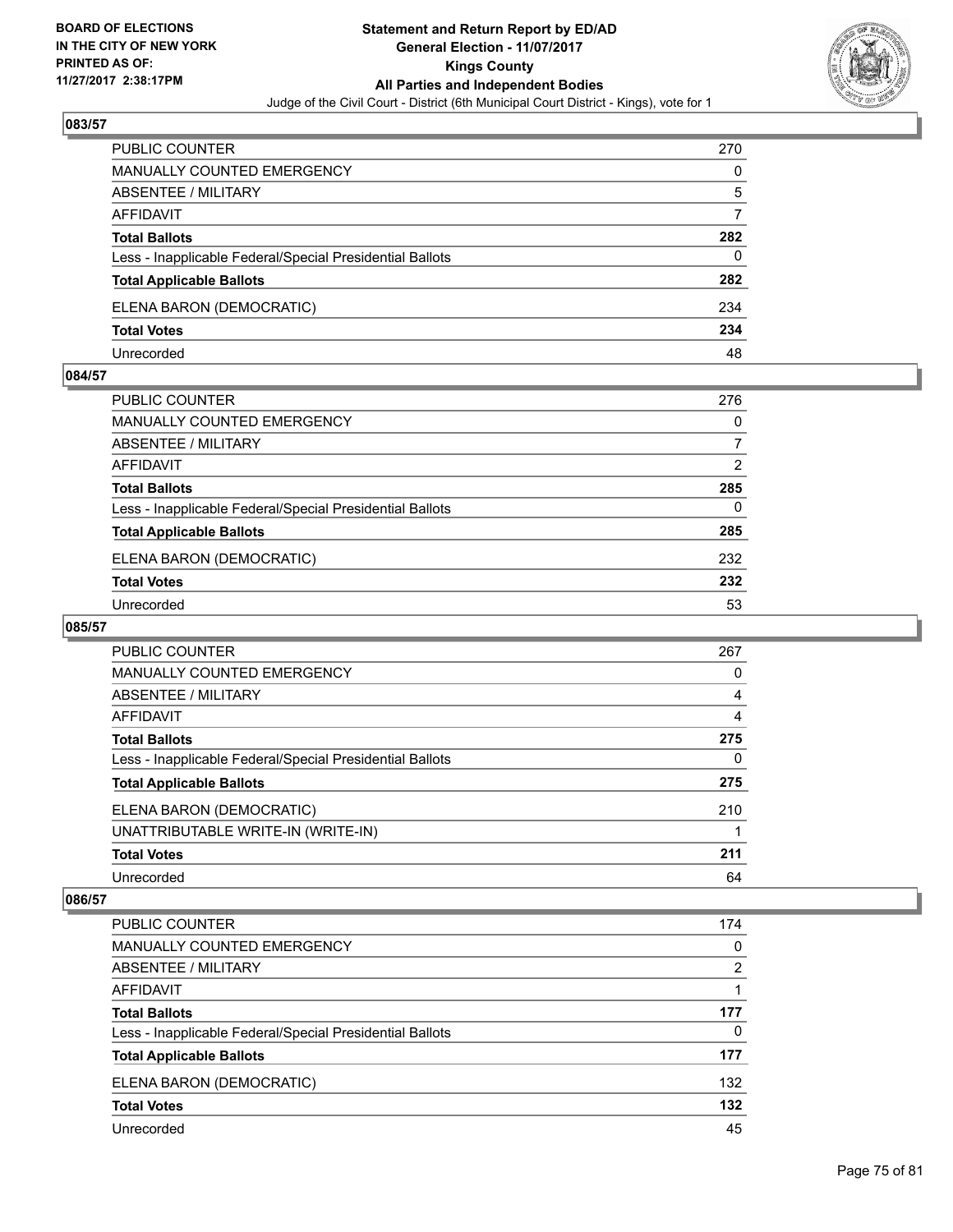

| PUBLIC COUNTER                                           | 378 |
|----------------------------------------------------------|-----|
| <b>MANUALLY COUNTED EMERGENCY</b>                        | 0   |
| ABSENTEE / MILITARY                                      |     |
| AFFIDAVIT                                                | 4   |
| <b>Total Ballots</b>                                     | 389 |
| Less - Inapplicable Federal/Special Presidential Ballots | 0   |
| <b>Total Applicable Ballots</b>                          | 389 |
| ELENA BARON (DEMOCRATIC)                                 | 316 |
| UNATTRIBUTABLE WRITE-IN (WRITE-IN)                       |     |
| <b>Total Votes</b>                                       | 317 |
| Unrecorded                                               | 72  |

### **088/57**

| <b>PUBLIC COUNTER</b>                                    | 221 |
|----------------------------------------------------------|-----|
| <b>MANUALLY COUNTED EMERGENCY</b>                        | 0   |
| ABSENTEE / MILITARY                                      | 3   |
| AFFIDAVIT                                                | 2   |
| <b>Total Ballots</b>                                     | 226 |
| Less - Inapplicable Federal/Special Presidential Ballots | 0   |
| <b>Total Applicable Ballots</b>                          | 226 |
| ELENA BARON (DEMOCRATIC)                                 | 180 |
| <b>Total Votes</b>                                       | 180 |
| Unrecorded                                               | 46  |

### **089/57**

| PUBLIC COUNTER                                           | 253 |
|----------------------------------------------------------|-----|
| <b>MANUALLY COUNTED EMERGENCY</b>                        | 0   |
| <b>ABSENTEE / MILITARY</b>                               | 4   |
| AFFIDAVIT                                                | 0   |
| <b>Total Ballots</b>                                     | 257 |
| Less - Inapplicable Federal/Special Presidential Ballots | 0   |
| <b>Total Applicable Ballots</b>                          | 257 |
| ELENA BARON (DEMOCRATIC)                                 | 206 |
| <b>Total Votes</b>                                       | 206 |
| Unrecorded                                               | 51  |

| <b>PUBLIC COUNTER</b>                                    | 508      |
|----------------------------------------------------------|----------|
| <b>MANUALLY COUNTED EMERGENCY</b>                        | 0        |
| ABSENTEE / MILITARY                                      | 6        |
| AFFIDAVIT                                                | 4        |
| <b>Total Ballots</b>                                     | 518      |
| Less - Inapplicable Federal/Special Presidential Ballots | $\Omega$ |
| <b>Total Applicable Ballots</b>                          | 518      |
| ELENA BARON (DEMOCRATIC)                                 | 405      |
| <b>GAYLE TAYLOR (WRITE-IN)</b>                           |          |
| <b>Total Votes</b>                                       | 406      |
| Unrecorded                                               | 112      |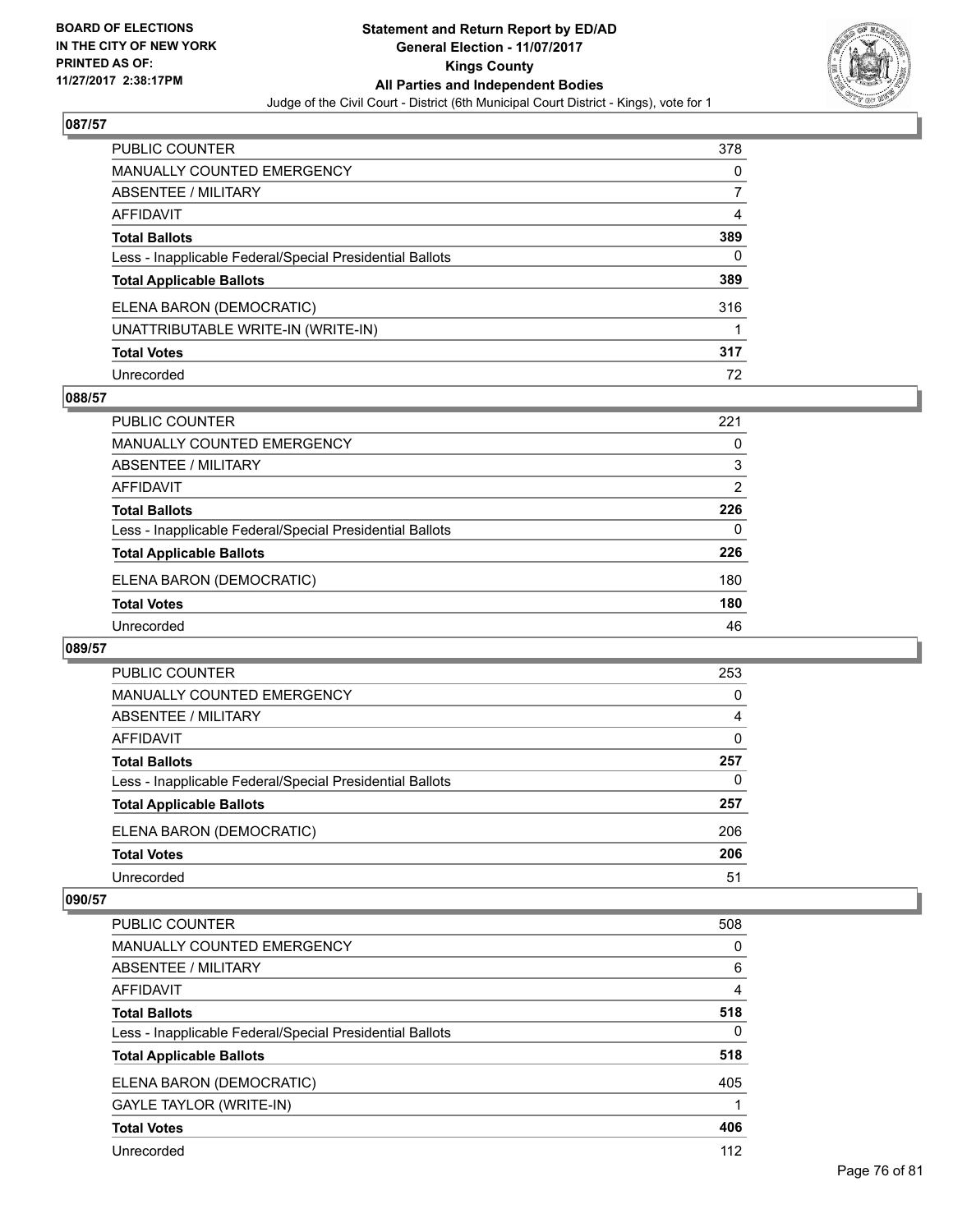

| <b>PUBLIC COUNTER</b>                                    | 269 |
|----------------------------------------------------------|-----|
| <b>MANUALLY COUNTED EMERGENCY</b>                        | 0   |
| ABSENTEE / MILITARY                                      | 4   |
| AFFIDAVIT                                                | 3   |
| <b>Total Ballots</b>                                     | 276 |
| Less - Inapplicable Federal/Special Presidential Ballots | 0   |
| <b>Total Applicable Ballots</b>                          | 276 |
| ELENA BARON (DEMOCRATIC)                                 | 222 |
| <b>Total Votes</b>                                       | 222 |
| Unrecorded                                               | 54  |

### **092/57**

| PUBLIC COUNTER                                           | 299 |
|----------------------------------------------------------|-----|
| <b>MANUALLY COUNTED EMERGENCY</b>                        | 0   |
| ABSENTEE / MILITARY                                      | 6   |
| AFFIDAVIT                                                |     |
| <b>Total Ballots</b>                                     | 306 |
| Less - Inapplicable Federal/Special Presidential Ballots | 0   |
| <b>Total Applicable Ballots</b>                          | 306 |
| ELENA BARON (DEMOCRATIC)                                 | 247 |
| <b>Total Votes</b>                                       | 247 |
| Unrecorded                                               | 59  |
|                                                          |     |

# **093/57**

| <b>PUBLIC COUNTER</b>                                    | 228 |
|----------------------------------------------------------|-----|
| <b>MANUALLY COUNTED EMERGENCY</b>                        | 0   |
| ABSENTEE / MILITARY                                      | 5   |
| AFFIDAVIT                                                |     |
| <b>Total Ballots</b>                                     | 234 |
| Less - Inapplicable Federal/Special Presidential Ballots | 0   |
| <b>Total Applicable Ballots</b>                          | 234 |
| ELENA BARON (DEMOCRATIC)                                 | 191 |
| <b>Total Votes</b>                                       | 191 |
| Unrecorded                                               | 43  |

| PUBLIC COUNTER                                           | 195 |
|----------------------------------------------------------|-----|
| <b>MANUALLY COUNTED EMERGENCY</b>                        | 0   |
| ABSENTEE / MILITARY                                      | 4   |
| AFFIDAVIT                                                | 0   |
| <b>Total Ballots</b>                                     | 199 |
| Less - Inapplicable Federal/Special Presidential Ballots | 0   |
| <b>Total Applicable Ballots</b>                          | 199 |
| ELENA BARON (DEMOCRATIC)                                 | 166 |
| UNATTRIBUTABLE WRITE-IN (WRITE-IN)                       |     |
| <b>Total Votes</b>                                       | 167 |
| Unrecorded                                               | 32  |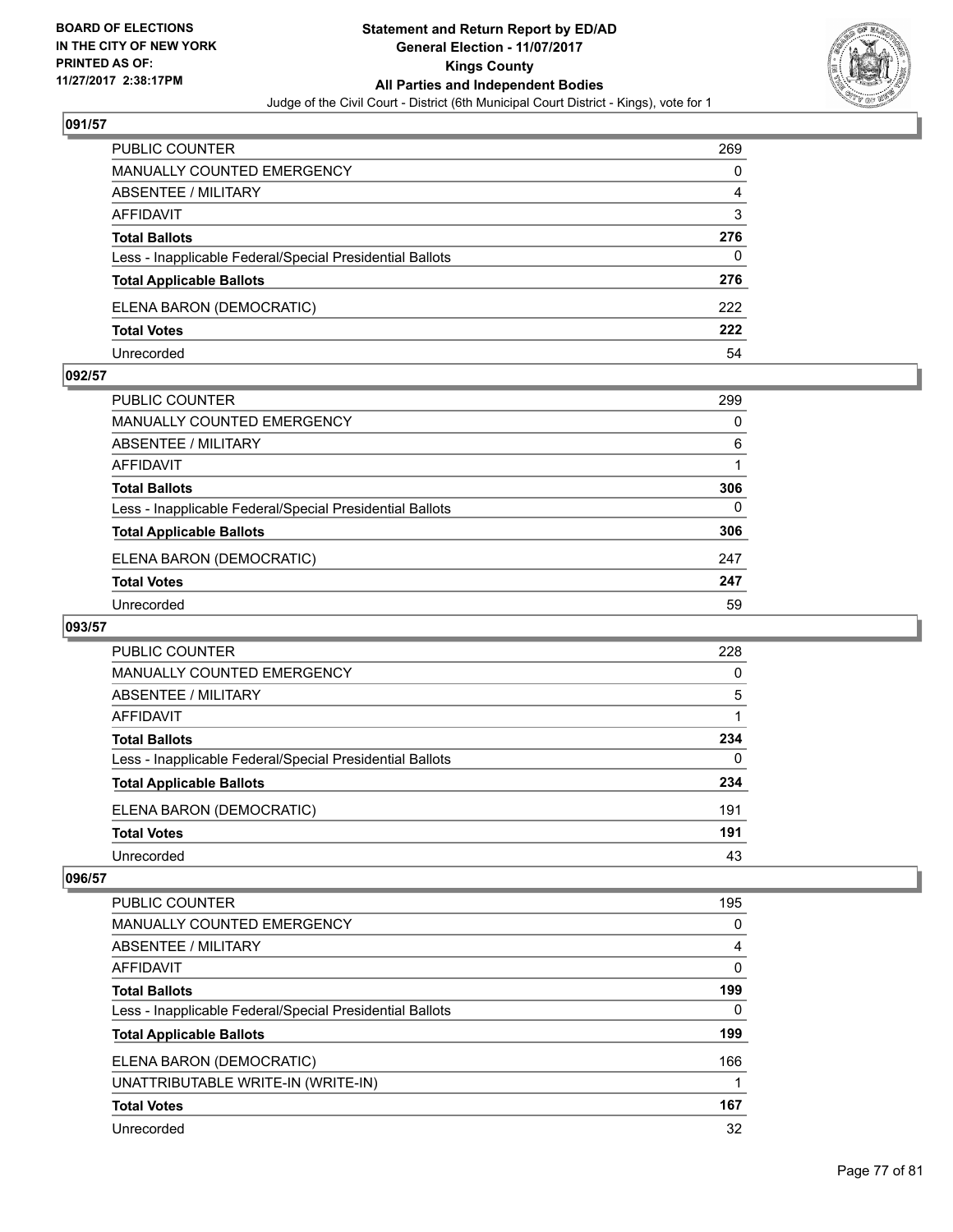

| PUBLIC COUNTER                                           | 356 |
|----------------------------------------------------------|-----|
| <b>MANUALLY COUNTED EMERGENCY</b>                        | 0   |
| ABSENTEE / MILITARY                                      | 10  |
| AFFIDAVIT                                                | 24  |
| <b>Total Ballots</b>                                     | 390 |
| Less - Inapplicable Federal/Special Presidential Ballots | 0   |
| <b>Total Applicable Ballots</b>                          | 390 |
| ELENA BARON (DEMOCRATIC)                                 | 326 |
| <b>Total Votes</b>                                       | 326 |
| Unrecorded                                               | 64  |

| <b>PUBLIC COUNTER</b>                                    | 201            |
|----------------------------------------------------------|----------------|
| <b>MANUALLY COUNTED EMERGENCY</b>                        | 0              |
| ABSENTEE / MILITARY                                      | 5              |
| AFFIDAVIT                                                | $\overline{2}$ |
| <b>Total Ballots</b>                                     | 208            |
| Less - Inapplicable Federal/Special Presidential Ballots | 0              |
| <b>Total Applicable Ballots</b>                          | 208            |
| ELENA BARON (DEMOCRATIC)                                 | 168            |
| UNATTRIBUTABLE WRITE-IN (WRITE-IN)                       |                |
| <b>Total Votes</b>                                       | 169            |
| Unrecorded                                               | 39             |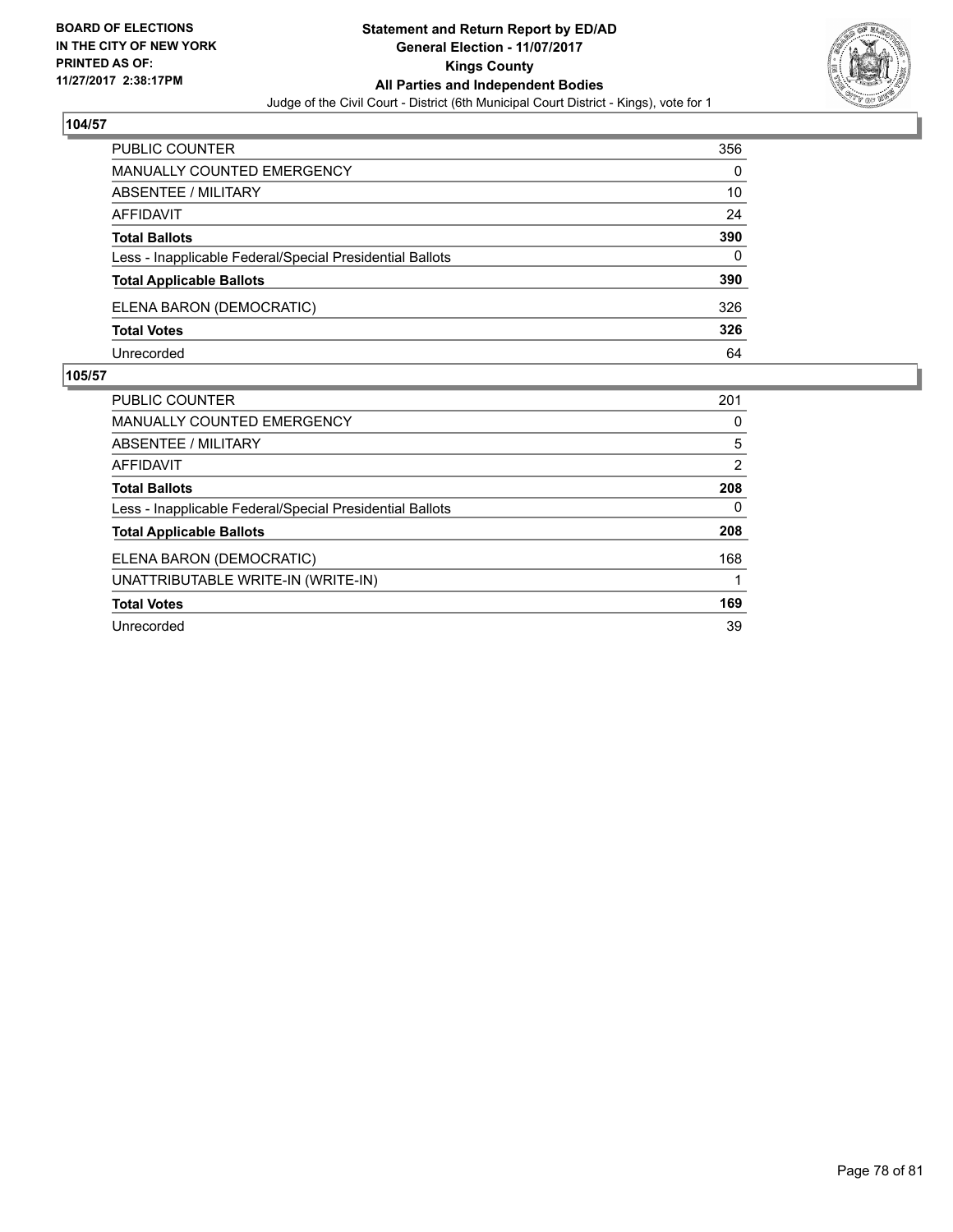

| <b>PUBLIC COUNTER</b>                                    | 169 |
|----------------------------------------------------------|-----|
| MANUALLY COUNTED EMERGENCY                               | 0   |
| ABSENTEE / MILITARY                                      |     |
| AFFIDAVIT                                                |     |
| <b>Total Ballots</b>                                     | 177 |
| Less - Inapplicable Federal/Special Presidential Ballots | 0   |
| <b>Total Applicable Ballots</b>                          | 177 |
| ELENA BARON (DEMOCRATIC)                                 | 143 |
| <b>Total Votes</b>                                       | 143 |
| Unrecorded                                               | 34  |

### **017/58**

| PUBLIC COUNTER                                           | 180      |
|----------------------------------------------------------|----------|
| MANUALLY COUNTED EMERGENCY                               | $\Omega$ |
| ABSENTEE / MILITARY                                      | 2        |
| AFFIDAVIT                                                | 3        |
| <b>Total Ballots</b>                                     | 185      |
| Less - Inapplicable Federal/Special Presidential Ballots | $\Omega$ |
| <b>Total Applicable Ballots</b>                          | 185      |
| ELENA BARON (DEMOCRATIC)                                 | 166      |
| <b>Total Votes</b>                                       | 166      |
| Unrecorded                                               | 19       |
|                                                          |          |

# **018/58**

| <b>PUBLIC COUNTER</b>                                    | 246            |
|----------------------------------------------------------|----------------|
| <b>MANUALLY COUNTED EMERGENCY</b>                        | 0              |
| <b>ABSENTEE / MILITARY</b>                               | 4              |
| AFFIDAVIT                                                | $\overline{2}$ |
| <b>Total Ballots</b>                                     | 252            |
| Less - Inapplicable Federal/Special Presidential Ballots | 0              |
| <b>Total Applicable Ballots</b>                          | 252            |
| ELENA BARON (DEMOCRATIC)                                 | 215            |
| <b>Total Votes</b>                                       | 215            |
| Unrecorded                                               | 37             |

| <b>PUBLIC COUNTER</b>                                    | 191            |
|----------------------------------------------------------|----------------|
| <b>MANUALLY COUNTED EMERGENCY</b>                        | 0              |
| ABSENTEE / MILITARY                                      | $\overline{2}$ |
| AFFIDAVIT                                                | 2              |
| <b>Total Ballots</b>                                     | 195            |
| Less - Inapplicable Federal/Special Presidential Ballots | 0              |
| <b>Total Applicable Ballots</b>                          | 195            |
| ELENA BARON (DEMOCRATIC)                                 | 164            |
| UNATTRIBUTABLE WRITE-IN (WRITE-IN)                       |                |
| <b>Total Votes</b>                                       | 165            |
| Unrecorded                                               | 30             |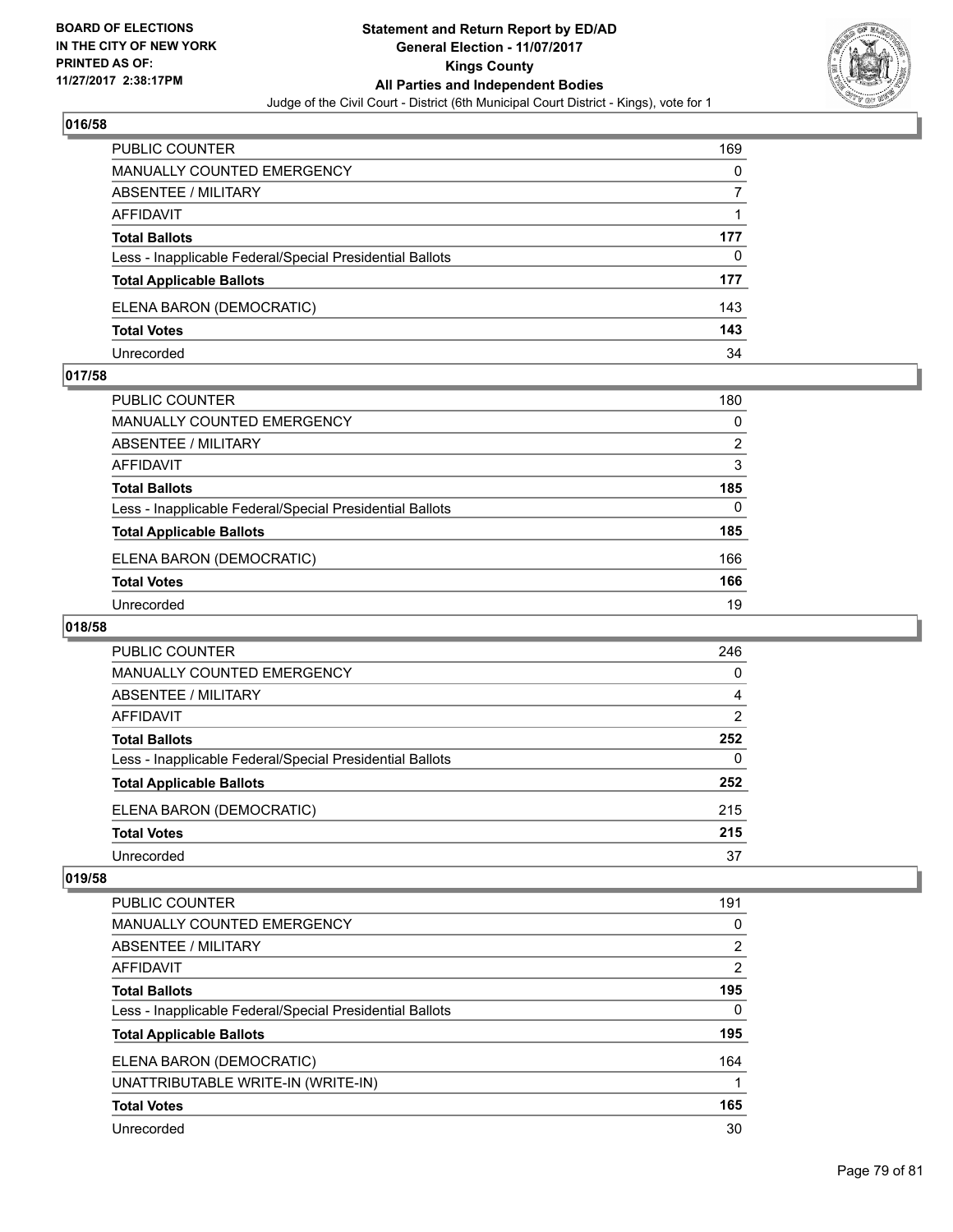

| <b>PUBLIC COUNTER</b>                                    | 262 |
|----------------------------------------------------------|-----|
| <b>MANUALLY COUNTED EMERGENCY</b>                        | 0   |
| ABSENTEE / MILITARY                                      |     |
| AFFIDAVIT                                                | 4   |
| <b>Total Ballots</b>                                     | 267 |
| Less - Inapplicable Federal/Special Presidential Ballots | 0   |
| <b>Total Applicable Ballots</b>                          | 267 |
| ELENA BARON (DEMOCRATIC)                                 | 232 |
| <b>Total Votes</b>                                       | 232 |
| Unrecorded                                               | 35  |

### **021/58**

| PUBLIC COUNTER                                           | 237      |
|----------------------------------------------------------|----------|
| <b>MANUALLY COUNTED EMERGENCY</b>                        | 0        |
| ABSENTEE / MILITARY                                      | 5        |
| AFFIDAVIT                                                |          |
| <b>Total Ballots</b>                                     | 243      |
| Less - Inapplicable Federal/Special Presidential Ballots | $\Omega$ |
| <b>Total Applicable Ballots</b>                          | 243      |
| ELENA BARON (DEMOCRATIC)                                 | 203      |
| <b>Total Votes</b>                                       | 203      |
| Unrecorded                                               | 40       |

# **022/58**

| <b>PUBLIC COUNTER</b>                                    | 215      |
|----------------------------------------------------------|----------|
| <b>MANUALLY COUNTED EMERGENCY</b>                        | 0        |
| ABSENTEE / MILITARY                                      | $\Omega$ |
| AFFIDAVIT                                                | 2        |
| <b>Total Ballots</b>                                     | 217      |
| Less - Inapplicable Federal/Special Presidential Ballots | 0        |
| <b>Total Applicable Ballots</b>                          | 217      |
| ELENA BARON (DEMOCRATIC)                                 | 184      |
| RUPERT V. BARRY (WRITE-IN)                               |          |
| <b>Total Votes</b>                                       | 185      |
| Unrecorded                                               | 32       |

| <b>PUBLIC COUNTER</b>                                    | 150 |
|----------------------------------------------------------|-----|
| <b>MANUALLY COUNTED EMERGENCY</b>                        | 0   |
| <b>ABSENTEE / MILITARY</b>                               | 3   |
| AFFIDAVIT                                                | 2   |
| <b>Total Ballots</b>                                     | 155 |
| Less - Inapplicable Federal/Special Presidential Ballots | 0   |
| <b>Total Applicable Ballots</b>                          | 155 |
| ELENA BARON (DEMOCRATIC)                                 | 134 |
| <b>Total Votes</b>                                       | 134 |
| Unrecorded                                               | 21  |